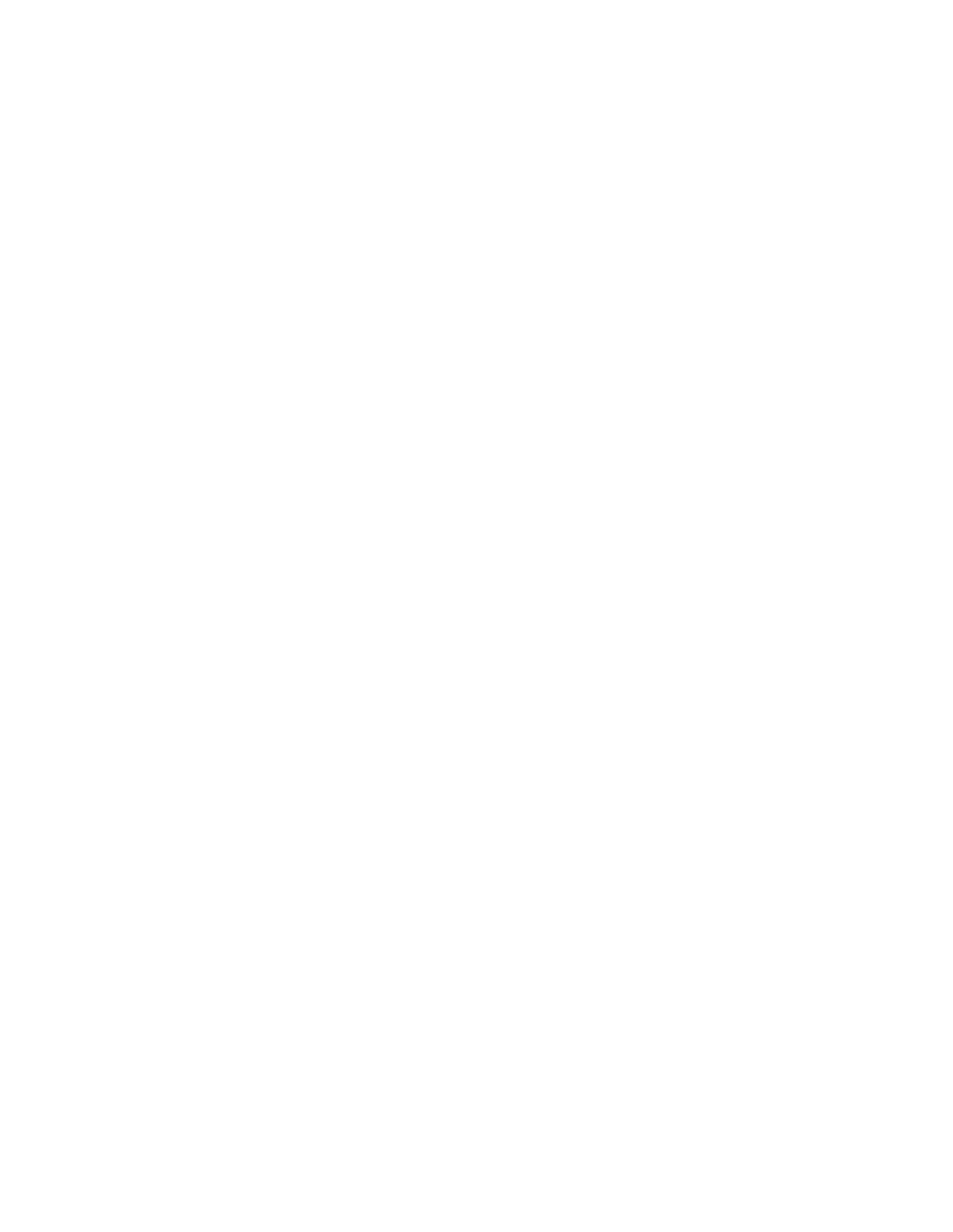# **THE CODE**

# **OF THE CITY OF**

# **THOMPSON FALLS, MONTANA**

Published by Order of the City Council

Republication 2018



Municipal Code Corporation | P.O. Box 2235 Tallahassee, FL 32316 info@municode.com | 800.262.2633 www.municode.com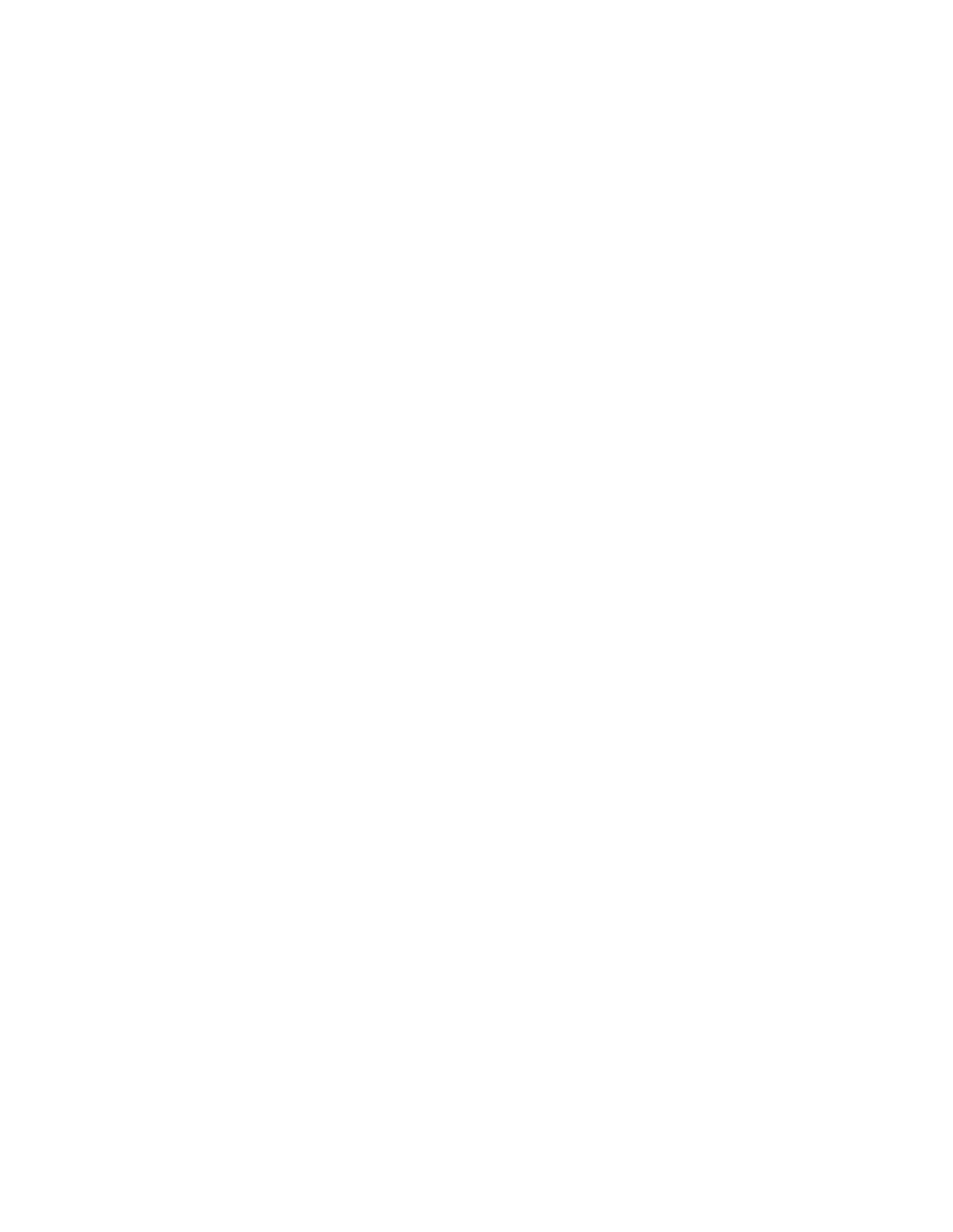# CURRENT OFFICIALS

of the

# CITY OF

# THOMPSON FALLS, MONTANA

 Jerry Lacy *Mayor*

Lynne Kersten, Ward 1 Raoul Ribeiro, Ward 1 Earlene Powell, Ward 2 Katherine Maudrone, Ward 2 Shawni Vaught, Ward 3 Ruth Cheney, Ward 3 *City Council*

> Tim Goen *City Attorney*

Donald Strine *City Judge*

Neil Harnett *Director of Public Works*

Christopher Nichols *Chief of Police*

 $\overline{\phantom{0}}$ 

Chelsea Peterson *Clerk/Treasurer*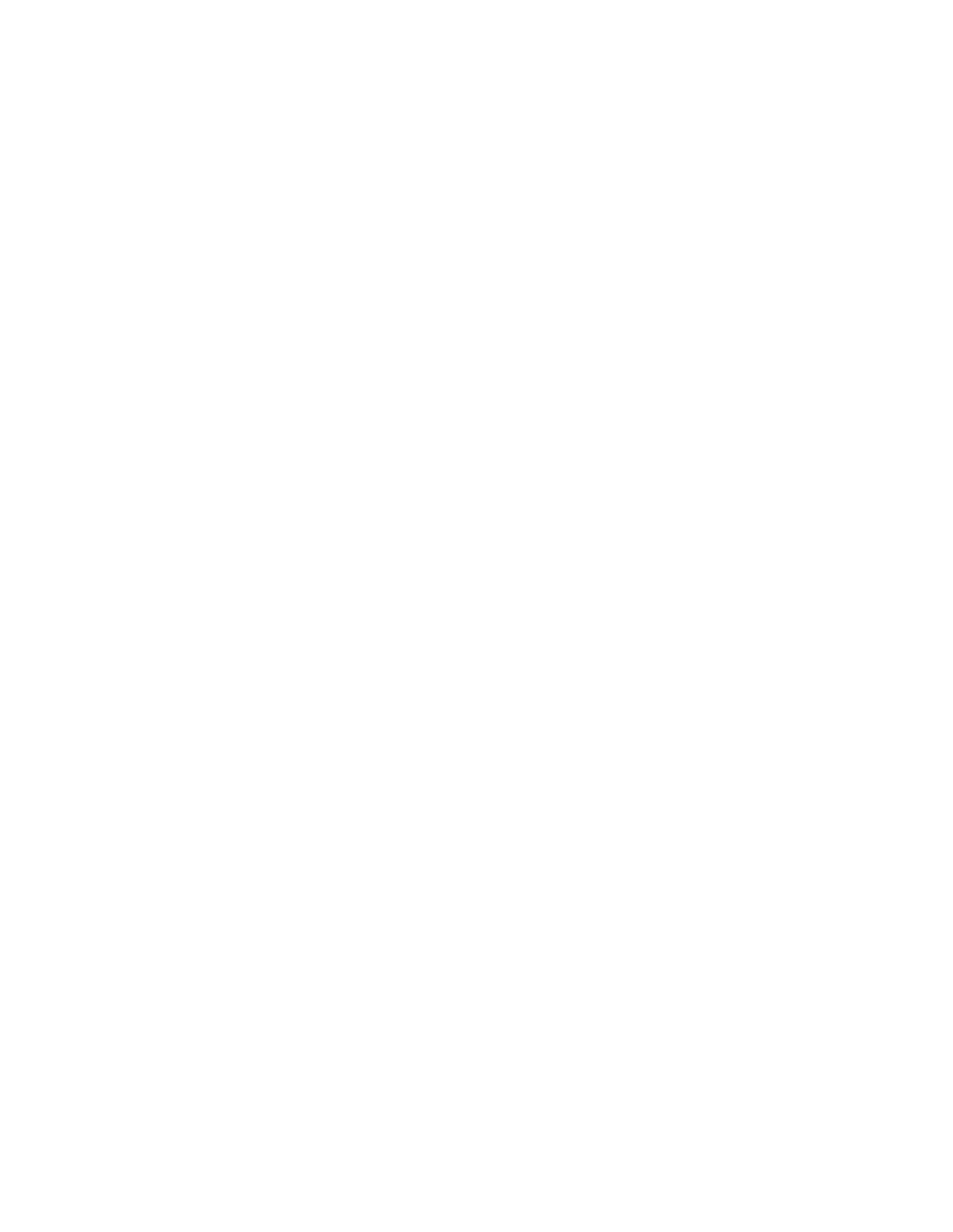## PREFACE

This Code constitutes a republication of the general and permanent ordinances of the City of Thompson Falls, Montana.

Source materials used in the preparation of the Code were the 1985 Code, as updated through July 14, 2014, and ordinances subsequently adopted by the city council. The source of each section is included in the history note appearing in parentheses at the end thereof. The absence of such a note indicates that the section is new and was adopted for the first time with the adoption of the Code. By use of the comparative tables appearing in the back of this Code, the reader can locate any section of the 1985 Code, as supplemented, and any subsequent ordinance included herein.

#### *Title, Chapter and Section Numbering System*

The title, chapter and section numbering system used in this Code is the same system used in many state and local government codes. Each section number consists of three parts separated by a hyphen. The figure before the first hyphen refers to the title number, and the figure between the first hyphen and the second hyphen refers to the chapter number. The figure appearing after the second hyphen refers to the position of the section within the chapter. Thus, the first section of chapter 1 in title 1 is numbered 1-1-1, and the second section of chapter 1 in title 1 is 1-1-2. Under this system, each section is identified with its chapter and title and, at the same time, new sections can be inserted in their proper place by using the hyphenation system for amendments. For example, if new material consisting of one section that would logically come between sections 1-4-1 and 1-4-2 is desired to be added, such new section would be numbered 1-4-1-5. New articles and new divisions may be included in the same way or, in the case of articles, may be placed at the end of the chapter embracing the subject, and, in the case of divisions, may be placed at the end of the article embracing the subject. The next successive number shall be assigned to the new article or division. New chapters or titles may be included by using one of the reserved chapter or title numbers.

#### *Page Numbering System*

The page numbering system used in this Code is a prefix system. The letters to the left of the colon are an abbreviation which represents a certain portion of the volume. The number to the right of the colon represents the number of the page in that portion. In the case of a title of the Code, the number to the left of the colon indicates the number of the title. In the case of an appendix to the Code, the letter immediately to the left of the colon indicates the letter of the appendix. The following are typical parts of codes of ordinances, which may or may not appear in this Code at this time, and their corresponding prefixes: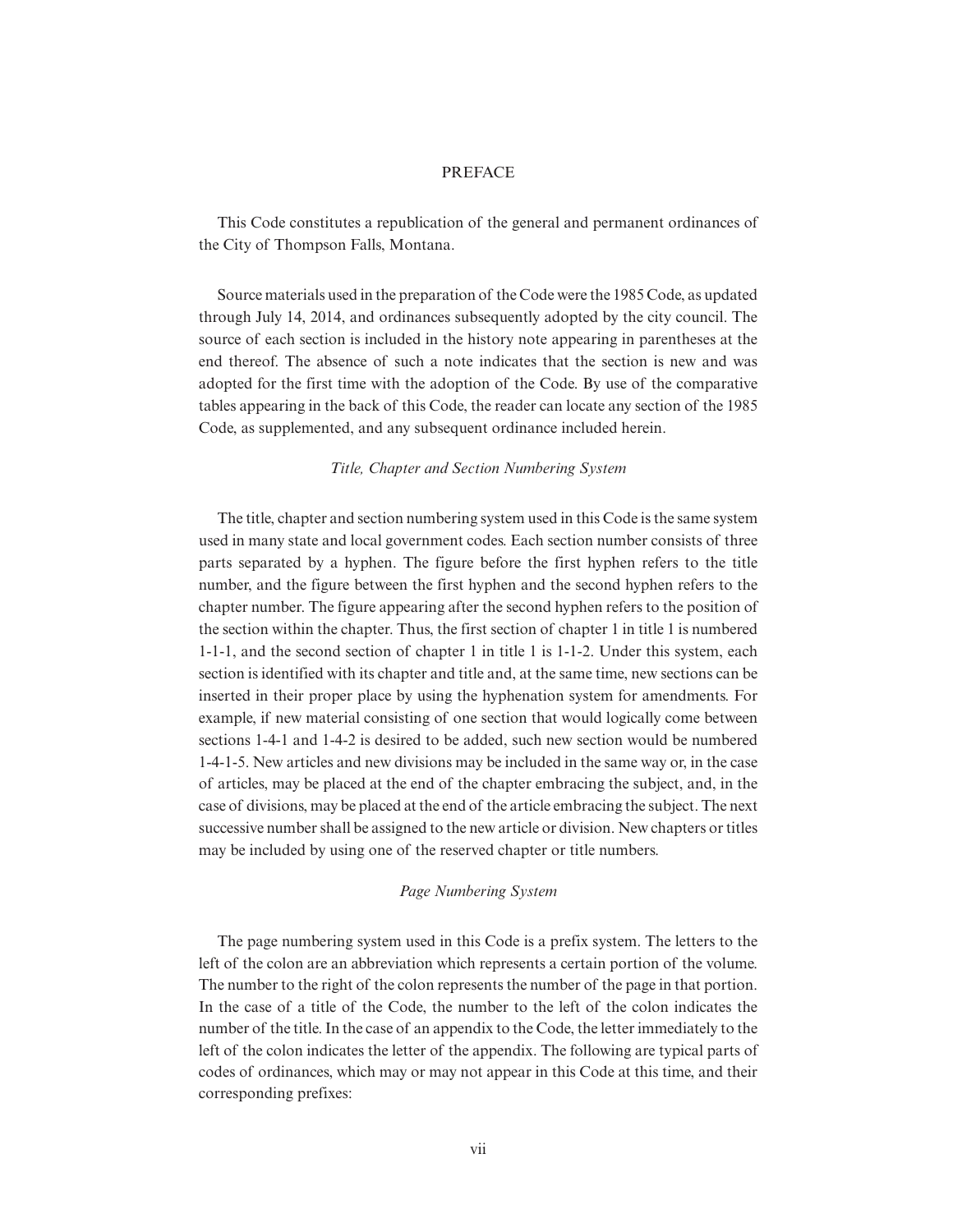| <b>CHARTER</b>                   | CHT:1   |
|----------------------------------|---------|
| <b>RELATED LAWS</b>              | RL:1    |
| <b>SPECIAL ACTS</b>              | SA:1    |
| <b>CHARTER COMPARATIVE TABLE</b> | CHTCT:1 |
| RELATED LAWS COMPARATIVE TABLE   | RLCT:1  |
| SPECIAL ACTS COMPARATIVE TABLE   | SACT:1  |
| <b>CODE</b>                      | CD1:1   |
| <b>CODE APPENDIX</b>             | CDA:1   |
| CODE COMPARATIVE TABLES          | CCT:1   |
| STATE LAW REFERENCE TABLE        | SLT:1   |
| <b>CHARTER INDEX</b>             | CHTi:1  |
| <b>CODE INDEX</b>                | CDi:1   |

#### *Index*

The index been prepared with the greatest of care. Each particular item has been placed under several headings, some of which are couched in lay phraseology, others in legal terminology, and still others in language generally used by local government officials and employees. There are numerous cross references within the index itself which stand as guideposts to direct the user to the particular item in which the user is interested.

# *Looseleaf Supplements*

A special feature of this publication is the looseleaf system of binding and supplemental servicing of the publication. With this system, the publication will be kept up to date. Subsequent amendatory legislation will be properly edited, and the affected page or pages will be reprinted. These new pages will be distributed to holders of copies of the publication, with instructions for the manner of inserting the new pages and deleting the obsolete pages.

Keeping this publication up to date at all times will depend largely upon the holder of the publication. As revised pages are received, it will then become the responsibility of the holder to have the amendments inserted according to the attached instructions. It is strongly recommended by the publisher that all such amendments be inserted immediately upon receipt to avoid misplacing them and, in addition, that all deleted pages be saved and filed for historical reference purposes.

#### *Acknowledgments*

This publication was under the direct supervision of Tassy Spinks, Vice President of the Supplement Department, Michelle Y. Walsh, Editor, of the Municipal Code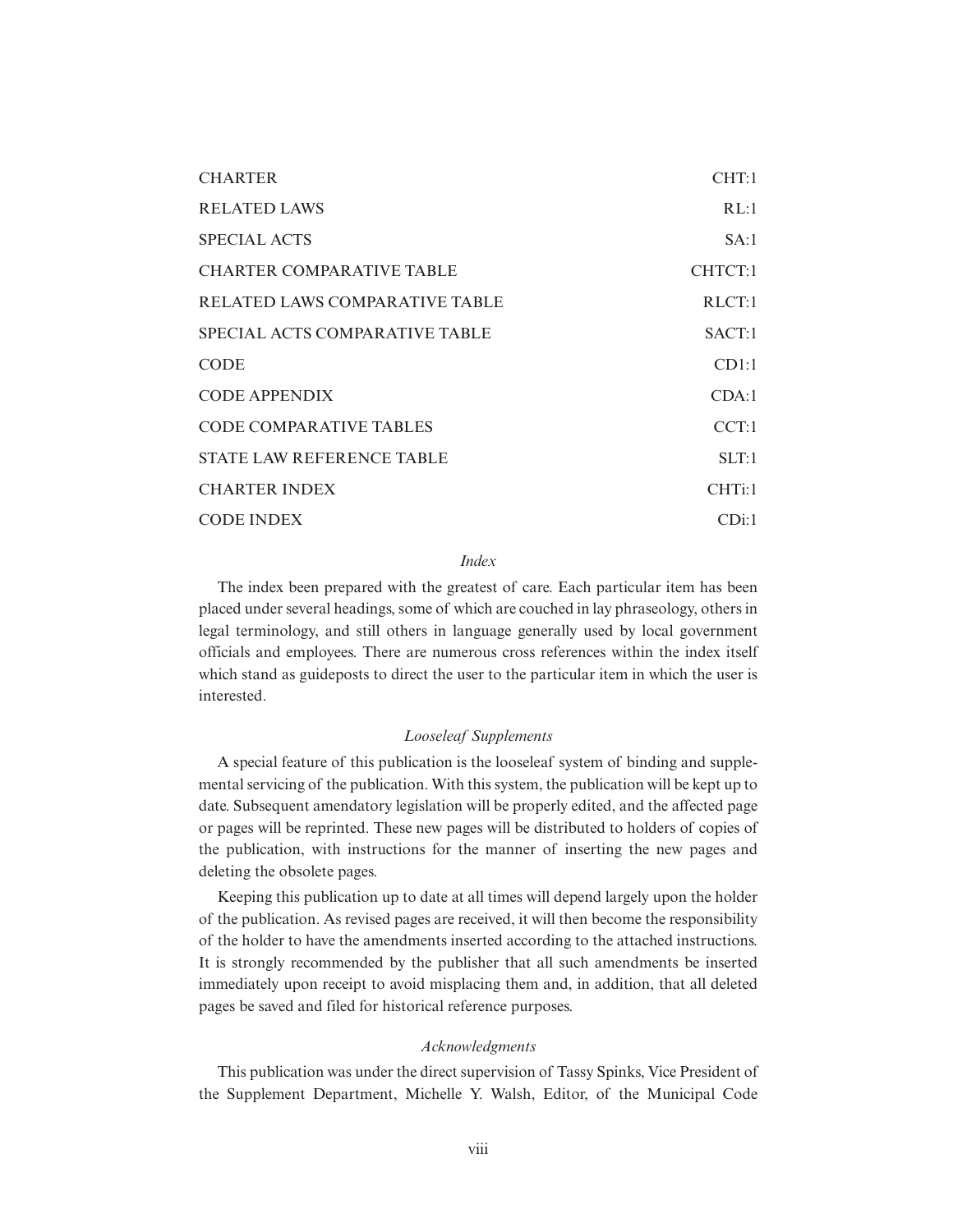Corporation, Tallahassee, Florida. Credit is gratefully given to the other members of the publisher's staff for their sincere interest and able assistance throughout the project.

The publisher is most grateful to Chelsea Peterson, City Clerk/Treasurer, and Kathryn McEnery, City Attorney, for their cooperation and assistance during the progress of the work on this publication. It is hoped that their efforts and those of the publisher have resulted in a Code of Ordinances which will make the active law of the city readily accessible to all citizens and which will be a valuable tool in the day-to-day administration of the City's affairs.

# *Copyright*

All editorial enhancements of this Code are copyrighted by Municipal Code Corporation and the City of Thompson Falls, Montana. Editorial enhancements include, but are not limited to: organization; table of contents; section catchlines; prechapter section analyses; editor's notes; cross references; state law references; numbering system; code comparative table; state law reference table; and index. Such material may not be used or reproduced for commercial purposes without the express written consent of Municipal Code Corporation and the City of Thompson Falls, Montana.

© Copyrighted material.

Municipal Code Corporation and the City of Thompson Falls, Montana. 2018.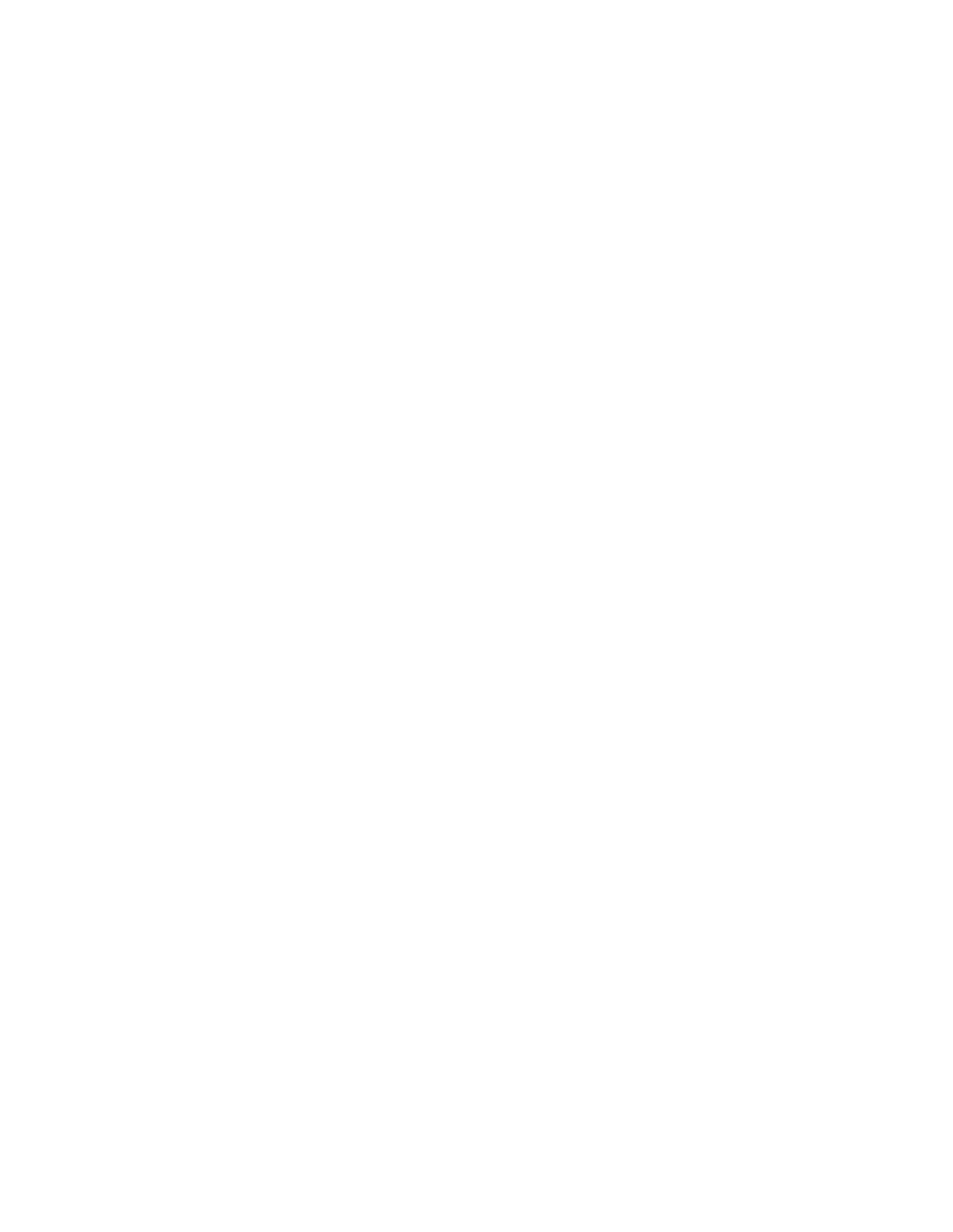#### ORDINANCE NO. 338

# AN ORDINANCE ADOPTING THE CITY CODE OF THE CITY OF THOMPSON FALLS, MONTANA

# NOW BE IT ORDAINED BY CITY COUNCIL OF THE CITY OF THOMPSON FALLS, MONTANA, AS FOLLOWS:

Section 1. The Code entitled "The Code of the City of Thompson Falls, Montana," published by Municipal Code Corporation, consisting of Titles 1 through 10, each inclusive, is hereby adopted as the official code and law of the City as enacted by its Mayor and Council.

Section 2. All ordinances of a general and permanent nature enacted on or before January 8, 2018, and not included in the Code or recognized and continued in force by reference therein, are hereby repealed. All ordinances of a special and temporary nature, such as tax levy ordinances, bond ordinances, franchises, vacating ordinances and annexation ordinances shall continue in full force and effect unless specifically repealed or amended by a provision of the City Code.

Section 3. The repeal provided for in section 2 hereof shall not be construed to revive any ordinance or part thereof that was repealed by a subsequent ordinance which is now repealed by this ordinance.

Section 4. Forthcoming ordinances of a general and permanent nature, or additions or amendments to the Code when passed in such form as to indicate the intention of the town council to make the same a part of the Code shall be deemed to be incorporated in the Code, so that reference to the Code includes the additions and amendments. The Office of the City Clerk shall maintain copies of forthcoming ordinances, certified as to correctness and available for inspection at any and all times that said office is regularly open.

Section 5. It shall be unlawful for any person, firm, or corporation to change or amend by additions or deletions, any part or portion of such code, or to insert or delete pages or portions thereof, or to alter or tamper with such code in any manner whatsoever which will cause the law of the City to be misrepresented thereby.

Section 6. Ordinances adopted after January 8, 2018 that amend or refer to ordinances that have been codified in the Code shall be construed as if they amend or refer to like provisions of the Code.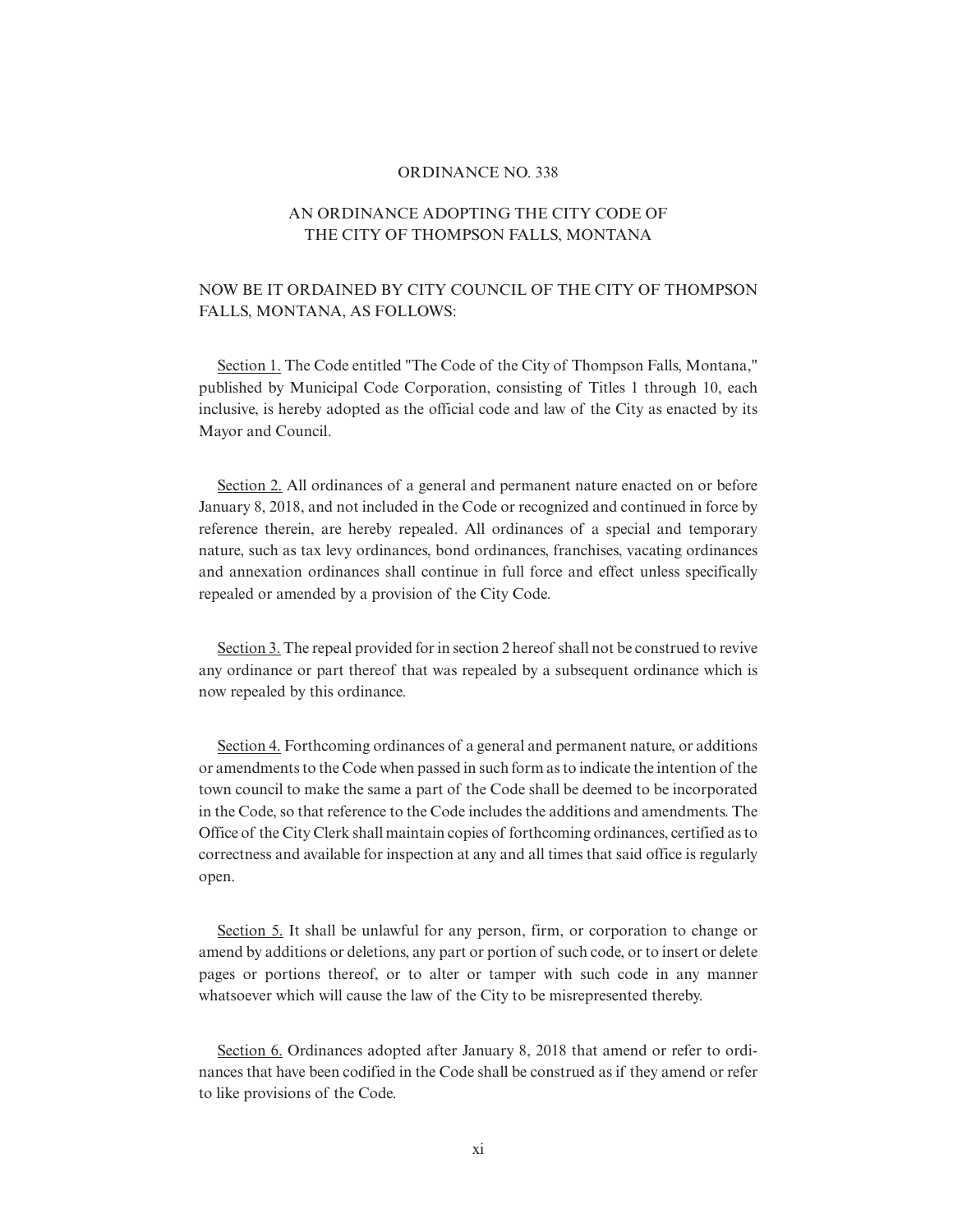Section 7. This ordinance shall become effective February 8, 2018 and shall be remain in full force and effect from and after its passage, approval and publication as provided by law.

Passed and adopted by the City Council of the City of Thompson Falls, Montana, this 8<sup>th</sup> day of January, 2018.

By:

/s/

Mark Sheets, Mayor

Attest:

/s/

Chelsea Peterson, City Clerk/ Treasurer

1 st Reading: December 11, 2017 2<sup>nd</sup> Reading: January 8, 2018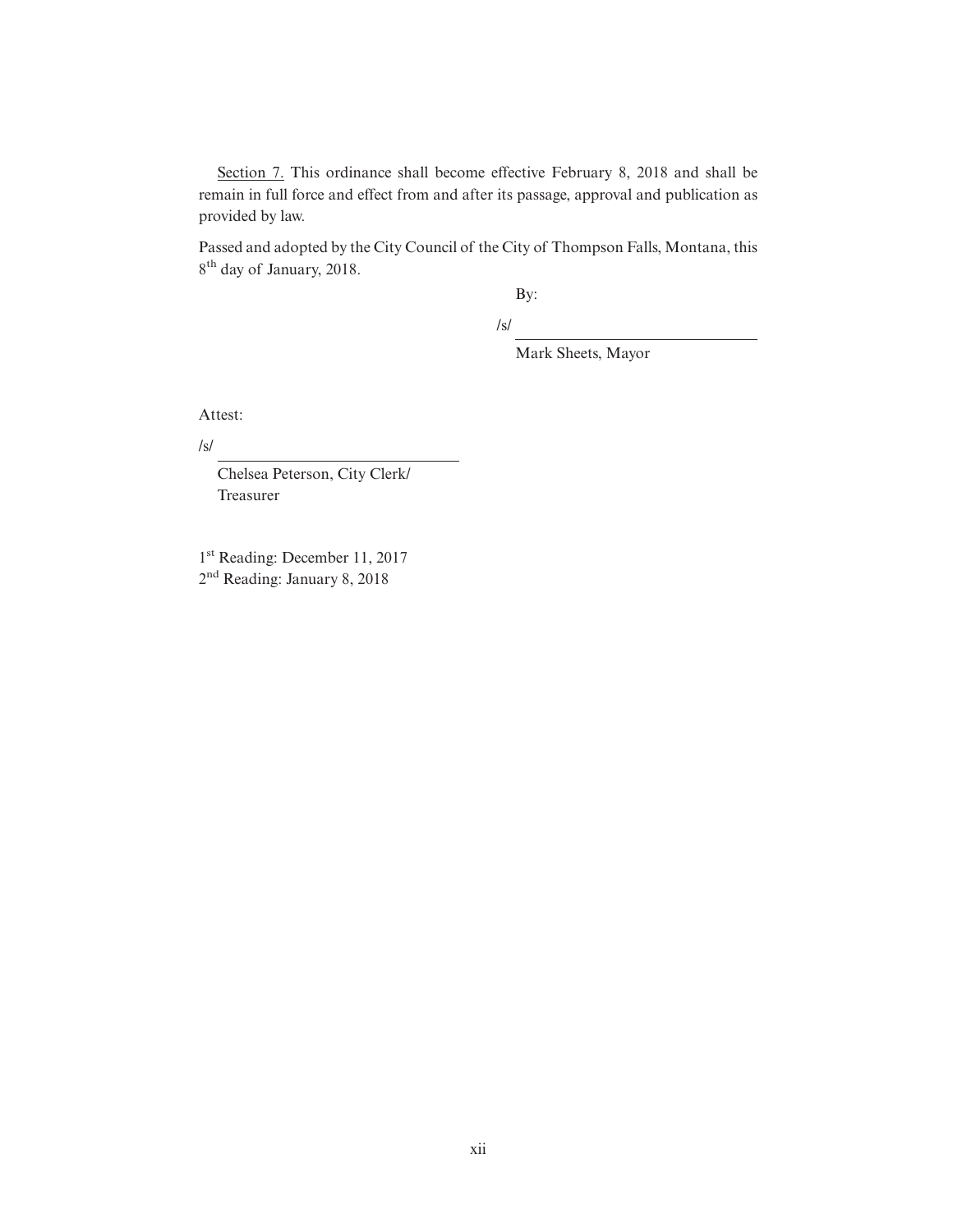# **Checklist of Up-to-Date Pages**

#### **(This checklist will be updated with the printing of each Supplement)**

From our experience in publishing Looseleaf Supplements on a page-for-page substitution basis, it has become evident that through usage and supplementation many pages can be inserted and removed in error.

The following listing is included in this Code as a ready guide for the user to determine whether the Code volume properly reflects the latest printing of each page.

In the first column all page numbers are listed in sequence. The second column reflects the latest printing of the pages as they should appear in an up-to-date volume. The letters "OC" indicate the pages have not been reprinted in the Supplement Service and appear as published for the original Code. When a page has been reprinted or printed in the Supplement Service, this column reflects the identification number or Supplement Number printed on the bottom of the page.

In addition to assisting existing holders of the Code, this list may be used in compiling an up-to-date copy from the original Code and subsequent Supplements.

| Page No.          | Supp. No. | Page No.       | Supp. No. |
|-------------------|-----------|----------------|-----------|
| <b>Title Page</b> | OC        | CD4:1, CD4:2   |           |
| 111               | <b>OC</b> | CD4:3, CD4:4   |           |
| vii, viii         | <b>OC</b> | CD4:5, CD4:6   | 1         |
| $\overline{1}X$   | OC        | CD4:7, CD4:8   |           |
| xi, xii           | OC        | CD4:9, CD4:10  |           |
| xiii, xiv         | 1         | CD4:11, CD4:12 | 1         |
| SH:1              | 1         | CD4:13, CD4:14 | 1         |
| CD1:1             | OC        | CD4:15, CD4:16 | 1         |
| CD1:3, CD1:4      | <b>OC</b> | CD4:17, CD4:18 | 1         |
| CD1:5, CD1:6      | OC        | CD4:19, CD4:20 |           |
| CD1:7, CD1:8      | <b>OC</b> | CD5:1, CD5:2   | 1         |
| CD1:9, CD1:10     | OC        | CD5:3, CD5:4   | 1         |
| CD2:1             | 1         | CD5:5, CD5:6   |           |
| CD2:3, CD2:4      | 1         | CD5:7          |           |
| CD2:5, CD2:6      | 1         | CD5:9, CD5:10  | <b>OC</b> |
| CD2:7             | 1         | CD5:11, CD5:12 | <b>OC</b> |
| CD3:1             | OC        | CD5:13, CD5:14 | <b>OC</b> |
| CD3:3, CD3:4      | OC        | CD5:15, CD5:16 | <b>OC</b> |
| CD3:5, CD3:6      | OC        | CD5:17, CD5:18 | <b>OC</b> |
| CD3:7, CD3:8      | OC        | CD5:19         | OC        |
| CD3:9             | <b>OC</b> | CD6:1          |           |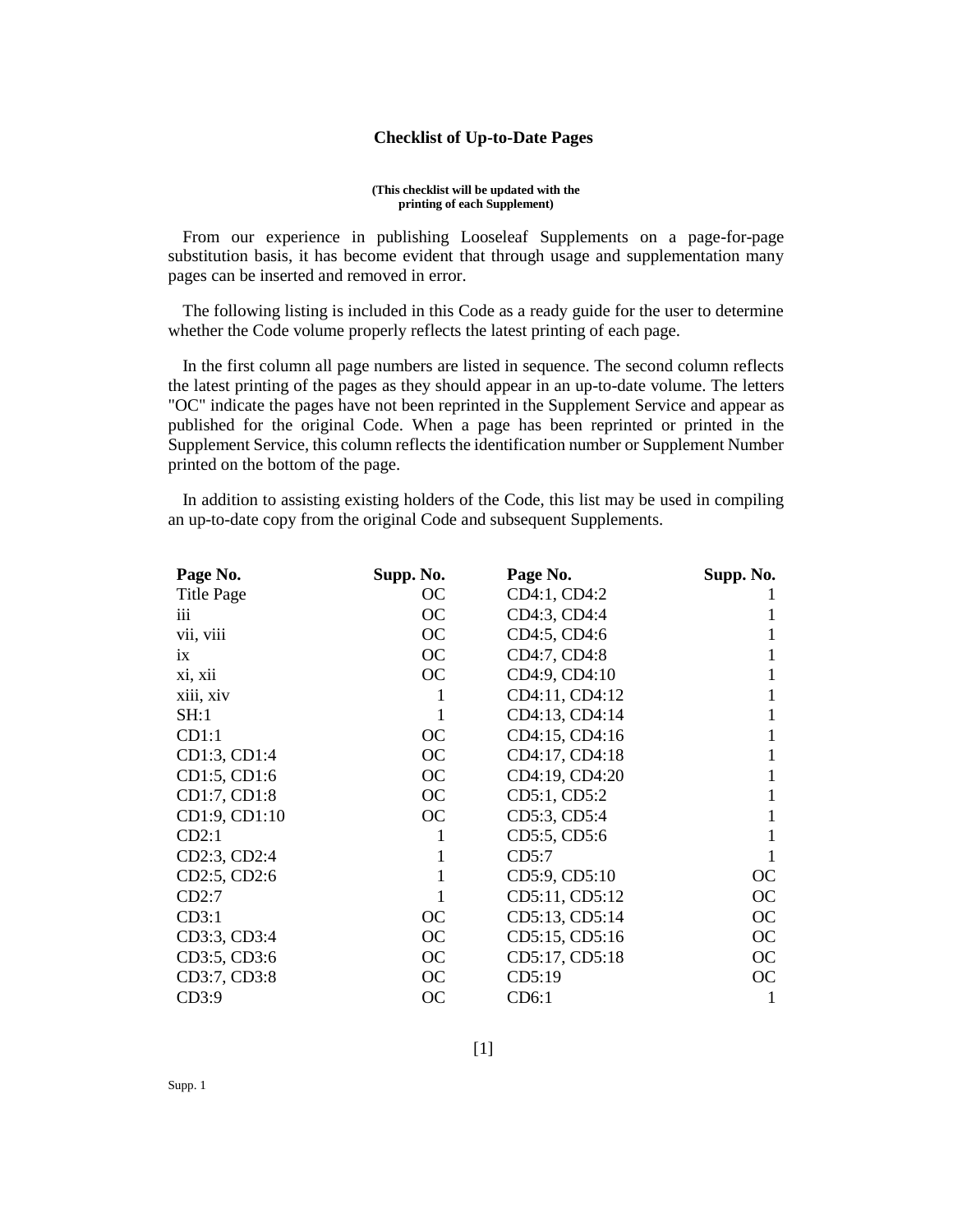# THOMPSON FALLS CODE

| Page No.           | Supp. No.    |
|--------------------|--------------|
| CD6:3, CD6:4       | <b>OC</b>    |
| CD6:5, CD6:6       | <b>OC</b>    |
| CD6:7, CD6:8       | $\mathbf{1}$ |
| CD7:1, CD7:2       | <b>OC</b>    |
| CD7:3, CD7:4       | <b>OC</b>    |
| CD7:5, CD7:6       | <b>OC</b>    |
| CD7:7, CD7:8       | <b>OC</b>    |
| CD7:9, CD7:10      | <b>OC</b>    |
| CD7:11, CD7:12     | <b>OC</b>    |
| CD7:13, CD7:14     | <b>OC</b>    |
| CD7:15, CD7:16     | <b>OC</b>    |
| CD7:17             | <b>OC</b>    |
| CD8:1              | <b>OC</b>    |
| CD8:3, CD8:4       | OC           |
| CD8:5, CD8:6       | <b>OC</b>    |
| CD9:1              | <b>OC</b>    |
| CD9:3, CD9:4       | <b>OC</b>    |
| CD9:5, CD9:6       | <b>OC</b>    |
| CD9:7, CD9:8       | <b>OC</b>    |
| CD9:9, CD9:10      | <b>OC</b>    |
| CD10:1             | <b>OC</b>    |
| CD10:3, CD10:4     | <b>OC</b>    |
| CD10:5, CD10:6     | <b>OC</b>    |
| OI:1, OI:2         | <b>OC</b>    |
| CCT:1              | 1            |
| CDi:1, CDi:2       | $\mathbf{1}$ |
| CDi:3, CDi:4       | 1            |
| CDi:5, CDi:6       | 1            |
| CDi:7, CDi:8       | $\mathbf{1}$ |
| CDi:9, CDi:10      | $\mathbf{1}$ |
| CDi:11, CDi:12     | 1            |
| CDi:12.1, CDi:12.2 | $\mathbf{1}$ |
| CDi:13, CDi:14     | <b>OC</b>    |
| CDi:15, CDi:16     | <b>OC</b>    |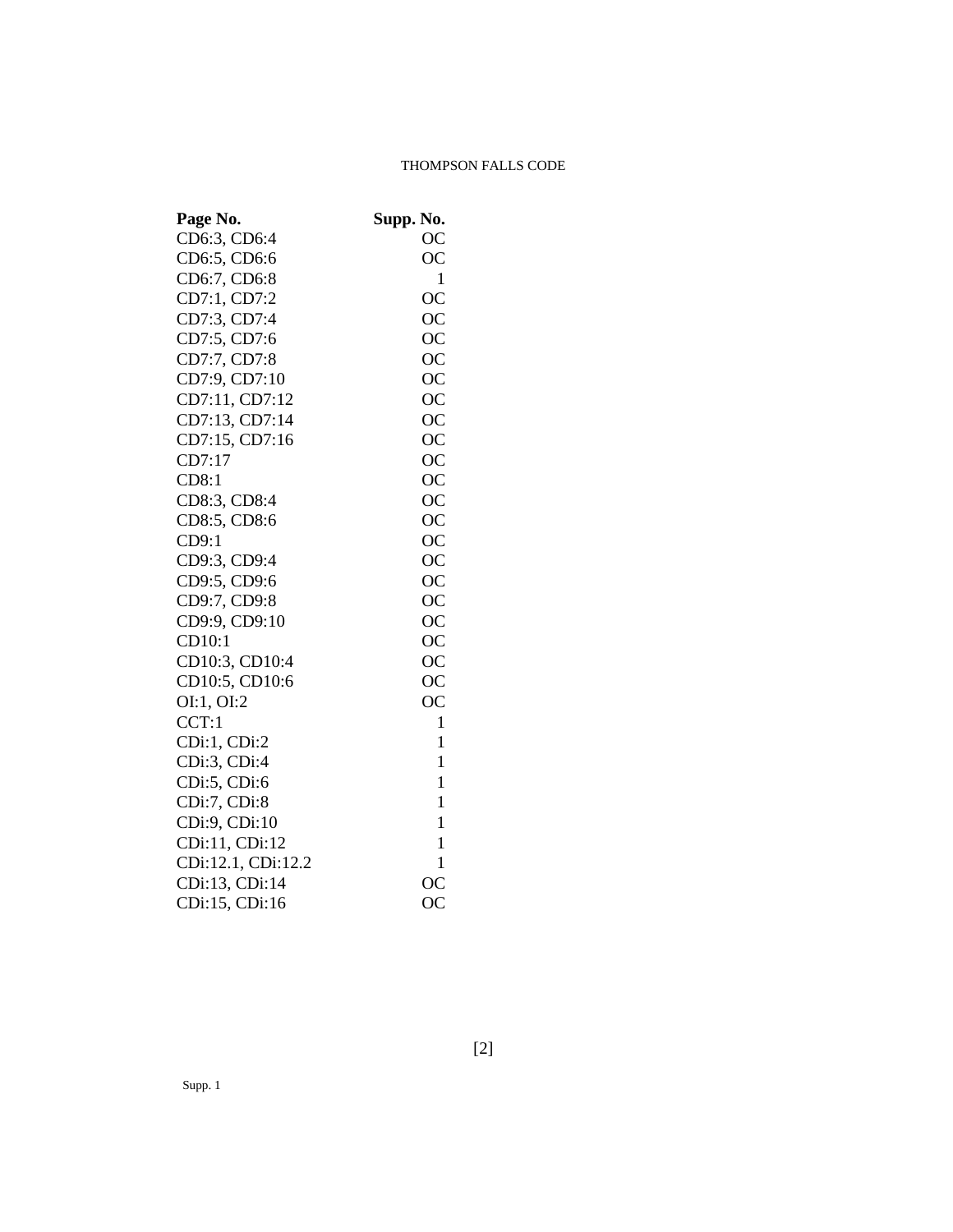# **SUPPLEMENT HISTORY TABLE**

The table below allows users of this Code to quickly and accurately determine what ordinances have been considered for codification in each supplement. Ordinances that are of a general and permanent nature are codified in the Code Book and are considered "Included." Ordinances that are not of a general and permanent nature are not codified in the Code Book and are considered "Omitted."

In addition, by adding to this table with each supplement, users of this Code of Ordinances will be able to gain a more complete picture of the code's historical evolution.

| <b>Ordinance</b> |                     |                         | <b>Supplement</b> |
|------------------|---------------------|-------------------------|-------------------|
| <b>Number</b>    | <b>Date Adopted</b> | <b>Included/Omitted</b> | <b>Number</b>     |
| 339              | 2-12-2018           | Included                |                   |
| 341              | $7 - 12 - 2018$     | Included                |                   |
| 342              | 10-10-2018          | Included                |                   |
| 343              | 1-14-2019           | Included                |                   |
| 344              | $6 - 10 - 2019$     | Included                |                   |
| 345              | $7 - 8 - 2019$      | Included                |                   |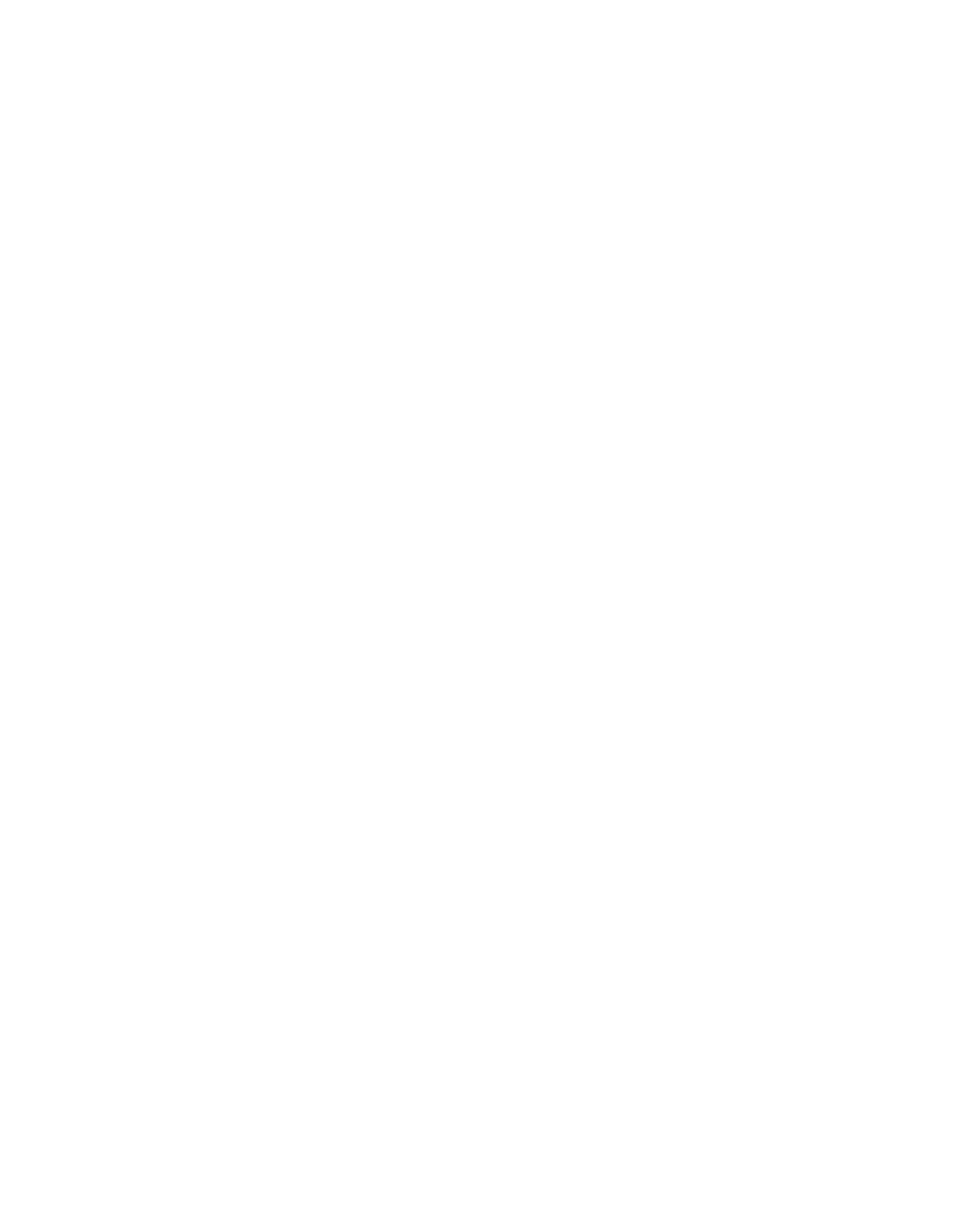## TITLE 1

#### **ADMINISTRATION**

# **Chapter 1. Thompson Falls City Code**

- Sec. 1-1-1. Title.<br>Sec. 1-1-2. Accer
- Sec. 1-1-2. Acceptance.<br>Sec. 1-1-3. Amendment
- Amendments.

#### **Chapter 2. Saving Clause**

- Sec. 1-2-1. Repealing ordinance; effect.
- Sec. 1-2-2. Constitutionality.
- Sec. 1-2-3. Rules for construciton.

# **Chapter 3. Definitions**

- Sec. 1-3-1. Construction of words.<br>Sec. 1-3-2. Definitions, general.
- Definitions, general.

#### **Chapter 4. General Penalty**

Sec. 1-4-1. General penalty.

## **Chapter 5. City Officers and Employees**

- Sec. 1-5-1. Elective and appointive officers.<br>Sec. 1-5-2. Salaries and bonds.
- Sec. 1-5-2. Salaries and bonds.<br>Sec. 1-5-3. Indemnification.
- Indemnification.

## **Chapter 5A. City Officers and Employees**

#### Article A. City Clerk-Treasurer

Sec. 1-5A-1. Offices consolidated.

# **Chapter 6. General and Corporate Provisions**

- Sec. 1-6-1. Wards.<br>Sec. 1-6-2. Ordinances. Sec.  $1-6-2$ .
- Sec. 1-6-3. Elections.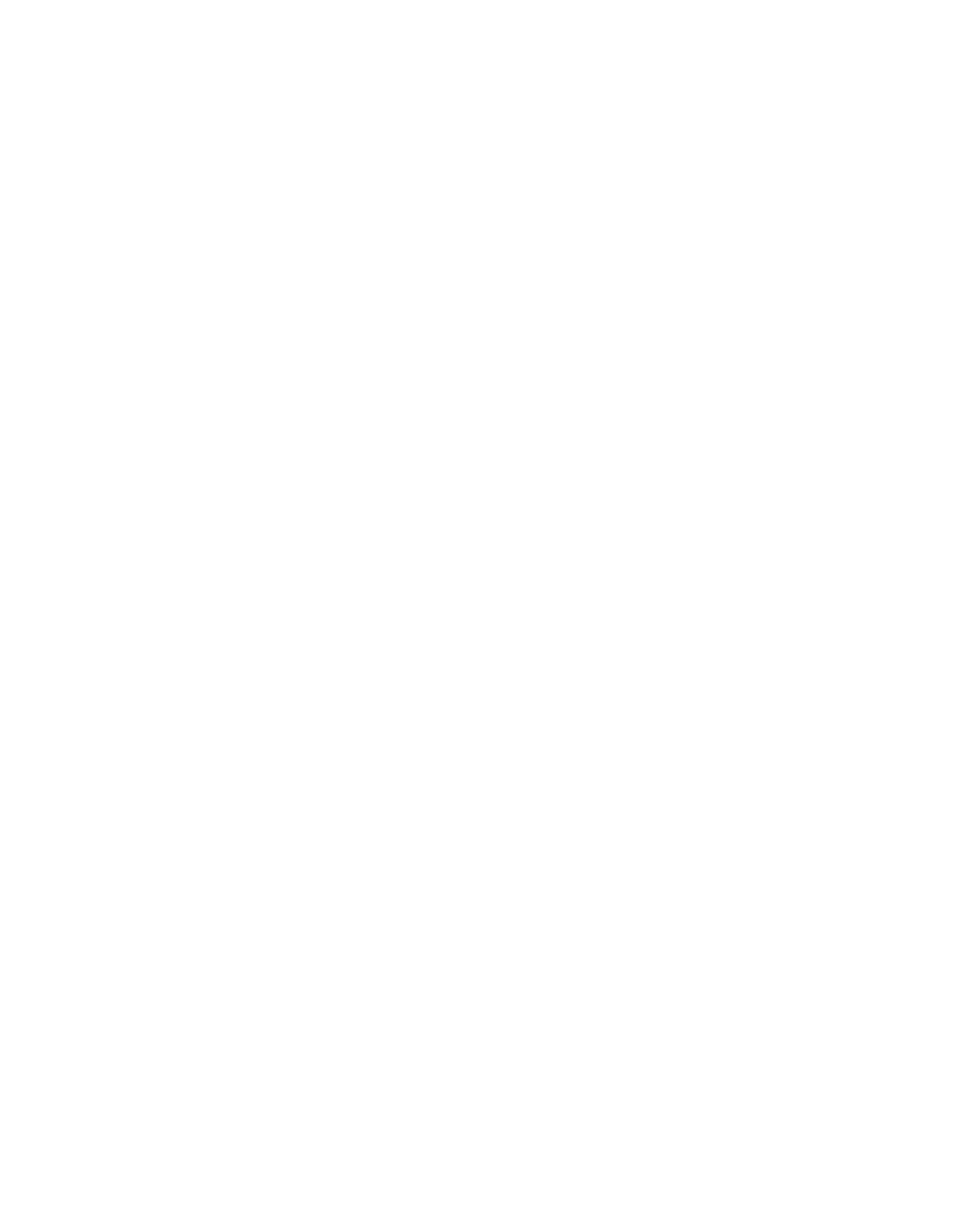### ADMINISTRATION § 1-1-3

# **CHAPTER 1. THOMPSON FALLS CITY CODE**

#### **Sec. 1-1-1. Title.**

This compilation, revision and codification of the general ordinances of the City of Thompson Falls is hereby declared to be and shall hereafter constitute the official Code of General Ordinances of the City of Thompson Falls, Montana. (1985 Code 1.00.01)

# **Sec. 1-1-2. Acceptance.**

This code shall hereafter be known as and referred to as the official Code of the City of Thompson Falls, Montana and a copy or copies of such code in printed form shall be received without further proof as the ordinances of permanent and general effect in the City Of Thompson Falls in all courts and administrative tribunals of this state. (1985 Code 1.00.02)

**Sec. 1-1-3. Amendments.**

Any ordinance amending this code shall set forth in full the section or sections of the code being amended, and this shall constitute a sufficient compliance with any statutory requirement that no ordinance or any section thereof shall be revised or amended unless the new ordinance sets forth the revised ordinance or amended section in full.

(1985 Code 1.00.03)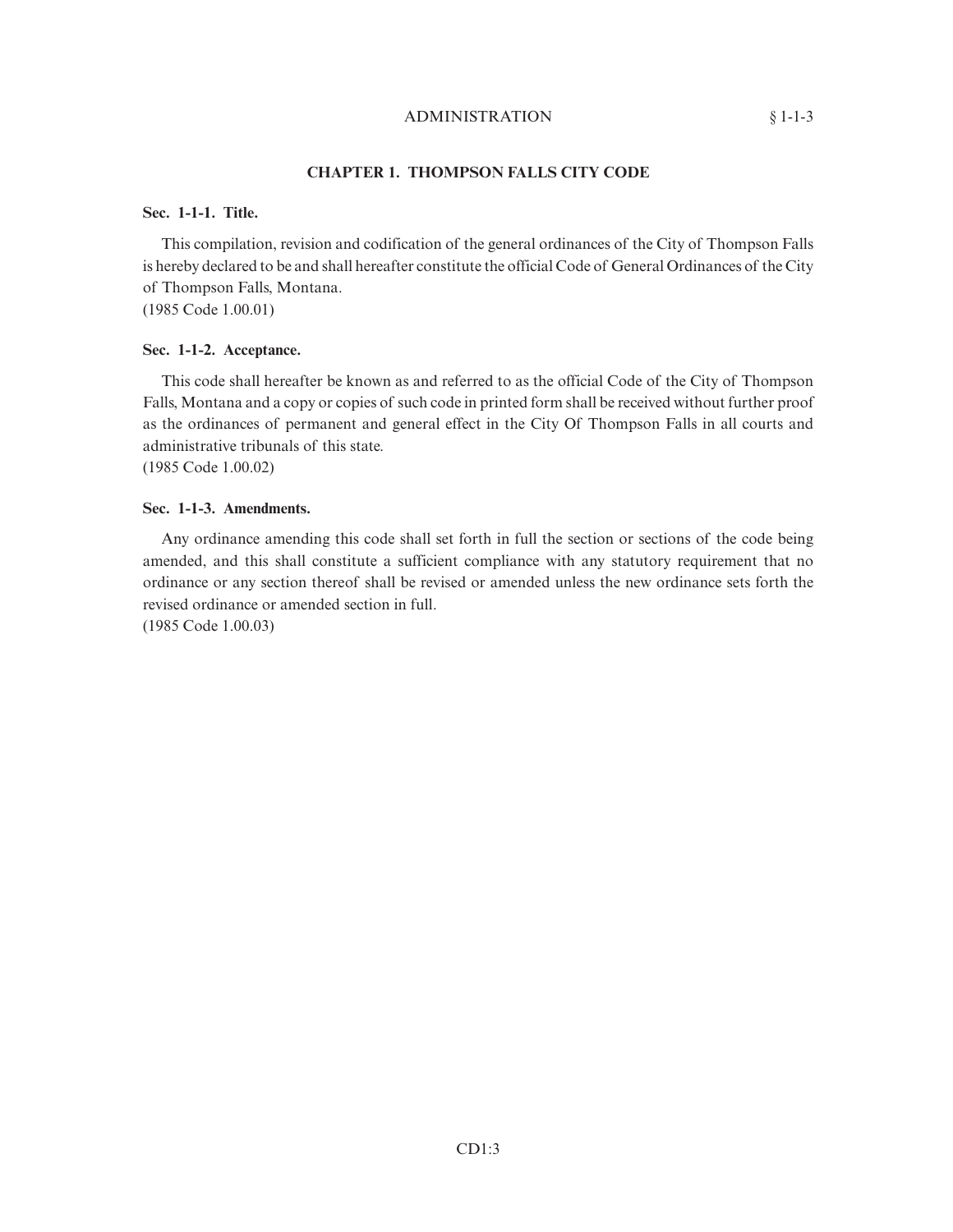# § 1-2-1 THOMPSON FALLS CODE

## **CHAPTER 2. SAVING CLAUSE**

#### **Sec. 1-2-1. Repealing ordinance; effect.**

The repeal of ordinances as provided shall not affect any right which has accrued, any duty imposed, any penalty incurred, or any action or proceeding as commenced under or by virtue of the ordinance repealed, or the tenure of office of any person holding office at the time when they take effect; nor shall the repeal of any ordinance thereby have the effect of reviving any ordinance therefor repealed or superseded.

(1985 Code 1.00.04)

## **Sec. 1-2-2. Constitutionality.**

Should any portion of this official code be declared by any court of competent jurisdiction to be unconstitutional or void, such adjudication shall in no way affect the remaining portion of this code. (1985 Code 1.00.05)

## **Sec. 1-2-3. Rules for construciton.**

In the construction of the official code and all ordinances amendatory thereof or supplementary thereto the following rules shall be observed unless such construction would be inconsistent with the manifest intent of the legislative body or repugnant to the context:

- A. *Intent to defraud.* Whenever, by any of the provisions of the official code, an intent to defraud is required in order to constitute an offense, it is sufficient if any intent appears to defraud any person, association or body politic or any combination of persons.
- B. *Liability of employers and agents.* When the provisions herein contained prohibit the commission or omission of any act, not only the person actually doing the prohibited thing or omitting the directed act, but also the employer and all other persons concerned in aiding or abetting the person shall be guilty of the offense described and liable to the penalty set forth.

(1985 Code 1.00.05)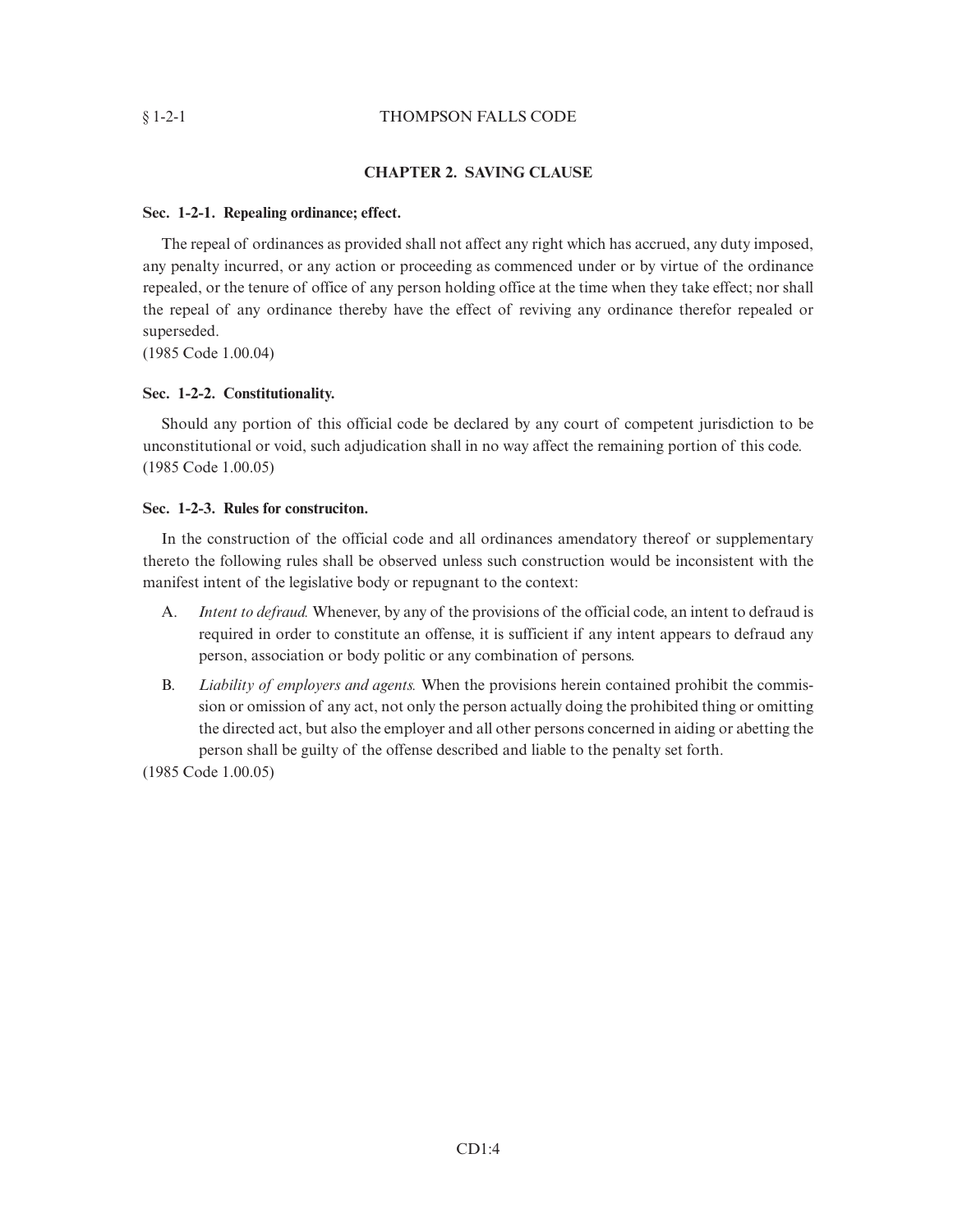# ADMINISTRATION § 1-3-2

#### **CHAPTER 3. DEFINITIONS**

#### **Sec. 1-3-1. Construction of words.**

A. The singular number includes the plural.

B. Words used in the present include the future.

C. Words used in the masculine gender include, as well, the feminine and neuter.

D. Words prohibiting anything being done, except in accordance with a license or permit or authority from a board of officers, shall be construed as giving such board of officers power to license or permit or authorize such thing to be done.

(1985 Code 1.00.05E)

#### **Sec. 1-3-2. Definitions, general.**

Whenever the following words or terms are used in this code, they shall have such meanings herein ascribed to them, unless the context makes such meaning repugnant thereto:

*Chief of police* means the city marshal or other designated officer.

*City* or *town* means the City of Thompson Falls, County of Sanders, State of Montana.

*Clerk-treasurer* means the city clerk or city treasurer of the City of Thompson Falls as the case may be applicable.

*Council* means the city council of the City of Thompson Falls.

*Day* means any 24-hour period from 12:00 midnight to 12:00 midnight.

*Depose* means every mode or oral statement under oath or affirmation.

*Knowingly* imparts a knowledge that the face exists which brings the act or omission within the provisions of this code. It does not require any knowledge of the unlawfulness of such act or omission.

*Land, real estate* and *real property* includes lands, tenements, hereditaments, water rights, possessory rights and claims.

*May* is discretionary.

*Neglect, negligence, negligently* impart a want of such attention to nature or probable consequences of the act or omission as a prudent man ordinarily bestows in acting in his own concern.

*Oath* includes affirmation.

*Occupant or tenant* as applied to a building or land shall include any person who occupies the whole or any part of such building or land whether alone or with others.

*Officers* includes any officers and boards in charge of departments and the members of such boards of the City of Thompson Falls.

*Official time* means standard time in the City of Thompson Falls.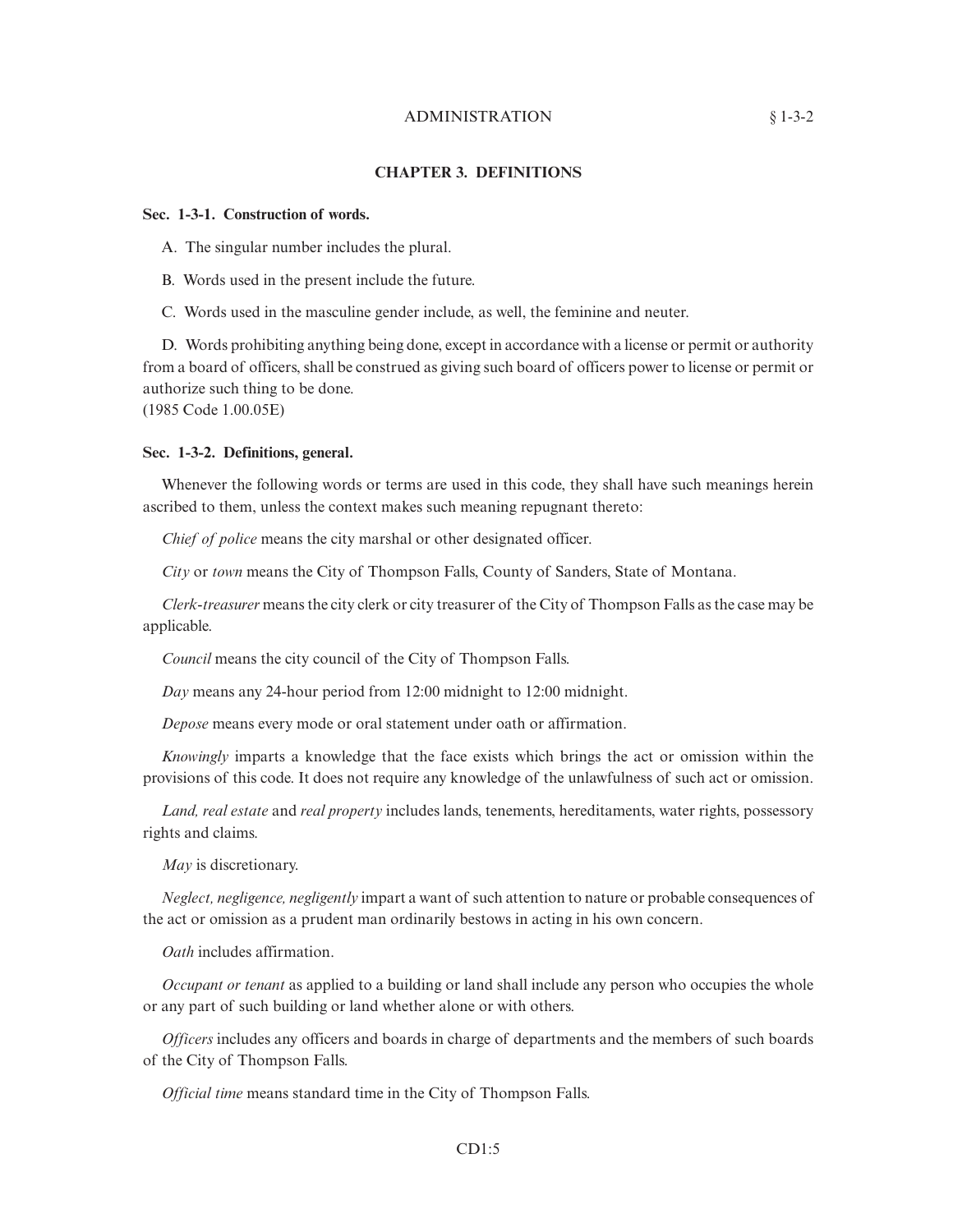#### § 1-3-2 THOMPSON FALLS CODE

*Owner* as applied to a building or land, shall include any part owner, joint owner, tenant in common, and joint tenant or lessee of the whole or of a part of such building or land.

*Person* includes bodies politic and corporate, partnerships, associations and corporations.

*Personal property* includes every description of money, goods, chattels, effects, evidence of rights in action and all written instruments by which any pecuniary obligation, right or title to property is created, acknowledged, transferred, increased, defeated, discharged or diminished and every right or interest therein.

*Property* includes both real and personal property.

*Public thoroughfare.* includes streets, alleys, lanes, courts, boulevards, public ways, public squares, public places and sidewalks.

*Quarter* means any three-month period, ending with the last day of March, June, September and December.

*Shall* is mandatory.

*Signature* includes any name, mark or sign written with the intent to authenticate any instrument of writing.

*Swear* includes affirm.

*Wilfully* when applied to the intent with which an act is done or omitted, implies simply a purpose or willingness to commit the act or make intent to violate law or to injure another or to acquire an advantage.

*Work month* means a calendar month unless otherwise expressed.

*Year* means any one calendar year unless otherwise expressed. (1985 Code 1.00.05E)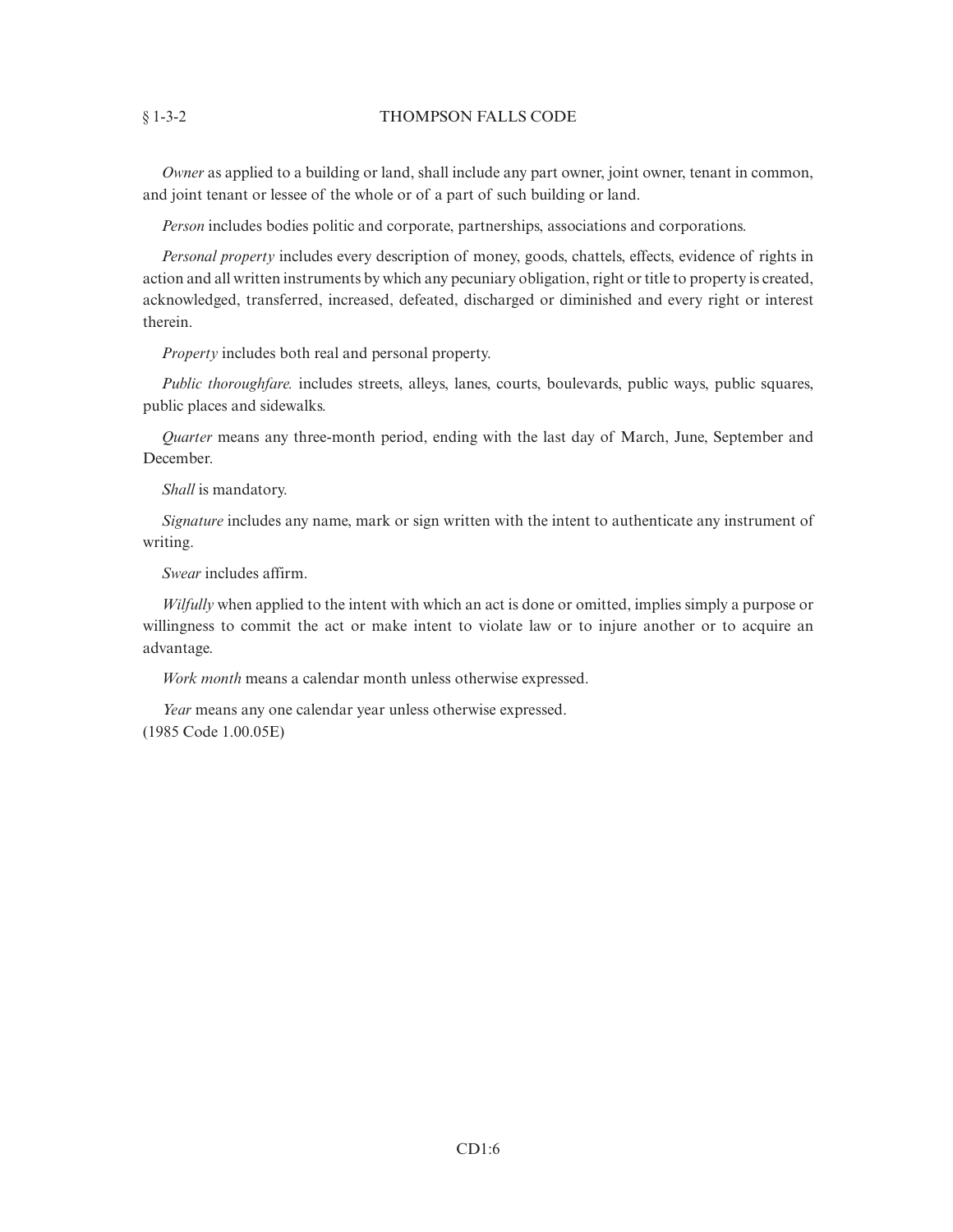#### ADMINISTRATION § 1-4-1

# **CHAPTER 4. GENERAL PENALTY**

#### **Sec. 1-4-1. General penalty.**

A. *Penalty.* Whenever in any provision of this Code or other ordinance of the city any act is prohibited or is made or declared to be unlawful, a misdemeanor or an offense, or whenever in any such provision or ordinance the doing of any act is required or the failure to do any act is declared to be unlawful, where no specific penalty is otherwise provided therefor, any person upon conviction for the violation of any such provision of this Code or ordinances shall be punished by a fine not exceeding \$500.00 or by imprisonment not to exceed six months, or both such fine and imprisonment for each such offense. Each day any violation of any provision of any ordinance shall continue shall constitute a separate offense.

B. *Construction; interpretation.* In the construction and interpretation of this section, the revocation of a license or permit shall not be considered as a recovery or penalty so as to bar any other penalty being enforced.

(1985 Code 1.04.01)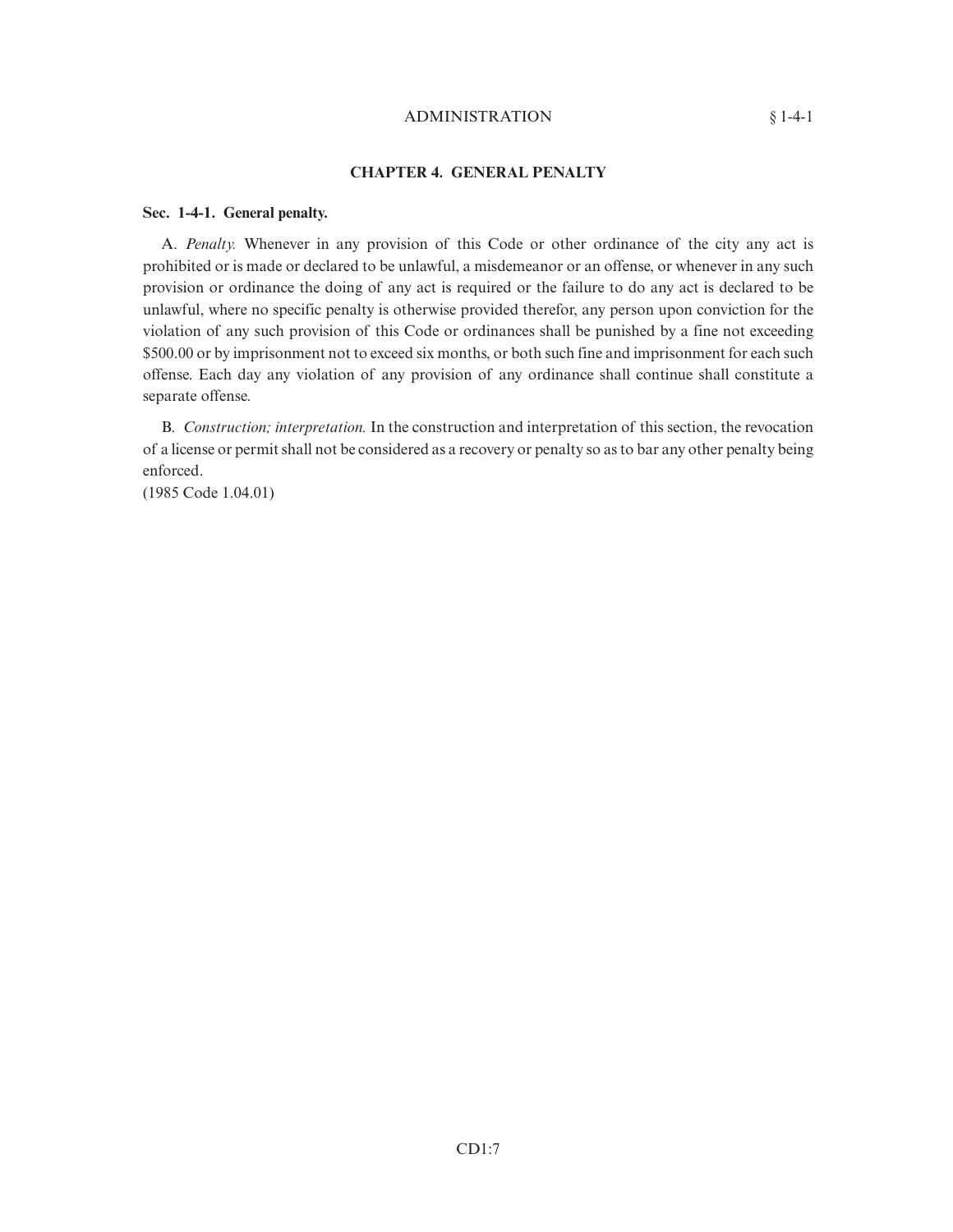#### § 1-5-1 THOMPSON FALLS CODE

#### **CHAPTER 5. CITY OFFICERS AND EMPLOYEES**

#### **Sec. 1-5-1. Elective and appointive officers.**

A. *Elected officers.* The elected officers of the city shall be: one mayor of the city and two aldermen from each ward as provided by law.

B. *Appointed officers.* The appointed officers of the city shall consist of one city clerk-treasurer, one city attorney, one city judge, a chief of police, and a superintendent of streets and water, and such other officers as the council may from time to time create or authorize, or as may be allowed by law and authorized by the council, who shall be appointed by the mayor, with the advice and consent of the city council.

C. *Qualifications.* All elective and appointive officers of the city shall possess such qualifications as from time to time provided by the Montana state statues.

D. *Duties.* The duties of the elective and appointive city officers shall be as provided by the Montana state statues, and if no such provision is made in said statutes, then as appropriately directed by the mayor and city council.

(1985 Code 2.02.01—2.02.04)

# **Sec. 1-5-2. Salaries and bonds.**

A. *Salaries.* The salaries of the officers and employees of the city shall be set by resolution of the city council

B. *Bonding of officers.* The city officers shall be bonded for the faithful performance of their duties; said bond to be executed by a duly authorized surety company, the premiums thereon to be paid by the city.

(1985 Code 2.00.01, 2.00.02)

#### **Sec. 1-5-3. Indemnification.**

In any civil action brought against any public official or employee of the city alleging a violation of initiative 75, the city shall defend the action on behalf of the official or employee and indemnify the official or employee for any liability resulting from the alleged violation of initiative 75. (Ord 320, 1-1999)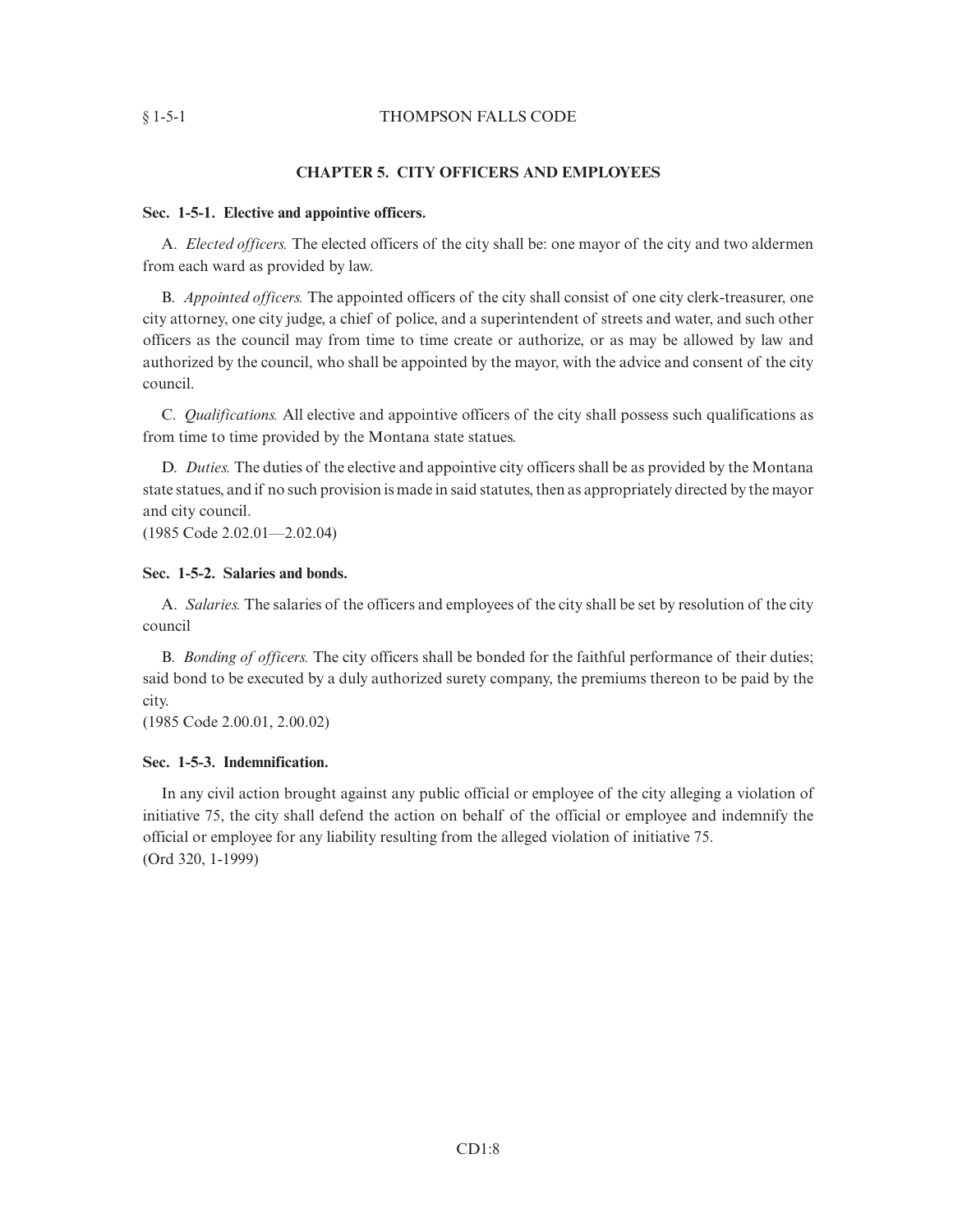# ADMINISTRATION § 1-5A-1

# **CHAPTER 5A. CITY OFFICERS AND EMPLOYEES**

# ARTICLE A. CITY CLERK-TREASURER

# **Sec. 1-5A-1. Offices consolidated.**

The office of city treasurer and the office of city clerk be, and the same are hereby consolidated and shall be held by one person who shall perform all of the duties pertaining to that of city clerk and that of city treasurer. (1985 Code 2.06.01)

CD1:9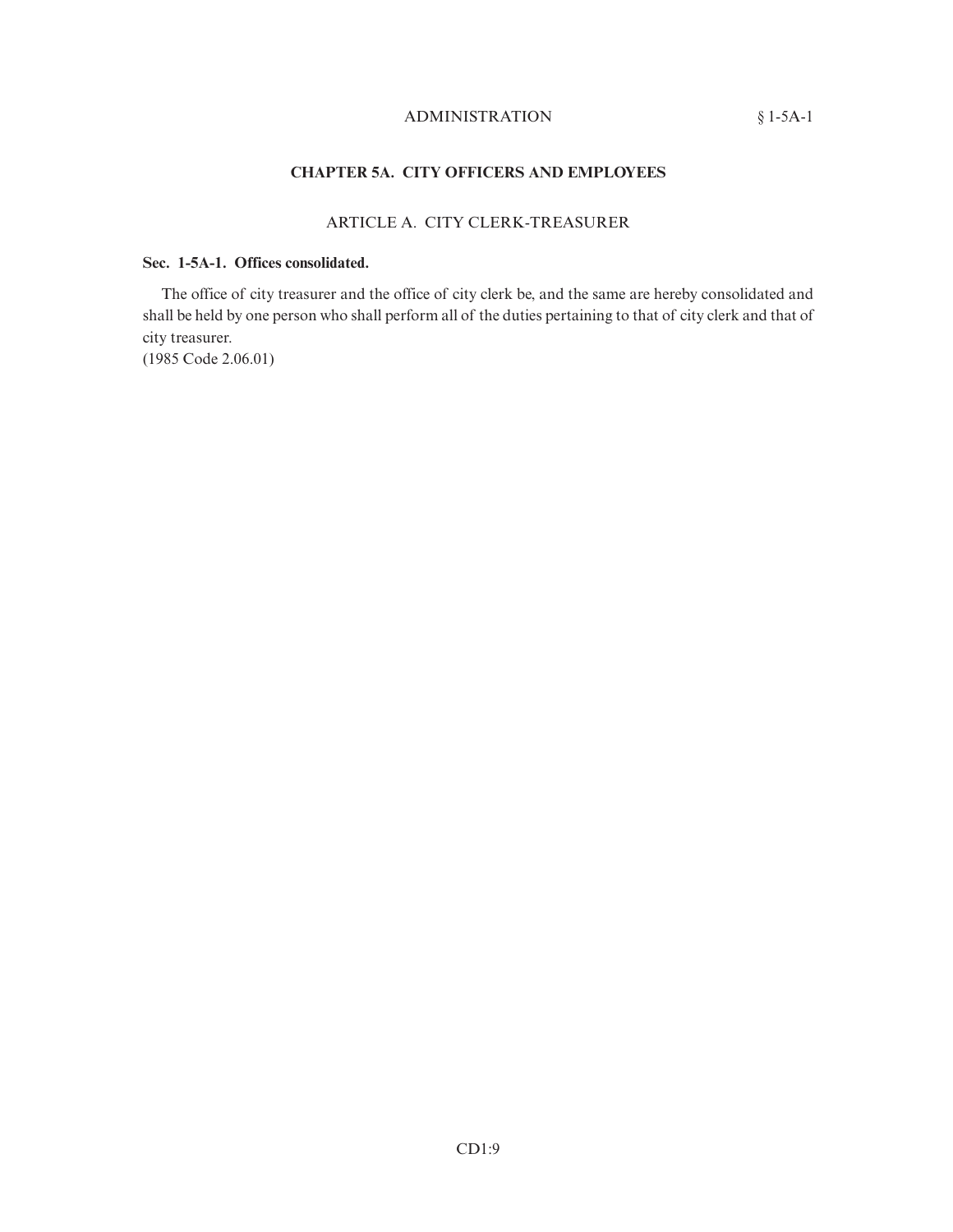## § 1-6-1 THOMPSON FALLS CODE

## **CHAPTER 6. GENERAL AND CORPORATE PROVISIONS**

#### **Sec. 1-6-1. Wards.**

The territory embraced and included within the corporate limits of the city shall be and the same is hereby divided into three wards which wards are bounded and described as follows.

- A. *Ward One.* Beginning at the intersection of the centerline of Spruce Street with the northerly city limits; thence southerly along the centerline of Spruce Street to its intersection with the northerly line of Preston Avenue; thence southeasterly to the intersection of the southerly line of Main Street with the centerline of Mill Street; thence southerly along the centerline of Mill Street to its intersection with the southerly city limits.
- B. *Ward Two.* Beginning at the intersection of the centerline of Woodland Street with the northerly city limits; thence southerly along the centerline of Woodland Street to its intersection with the northerly line of Preston Avenue; thence southerly to the intersection of the southerly line of Main Street with the East line of Block 14 of the Original Town site of Thompson Falls; thence southerly along the East line of said Block 14 to its intersection with the southerly city limits.
- C. *Ward Three.* All that territory within the corporate limits of the city lying easterly of the easterly line of Ward Two as above described.

(1985 Code § 1.02.01)

#### **Sec. 1-6-2. Ordinances.**

A. *Passage.* Passage of ordinances shall be in accordance with the provisions of the Montana state statutes.

B. *Posting.* It is the duty of the city clerk-treasurer, upon passage and approval of any ordinance, to forthwith post copies of the same in three public places within the city as designated in the council procedures, and such posting shall be a sufficient posting or publication of such ordinances unless otherwise specially ordered by the council.

(1985 Code 1.06.01; 1985 Code 1.06.02; amd. 2010 code)

#### **Sec. 1-6-3. Elections.**

A. *Elections in accordance with state statues.* All primary and general elections shall be held in accordance with the statutes of the State of Montana

B. *Qualifications of electors.* Any person shall be qualified to vote in any and all city elections provided he is a resident of the city or any area which has been annexed and certified as such by the clerk and recorder of Sanders County.

(1985 Code 1.08.01, 1.08.02)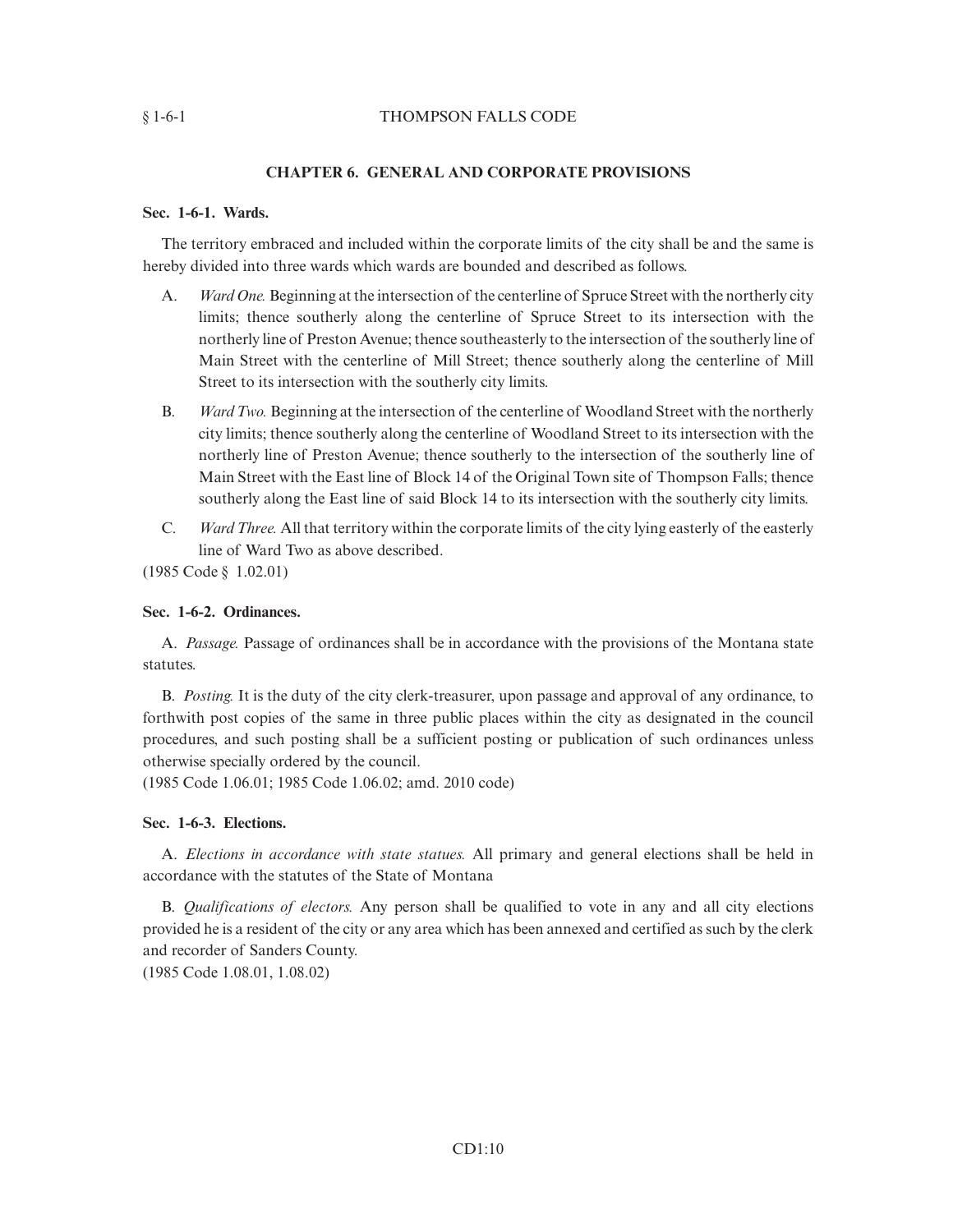## TITLE 2

# **BOARDS AND COMMISSIONS**

## **Chapter 1. Board of Adjustment**

- Sec. 2-1-1. Created.<br>Sec. 2-1-2. Members
- Membership; terms.<br>Meetings.
- Sec.  $2-1-3$ .
- Sec. 2-1-4. Quorum.<br>Sec. 2-1-5. Duties an
- Duties and powers.
- Sec. 2-1-6. Bylaws.
- Sec. 2-1-7. Records.<br>Sec. 2-1-8. Changes
- Changes in regulations, restrictions and boundaries.

#### **Chapter 2. Planning Board**

- Sec. 2-2-1. Establishment.
- Sec. 2-2-2. Jurisdiction.
- Sec. 2-2-3. Duties, services and functions.<br>Sec. 2-2-4. Composition and appointment
- Composition and appointment of members.
- Sec. 2-2-5. Officers.
- Sec. 2-2-6. Board procedures.
- Sec. 2-2-7. Schedule of meetings.<br>Sec. 2-2-8. Voting and quorum.
- Sec. 2-2-8. Voting and quorum.<br>Sec. 2-2-9. Compensation and e
- Compensation and expenses.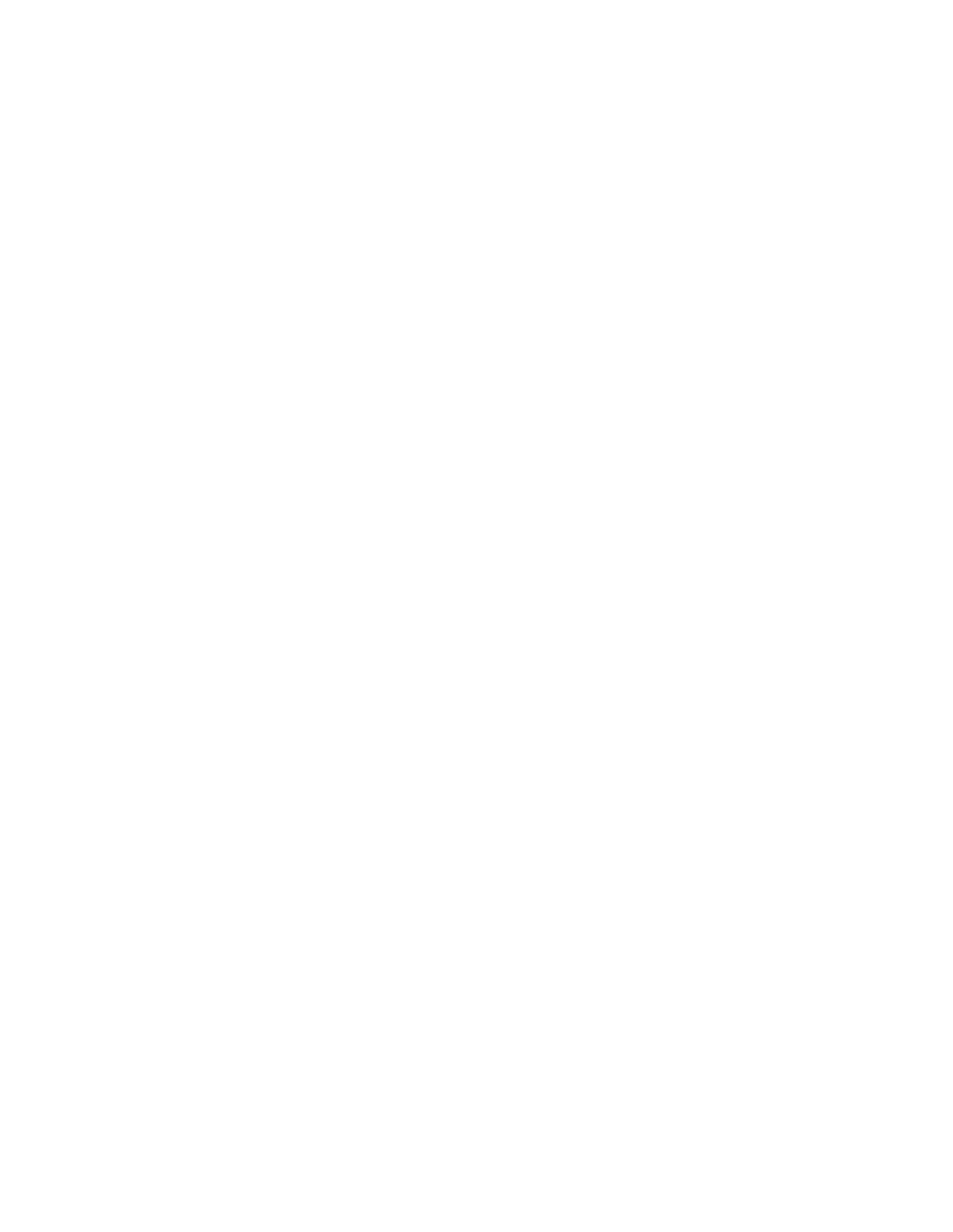#### BOARDS AND COMMISSIONS § 2-1-5

#### **CHAPTER 1. BOARD OF ADJUSTMENT**

## **Sec. 2-1-1. Created.**

A city board of adjustment is established as authorized by MCA 76-2-321 through 76-2-328. (Ord. 322, 2-14-2000)

## **Sec. 2-1-2. Membership; terms.**

A. *Membership.* The board shall be comprised of city residents, consisting of regular members and one alternate member appointed by the mayor, with the approval of city council, for terms of three years. The alternate board member shall serve as a regular board member and vote as a regular board member whenever one of the regular board members is unable to attend a board meeting.

B. *Term.* The initial board membership shall consist of two individuals appointed to a one-year term, two individuals appointed to a two-year term, and one individual and one alternate member appointed for three-year terms. Successive appointments to the board shall be for three-year terms; provided that in the event any individual does not complete a term, his or her replacement shall be appointed to fill the remainder of the term.

(Ord. 322, 2-14-2000)

#### **Sec. 2-1-3. Meetings.**

The board shall hold its meetings at city hall or such place in the city as may be designated by its chairperson.

(Ord. 322, 2-14-2000)

#### **Sec. 2-1-4. Quorum.**

The presence of four members shall be necessary to constitute a quorum. (Ord. 322, 2-14-2000)

#### **Sec. 2-1-5. Duties and powers.**

The board's duties and powers shall be as defined by state law and as defined herein. It shall be the duty of other departments of the city to render such assistance as may be reasonably required or requested by the board.

- A. *Zoning regulations.* Where there are practical difficulties or unnecessary hardships in the application of the provisions of title 10 of this Code, or any amendment thereto, the board of adjustment in a specific case shall have the power, after public notice and hearing, in a specific case, to vary or modify any of the regulations or provisions relating to the construction, structural change, or alteration of buildings or structures, in harmony with their fundamental purpose and intent, or any use thereof, so that the public health, safety, and general welfare may be conserved and substantial justice done.
- B. *Setback requirements.* Where there are practical difficulties or unnecessary hardships in the application of the provisions of all sections of the city ordinances, or any amendment thereto,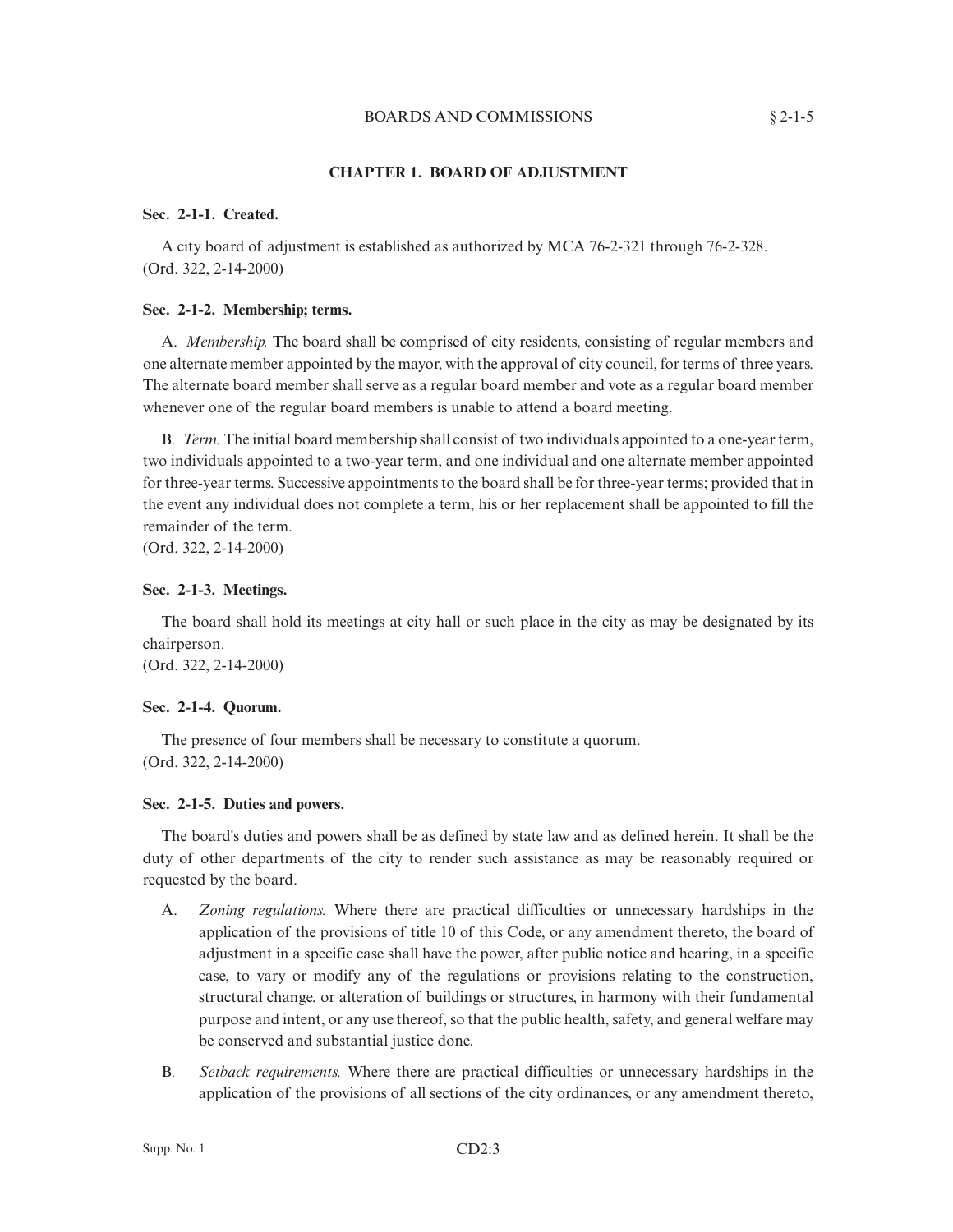the board of adjustment in a specific case shall have the power, after public notice and hearing, in a specific case, to vary or modify any of the regulations or provisions relating to the setback requirements contained in said ordinance, so that the public health, safety and general welfare may be conserved and so that substantial justice is done; provided, that structural changes or alterations of buildings or structures is completed in harmony with the fundamental purpose and intent of the ordinance.

C. *Burden of proof.*In every case where a variance is granted by the board of adjustment, it must be affirmatively shown by the record before the board that an unnecessary hardship or practical difficulty exists, and the records of the board shall clearly indicate in what particular and specific respect an unnecessary hardship or practical difficulty would be created. The burden shall be on the party appealing to the board to present sufficient evidence to establish a record justifying board action granting their request.

(Ord. 322, 2-14-2000)

# **Sec. 2-1-6. Bylaws.**

The board of adjustment shall be charged with adopting bylaws providing for the conduct of its meetings and business. The bylaws shall include the guidelines for notice of meetings and actions to be taken by the board of adjustment, and shall be reviewed by the board on an annual basis and ratified by the city council.

(Ord. 322, 2-14-2000)

## **Sec. 2-1-7. Records.**

The record kept by the board and created by the board shall be retained in the permanent files of the city, with variances granted pursuant to this chapter being indexed by street address and/or legal description of the premises that is affected.

(Ord. 322, 2-14-2000)

#### **Sec. 2-1-8. Changes in regulations, restrictions and boundaries.**

Any changes in the regulations, restrictions, and boundaries of any zoning district may be made only by the city council, and in a manner designated by law. Any changes in regulations, restrictions, and/or boundaries of any other city ordinance may be made only by the city council, and in the manner designated by law.

(Ord. 322, 2-14-2000)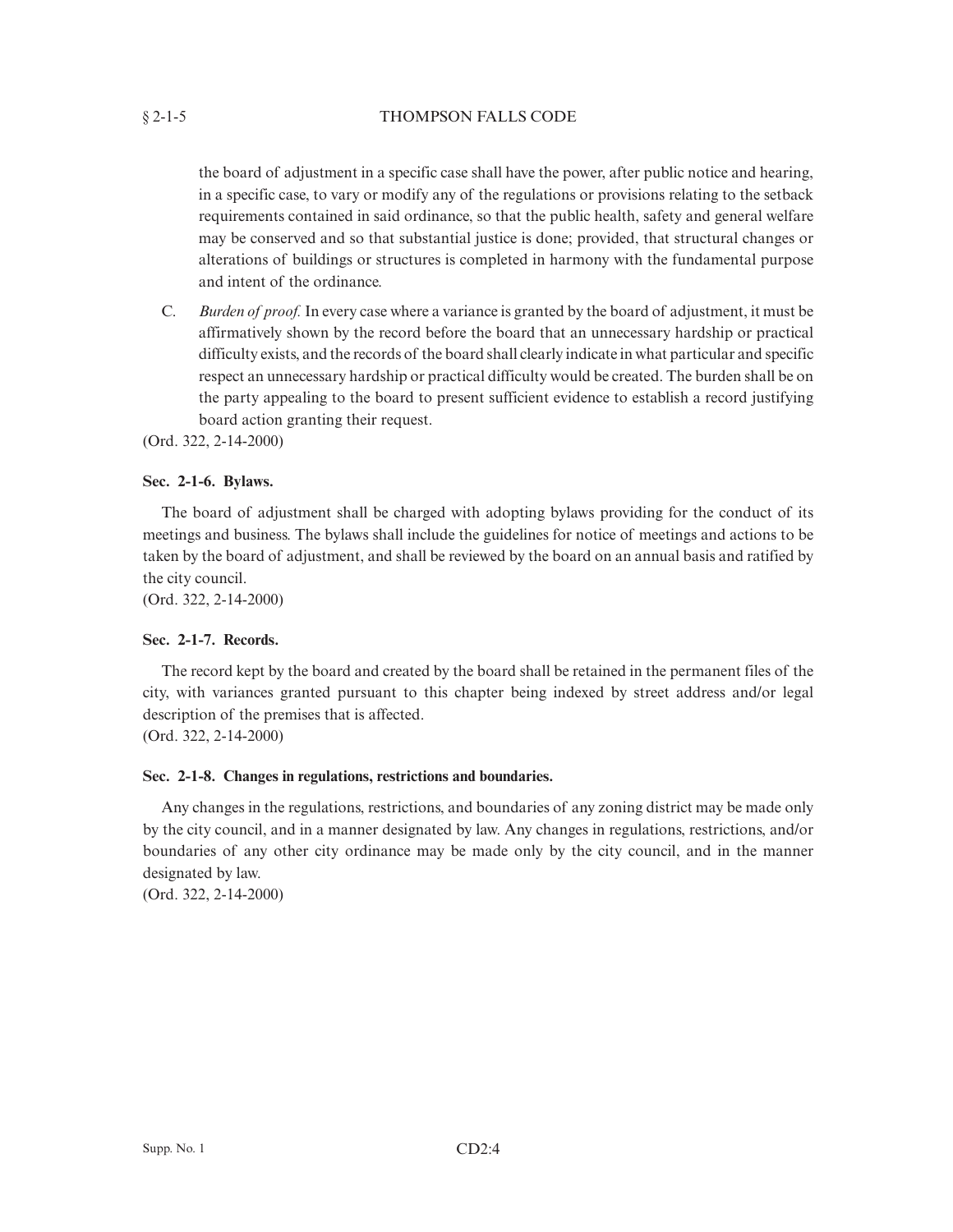# BOARDS AND COMMISSIONS § 2-2-4

## **CHAPTER 2. PLANNING BOARD**

#### **Sec. 2-2-1. Establishment.**

The Thompson Falls Planning Board is established to undertake the responsibilities herein defined, pursuant to and under the provisions of the statutory authority provided to the City of Thompson Falls. (Ord. No. 344, 6-10-2019)

# **Sec. 2-2-2. Jurisdiction.**

The jurisdictional area of the board includes the area within the incorporated limits of the city. (Ord. No. 344, 6-10-2019)

#### **Sec. 2-2-3. Duties, services and functions.**

A. *Generally.* In general, the board shall perform and provide the duties, services and functions established and assigned through city ordinance, resolution, agreements, this chapter including the authority and responsibility to:

- 1. Advise the city council on all community planning and land development activities specified under city ordinances and plans, as well as any other duties, functions, services and activities requested or assigned;
- 2. Undertake and perform other duties, services and functions, as requested by the city council.

B. *Long-range planning.* The board shall have the authority and responsibility to:

- 1. If requested by the city, initiate, prepare, review, hear, and make recommendations to the city council on the adoption or amendment of a growth policy and such ordinances and resolutions necessary to implement the growth policy;
- 2. Initiate, prepare, review, hear and make recommendations to the city council on the adoption or amendment of any planning documents designed to guide the orderly development of the community.

C. *Subdivision, annexation review.* The board shall have the authority and responsibility to review, hear, and make recommendations to the city council on major subdivision applications and plats and annexations.

(Ord. No. 344, 6-10-2019)

#### **Sec. 2-2-4. Composition and appointment of members.**

A. *Number and appointment.* The board shall consist of seven members appointed by the city council, which will include:

- 1. One member to be appointed by the city council from its membership;
- 2. One member to be appointed by the city council, who may in the discretion of the city council be an employee of or hold public office in Thompson Falls;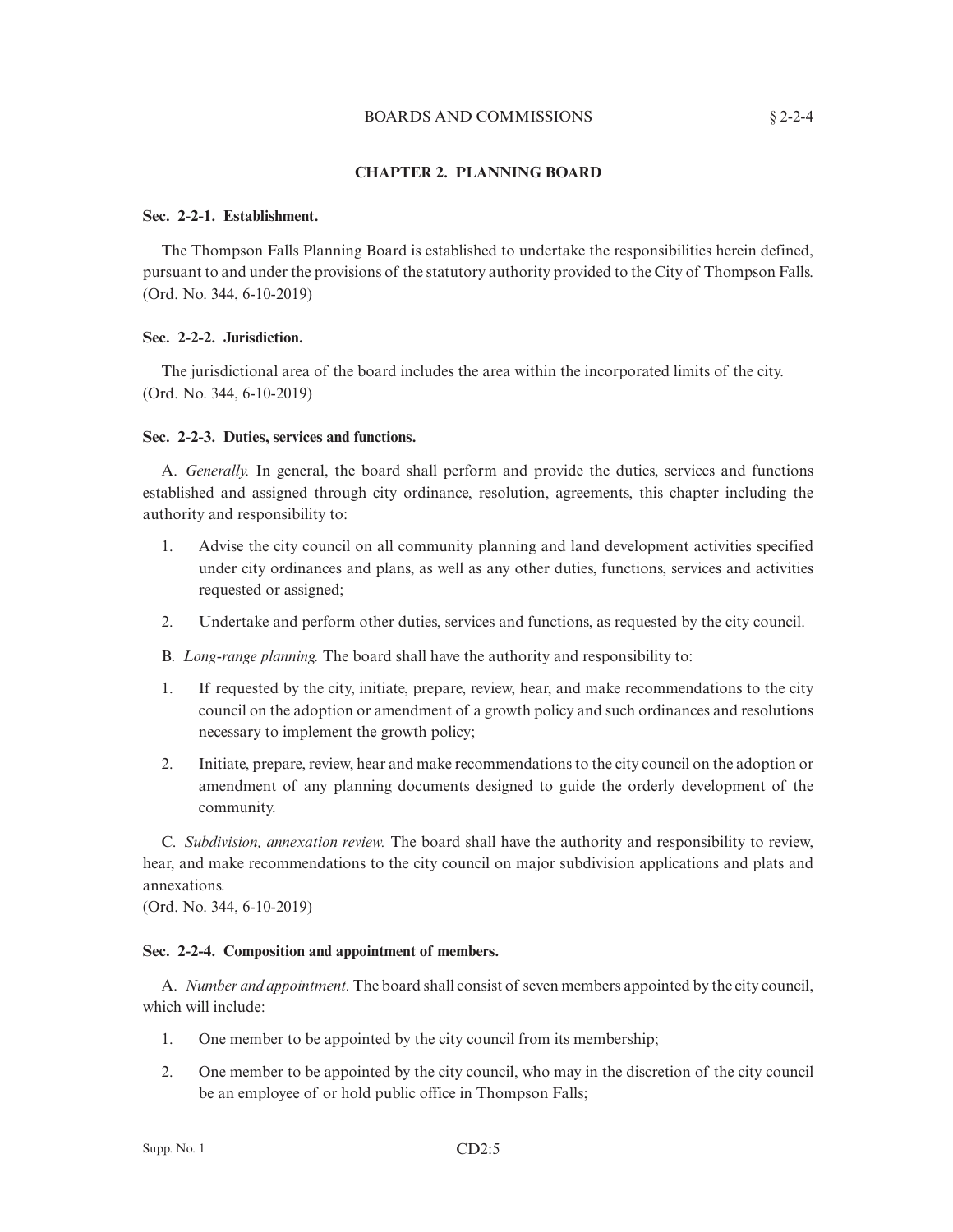## § 2-2-4 THOMPSON FALLS CODE

- 3. One member to be appointed by the mayor upon the designation by the Sanders county commission;
- 4. Four citizen members to be appointed by the mayor.

B. *Terms.* Each member shall be appointed to a three-year term, beginning and ending on the first day of January.

C. *Vacancies.* When a position becomes vacant before the end of the term, the position shall be filled by the city council for the unexpired term.

D. *Conditions for removal.* A member may be removed from office by a majority vote of the city council.

(Ord. No. 344, 6-10-2019)

# **Sec. 2-2-5. Officers.**

A. *Election.* At its first regular meeting in each calendar year, the board shall elect from its members a chair and vice-chair to serve for a period of one year. If there is more than one nominee for any office, voting shall be by secret ballot.

B. *Terms of office.* All elective offices shall be for one year. An officer whose term has expired shall hold office until a successor is elected.

C. *Vacancies.* In the event of a vacancy in any office, the chair, upon approval by a majority of voting members present, shall designate a member to fill the unexpired term of the office.

D. *Rights of chair.* The chair shall have all the rights and privileges of a board member.

E. *Duties of chair.* The chair shall:

- 1. Preside at all meetings of the board;
- 2. Act as a liaison between the board and the city council;
- 3. Execute all legal documents on behalf of the board;
- 4. Authorize all financial transactions upon approval of a majority of members present;
- 5. Call special meetings as provided herein; and
- 6. Act as the public representative of the board or designate an alternate.

F. *Duties of vice-chair.* The vice-chair shall perform the duties of the chair in all cases in which the chair is unable to serve or as otherwise directed by the chair.

G. *Duties of secretary.* The city clerk shall function as the secretary of the board. The secretary shall maintain the minutes and records of the board and issue calls and notices pertaining to the board, prepare and distribute the agenda for all regular meetings at least four days prior to the meeting, keep a roll of membership and attendance, and supervise the balloting at all elections. (Ord. No. 344, 6-10-2019)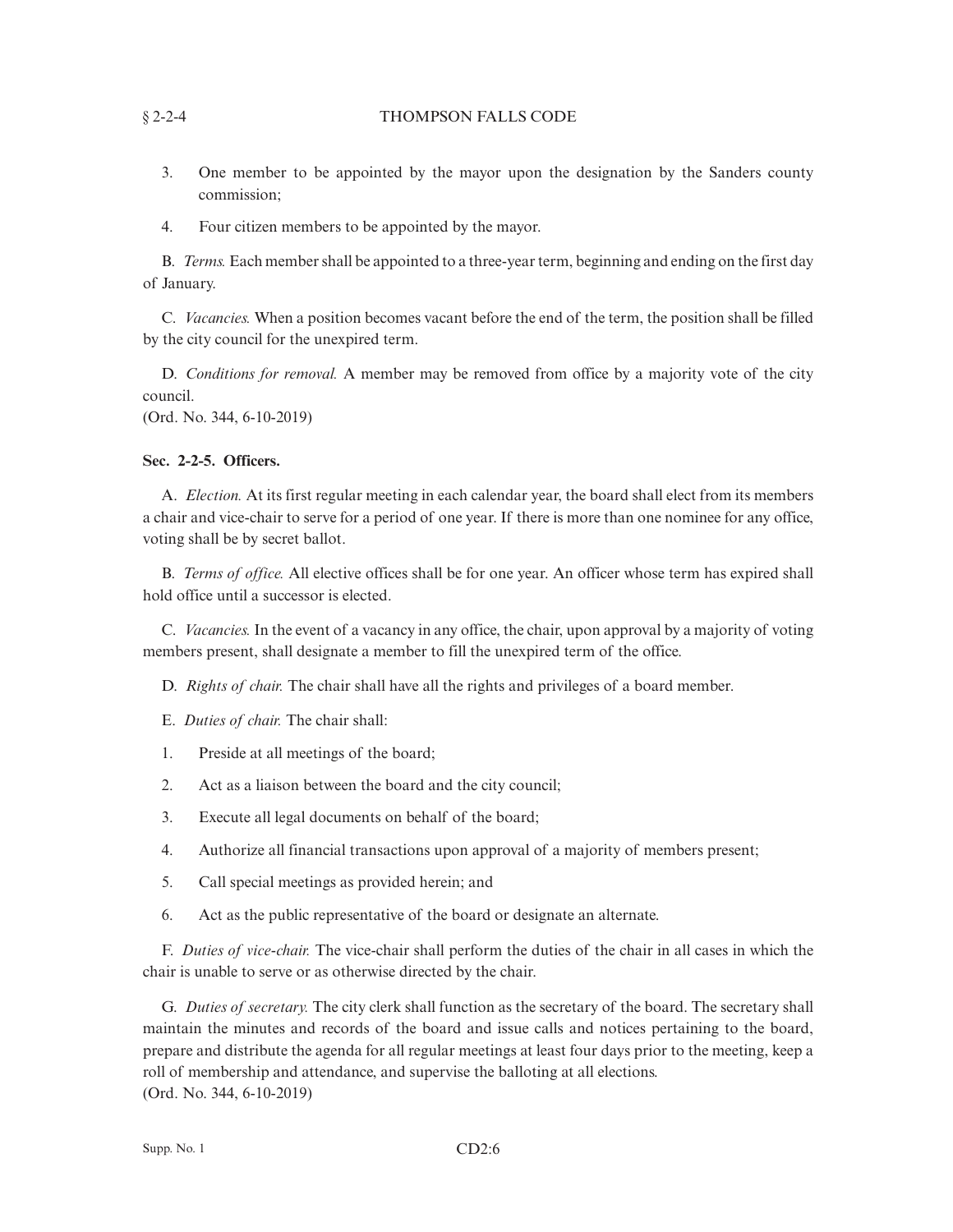#### BOARDS AND COMMISSIONS § 2-2-9

## **Sec. 2-2-6. Board procedures.**

The board shall be governed by the rules contained in "Robert's Rules of Order, Revised," in all parliamentary procedures, as applicable.

(Ord. No. 344, 6-10-2019)

#### **Sec. 2-2-7. Schedule of meetings.**

The board shall fix the time for holding regular meetings but shall meet at least once in the months of January, April, July, and October. (Ord. No. 344, 6-10-2019)

# **Sec. 2-2-8. Voting and quorum.**

A. *Requirements for quorum.* A quorum shall consist of four members.

B. *Requirements for official action.* Each decision of the board shall be approved by a majority vote of the members present at a meeting in which a quorum is in attendance and voting.

C. *Disqualification or voluntary abstention from voting.* In adjudicative decisions, a member shall abstain from voting on an issue or shall be disqualified by majority vote of the remaining members present, if any of the following circumstances apply:

- 1. The member has a direct financial interest in the outcome of the matter at issue; or
- 2. The member has such close personal ties to the applicant, the project, or to a party opposing the application that the member cannot reasonably be expected to exercise sound judgment in the public interest; or
- 3. The member owns property within the area entitled to receive written notice; or
- 4. Participation in the matter might violate the letter or spirit of a member's code of professional responsibility; or
- 5. Other applicable law that applies.

(Ord. No. 344, 6-10-2019)

#### **Sec. 2-2-9. Compensation and expenses.**

Members shall receive no salary for serving on the board but may be reimbursed for transportation and actual expenses up to but not exceeding state transportation reimbursements and allowable expenses for attendance at conferences, workshops, training sessions, etc. (Ord. No. 344, 6-10-2019)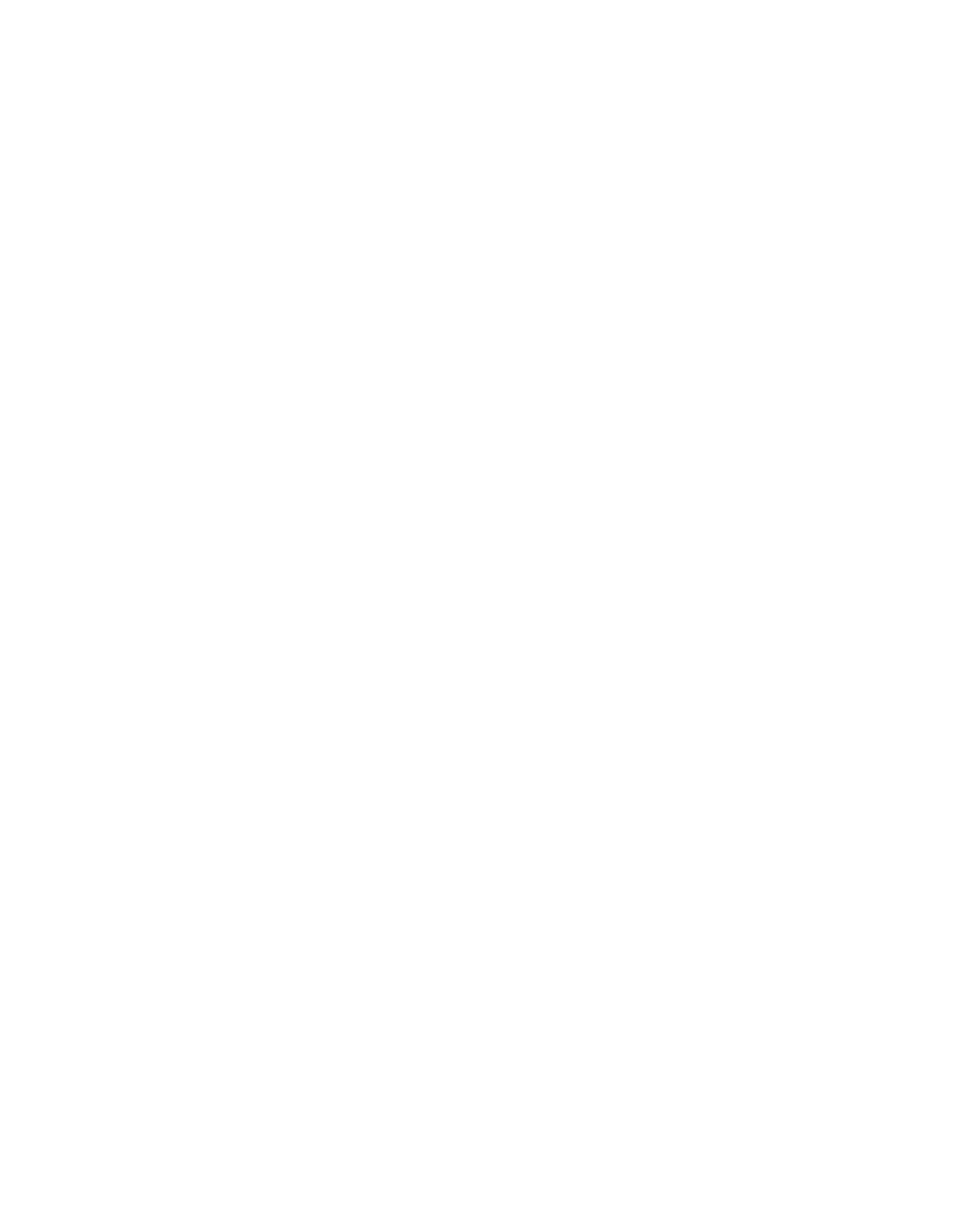## TITLE 3

#### **BUSINESS AND LICENSING REGULATIONS**

#### **Chapter 1. Liquor Control**

- Sec. 3-1-1. License required; fees.<br>Sec. 3-1-2. Application for license
- Sec. 3-1-2. Application for license.<br>Sec. 3-1-3. Collection of fees.
- Sec. 3-1-3. Collection of fees.<br>Sec. 3-1-4. On-premises wine
- Sec. 3-1-4. On-premises wine license.<br>Sec. 3-1-5. Conditions of issuance an
- Conditions of issuance and renewal.
- Sec. 3-1-6. Term.
- Sec. 3-1-7. Location near schools, churches.
- Sec. 3-1-8. Definition of "premises" for beer.<br>Sec. 3-1-9. One liquor license per person.
- One liquor license per person.
- Sec. 3-1-10. Transfer place of business.<br>Sec. 3-1-11. Transfer of license.
- Transfer of license.
- Sec. 3-1-12. Display of license.<br>Sec. 3-1-13. Revocation of license.
- Revocation of licenses.
- Sec. 3-1-14. Penalty.

#### **Chapter 2. Solicitors**

- Sec. 3-2-1. Definitions.
- Sec. 3-2-2. License required.
- Sec. 3-2-3. Fees.<br>Sec. 3-2-4. Appl
- Application.
- Sec. 3-2-5. Issuance of license.<br>Sec. 3-2-6. Must carry license.
- Must carry license.
- Sec. 3-2-7. Revocation.
- 
- Sec. 3-2-8. Bond.<br>Sec. 3-2-9. Except Exceptions.
- Sec. 3-2-10. City parks.<br>Sec. 3-2-11. Door-to-do
- Door-to-door hours.
- Sec. 3-2-12. Permit restrictions.

#### **Chapter 3. Video Draw Poker Machines**

- Sec. 3-3-1. License required.<br>Sec. 3-3-2. Application.
- Application.
- Sec. 3-3-3. Fee; term.
- Sec. 3-3-4. Revocation.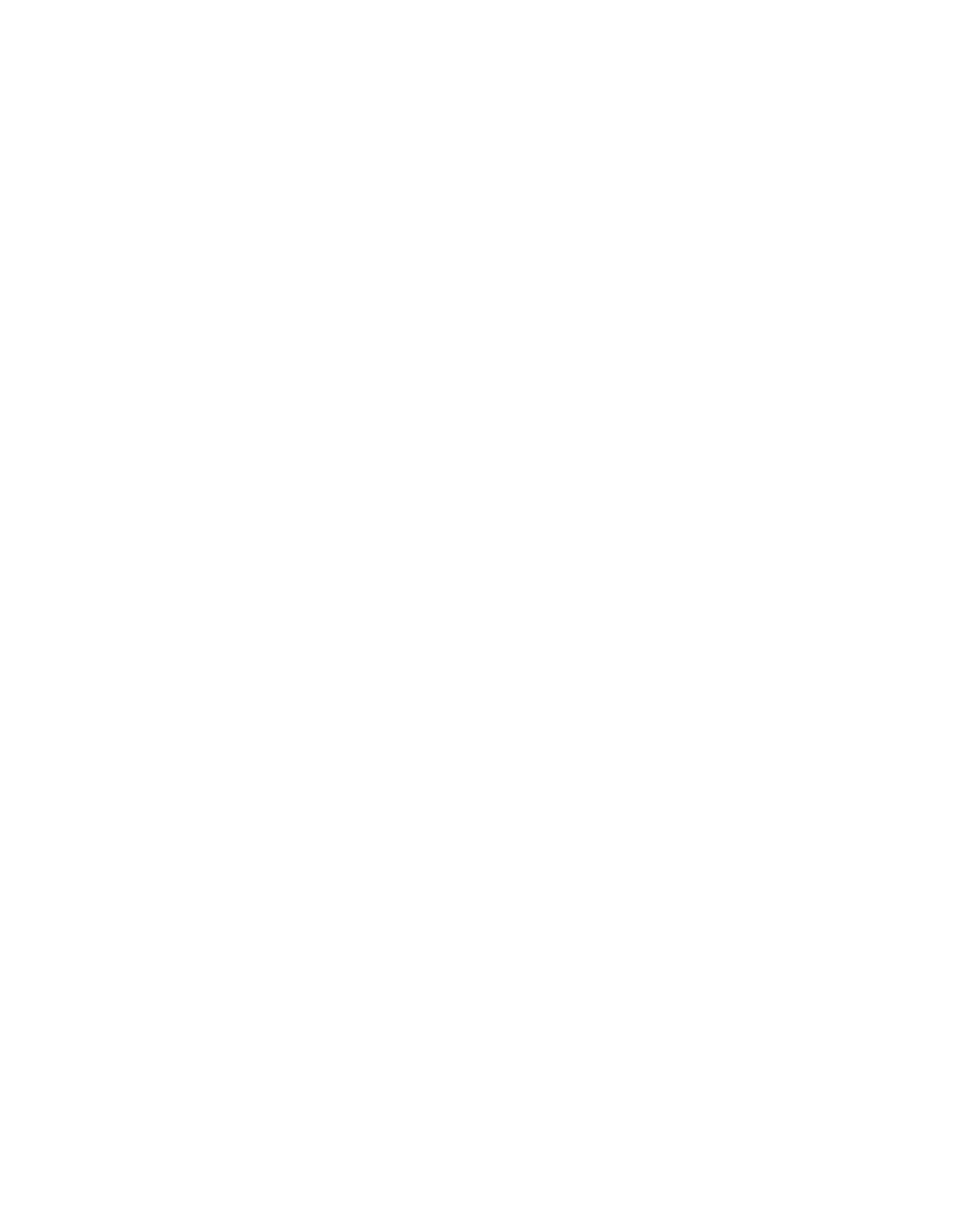### **CHAPTER 1. LIQUOR CONTROL**

#### **Sec. 3-1-1. License required; fees.**

It is hereby required that any person who shall desire to sell beer, wine or liquor at retail within the city under authority of Montana law shall apply for and obtain a such license an annual fee payable annually in advance. Such fees shall be in the amount of \$40.00 for wine license, \$60.00 for beer license and \$80.00 for liquor license.

(1985 Code 5.06.01)

#### **Sec. 3-1-2. Application for license.**

A. *Written application; appearance before council.* Every person required by this chapter to obtain a license and who is applying therefor for the first time, and every person whose license has been previously refused or revoked, must either file with the city clerk-treasurer an application, in writing, as hereinafter specified, or appear in person before the city council in regular meeting, and shall answer such questions as may be propounded and produce such evidence as the council may request.

B. *Required information.* If such application is made in writing, it shall specify the location of the premises where the business is to be carried on, the names of the persons conducting the business, and shall further state whether such business is to be carried on as a sole proprietorship, partnership or in some other form.

(1985 Code 5.06.02)

#### **Sec. 3-1-3. Collection of fees.**

The city clerk-treasurer shall be charged with the collection of the license fees herein required. The application, whether made in person or in writing, and any request for renewal of such license shall be accompanied by tender of the required fee.

(1985 Code 5.06.03)

#### **Sec. 3-1-4. On-premises wine license.**

The applicant shall show to the satisfaction of the council that the sale of wine for on-premises consumption, for which the license is sought, would be supplementary to a restaurant or prepared food business.

(1985 Code 5.06.04)

### **Sec. 3-1-5. Conditions of issuance and renewal.**

The issuance and renewal of such license shall be conditioned, among other things, upon the possession by the applicant of an existing license for retail on-premises sale of beer and wine issued by the state department of revenue. The applicant shall also be required to have a concurrent retail beer license issued by the city.

(1985 Code 5.06.05)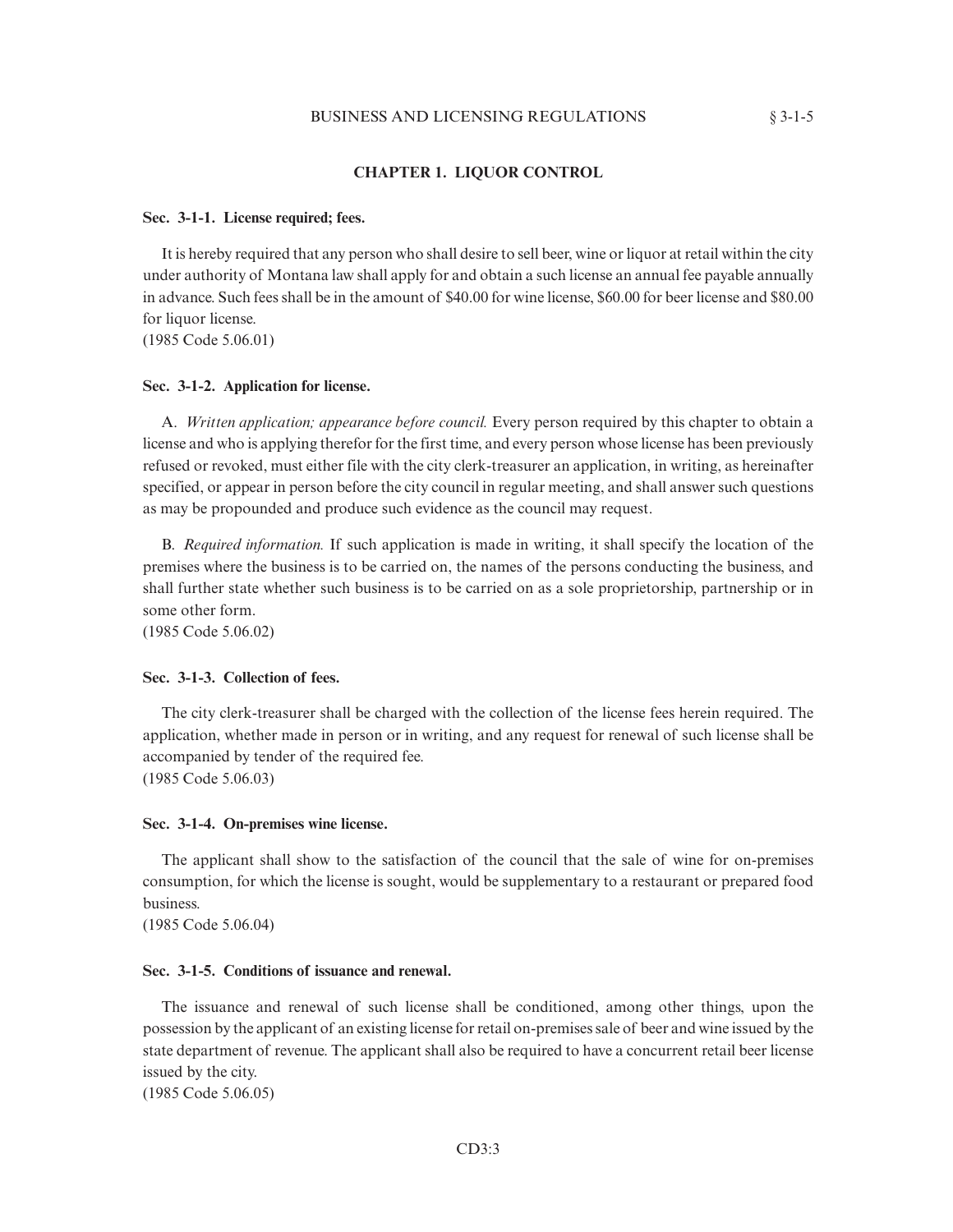## **Sec. 3-1-6. Term.**

All licenses issued under this chapter in any one year shall expire at 12:00 midnight on June 30 of each year.

(1985 Code 5.06.10)

## **Sec. 3-1-7. Location near schools, churches.**

The provisions of MCA 16-3-306(1) shall not apply to Main Street in the city. Any business or enterprise whose premises front Main Street may conduct retail sales of alcoholic beverages, provided the business shall have first obtained the necessary permits and licenses from the city, state and federal government.

(Ord. 294, 4-8-1989)

## **Sec. 3-1-8. Definition of "premises" for beer.**

A "premises" within the meaning of this chapter is defined as a dispensing bar or any arrangement or device from which beer is dispensed or served. (1985 Code 5.06.07)

## **Sec. 3-1-9. One liquor license per person.**

Not more than one license for the retail sale of liquor shall be issued to any person, firm, association or corporation.

(1985 Code 5.06.08)

## **Sec. 3-1-10. Transfer place of business.**

The licensee may transfer his place of business from one place to another providing he shall make application to and obtain from the mayor and city council leave so to do. Such change shall be noted on the records of the city clerk-treasurer. (1985 Code 5.06.09)

# **Sec. 3-1-11. Transfer of license.**

A. *Application for transfer.* Licenses may be sold and transferred by the licensee, but before any sale or transfer is made, application shall be made, in writing, to the city council for leave to make such transfer. The proposed assignee may be required to appear and answer such questions and produce such evidence as is required of applicants upon first issuance of a license.

B. *Council action.* Such assignment and transfer may be refused by the mayor and city council in their discretion. If leave is granted for an assignment, the city clerk-treasurer shall make proper notations thereof upon the license record.

C. *State approval required.* A transfer of any such license may be made only on application to the city council, accompanied by satisfactory evidence of an approval of the transfer of the license issued by the state department of revenue, for such business.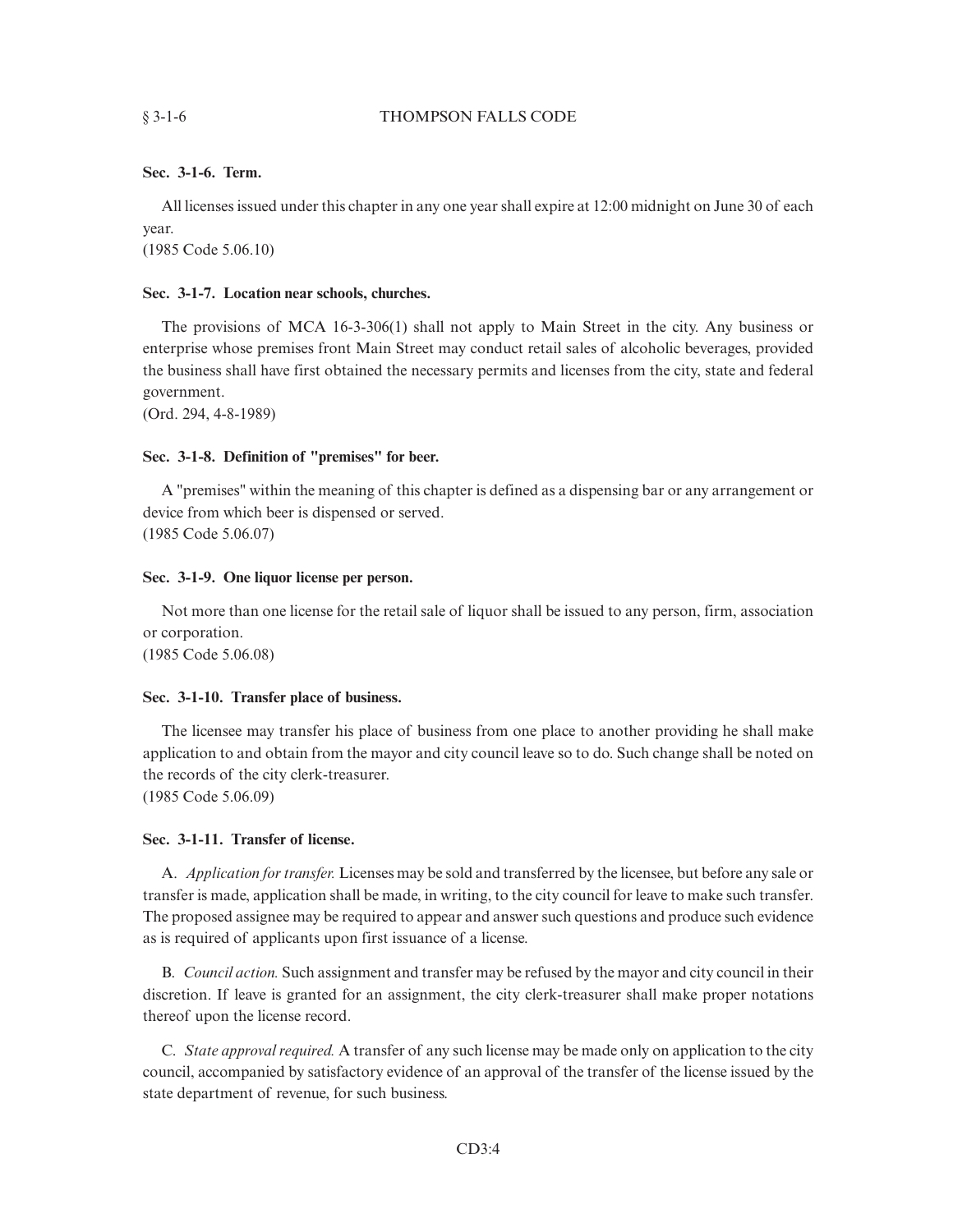D. *Prorated fee; refund.* Where a license hereunder is issued for a period commencing subsequent to the first day of the current year for which such license may be issued, a pro rata fee calculated by a quarterly basis shall be charged for the balance of such current year; and provided, further, that nothing herein shall be construed to entitle any licensee hereunder to any refund of any portion of any license fee in the event of his discontinuing such business or the suspension or revocation of this license prior to the expiration of such year.

(1985 Code 5.06.09, 5.06.10)

## **Sec. 3-1-12. Display of license.**

All licenses issued under the provisions of this chapter shall, at all times, be prominently displayed in the place of business of such license.

(1985 Code 5.06.11)

# **Sec. 3-1-13. Revocation of licenses.**

All licenses issued under this chapter shall be revocable by the city council for proper cause, or the council may refuse to reissue or extend such license when its term expires, for the same reason. All such licenses shall be conditioned that the licensee will conduct his business in a quiet, orderly manner and will observe and obey the laws of the United States and the state, and the ordinances of the city and shall further be conditioned that the licensee will not permit upon the premises where his business is conducted any disorderly, noisy, offensive or illegal conduct; and such license may be summarily suspended or revoked by the council for a breach of any of the conditions of the license or any of the terms of this chapter. Where any such license is revoked prior to the expiration of the term for which payment has been made, the unearned portion shall be retained by the city. (1985 Code 5.06.06)

#### **Sec. 3-1-14. Penalty.**

Penalties for the violation of this chapter shall be in accordance with the general penalty found in section 1-4-1 of this Code. (1985 Code 5.06.12)

CD3:5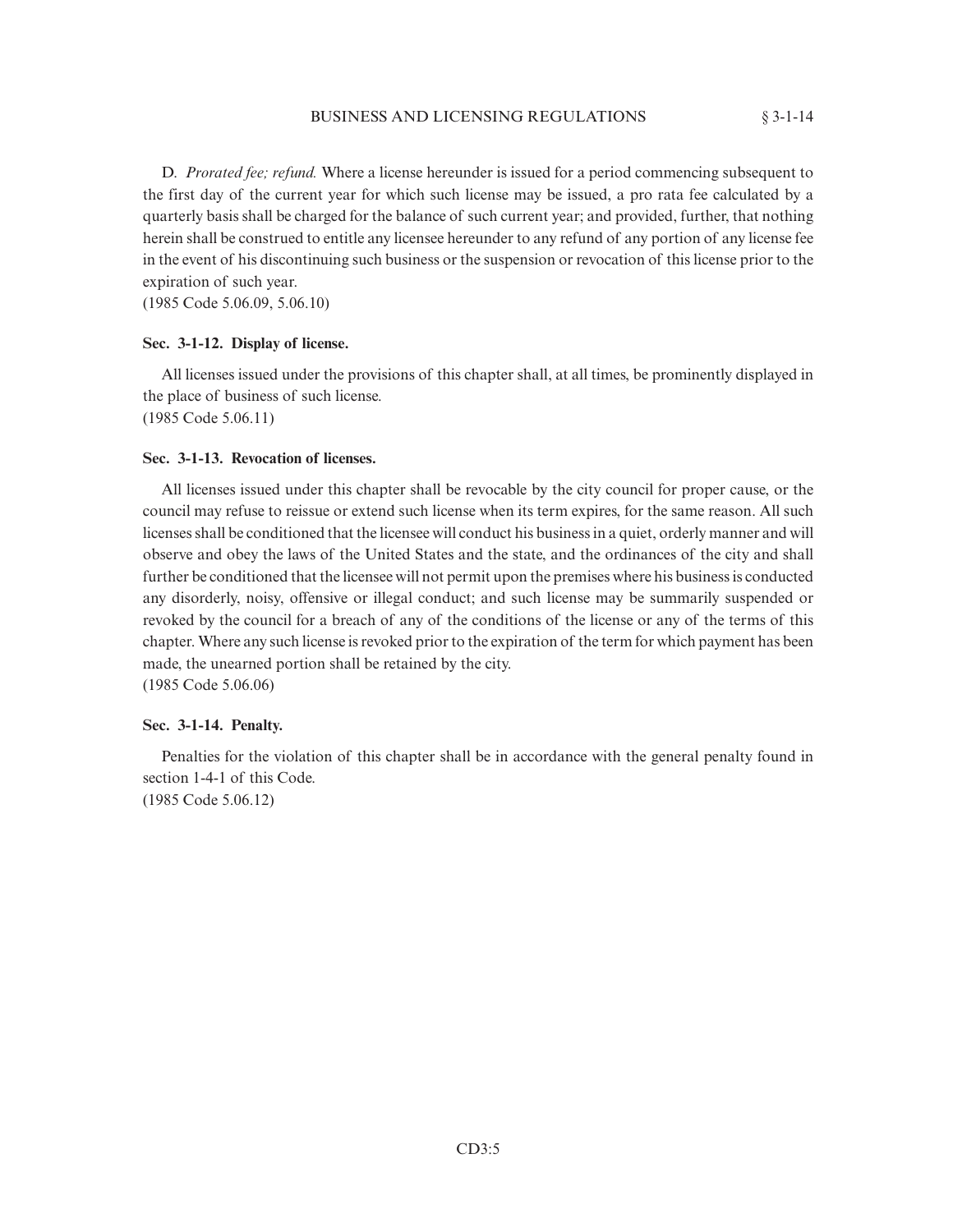#### § 3-2-1 THOMPSON FALLS CODE

#### **CHAPTER 2. SOLICITORS\***

## **Sec. 3-2-1. Definitions.**

A solicitor within the meaning of this chapter is defined to be any person who goes from house to house, or place to place within the corporate limits of the city (or from a stand, wagon, railroad car, motor vehicle, or upon any street or upon any public ground or from temporary quarters within the city, whether such business be conducted by personal contact and interview or by use of telephone for such purposes), selling or taking orders for or offering to sell or take orders for goods, wares, merchandise, professional or personal services, or for the making, manufacturing, or repairing of any article or thing whatsoever, except those selling to merchants for resale.

(Ord. No. 328, § 1, 6-14-2010)

### **Sec. 3-2-2. License required.**

It shall be unlawful for any person to act as solicitor within the meaning and application of this chapter unless he or she or their employer shall have first secured a license therefore in the manner provided by this chapter. Each license shall be issued in the name of the applicant and firm and is not transferable to any other person or firm.

(Ord. No. 328, § 2, 6-14-2010)

## **Sec. 3-2-3. Fees.**

The license fee for solicitors hereunder shall be as follows: \$50.00 per annum for each calendar year or fraction thereof, payable in advance, for each firm employing solicitors, as defined in section 3-2-1, and one solicitor employed by said firm. The license fee for each additional solicitor in excess of one employed by any firm shall be \$20.00 per calendar year or fraction thereof, payable in advance.

In addition to said license fee, any person, firm or corporation so engaged in such occupation or business who at the time of his application shall not maintain an established place of business within the city shall pay an investigation fee of \$35.00, which sum shall be used to investigate the ability of the applicant to qualify for a license under this chapter. Any sum not used for such investigation shall be returned to the applicant. The sum is payable at the time the application is filed. Where the applicant has been previously granted a license within a period of 12 months prior to the date of application, he shall not be required to pay the investigation fee.

(Ord. No. 328, § 3, 6-14-2010)

#### **Sec. 3-2-4. Application.**

Any person or firm desiring to secure a solicitor's license shall apply therefore in writing over his or her signature to the clerk on forms provided by the city, such application shall state as to each solicitor:

A. The name and address of each solicitor;

**<sup>\*</sup>Editor's note—**Ord. No. 328, §§ 1—12, adopted June 14, 2010, amended ch. 2 in its entirety to read as herein set out. Former ch. 2, §§ 3-2-1—3-2-12, pertained to similar subject matter and derived from Ord. 301, adopted Jan. 1992.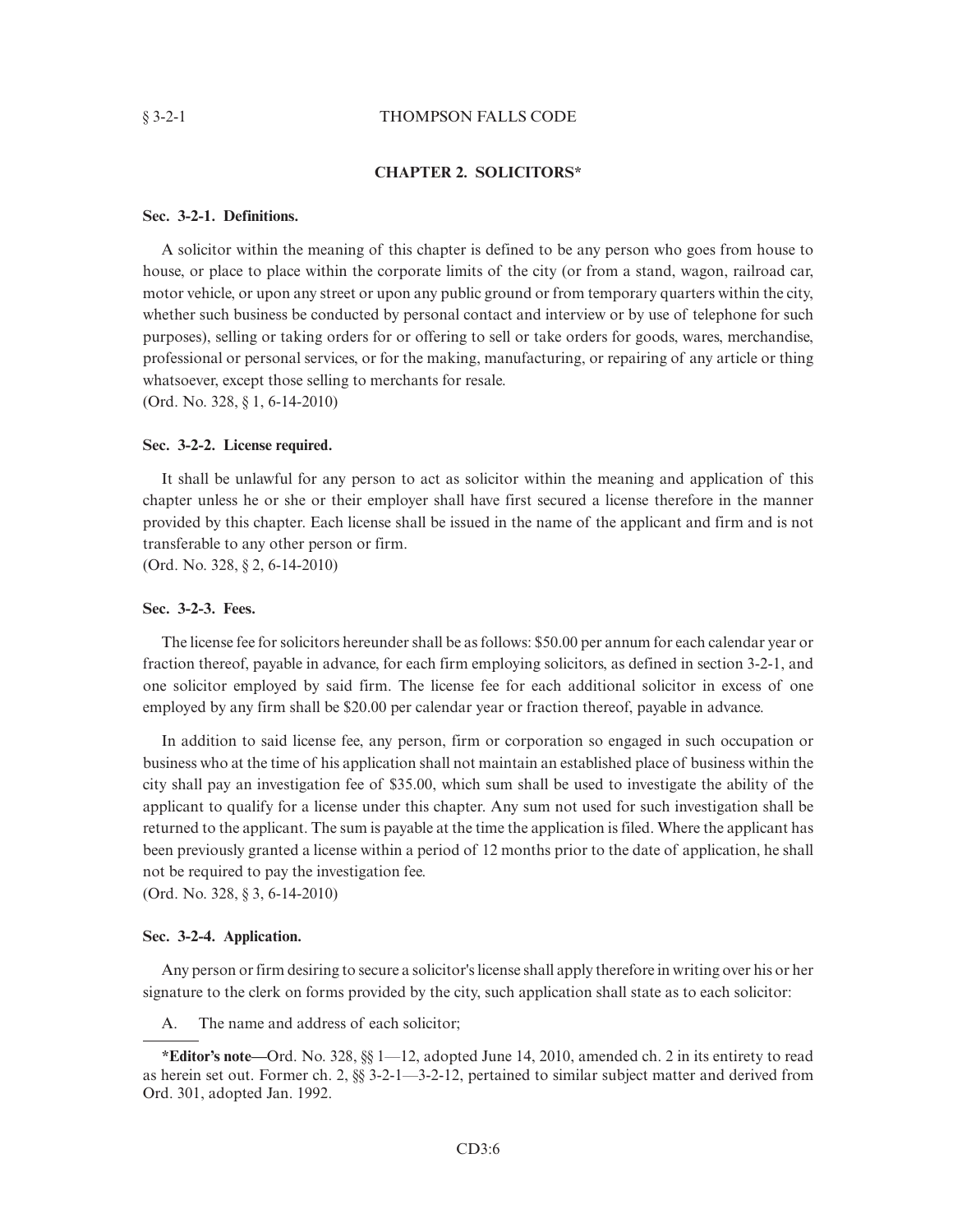- B. The name and address of the person, firm or corporation by whom employed; if the firm be a partnership, showing the names and addresses of all partners; if the employing firm be a corporation, showing the address of the principal place of business;
- C. The length of service of each such solicitor with such employer;
- D. The place of residence and nature of employment of each solicitor during the last preceding year;

E. The nature or character of good, wares, merchandise or services to be offered by each solicitor. (Ord. No. 328, § 4, 6-14-2010)

#### **Sec. 3-2-5. Issuance of license.**

If the chief of police shall determine after 30 days' investigation that the facts set forth in the application are true, that the solicitor proposes to engage in a lawful and legitimate commercial or professional enterprise, the chief of police shall then approve the application and the clerk may issue the license applied for. Such licenses shall expire on December 31 of the year in which such licenses have been issued. Except as hereinafter provided, no license shall be issued until the conclusion of 30 days' investigation.

(Ord. No. 328, § 5, 6-14-2010)

#### **Sec. 3-2-6. Must carry license.**

Such license with attached personal description shall be carried at all times by each solicitor for whom issued when soliciting or canvassing in the city and shall be exhibited by such solicitor when requested to do so by any police officer or person solicited.

(Ord. No. 328, § 6, 6-14-2010)

## **Sec. 3-2-7. Revocation.**

Any such license may be revoked by the clerk or chief of police for the violation by the solicitor or by the solicitor's employer of any of the laws of the city or of any state or federal laws, or whenever such solicitor shall, in the judgment of the council cease to possess the character and qualification required by this chapter for the issuance of such permit.

(Ord. No. 328, § 7, 6-14-2010)

## **Sec. 3-2-8. Bond.**

If any applicant for a license, including solicitor or his employer, shall be unwilling to receive a license only upon the conclusion of a 30-day period of investigation as provided in section 2-2-5 hereof, and he desires the issuance of a license by the clerk a cash or surety bond in the sum of not less than \$10,000.00 at the discretion of the clerk or city attorney, said surety bond to be executed by a company authorized to write such bonds in the State of Montana, which bond shall be in the favor of the city covering the period for which said license is issued plus a period of 90 days thereafter and conditioned that said business will be conducted in a lawful and proper manner and that all goods, wares, merchandise or personal or professional services sold by the solicitor will be delivered in accordance with the terms of the written order, or failing therein, that the advance payment made by the buyer on such order shall be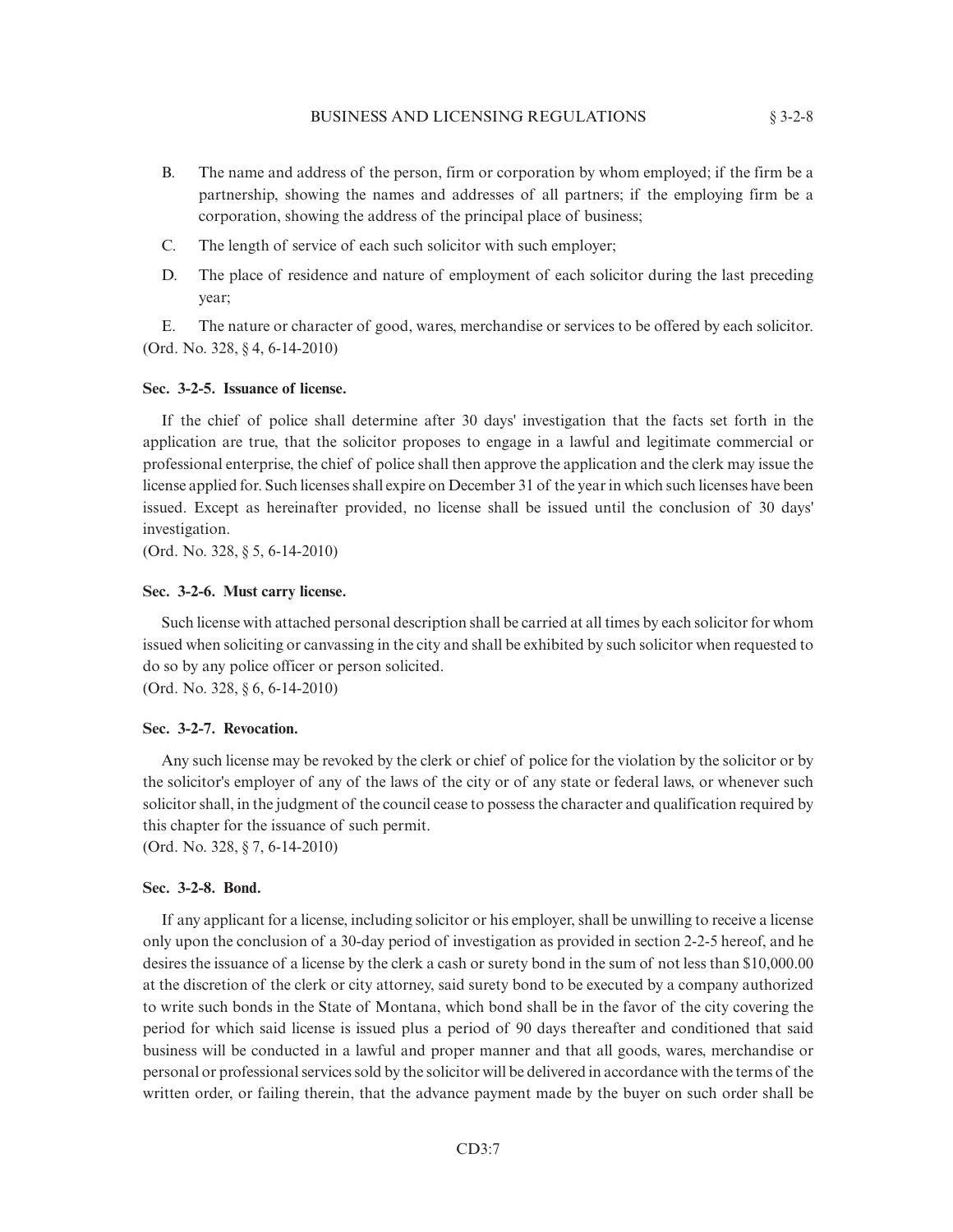### § 3-2-8 THOMPSON FALLS CODE

refunded; thereupon such license or licenses may be immediately issued. Any person aggrieved by the action of such solicitor shall have a right of action on the bond for the recovery of money or damages or both. Such remaining cash bond will be returned at the termination of the license plus a period of 90 days without interest.

(Ord. No. 328, § 8, 6-14-2010)

### **Sec. 3-2-9. Exceptions.**

The provision of this chapter shall not apply to:

- A. A person using a vehicle owned by him whether operated by him or his agent, for the transportation of farm produce raised or produced by him on his own or leased premises, when the entire course of such transportation extends not more than the confines of the territorial limits of the State of Montana.
- B. To any regularly licensed auctioneer in pursuit of his profession.
- C. To any local religious, charitable or social institution when the solicitors so engaged are bona fide residents of the city, employed without compensation or remuneration, to further and advance the aims and purposes of such institutions.
- D. To any regularly established and recognized charitable or welfare institutions or organizations of and within the State of Montana and whose benefits are available to any person within the State of Montana.
- E. To wholesalers calling upon established businesses in the city.
- F. To all class and yearbooks sponsored by public and parochial schools of the State of Montana.

G. Special events preapproved by the city council as provided by Resolution No. 603. (Ord. No. 328, § 9, 6-14-2010)

### **Sec. 3-2-10. City parks.**

There shall be no soliciting allowed upon any city parks within the city. This provision shall apply to all persons whether licensed or not, and including those exceptions listed in section 3-2-9. (Ord. No. 328, § 10, 6-14-2010)

## **Sec. 3-2-11. Door-to-door hours.**

Solicitors conducting their business from door-to-door, shall operate only between the hours of 9:00 a.m. to 5:00 p.m.

(Ord. No. 328, § 11, 6-14-2010)

#### **Sec. 3-2-12. Permit restrictions.**

The city in its discretion may restrict a permit to provide that no solicitor shall operate in competition with any local religious, charitable, or social institution when the members of such organization so engaged are bona fide residents of the city, employed without compensation or remuneration, to further and advance the aims and purposes of such institutions.

(Ord. No. 328, § 12, 6-14-2010)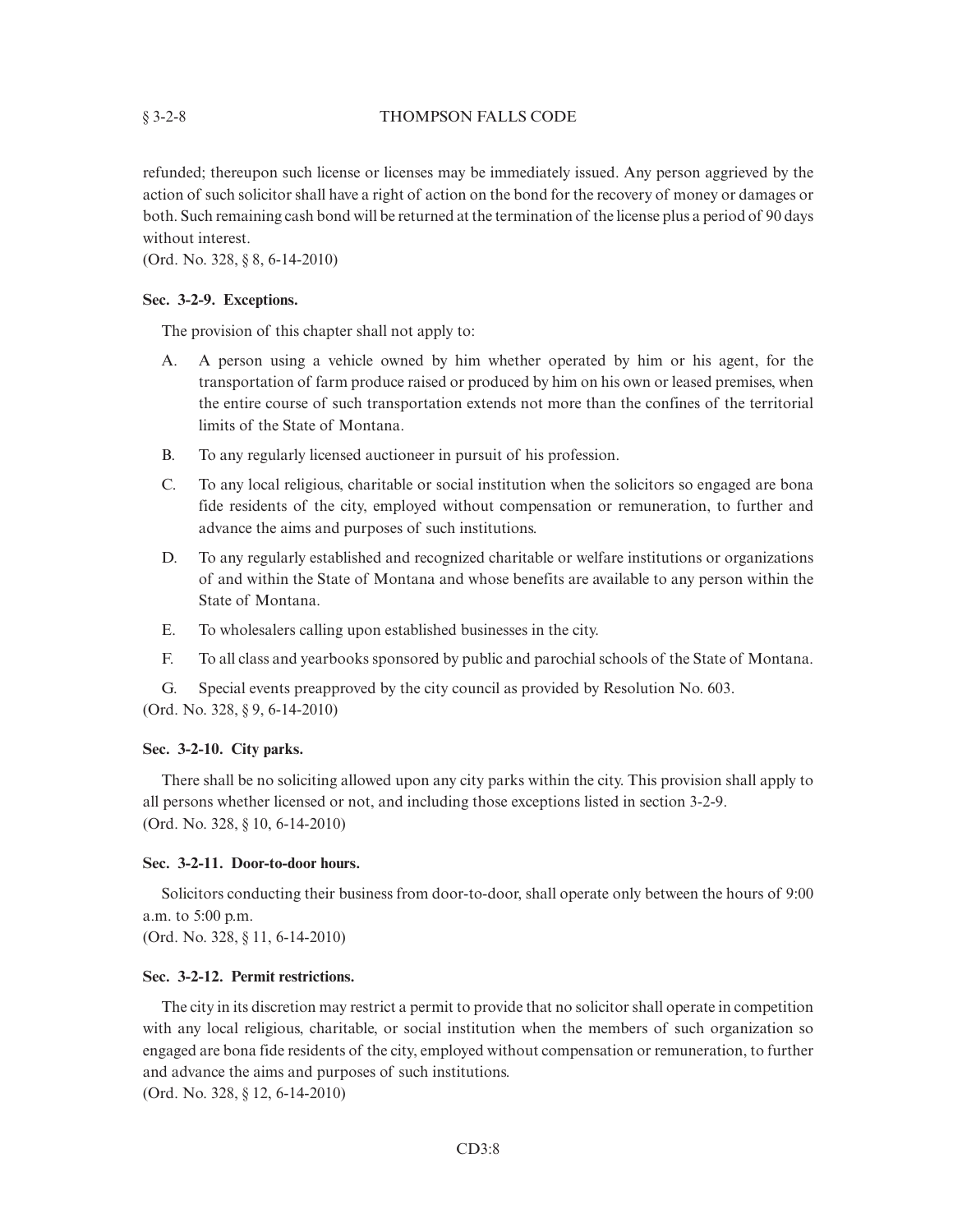## **CHAPTER 3. VIDEO DRAW POKER MACHINES**

#### **Sec. 3-3-1. License required.**

No person, firm or corporation shall install, operate or engage in the business of an operator or proprietor of a "video draw poker machine" as defined by Montana law without having first obtained a license as provided in this chapter.

(Ord. 280, 8-1985)

## **Sec. 3-3-2. Application.**

The applications for such licenses shall be made to the city clerk-treasurer and shall identify the video draw poker machine to be licensed and specify the location of the machine. (Ord. 280, 8-1985)

#### **Sec. 3-3-3. Fee; term.**

The amount of the annual license fee shall be set and may be changed by resolution of the city council, but in no case shall the fee exceed \$1,000.00 for each video draw poker machine. The license expires on June 30 of each year and the fee is prorated. (Ord. 280, 8-1985)

#### **Sec. 3-3-4. Revocation.**

The mayor shall have the right to revoke any license issued hereunder for the violation of any state law or administrative regulation governing the operation of video draw poker machines. (Ord. 280, 8-1985)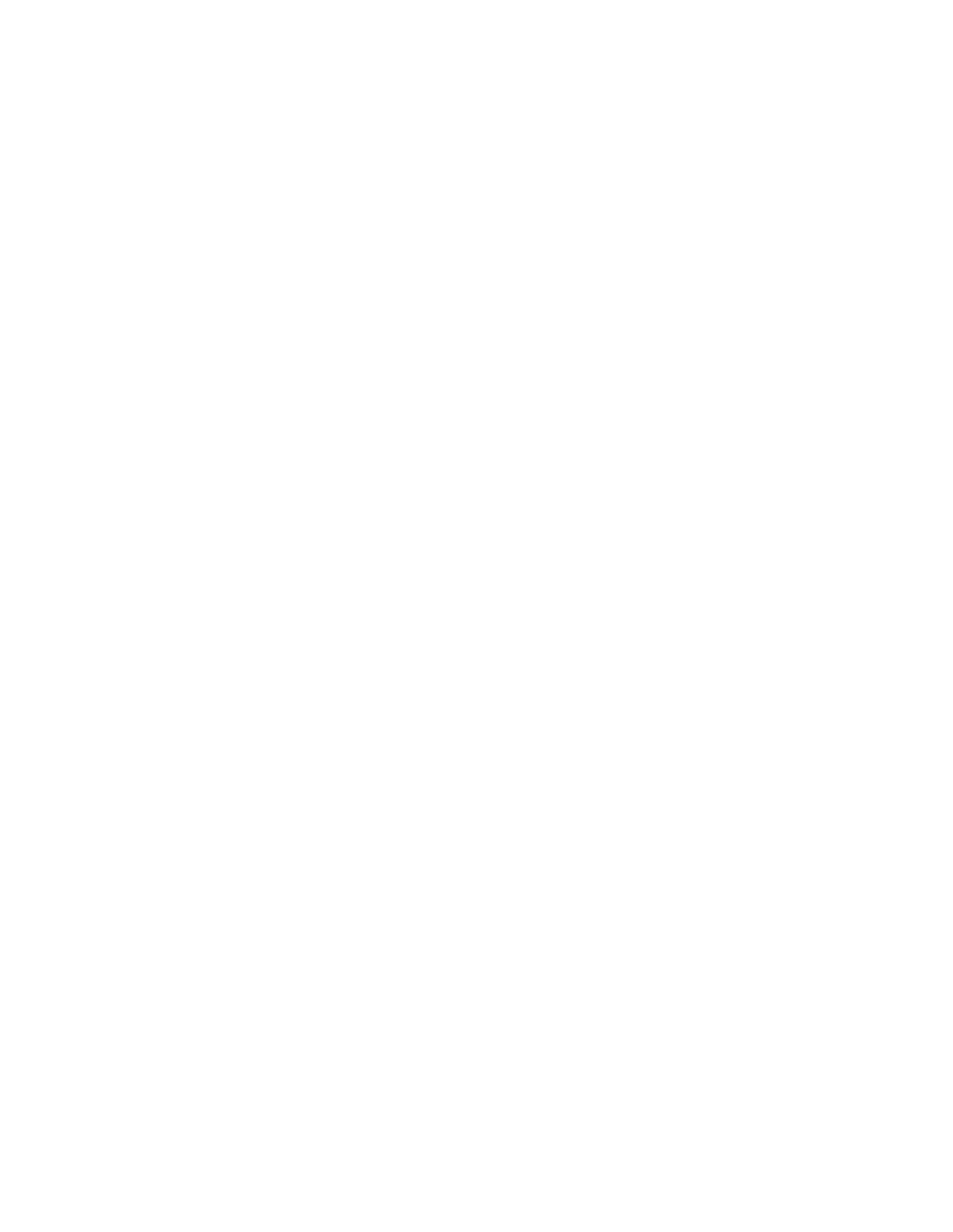### TITLE 4

## **PUBLIC HEALTH AND SAFETY**

#### **Chapter 1. Control and Abatement of Nuisances**

- Sec. 4-1-1. Power to enact.
- Sec. 4-1-2. Purpose.
- Sec. 4-1-3. Definitions.
- Sec. 4-1-4. Prohibitions.
- Sec. 4-1-5. Shielding.
- Sec. 4-1-6. Reporting and complaints.
- Sec. 4-1-7. Enforcement.
- Sec. 4-1-8. Right of entry.
- Sec. 4-1-9. Abatement.<br>Sec. 4-1-10. Municipal in
- 
- Sec. 4-1-10. Municipal infraction, penalties.<br>Sec. 4-1-11. Procedures, remedies and costs. Procedures, remedies and costs.

#### **Chapter 2. Civil Defense**

| Sec. $4-2-1$ . | Preamble.                        |
|----------------|----------------------------------|
| Sec. $4-2-2$ . | Mayors and county commissioners. |

Sec. 4-2-3. County civil defense director.

### **Chapter 3. Open Burning**

- Sec. 4-3-1. Purpose.
- Sec. 4-3-2. Definitions.
- Sec. 4-3-3. Residential burning.
- Sec. 4-3-4. Permit.
- Sec. 4-3-5. Precautions.
- Sec. 4-3-6. Prohibited.
- Sec. 4-3-7. Violation—Penalty.

#### **Chapter 4. Hauling and Dumping Garbage**

- Sec. 4-4-1. Littering.
- Sec. 4-4-2. Dumping.

#### **Chapter 5. Littering**

- Sec. 4-5-1. Littering.
- Sec. 4-5-2. Vehicles to be covered.

### **Chapter 6. Noise and Disturbances**

| Sec. 4-6-1. | Authority. |
|-------------|------------|
|-------------|------------|

- Sec. 4-6-2. Purpose.
- Sec. 4-6-3. Definitions.
- Sec. 4-6-4. [Prohibited acts.]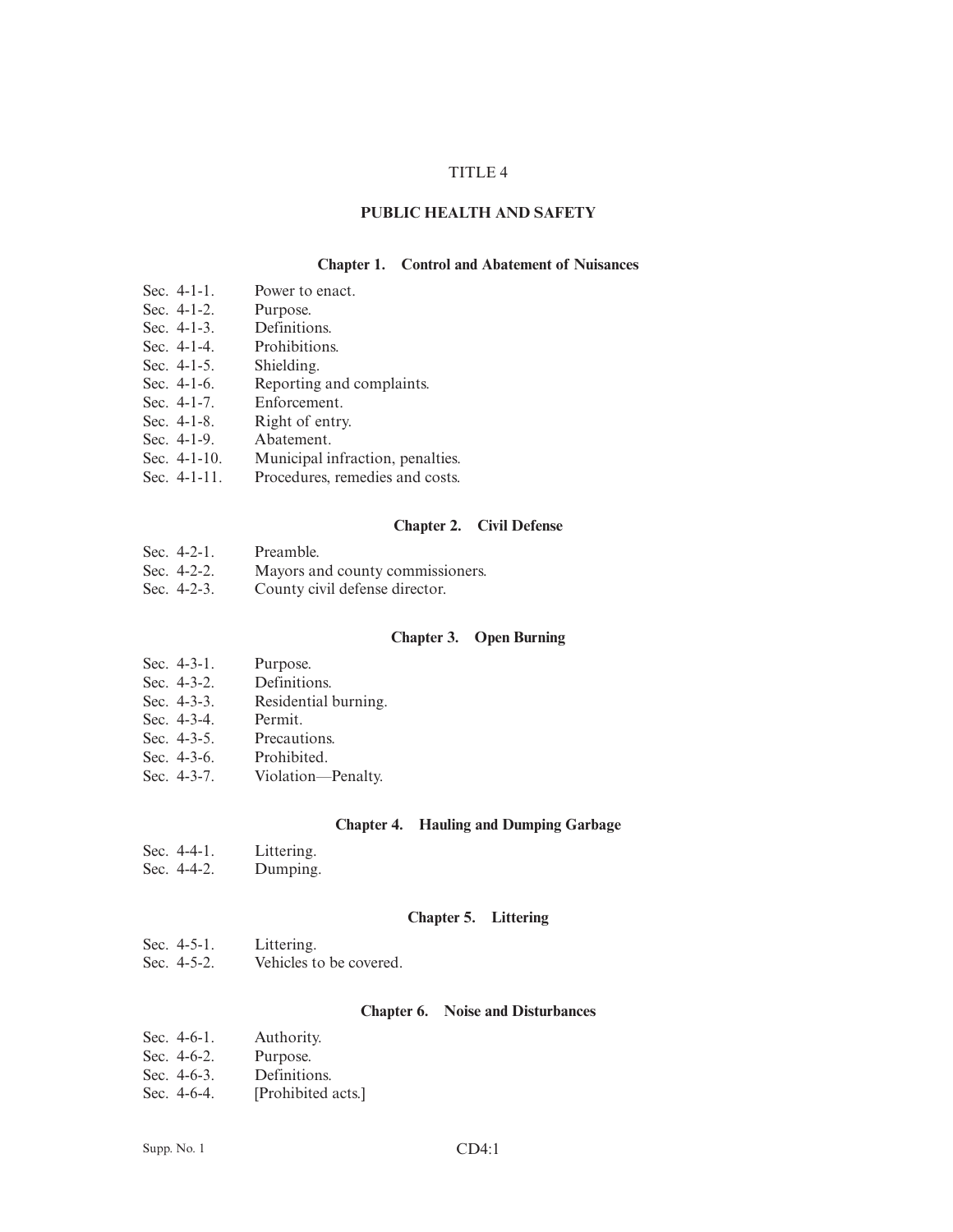# THOMPSON FALLS CODE

Sec. 4-6-5.<br>Sec. 4-6-6. Exceptions.<br>Exemptions.<br>Penalty.

Sec. 4-6-7.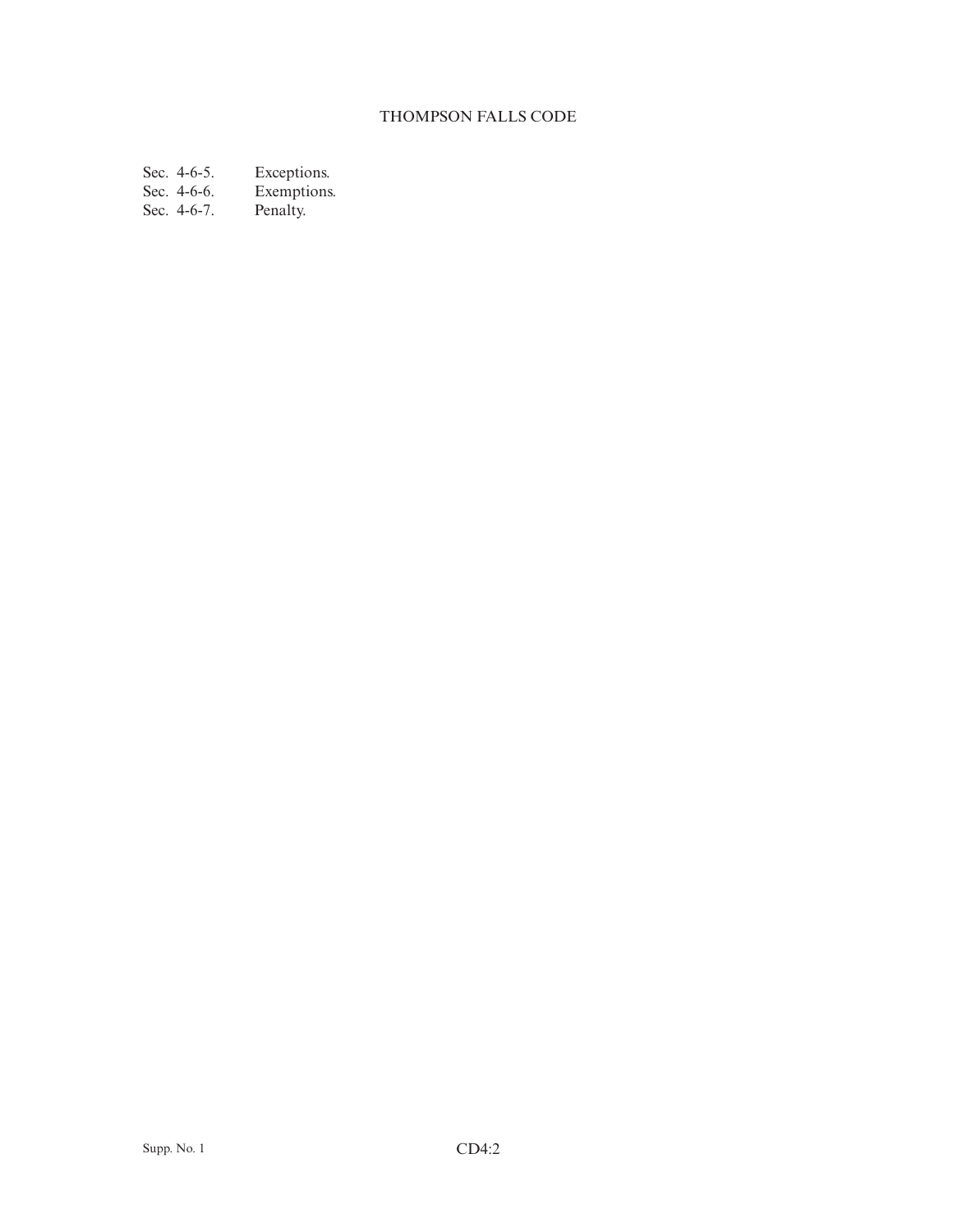## **CHAPTER 1. CONTROL AND ABATEMENT OF NUISANCES\***

## **Sec. 4-1-1. Power to enact.**

For the statutory provisions giving the city power to define and abate nuisances, see  $\S$  7-5-4104, MCA. (Ord. No. 345, § 2, 7-8-2019)

#### **Sec. 4-1-2. Purpose.**

The purpose of this chapter is to regulate, control, and prohibit conditions that constitute public nuisances and community decay which:

- A. Are injurious to public health, safety and welfare;
- B. Obstruct the free use of property or interfere with the comfortable enjoyment of life or property and to provide for the abatement of such nuisances;
- C. Serve to protect the public health, safety, and welfare and promotes the economic development within the incorporated areas of the City of Thompson Falls.

It is also the purpose of this chapter to prevent and prohibit those conditions which reduce the value of private property, interfere with the enjoyment of public and private property, create and constitute public nuisances and contribute to the degradation of the character and the depreciation of property values. (Ord. No. 345, § 2, 7-8-2019)

# **Sec. 4-1-3. Definitions.**

In addition to all other definitions cited in this title, which are specifically incorporated herein by reference, the following definitions apply:

*Abate* means to repair, replace, remove, destroy or otherwise remedy the condition in question by such means, in such a manner and to such an extent that is determined necessary in the interest of the health, safety and general welfare of the city.

*Accumulate* means to store, gather, collect, heap or pile up.

*Attractive hazard* means the open storage on property of any container that may attract children and having a compartment of more than one and one-half cubic feet capacity and a door or lid that locks or fastens automatically when closed and cannot be easily opened from the inside.

**<sup>\*</sup>Editor's note—**Ord. No. 345, §§ 1, 2, adopted July 8, 2019, designated provisions to be added as title 7, ch. 7.03, §§ 7.03.010—7.03.110. At the editor's discretion and to preserve the style of this Code, such provisions have been deemed as superseding similar provisions designated as title 4, ch. 1, §§ 4-1-1—4- 1-8, which pertained to community decay, and was derived from Ord. No. 327, §§ 1—8, adopted June 14, 2010.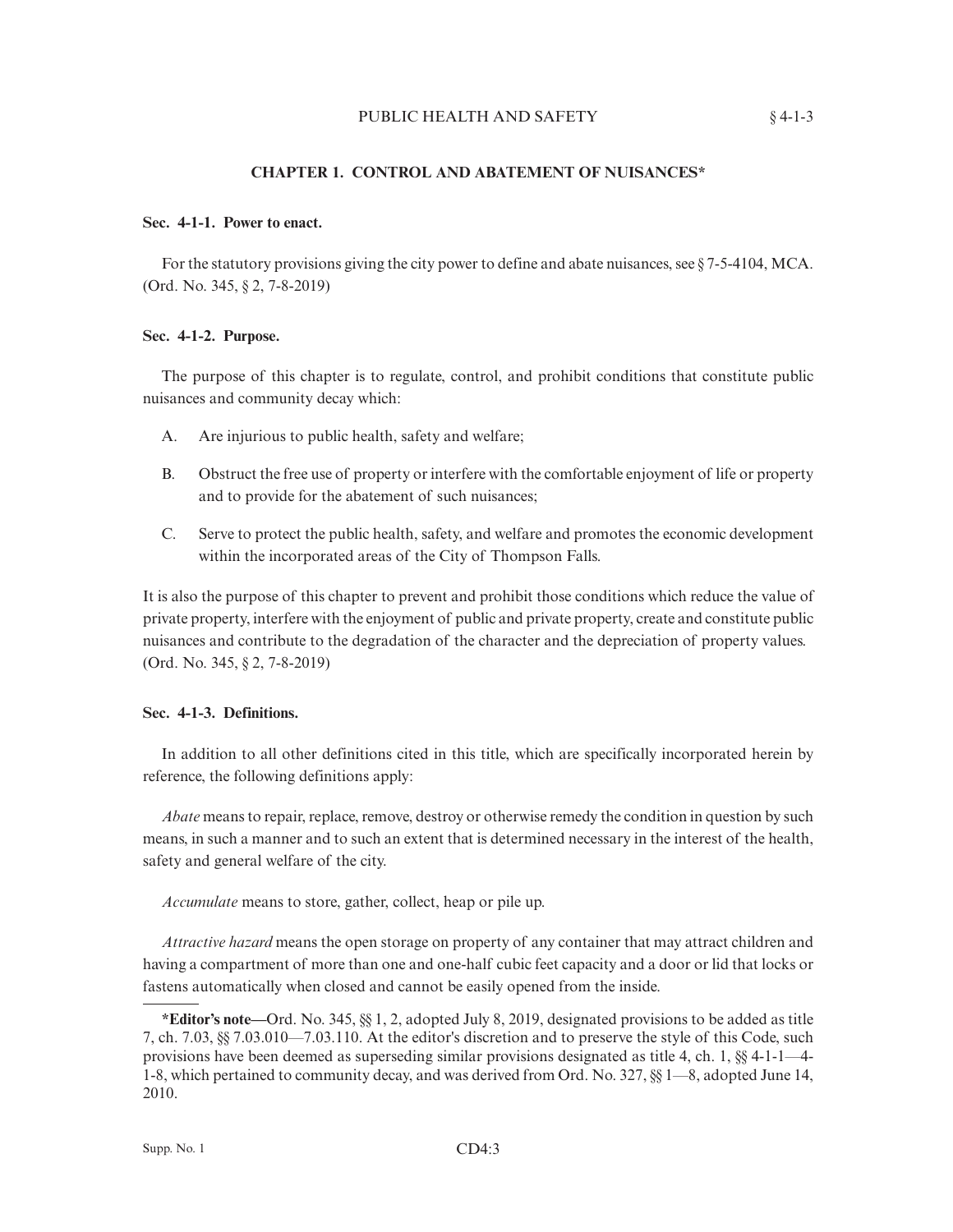## § 4-1-3 THOMPSON FALLS CODE

*Community decay* means a public nuisance created by allowing rubble, debris, junk or refuse to accumulate resulting in conditions that are injurious to health, indecent, offensive to the senses, or which obstructs the free use of property so as to interfere with the comfortable enjoyment of life or property. Community decay as used in this chapter should not be construed or defined to apply to:

- 1. Normal farming, ranching, or other agricultural operations or to a farm, ranch, or other agricultural facility, and any appurtenances thereof, during the course of its normal operations;
- 2. Properly permitted construction or demolition projects during the time any necessary permits are in effect;
- 3. Persons servicing, manufacturing or processing materials, goods, or products on lots in public view, so long as the materials used in the normal operation of the business are neatly stacked or piled; or
- 4. Normal residential maintenance or landscaping.

*Dangerous structure* means any dangerous, decaying, unkempt, falling or damaged residential dwelling or other structure suitable for human occupancy excluding any structure related to an agricultural or farming operation.

*Enforcement officer* means the City of Thompson Falls and/or its designee.

*Junk* includes, but not limited to, the open storage of old appliances, equipment, or parts thereof, old iron or other scrap metal, automobile or truck tires, cardboard, old lumber or scrap wood, rags, rope, paper, debris, rubble, batteries, rubber debris, mattresses or any worn out, cast off or discarded article or material which is ready for destruction or has been collected or stored as salvage, for conversion to some other use or for reduction into components and is not part of a commercial or public salvaging or recycling operation.

*Junk farm or lawn and garden equipment* means any farm or lawn and garden equipment, including component parts, that is discarded, ruined, wrecked or dismantled; that is not lawfully and validly licensed; and remains inoperative or incapable of being driven.

*Junk recreational equipment* includes any discarded, wrecked, ruined, scrapped, junked, dismantled, or inoperable recreation vehicles and/or their component parts (including, but not limited to, snowmobiles, four-wheelers, recreational vehicles (RVs), camp trailers, travel trailers, pedal bikes, motorbikes and boats) or such recreational vehicles that are not otherwise capable of immediate and legal operation on public roads, if applicable.

*Junk vehicle* means any motor vehicle, including component parts, that:

- 1. Is discarded, ruined, wrecked or dismantled;
- 2. Is inoperable;
- 3. Is not capable of being promptly started and driven under its own power;
- 4. Is not currently licensed; or
- 5. Lacks any of the following items, which is otherwise standard factory equipment:
	- a. Windshield.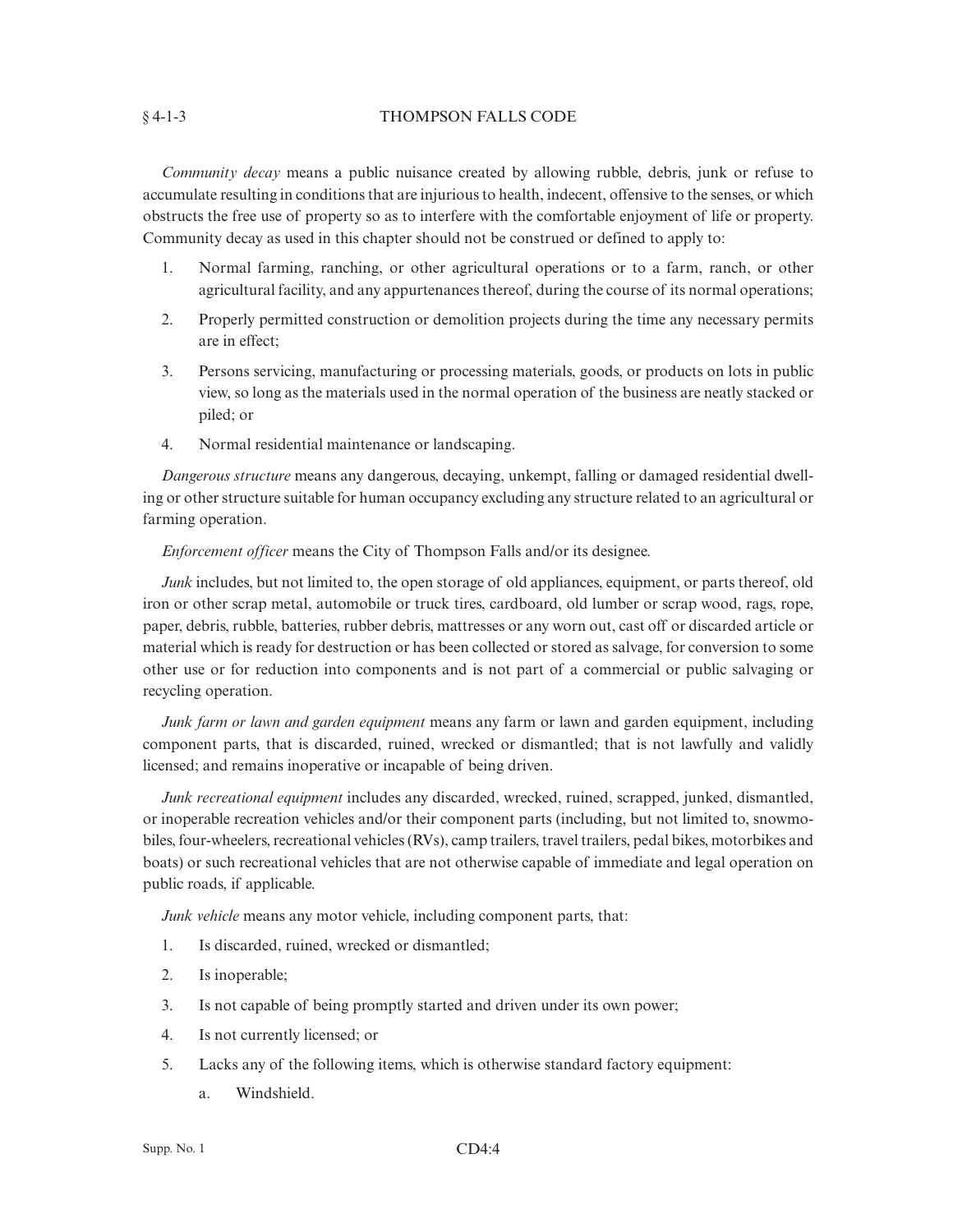- b. Side or rear window(s).
- c. Door(s).
- d. Fender(s).
- e. Headlamp(s).
- f. Muffler(s).
- g. Wheel(s).
- h. Inflated tires.

*Nuisance* means a situation created or allowed to continue by the owner or occupant of real property which is injurious to health; indecent or offensive to the senses; an obstruction to the free use of another's property, so as to interfere with the comfortable enjoyment of life or property; renders any public right-of-way dangerous for passage; or adversely affects the property values of adjacent properties.

*Obstruction to the public right-of-way* means the placement of any debris, refuse, rubble, dirt, gravel, soil, fence, junk, junk vehicles or other personal property so as to obstruct traffic, drainage, pedestrians or otherwise safe and open access to such right-of-way.

*Open storage* means exposed to the elements or not stored inside an enclosed structure which includes walls on all sides and a roof.

*Owner* means an individual, firm, partnership, company, association, corporation, city, town, or any other entity, whether organized for profit or not, owning any land, easement, or right-of-way as recorded in the official record of the Sanders County clerk and recorder.

*Person* means an individual, firm, partnership, company, association, corporation, or any entity, public or private.

*Premises* means any lot, parcel of land, building, parcel, real estate, land or portion of land whether improved or unimproved including any portion of any street, right-of-way or alley lying between such lot or parcel of land and the center of such street, right-of-way or alley.

*Public nuisance* means a nuisance that affects, at the same time, an entire community or neighborhood or any considerable number of persons, although the extent of the annoyance or damage inflicted upon individuals may be unequal.

*Public view* means any area visible from a point up to six feet above the surface of the center of any public roadway or right-of-way.

*Responsible person* means any agent, lessee, owner or other person occupying or having charge or control of any premises.

*Shielding* means any natural barriers, fencing, or other manmade barriers used to conceal from public view.

(Ord. No. 345, § 2, 7-8-2019)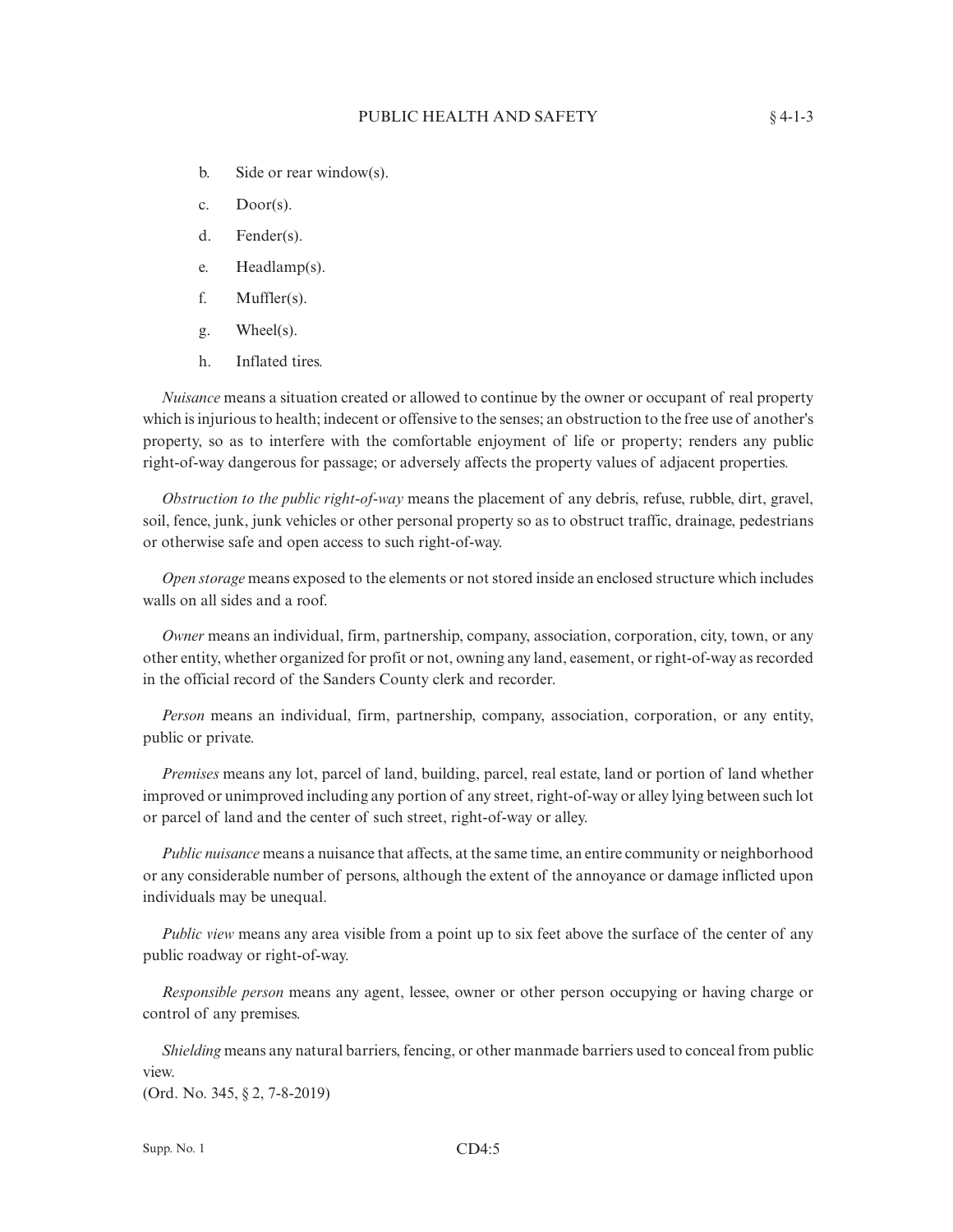### § 4-1-4 THOMPSON FALLS CODE

## **Sec. 4-1-4. Prohibitions.**

It is unlawful under this chapter for any owner or other responsible person on the premises that they occupy or control within the limits of the City of Thompson Falls, or adjacent to any city property to create, continue, suffer, maintain, or in any manner allow any condition that contributes to the creation of a public nuisance and is injurious to health or safety, is offensive to the senses, or obstructs the free use of property, so as to interfere with the comfortable enjoyment of life or property, or obstructs a public right-of-way. Such condition shall be deemed a nuisance if it affects an entire community or neighborhood or any considerable number of persons.

- A. Conditions that may contribute to public nuisances include, but are not limited to, the following:
	- 1. The open storage, accumulations, or presence in public view for more than 30 consecutive days of:
		- a. Metal fixtures, appliances, and related items (including, but not limited to, iron metal, component vehicle and machine parts, household appliances, barrels, and other salvaged metal items);
		- b. Boxes, building materials, and related items (including, but not limited to, cardboard, packing material, construction and building materials, demolition waste, concrete or concrete blocks, or other similar and/or related materials);
		- c. Modular or mobile homes, sheds, and buildings (including, but not limited to, mobile or permanent structures) that are dilapidated due to neglect or are uninhabitable;
		- d. Garbage or trash that is not contained in a garbage receptacle;
		- e. Household furniture not designed for outdoor use;
		- f. Raw materials, equipment parts, or bulk commodities;
		- g. Other rubble, debris, junk, or refuse without removing such material to a legal disposal site or placing such collection inside a storage building or garage.
	- 2. Maintaining a junk vehicle(s) on any premises in public view for more than 30 days without removing such vehicle(s) to a legal disposal site or placing said junk vehicle(s) inside a storage building or garage.

However, up to two junk vehicles may be stored on a residential property if (1) they are parked in the side or rear yard and (2) screened from public view as required by section 4-1-5.

- 3. Maintaining junk farm equipment on any premises in public view for more than 30 days without removing such equipment to a legal disposal site or placing said equipment inside a storage building or garage.
- 4. Maintaining junk recreational vehicles or equipment on any premises in public view for more than 30 days without removing such equipment to a legal disposal site or placing said junk recreational vehicles or equipment inside a storage building or garage.
- 5. Maintaining an attractive hazard on any premises for more than 24 hours without removing the door, lid, or locking or fastening device from such container.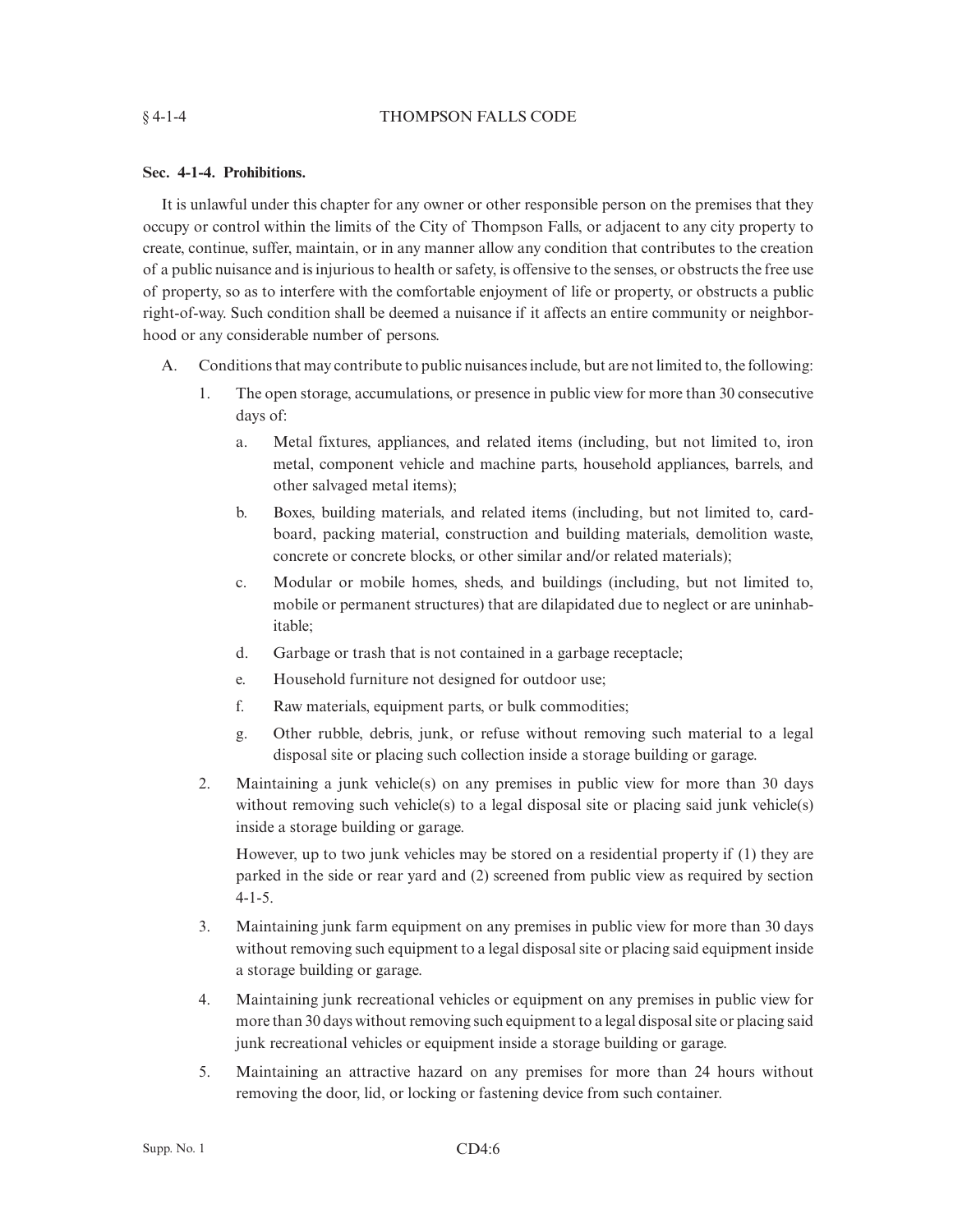- 6. Maintaining a dangerous structure for more than 30 days without securing such property against entry or abating the dangerous condition of such structure.
- 7. Creating or maintaining on any premises an amount of decaying matter, animal or vegetable, which is not part of an agricultural or farming operation, so as to contaminate the atmosphere and be offensive to the senses and obstruct the free enjoyment of life and property.
- 8. Allowing a structure to:
	- a. Remain unsecured from unauthorized entry; or
	- b. Become an eyesore or blight on a neighborhood by neglect or failure to make necessary repairs; or
- 9. Allowing a residential structure to become unsuitable for human habitation, by failure to maintain the structure.
- 10. Not maintaining the structurally safe and sound condition of fences and/or buildings which are allowed to deteriorate.
- 11. Creating or maintaining an obstruction to a public right-of-way.
- B. Violations of this section may be grounds for a civil abatement action as provided in this chapter or for a criminal citation as provided for under Montana law, § 45-8-111, MCA.

(Ord. No. 345, § 2, 7-8-2019)

## **Sec. 4-1-5. Shielding.**

The open storage, accumulations, or presence of items or materials that would be considered a public nuisance under section 4-1-4 shall be lawful if such materials are shielded from public view in accordance with the following standards:

- A. All shielding barriers must conform to all local zoning, planning, building and protective covenant requirements.
- B. All shielding barriers shall be of sufficient height and density to conceal any violation on the premises from public view.
- C. Any manmade shielding barriers must be constructed of sound building materials. Lumber or better is required. Other types of fencing of equivalent performance, attractiveness, and shielding qualities are also acceptable. The barriers must be maintained by the property owner or occupant in a neat and workmanlike manner and shall be replaced when necessary.
- D. Shielding with shrubs and trees, while not subject to precise measurements, must provide a similar degree of shielding at all times of the year.
- E. No more than one of the approved shielding materials shall be used on any one side of the property.
- F. Plastics or other materials placed over junk vehicles are not acceptable, except that reasonably attractive car covers specifically designed to attach tightly to and cover motor vehicles is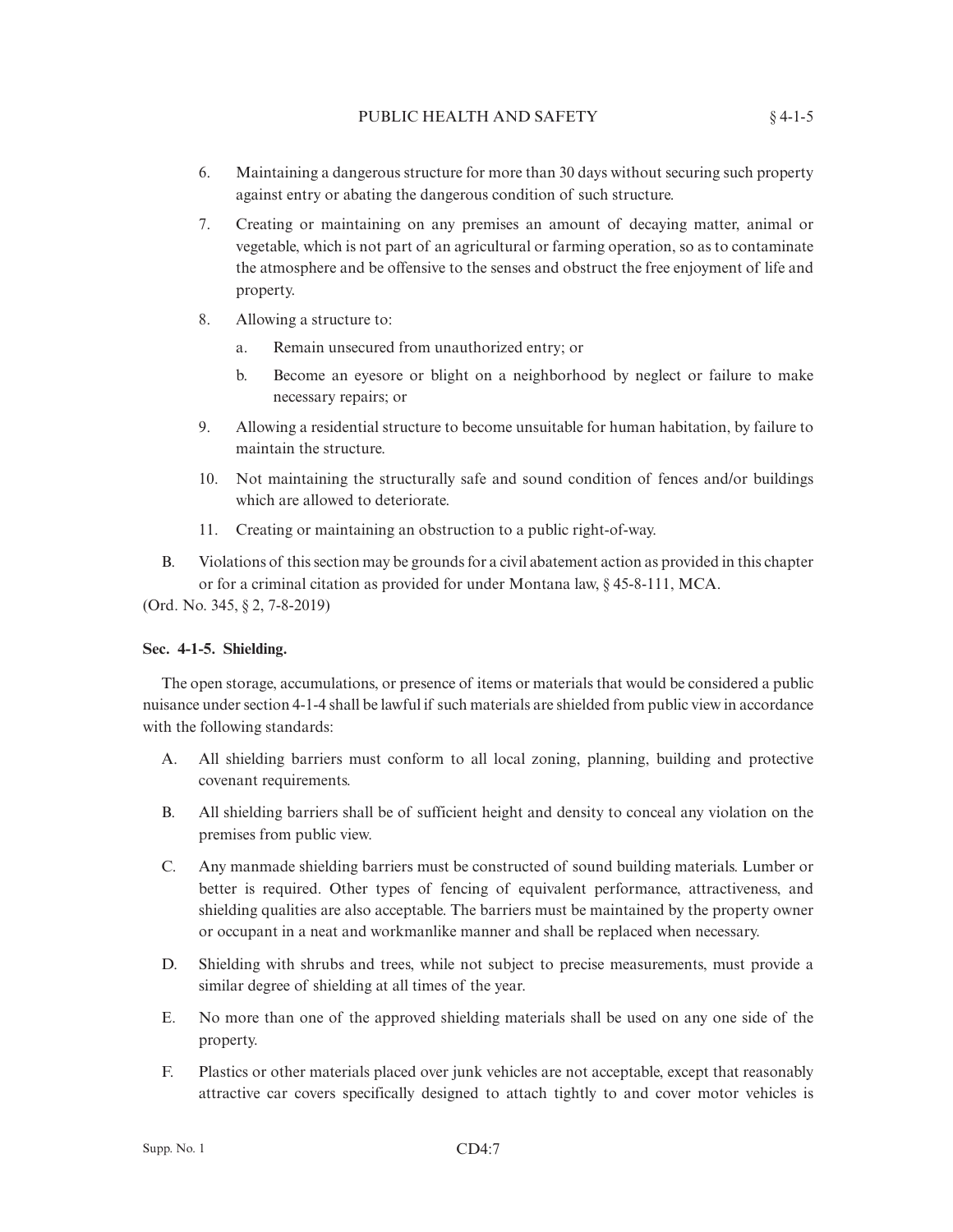acceptable for shielding up to two junk vehicles at a single residential location as provided in section 4-1-4(A)(2). Car covers must be maintained and secured at all times and cannot be ripped, torn, or blowing.

(Ord. No. 345, § 2, 7-8-2019)

#### **Sec. 4-1-6. Reporting and complaints.**

Any citizen or employee of the city so affected by a nuisance and/or community decay is entitled to make a verbal or written complaint to the city hall of Thompson Falls. Such complaint shall include, whenever possible:

- A. The nature of the nuisance and/or community decay;
- B. The location of the nuisance, including the address;
- C. The name of the owner, occupant, or manager of the premises, if known;

D. The duration of the nuisance and/or community decay, if known.

(Ord. No. 345, § 2, 7-8-2019)

#### **Sec. 4-1-7. Enforcement.**

Upon receipt of a complaint, or if an enforcement officer becomes aware of a condition or situation that may constitute a nuisance, the enforcement officer shall investigate the condition or situation within ten working days. Upon conclusion of the investigation, the enforcement officer will report to the city attorney who will determine if a violation exists.

If it is determined that a nuisance exists as defined herein, the city will give written notice of the violation to the property owner and the responsible person who is maintaining or creating such nuisance of the specific nature of the violation. (Ord. No. 345, § 2, 7-8-2019)

#### **Sec. 4-1-8. Right of entry.**

If entry upon the property is necessary by the enforcement officer, the enforcement officer will contact the owner of the premises and the responsible person, either in writing or by telephone, prior to entry upon the premises. The purpose of this initial contact is to request consent to be on the property. If the owner or responsible person does not consent to entry onto the property, a search warrant or other court order will be obtained prior to any entry onto private property, unless exigent circumstances exist that require immediate entry.

(Ord. No. 345, § 2, 7-8-2019)

## **Sec. 4-1-9. Abatement.**

### A. *Emergency abatement.*

1. Whenever an enforcement officer has reason to believe that a nuisance exists, and that such nuisance constitutes an emergency presenting imminent danger of serious injury to persons or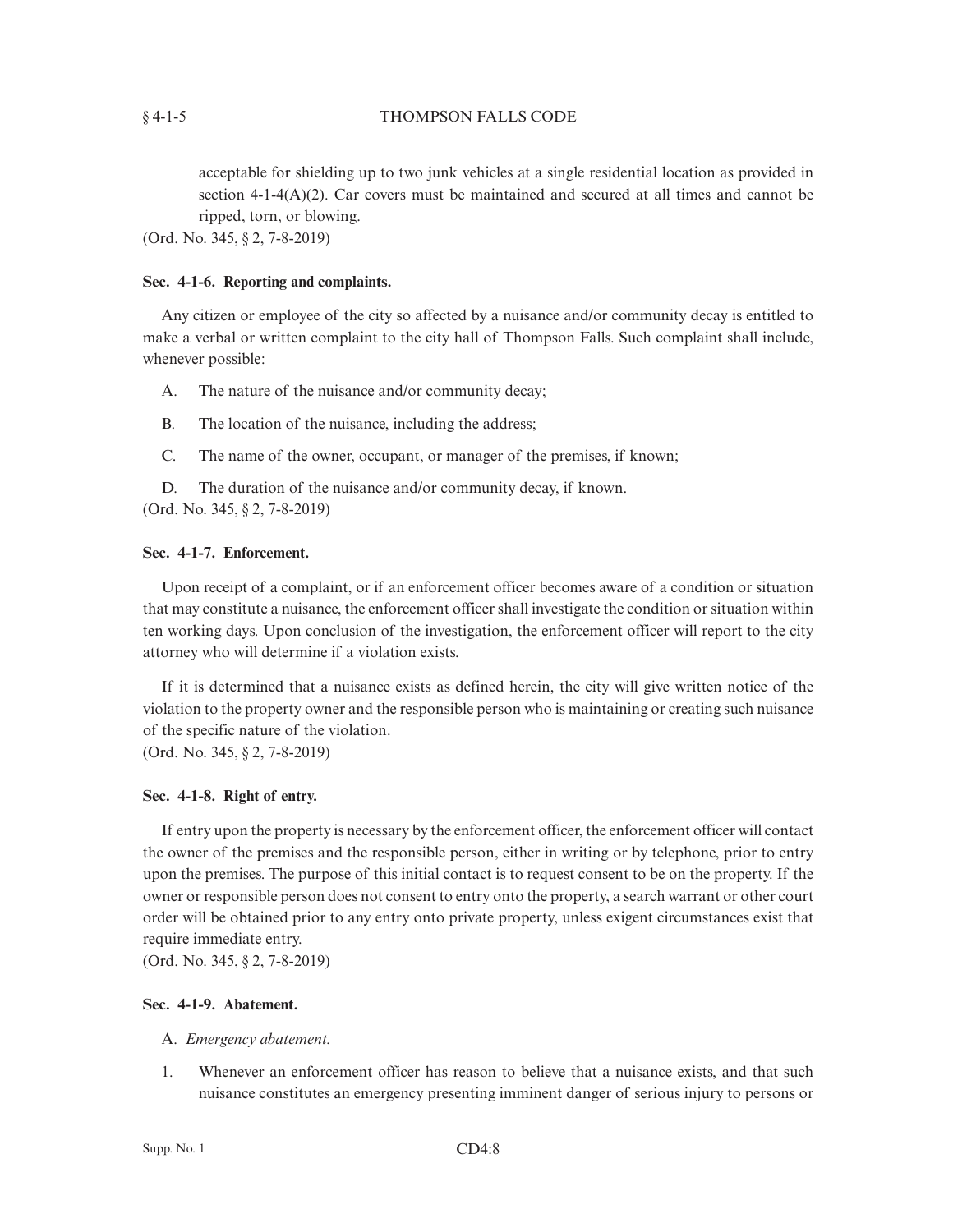property, the enforcement officer, his authorized representative, a fire marshal, or law enforcement, may immediately enter into any building or upon any premises within the jurisdiction of the city for purposes of inspection or abatement.

- 2. Whenever a nuisance exists which constitutes an emergency presenting imminent danger of serious injury to persons or property, an enforcement officer may order, without notice or judicial action, that the nuisance be immediately abated by removal, destruction or mitigation.
- 3. If the owner or responsible person fails to comply with the enforcement officer's order immediately, or cannot be located, the enforcement officer shall cause the structure to be demolished and removed, or the nuisance otherwise abated or mitigated, either through an available public body or agency or by contract or arrangement with private persons. The cost of such abatement shall be paid by the owner of the property upon which the nuisance existed, pursuant to the procedures established in section 4-1-11.
- B. *Voluntary abatement.*
- 1. Unless a nuisance constitutes an emergency presenting imminent danger of serious injury to persons or property, the city shall contact the property owner and the responsible person who is maintaining or creating such nuisance and provide a written notice of the violation and afford 30 days to voluntarily abate the nuisance.
- 2. Included in the written notice must be the specific condition or conditions to be abated and the specific abatement required to be undertaken.
- 3. The written notice shall be served by personal service or certified mail, return receipt requested, to the owner and responsible person.
- 4. If, after good faith efforts have been made, the notice is unable to be served by personal service or certified mail, the notice may be served by mailing the notice to the owner and responsible person's last known address via standard U.S. Mail and posting the notice conspicuously on the premises where the violation exists.
- 5. Included with the notice shall be a voluntary abatement agreement for the owner of the premises' signature and the responsible person's (if different than the owner) signature. The signed agreement shall be returned to the city and will be placed in the public record of the complaint. If the responsible person is different than the owner of the premises, both parties must sign the voluntary abatement agreement.
- 6. If the owner believes abatement cannot be completed within the 30 days provided for in the notice, the owner may submit a written request to the city for additional time to abate beyond the 30 days.
	- a. The written request must include:
		- i. A plan of abatement;
		- ii. An explanation of why abatement cannot be completed within 30 days;
		- iii. The date for commencement and completion; and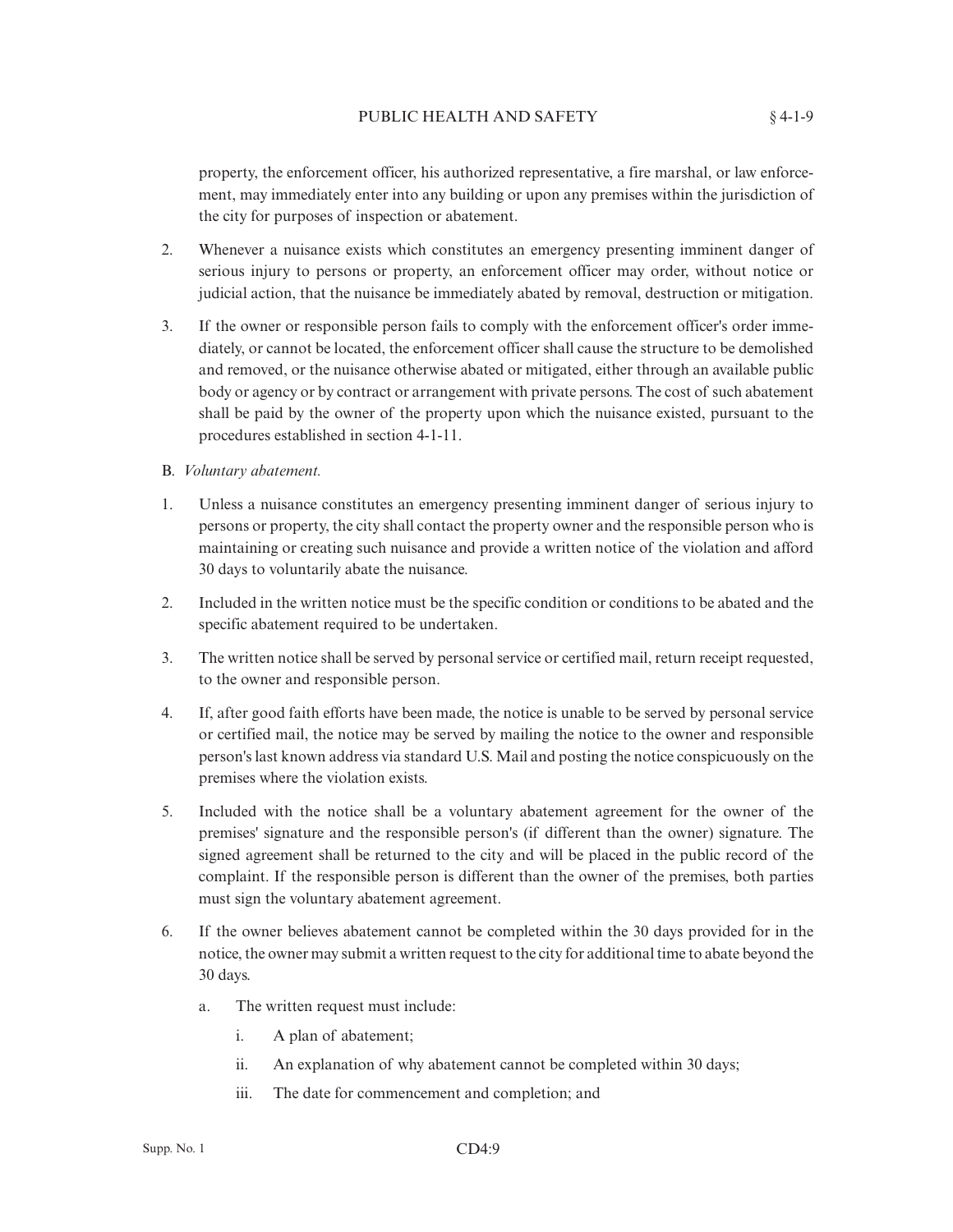## § 4-1-9 THOMPSON FALLS CODE

- iv. If the responsible person is different than the owner of the premises, both parties must sign the request.
- b. The mayor or their designee may accept such plan and defer further proceedings under this chapter.
- c. The plan shall not exceed 90 days.
- d. The written request and the acceptance will be placed in the public record of the complaint.

(Ord. No. 345, § 2, 7-8-2019)

## **Sec. 4-1-10. Municipal infraction, penalties.**

Violations of this chapter are civil municipal infractions within the exclusive jurisdiction of the city court of the City of Thompson Falls. Violations are punishable by a civil penalty of not more than \$300.00 for each violation.

Any condition that constitutes a nuisance condition where the same, or substantially similar, condition has been the subject of two or more enforcement actions within any 12-month period is deemed to be a continuing violation. Continuing violations are punishable by a penalty not to exceed \$500.00 for each repeat violation.

(Ord. No. 345, § 2, 7-8-2019)

## **Sec. 4-1-11. Procedures, remedies and costs.**

A. The remedies specified in this section shall be in addition to all other remedies provided by law.

B. When a nuisance has not been voluntarily abated within the time specified in the notice to abate, or the voluntary abatement agreement the following procedures apply:

- 1. The city may bring a civil action in the city court of the City of Thompson Falls, in the name of the citizens of the city, by filing a complaint to have the nuisance declared as such by the court and for an order enjoining the public nuisance or authorizing its restraint, removal, termination or abatement.
- 2. The complaint shall be verified or supported by an affidavit. Summons shall be issued and served as provided by state law for civil cases. If the owner or responsible person cannot be personally served after good faith efforts, service may be made by publication as provided in state law for matters concerning real property.
- 3. A notice of appearance shall be served with the summons and complaint. The appearance date shall not be less than 21 days from the date of service of the summons and complaint. The trial shall be held upon the appearance date, unless the court grants a continuance for good cause shown.
- 4. The respondent shall file a response on or before the appearance date set forth in the notice of appearance.
- 5. Upon the date and at the time set for appearance and trial, if the respondent has filed no response and fails to appear and if the city proves that proper service was made on the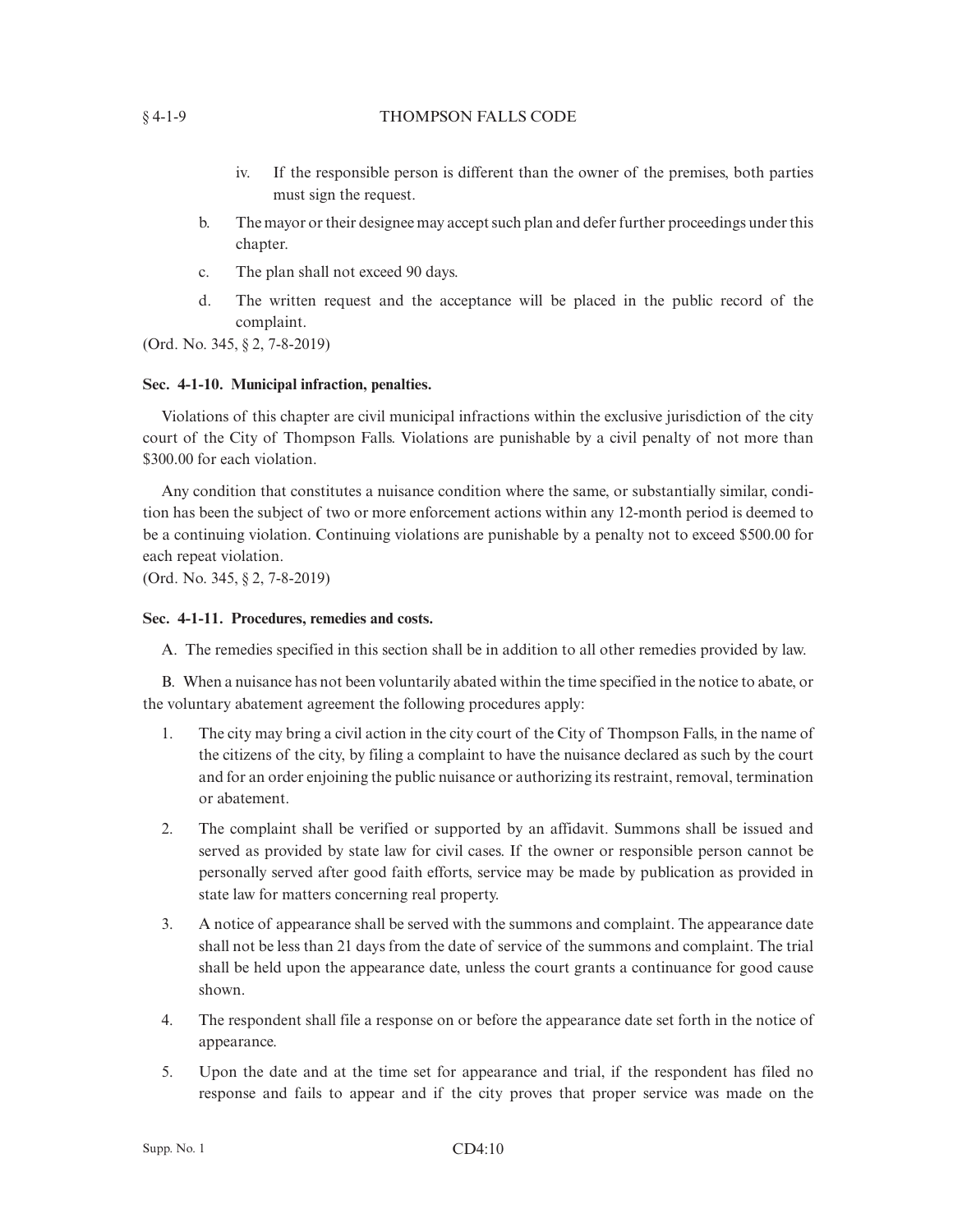respondent at least 21 days prior to the appearance date, the court may grant such orders as are requested by the city. The court shall order that enforcement by the city be stayed for ten days and that a copy of the court's order be mailed to the respondent at his/her last known address. Failure to appear on any other date set for trial shall be grounds for entering a default and judgment thereon against a non-appearing party. For good cause shown, and prior to enforcement, the court may set aside an entry of default and the judgment entered thereon.

- 6. The prevailing party in a proceeding pursuant to this chapter may bring an action in the city court for attorney fees and costs and the city court may, in its discretion, allow the prevailing party reasonable attorney fees and costs.
- 7. The judgment of the city court may be appealed to the district court.
- 8. The enforcement officer will coordinate the abatement project and oversee the work as it is being performed.
- 9. The enforcement officer has the discretion to coordinate and incur reasonable costs and services necessary for the safe, effective, and efficient cleanup of designated involuntary abatement properties.
- 10. The procedure for determining the cost of abatement of a nuisance will be as follows:
	- a. The city will secure a contract for removal of the nuisance by following the usual city procurement process and/or may use city resources, including staff and equipment, to complete some or all components of a court-ordered abatement.
	- b. The enforcement officer will notify the city clerk/treasurer before any additional contracted costs in excess of \$500.00 are incurred.
	- c. After the enforcement officer has approved the final bill(s) it will be forwarded to the city clerk/treasurer for payment.
	- d. A copy of approved bill(s) and proof of disbursement will be placed in the enforcement file.
	- e. The city shall determine the actual costs of cleanup and involuntary abatement actions and document such costs on an itemized abatement expense report which will determine the total cost of abatement for the property.
	- f. Costs that may be included on the abatement expense report are:
		- i. The assessment of the fair market value for the use of staff and equipment.
		- ii. City staff time, mileage and other costs;
		- iii. Postage/mailing and service costs;
		- iv. Other direct costs associated with abatement; and
		- v. An interest fee of six percent per annum will be computed on above costs.
	- g. When complete, the abatement expense report must be certified and transmitted to the city clerk/treasurer for the approval of assessment on the real property being abated.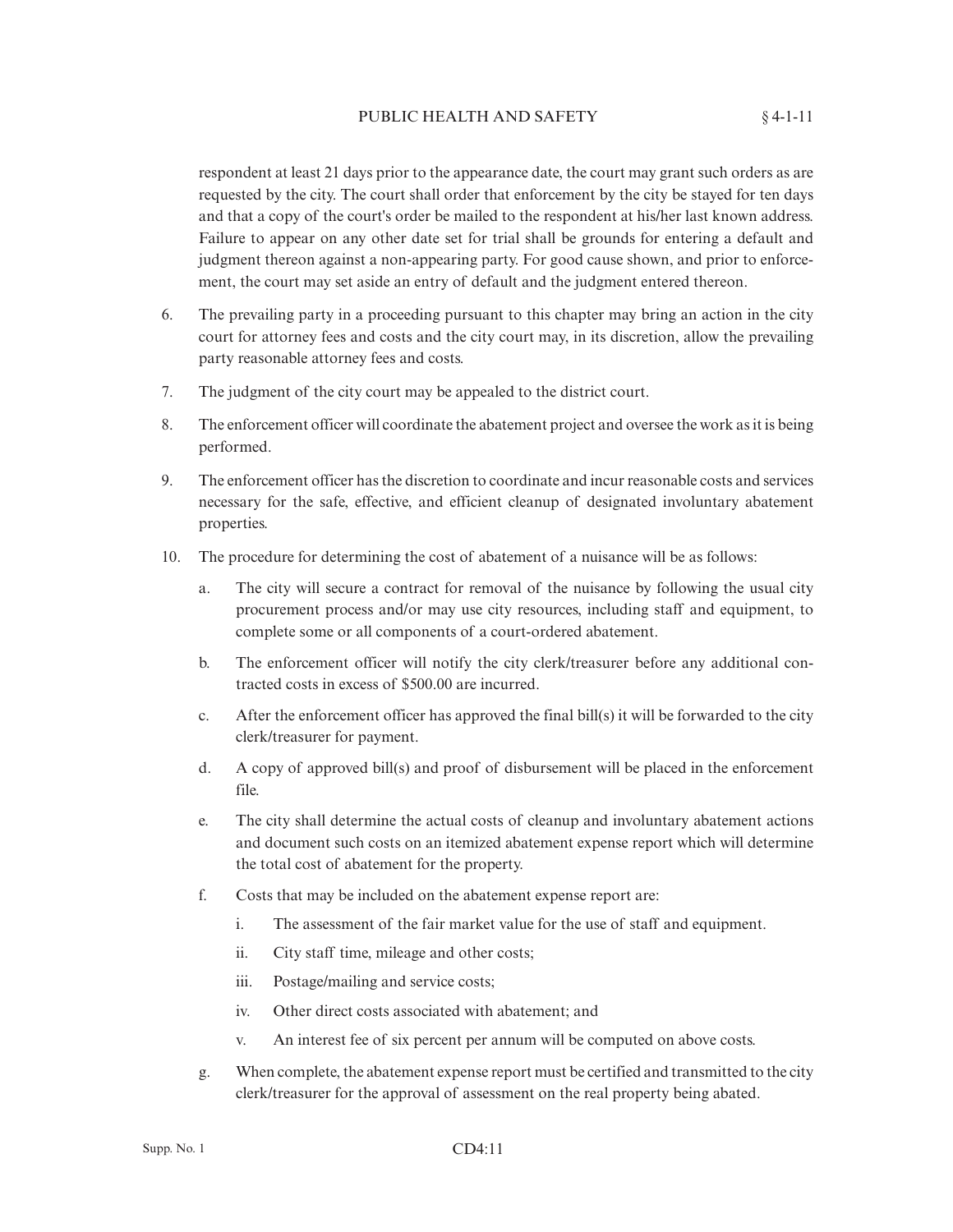# § 4-1-11 THOMPSON FALLS CODE

- h. The property owner will then be sent the abatement expense report for the subject property and will be given notice that any assessment that is not paid within 30 days shall become a lien upon the property and is enforceable in the same manner as the nonpayment of property taxes.
- i. Any interest fees will be waived for any payments made within 30 days of notice.
- 11. A summary listing of the assessments, tax codes, and property owners will be kept by the clerk and recorder through August 31 of each year, and the list shall be presented to the department of revenue for billing on the next real property tax statement.
- 12. A special abatement fund will be established to account for costs, collections, and transactions necessary to the efficient operation of the program. Assessment funds collected are returned to the designated abatement account for future use on other involuntary property abatements or for transfer back to the city general fund.

(Ord. No. 345, § 2, 7-8-2019)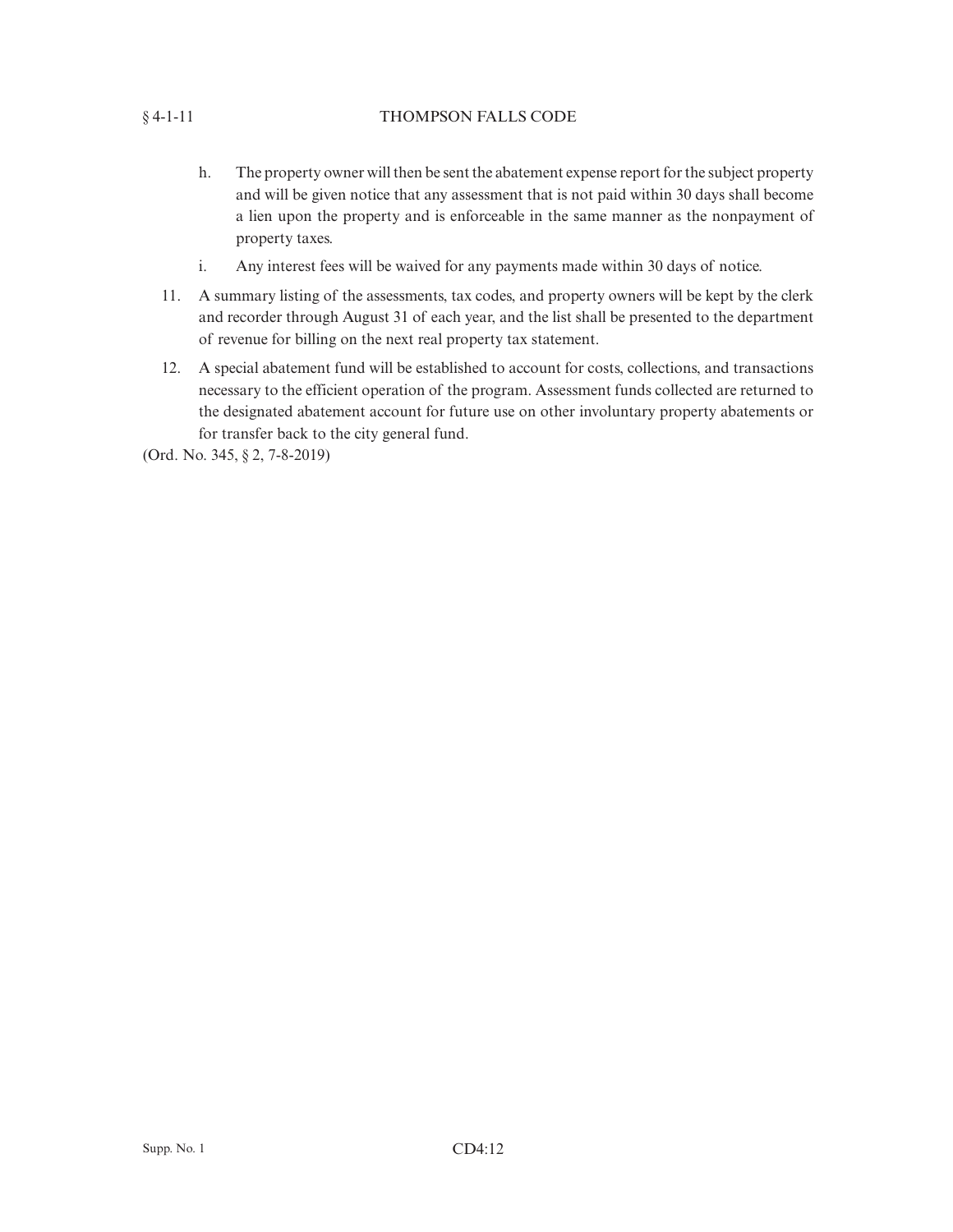## PUBLIC HEALTH AND SAFETY  $§ 4-2-3$

## **CHAPTER 2. CIVIL DEFENSE**

### **Sec. 4-2-1. Preamble.**

The County of Sanders and the municipalities of Hot Springs, Plains and Thompson Falls Civil Defense Plan provides for an integrated cities-county organization for civil defense and for operations during periods of emergency. It thereby constitutes the most effective and efficient means of meeting the civil defense needs of the city and its citizens by making maximum use of the existing agencies and capabilities of local government within Sanders County. Supported by volunteers and private sector personnel and resources, it could prevent of minimize loss of life and property that could be caused by enemy attack or other disaster affecting the city. The mayor is hereby authorized to approve such revisions of such civil defense plan as may be made from time to time if he deems the revisions to be necessary to meet the civil defense needs of the city and its citizens. (1985 Code 9.06.01)

#### **Sec. 4-2-2. Mayors and county commissioners.**

The mayors of the municipalities of Hot Springs, Plains and Thompson Falls and the board of county commissioners for Sanders County shall, during periods of emergency caused by enemy attack or other catastrophe or disaster affecting the city, jointly direct and control the operations of the cities-county organization for civil defense established in such civil defense plan. The mayor is hereby authorized and directed to take, during such periods of emergency, such actions as are reasonably necessary to prevent or minimize loss of life and property, in cooperation with said board of county commissioners and the county civil defense director.

(1985 Code 9.06.02)

## **Sec. 4-2-3. County civil defense director.**

The county civil defense director, under policy guidance of the board of county commissioners in coordination with the mayors, is responsible to conduct the following: day to day training, assignment of personnel, licensing, marking and stock of public shelters, preparation of program paper, administration of civil defense program, coordiantion of the program with all departments, development of civil defense plan and supporting documents for approval by the mayors of Hot Springs, Plains and Thompson Falls and county commissioners. The civil defense director will act as chief of staff to the executives of the county and cities.

(1985 Code 9.06.03)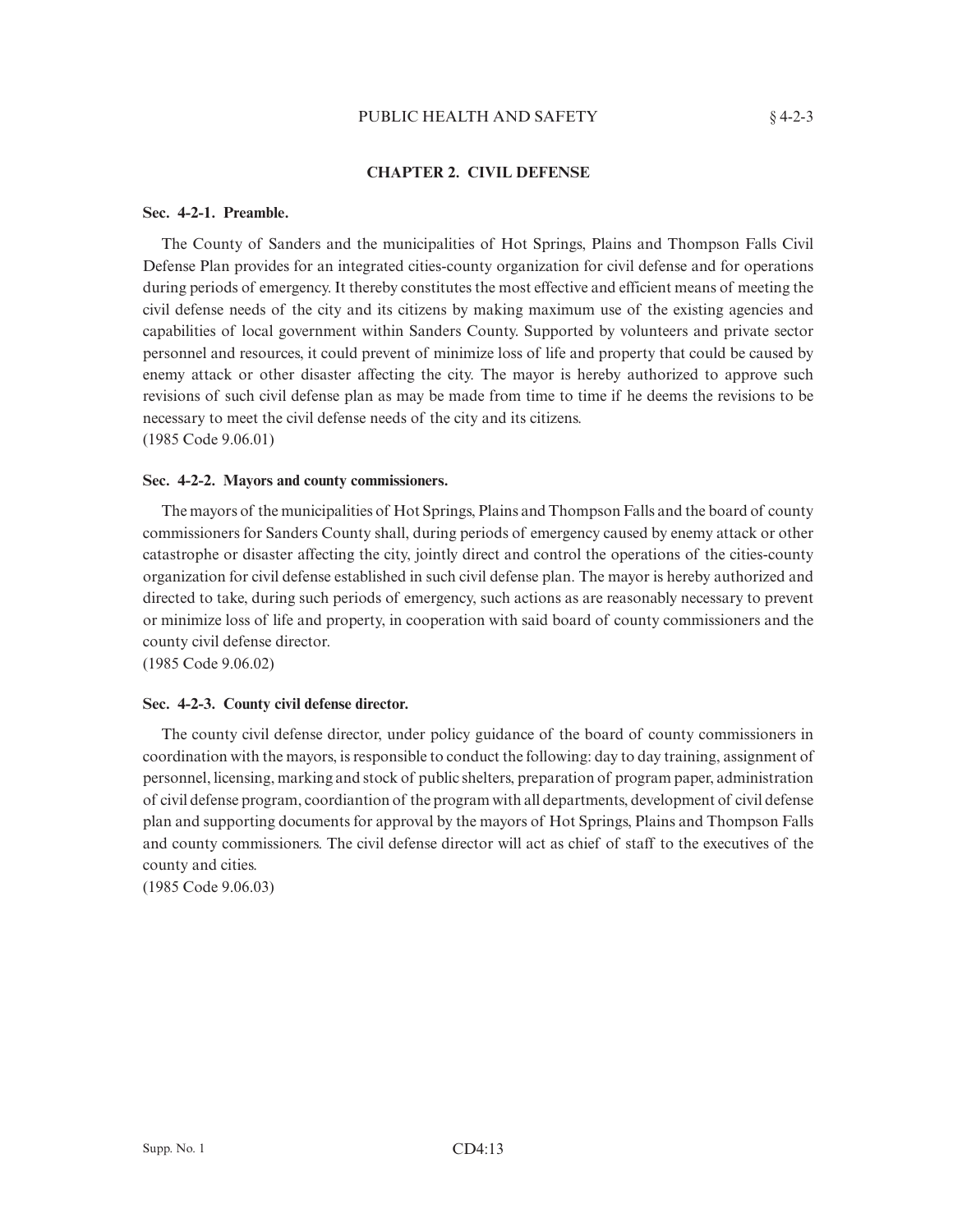## § 4-3-1 THOMPSON FALLS CODE

## **CHAPTER 3. OPEN BURNING\***

## **Sec. 4-3-1. Purpose.**

Ordinance No. 316 of the City of Thompson Falls, Montana (dated April 23, 1996) is hereby amended to allow a small firepit no larger than three feet in diameter and not less than one-foot deep. (Ord. No. 330, § 1, 10-11-2010)

### **Sec. 4-3-2. Definitions.**

*Burn permit* means a permit for outdoor burning issued by the Thompson Falls Fire Department.

*Residential burning* means the burning of small outdoor fires consisting of leaves, grass, prunings and other yard and gardening refuse burned on lands immediately adjacent go and in close proximity to a human dwelling by the property owner or his designees. No garbage, railroad ties or tires may be burned. A small firepit shall be allowed.

(Ord. No. 330, § 2, 10-11-2010)

#### **Sec. 4-3-3. Residential burning.**

There shall be no outdoor burning within the city, except residential burning and small firepits which may be permitted only under the conditions set out in this chapter. (Ord. No. 330, § 3, 10-11-2010)

#### **Sec. 4-3-4. Permit.**

A fire permit must be obtained prior to the commencement of any residential burning larger than four feet in diameter and three feet in height. Any fire permit so obtained may be cancelled by the Thompson Falls Fire Department upon its finding that this chapter is not complied with or that the residential burning causes a hazard or a nuisance. Upon the cancellation of a fire permit, any fire started pursuant to that permit shall be extinguished immediately.

(Ord. No. 330, § 4, 10-11-2010)

#### **Sec. 4-3-5. Precautions.**

The following precautions shall be taken:

- A. The fire shall be attended at all times.
- B. Sufficient means to extinguish the fire shall be provided at all times, i.e. water, shovel, bucket, etc.
- C. No fire shall be started earlier than 10:00 a.m., nor burned after sundown except for firepits.
- D. No fire shall be closer than ten feet to any structure.
- E. No fire shall endanger persons or property.

**<sup>\*</sup>Editor's note—**Ord. No. 330, §§ 1—7, adopted 10-11-2010, amended ch. 3 in its entirety to read as herein set out. Former ch. 3,  $\S$  4-3-1—4-3-6, pertained to similar subject matter and derived from Ord. 316, adopted June, 1996.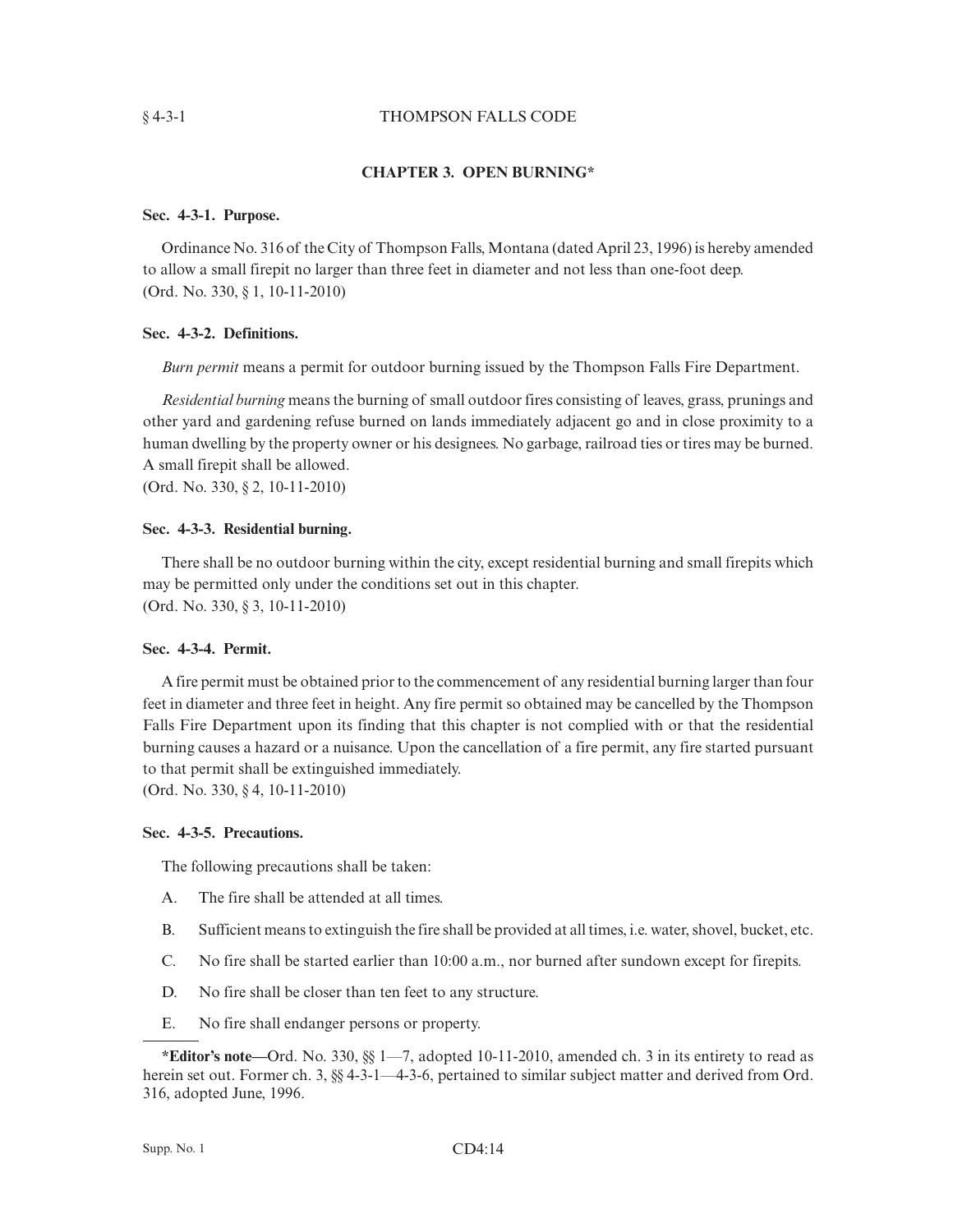- F. The property owner shall be responsible should the fire cause damage to other property or if the fire department must be called out. Property owner may be billed at the discretion of the fire chief or his designated representative.
- G. Open burning shall comply with all forest service regulations and dates.
- H. This permit covers pile burning only. Lot burning must be inspected and specifically approved by the fire chief.

(Ord. No. 330, § 5, 10-11-2010)

## **Sec. 4-3-6. Prohibited.**

The burning of any material not described in section 4-3-2.B is prohibited. (Ord. No. 330, § 6, 10-11-2010)

## **Sec. 4-3-7. Violation—Penalty.**

Any person who violates or fails to comply with any of the provisions of this chapter shall be deemed guilty of a misdemeanor.

(Ord. No. 330, § 7, 10-11-2010)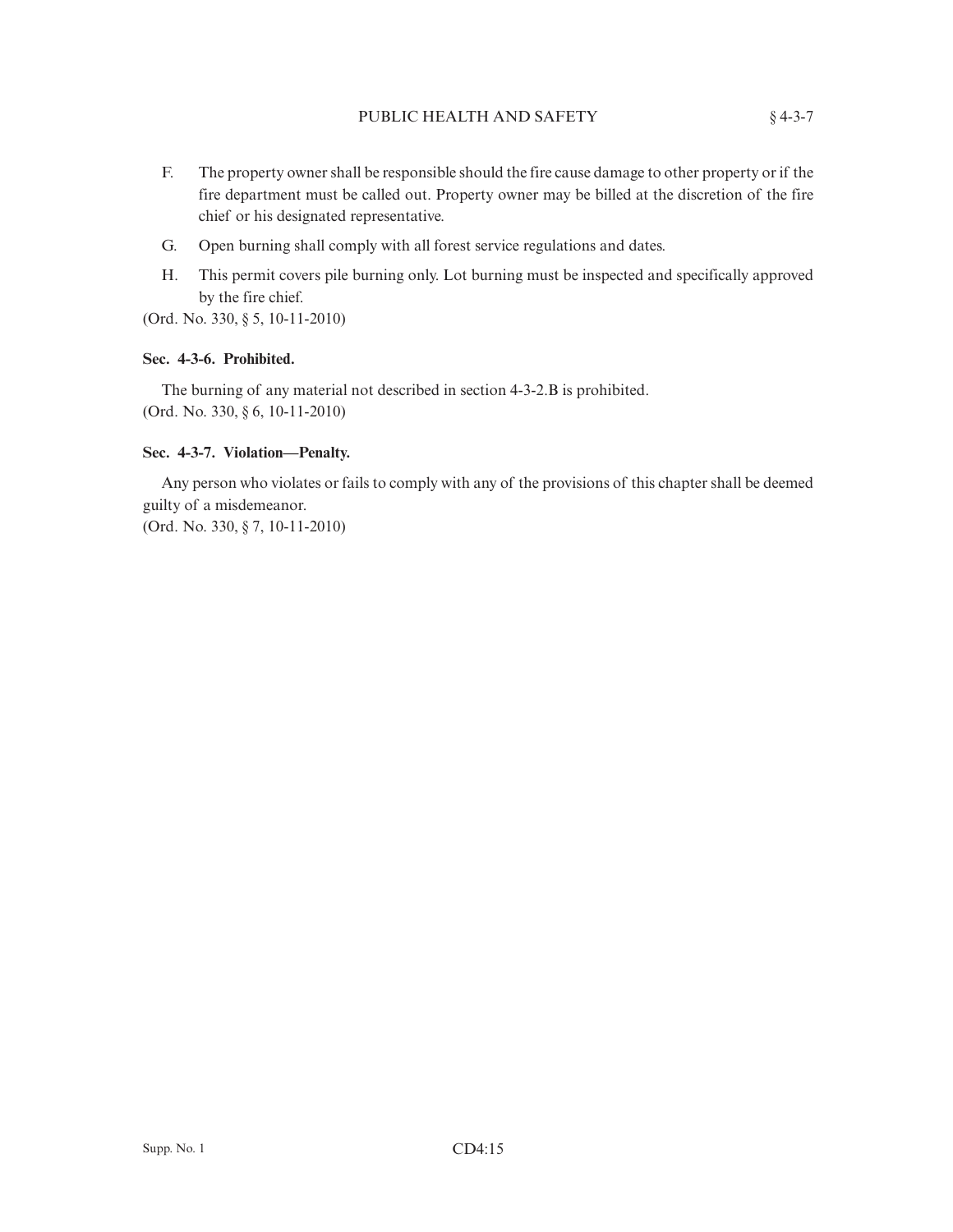# § 4-4-1 THOMPSON FALLS CODE

# **CHAPTER 4. HAULING AND DUMPING GARBAGE**

## **Sec. 4-4-1. Littering.**

It shall be unlawful for any person hauling garbage, refuse or litter in any vehicle within the city to allow said garbage, refuse or litter to falls, blow, or in any way be scattered upon the streets, alleys and roads of the city.

(1985 Code 7.08.01)

# **Sec. 4-4-2. Dumping.**

It shall be unlawful for any person to throw or dump garbage, refuse or litter from any vehicle upon any street, alley or road within the city. (1985 Code 7.08.02)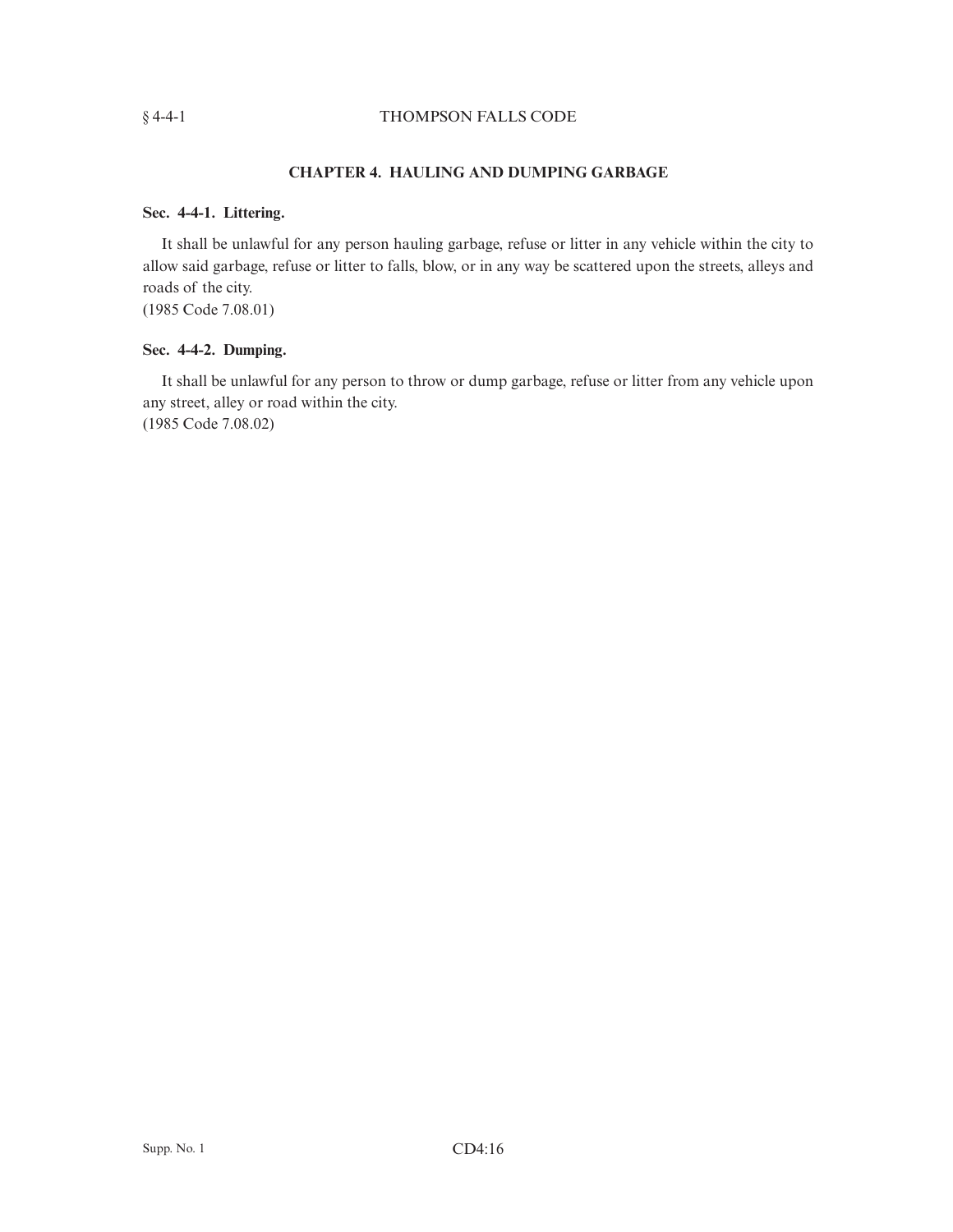## PUBLIC HEALTH AND SAFETY  $§ 4-5-2$

# **CHAPTER 5. LITTERING**

## **Sec. 4-5-1. Littering.**

A. *Prohibited.* It shall be unlawful for any person to cast, throw, sweep or deposit in any manner in or upon any public way or other public place in the city, or any river, drain, gutter, sewer or receiving basin within the jurisdiction of the city, any kind of dirt, rubbish, waste article, thing or substance whatsoever, whether liquid or solid. Nor shall any person cast, throw, sweep or deposit any of the aforementioned items anywhere within the jurisdiction of the city in such manner that it may be carried or deposited in whole or in part by the action of the wind, sun, rain or snow, into any of the aforementioned places.

B. *Exception.* Provided, that this section shall not apply to the deposit of material under a permit authorized by any ordinance of the city, or to goods, wares or merchandise deposited upon any public way or other public place temporarily in the necessary course of trade and removed therefrom within two hours after being so deposited, or to articles or things deposited in our conducted into the city sewer system through lawful drains in accordance with the ordinances of the city relating thereto. (1985 Code 9.08.01)

## **Sec. 4-5-2. Vehicles to be covered.**

It shall be unlawful for any person to use any vehicle to haul any kind of dirt, rubbish, waste, article, thing or substance, whether liquid or solid, unless such vehicle is covered so as to prevent any part of its load from spilling or dropping at all times while such vehicle is in motion on any street or alley in the city: provided, however, that the requirements herein for covering such vehicles shall not apply to vehicles carrying brush cutting, tree trimmings, branches, logs and similar waste material, if such matter securely lashed to such vehicle to prevent spilling or dropping as aforesaid. (1985 Code 9.08.02)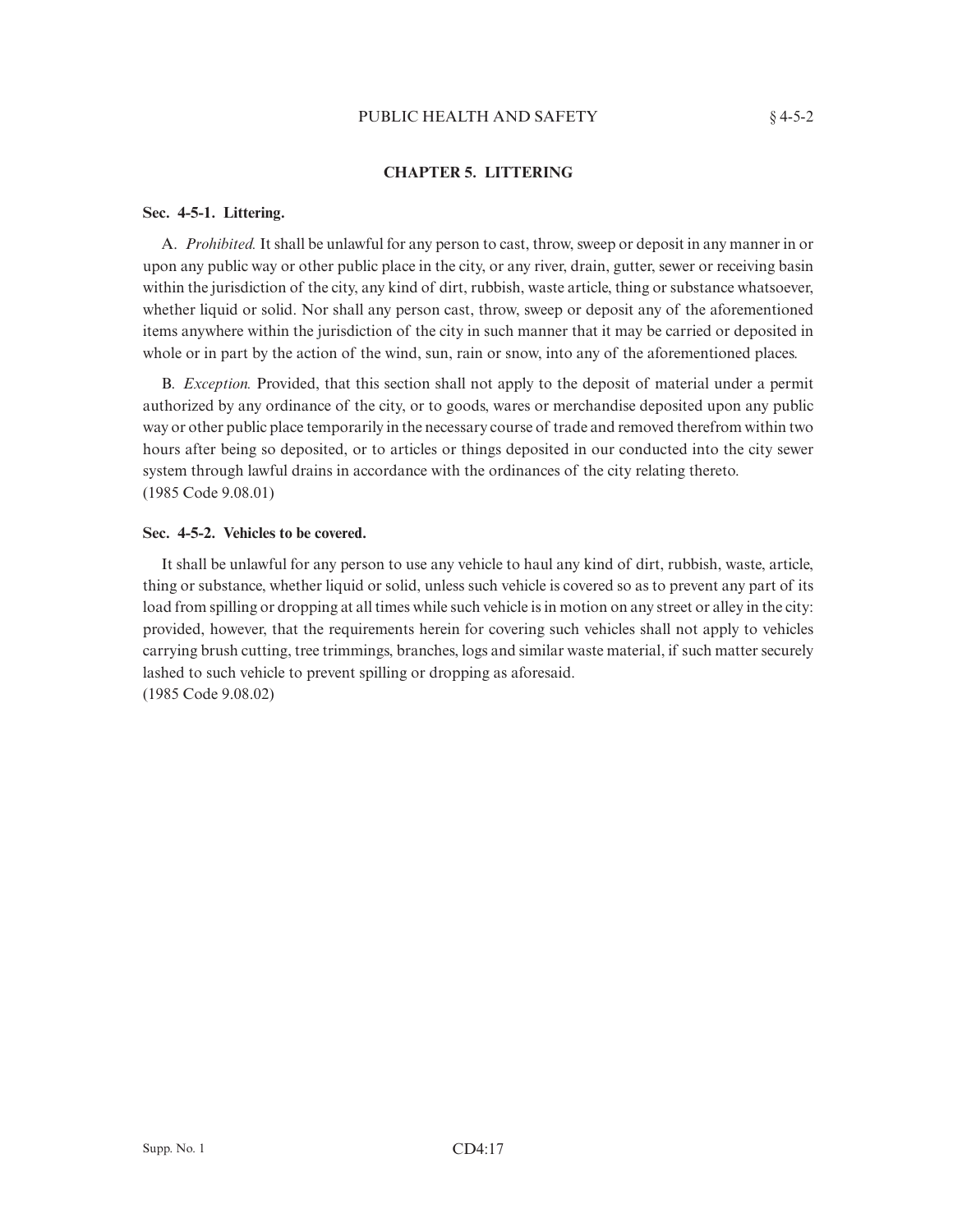## § 4-6-1 THOMPSON FALLS CODE

## **CHAPTER 6. NOISE AND DISTURBANCES\***

## **Sec. 4-6-1. Authority.**

This chapter is adopted under authority of 24 V.S.A. 2291(14) and 24 V.S.A. Chapter 59. (Ord. No. 342, § 1, 10-10-2018)

## **Sec. 4-6-2. Purpose.**

This chapter is enacted to protect, preserve and promote the health, safety, welfare, peace and quiet for the citizens of the City of Thompson Falls through the reduction, control and prevention of noise. The intent of this chapter is to establish standards which will eliminate and reduce unnecessary noises which are physically harmful or otherwise detrimental to the enjoyment of life, property and maintenance of business.

(Ord. No. 342, § 2, 10-10-2018)

## **Sec. 4-6-3. Definitions.**

*Plainly audible* means any sound that can be detected by a person using his or her unaided hearing faculties. As an example, if the sound source under investigation is a portable or personal vehicular sound amplification or reproduction device, the enforcement officer need not determine the title of a song, specific words, or the artist performing the song. The detection of the rhythmic base component of the music is sufficient to constitute a plainly audible sound.

(Ord. No. 342, § 3 10-10-2018)

## **Sec. 4-6-4. [Prohibited acts.]**

The following acts are declared to be loud, objectionable, and unnecessary noises, are therefore a public nuisance, and are prohibited by this chapter:

- A. *Defect in vehicle or operation of vehicle.* The operation of an automobile or motorcycle which creates squealing, squealing of tires, loud and unnecessary grating, grinding, exploding-type, rattling, muffler MCA 61-9-403 or other noises.
- B. *Loud speakers, amplifiers for advertising.* The use, operation, or permitting the use or operation of any radio receiving set, musical instrument, phonograph, loud speaker, amplifier, or other device for the production or reproduction of sound which is cast upon the public streets.
- C. *Horns, signaling devices, etc.* The sounding of any horn or signaling device on any automobile, motorcycle or other vehicle except as a danger warning; the creation, by means of other signaling device, of unreasonably loud or harsh sound; and the sounding of any such device for unnecessary and/or unreasonable periods of time.
- D. *Radios, phonographs, etc.* The use, operation, or permitting the use or operation of any radio or television receiving set, musical instrument, phonograph, or other machine or device for the

**<sup>\*</sup>Editor's note—**Ord. No. 342, §§ 1—7, adopted Oct. 10, 2018, amended ch. 6 in its entirety to read as herein set out. Former ch. 6,  $\S$  4-6-1—4-6-6, pertained to similar subject matter and derived from Ord. No. 341, §§ 1—7, adopted July 12, 2018.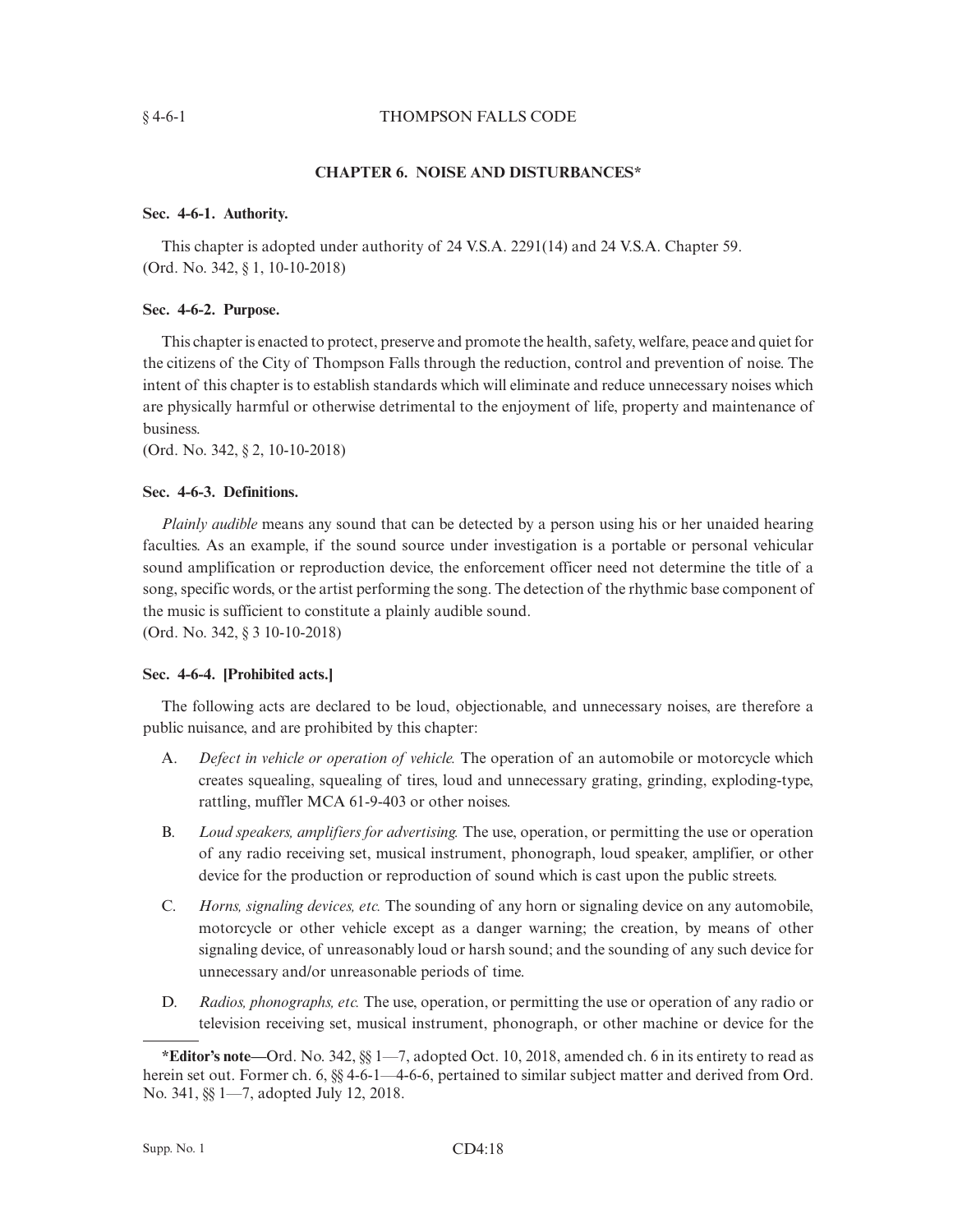## PUBLIC HEALTH AND SAFETY  $§ 4-6-5$

production or reproduction of sounds in such a manner as to disturb the peace, quiet, and comfort of the neighboring inhabitants at any time with louder volume than is necessary for convenient hearing for the person or persons who are in the room, vehicle, or chamber in which such a machine or device is operated and who are voluntary listeners thereto.

- E. *Dogs, cats and other animals.* The keeping of any dog, cat or other animal which shall become a nuisance to another person in the vicinity where such dog, cat or other animal is kept, by frequent or continued barking, howling, yelping or screaming.
- F. *Vocal disturbances.* Yelling, shouting, whistling, singing or making any other loud vocal disturbance so as to disturb, destroy, or endanger the peace of persons in the immediate vicinity of the noise or disturbance.
- G. *Construction noise.* Noises emanating from the excavation, demolition, alteration or repair of buildings, structures, property or highways between the hours of 10:00 p.m. and 5:00 a.m., except for emergency repairs necessary to protect people or property.
- H. *Parties and other social events.* Loud or offensive noises caused by a person attending and/or caused or permitted by a person in charge of a party or social event which are plainly audible from another property or from the street. A person shall be deemed to be in charge of a party or social event when the event occurs on private property and the person is present at the party or social event, resides at the premises involved and has authorized the use of the premises for the party or social event. There may be more than one person in charge for purposes of this chapter.
- I. *Jake brakes prohibited.* No person operating a motor vehicle shall use jake brakes (engine compression brakes) to slow a vehicle except in emergency stopping situations within the city limits as well as certain other locations within five miles of the city limits. The locations outside the city limits shall be determined jointly by the city engineer and the county surveyor upon request and approval by the county commissioners.

This section may not be enforced against an operator of a motor vehicle until such time as appropriate signs in the proper position with the appropriate legend informing the motorist are placed. (Ord. No. 342, § 4, 10-10-2018)

## **Sec. 4-6-5. Exceptions.**

This chapter shall not be construed to prohibit the following:

- A. A vocal disturbance, whether or not it is electronically amplified, by spectators or participants in an athletic event, Main Street business or assembly sponsored by a public entity or private school between the hours of 5:00 a.m. and 10:00 p.m.
- B. A public address system being operated to request medical or vehicular assistance or to warn of a hazardous road condition.
- C. An emergency or public safety device operating in its official capacity.
- D. Any device owned and operated by the city or a gas, electric, communications or water utility company operating in its official capacity.
- E. Any person, organization, group or business that has obtained a prior waiver from the mayor.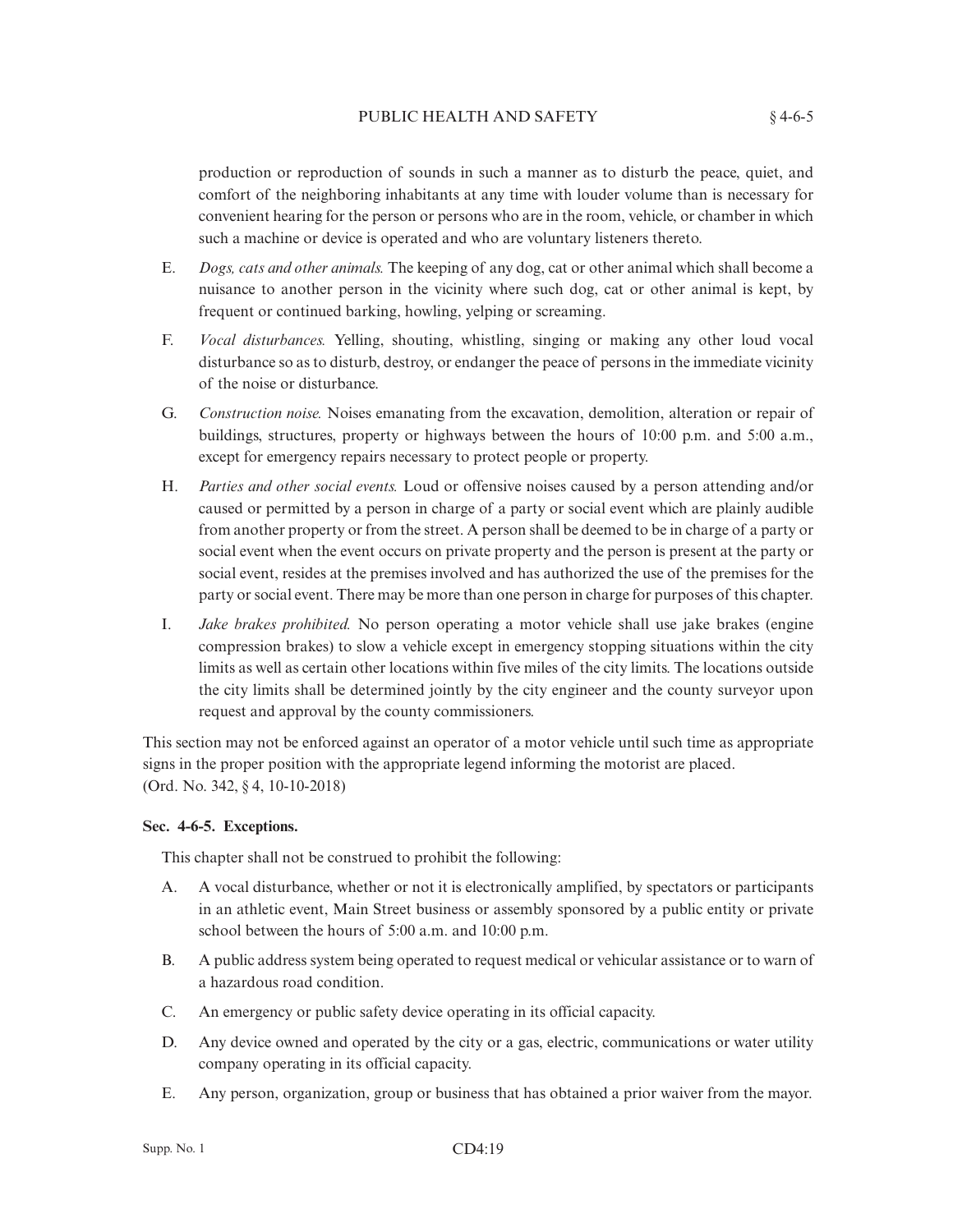# § 4-6-5 THOMPSON FALLS CODE

F. The use of firearms when used in accordance with fish and wildlife laws or when used for sport shooting between the hours of 5:00 a.m. and 10:00 p.m.

(Ord. No. 342, § 5, 10-10-2018)

# **Sec. 4-6-6. Exemptions.**

Letter by mayor for exemptions for specific events giving date and time of exemption from the ordinance. (Ord. No. 342, § 6, 10-10-2018)

# **Sec. 4-6-7. Penalty.**

A violation of this chapter shall be a civil matter enforced in accordance with the provisions of 24 V.S.A. 1974a and 1977 et seq. A civil penalty of \$50.00 may be imposed for the initial violation of this chapter. The penalty for the second offense within a six-month period shall be \$100.00, and the penalty for subsequent offenses within a six-month period shall be \$200.00. (Ord. No. 342, § 7, 10-10-2018)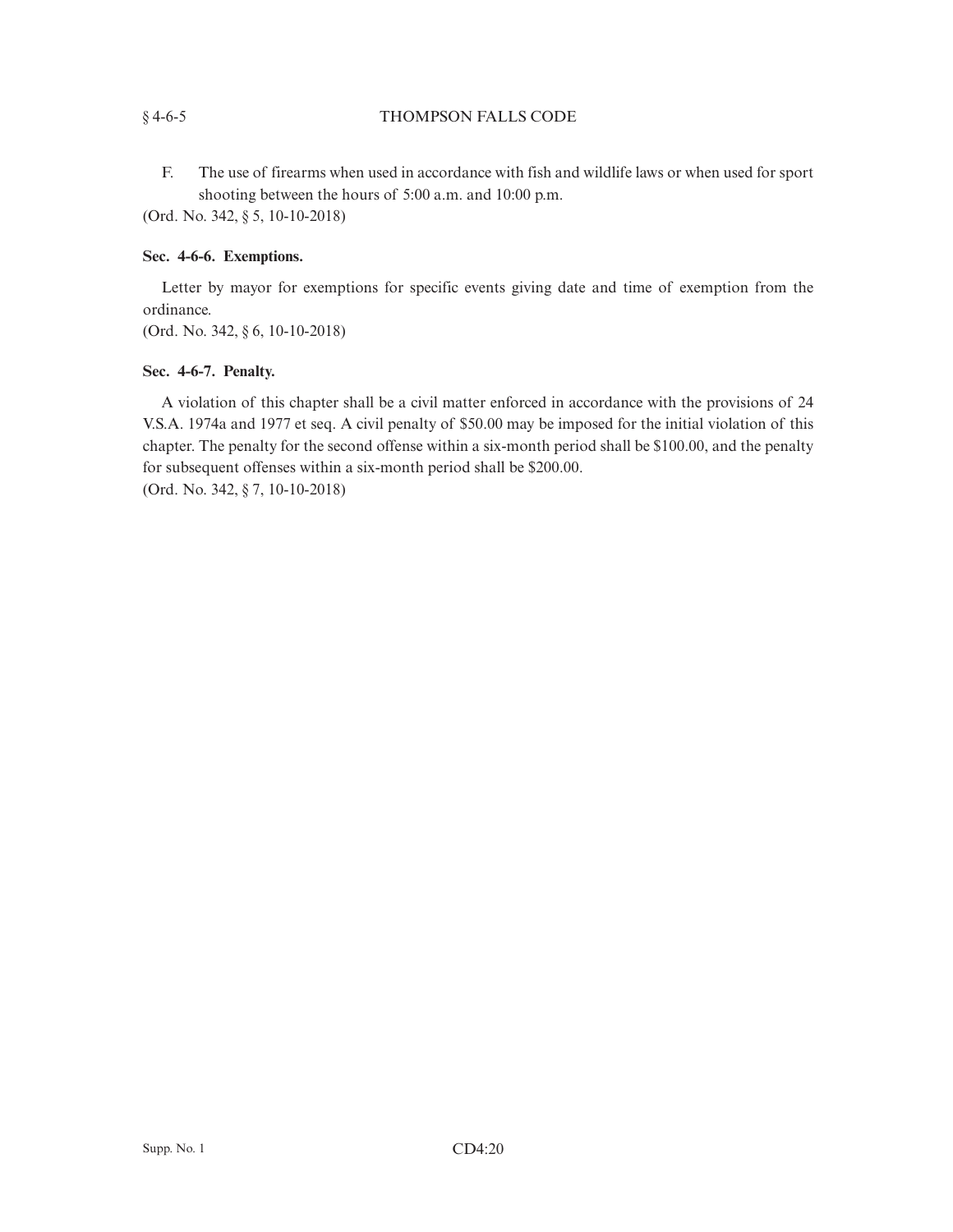## TITLE 5

### **POLICE REGULATIONS**

### **Chapter 1. Police Policy, Procedure and Jurisdicition**

- Sec. 5-1-1. Police policy and procedure.
- Sec. 5-1-2. Jurisdicition.

### **Chapter 2. General Offenses**

- Sec. 5-2-1. Prohibited sexual behavior.
- Sec. 5-2-2. Public drinking, public display or exhibition of alcoholic beverages.
- Sec. 5-2-3. Coasting or sliding.
- Sec. 5-2-4. Placing signs or posters on city poles.
- Sec. 5-2-5. Reserved.

#### **Chapter 3. Animal Control**

## Article A. Animals

- Sec. 5-3A-1. Definitions.
- Sec. 5-3A-2. Certain animals prohibited.
- Sec. 5-3A-3. Care of animals.
- Sec. 5-3A-4. Running at large.
- Sec. 5-3A-5. Public nuisance.
- Sec. 5-3A-6. Keeping of chickens, ducks, rabbits.

#### **Chapter 3. Animal Control**

## Article B. Dogs

- Sec. 5-3B-1. Purpose.
- Sec. 5-3B-2. Licenses and registration.<br>Sec. 5-3B-3. Tag and collar.
- Tag and collar.
- Sec. 5-3B-4. Running at large.<br>Sec. 5-3B-5. Impoundment.
- Impoundment.
- Sec. 5-3B-6. Rabies.<br>Sec. 5-3B-7. Nuisan
- Sec. 5-3B-7. Nuisance animals.<br>Sec. 5-3B-8. Vicious dogs.
- Sec. 5-3B-8. Vicious dogs.<br>Sec. 5-3B-9. Investigation.
- Investigation.
- Sec. 5-3B-10. Right to seize.
- Sec. 5-3B-11. Interference.<br>Sec. 5-3B-12. Cruelty to an
- Cruelty to animals; poisoning.
- Sec. 5-3B-13. Provoking animals.<br>Sec. 5-3B-14. Illegal opening of p
- Illegal opening of pound.
- Sec. 5-3B-15. Supervision of pound.
- Sec. 5-3B-16. Private dog kennels.
- Sec. 5-3B-17. Penalty.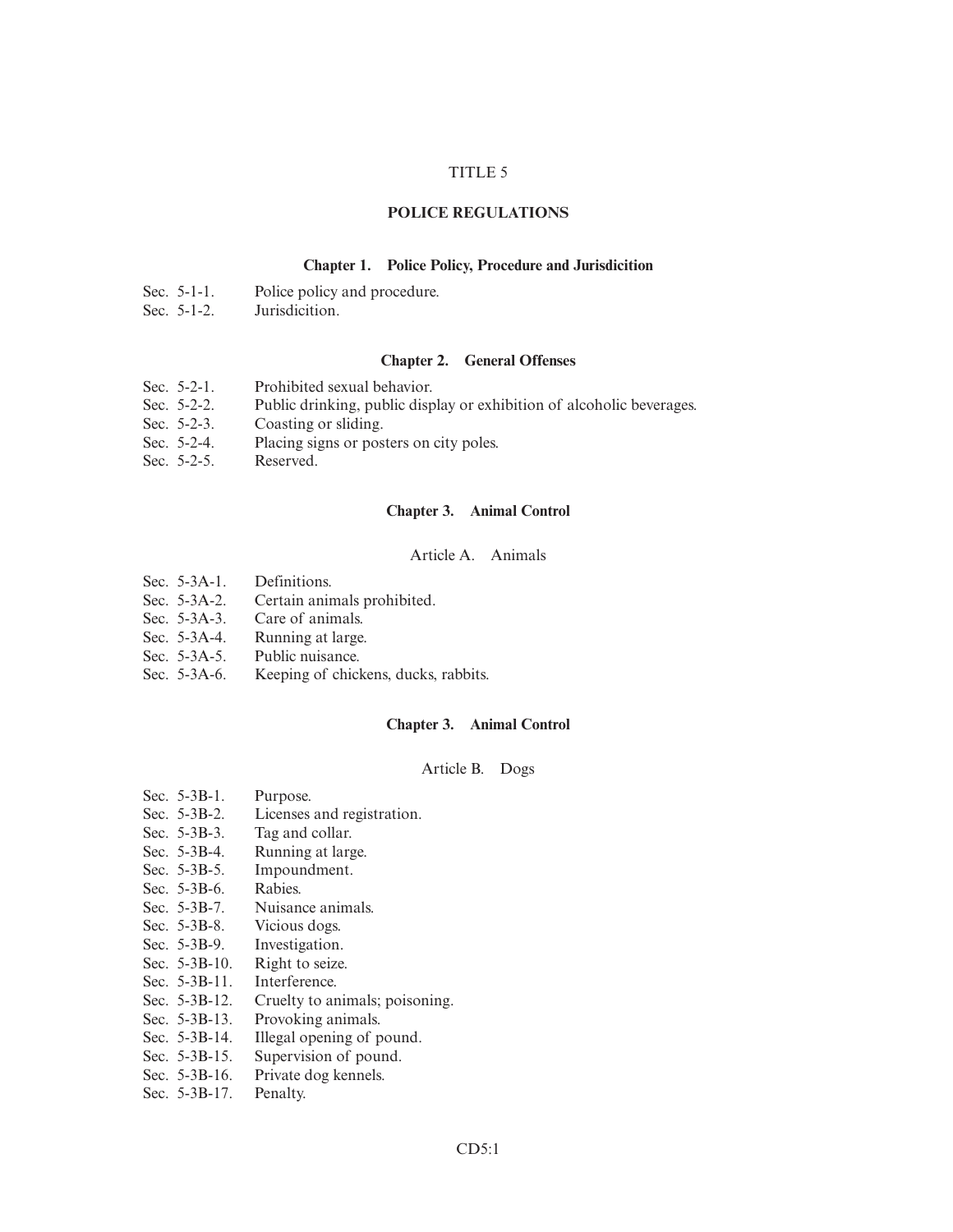## THOMPSON FALLS CODE

# **Chapter 4. Minors**

- Sec. 5-4-1. Prohibited in saloons.<br>Sec. 5-4-2. Curfew.
- Sec.  $5-4-2$ .

## **Chapter 5. Air Guns, Firearms, Bows and Arrows**

- Sec. 5-5-1. Definition.
- Sec. 5-5-2. Discharge prohibited.<br>Sec. 5-5-3. Exceptions; permit req
- Exceptions; permit required.
- Sec. 5-5-4. Law enforcement officers.
- Sec. 5-5-5. Penalty.

## **Chapter 6. Fireworks**

- Sec. 5-6-1. Discharge prohibited; public display.<br>Sec. 5-6-2. Sale prohibited.
- Sale prohibited.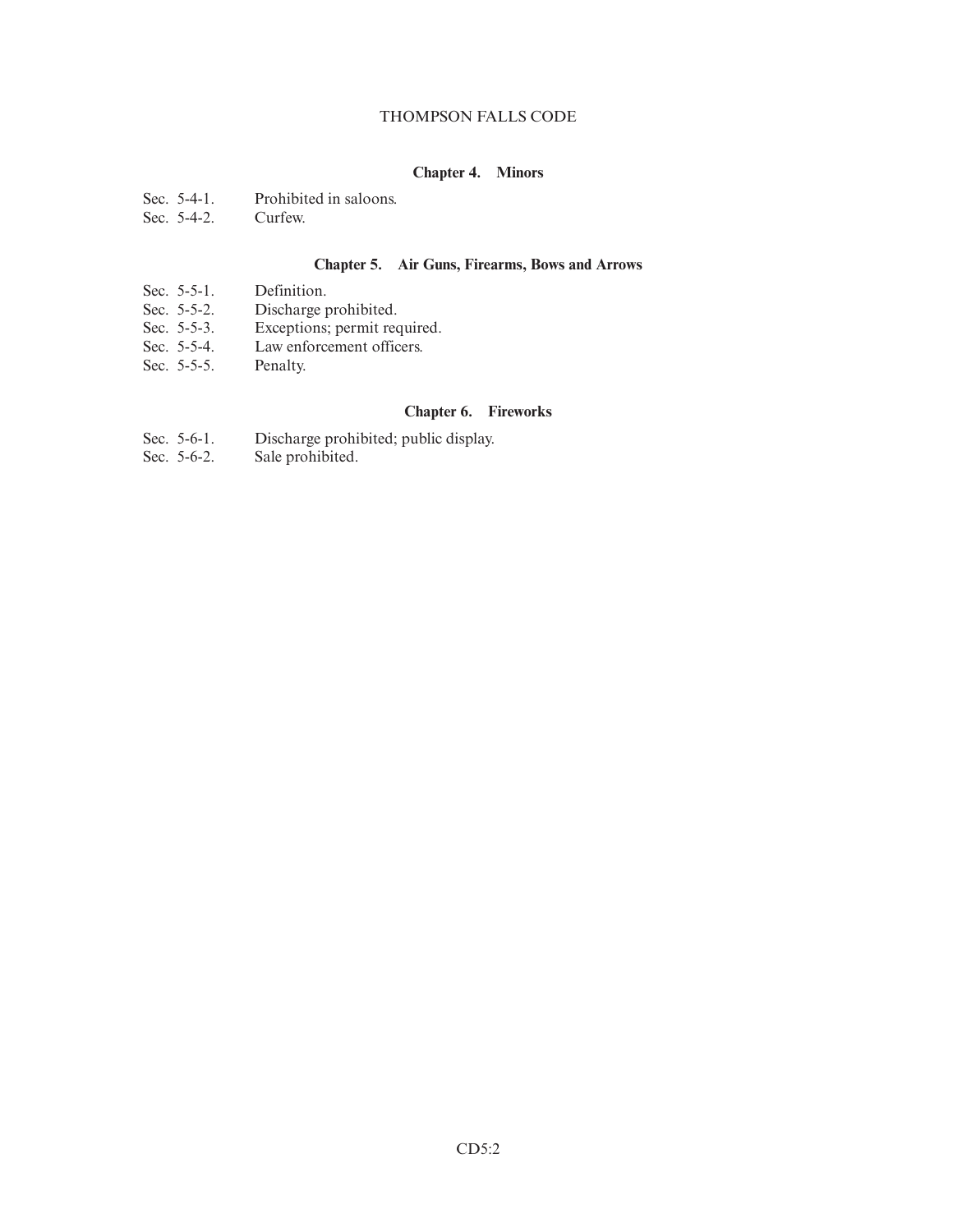## POLICE REGULATIONS  $§ 5-1-2$

## **CHAPTER 1. POLICE POLICY, PROCEDURE AND JURISDICTION**

## **Sec. 5-1-1. Police policy and procedure.**

This section is reserved for use by the city for ordinances concerning police policy, procedures, and other police administration ordinances. (Ord. 291, 12-1988)

## **Sec. 5-1-2. Jurisdiction.**

The police of the city are authorized to make arrests of person charged with crime within the limits of the city and within five miles thereof and along the line of water supply of the city. (Ord. 292, 12-1988)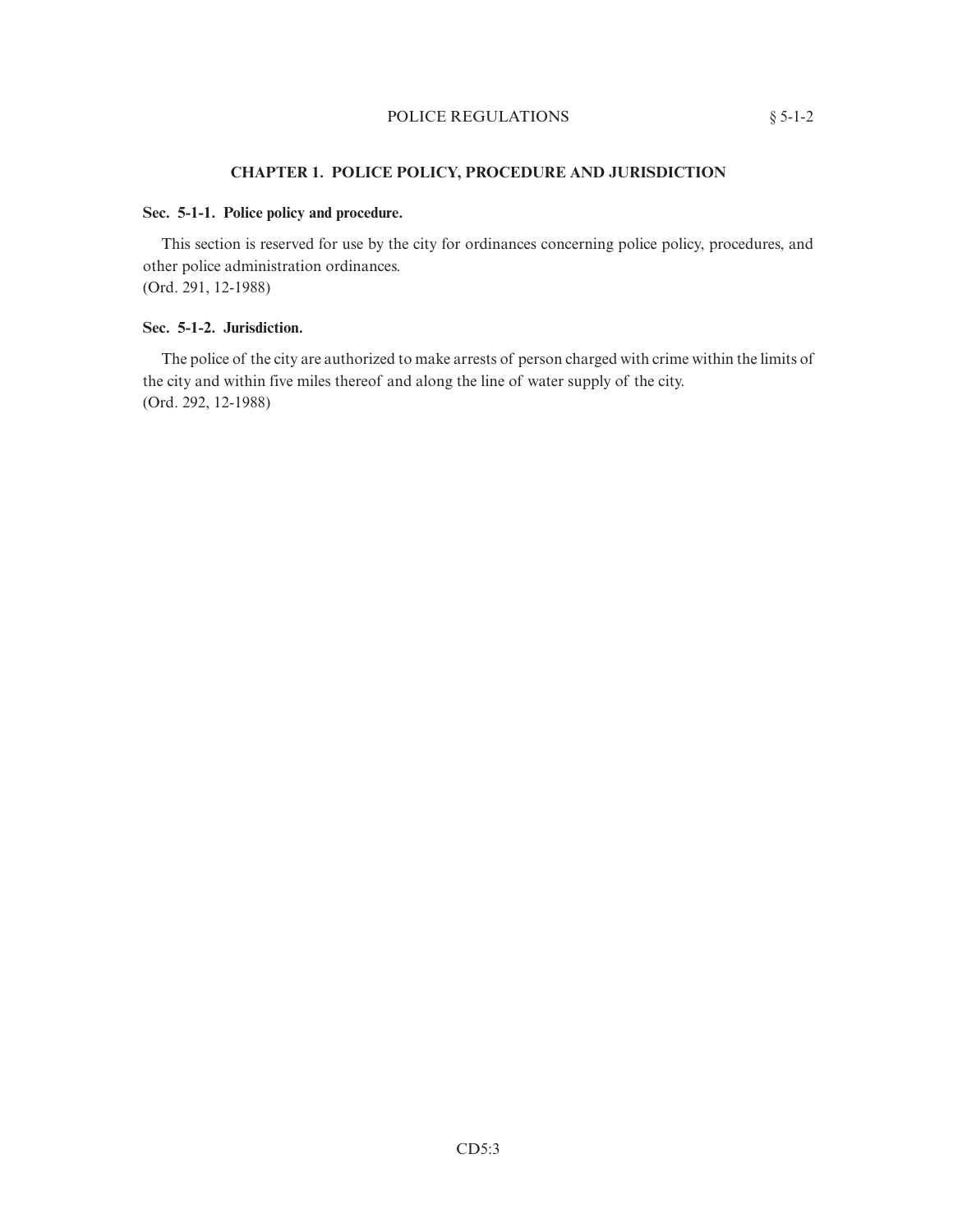## § 5-2-1 THOMPSON FALLS CODE

## **CHAPTER 2. GENERAL OFFENSES**

## **Sec. 5-2-1. Prohibited sexual behavior.**

## A. *Prohibited acts.*

- 1. There shall be no performance of acts of sexual intercourse, masturbation, sodomy, bestiality, oral copulation, flagellation, or any other sexual acts in a public place.
- 2. There shall be no public performance of actual touching, caressing or fondling of the breast, buttocks and/or genitals of a person in public place.
- 3. There shall be no public display of pubic hair, anus, vulvas or genitals or the areola of a female during a public performance.

B. *Penalty.* A person convicted of a nude performance in a public place shall, upon conviction, be subject to penalty as provided in section 1-4-1 of this Code. (Ord. 295, 7-1989; amd. 2010 Code)

### **Sec. 5-2-2. Public drinking, public display or exhibition of alcoholic beverages.**

A. *Definitions.* The following words and phrases used in this section shall be defined as follows:

*Beer* as set forth in MCA 16-1-106.

*Liquor* as set forth in MCA 16-1-106.

*Motor vehicle* means every vehicle which is self-propelled by which any person or property is, or may be, transported or drawn upon a public highway.

*Public display* or *exhibition of beer, table wine or liquor* means the carrying and exhibiting of open cans or bottles of beer, or the carrying and exhibiting of glasses or other types of containers containing beer, table wine or liquor, to any "public place" as defined in this section, or to, in, on or within any motor vehicles while parked or operated on any "public place" as defined in this section; but does not include carrying or transporting such beer, table wine or liquor from retail liquor or beer establishments in sacks, cases, boxes, cartons or other similar containers with unbroken seals when no display or exhibition is made, nor transporting from private residences.

*Public drinking* means the drinking or consuming of beer, table wine or liquor in any "public place" as defined in this section, or within or upon any motor vehicle while parked or operated in any "public place" as defined in this section.

*Public place* means all streets, avenues, alleys, stadiums, athletic fields, public parks, sidewalks, public parking lots and motor vehicles when parked or operated on streets, avenues, alleys, athletic fields, public parks or public parking or public parking lots within the city limits. For purposes of this definition, a public parking lot shall be deemed to be any parking lot, whether owned by the city or by private individuals, to which the general public has access to park.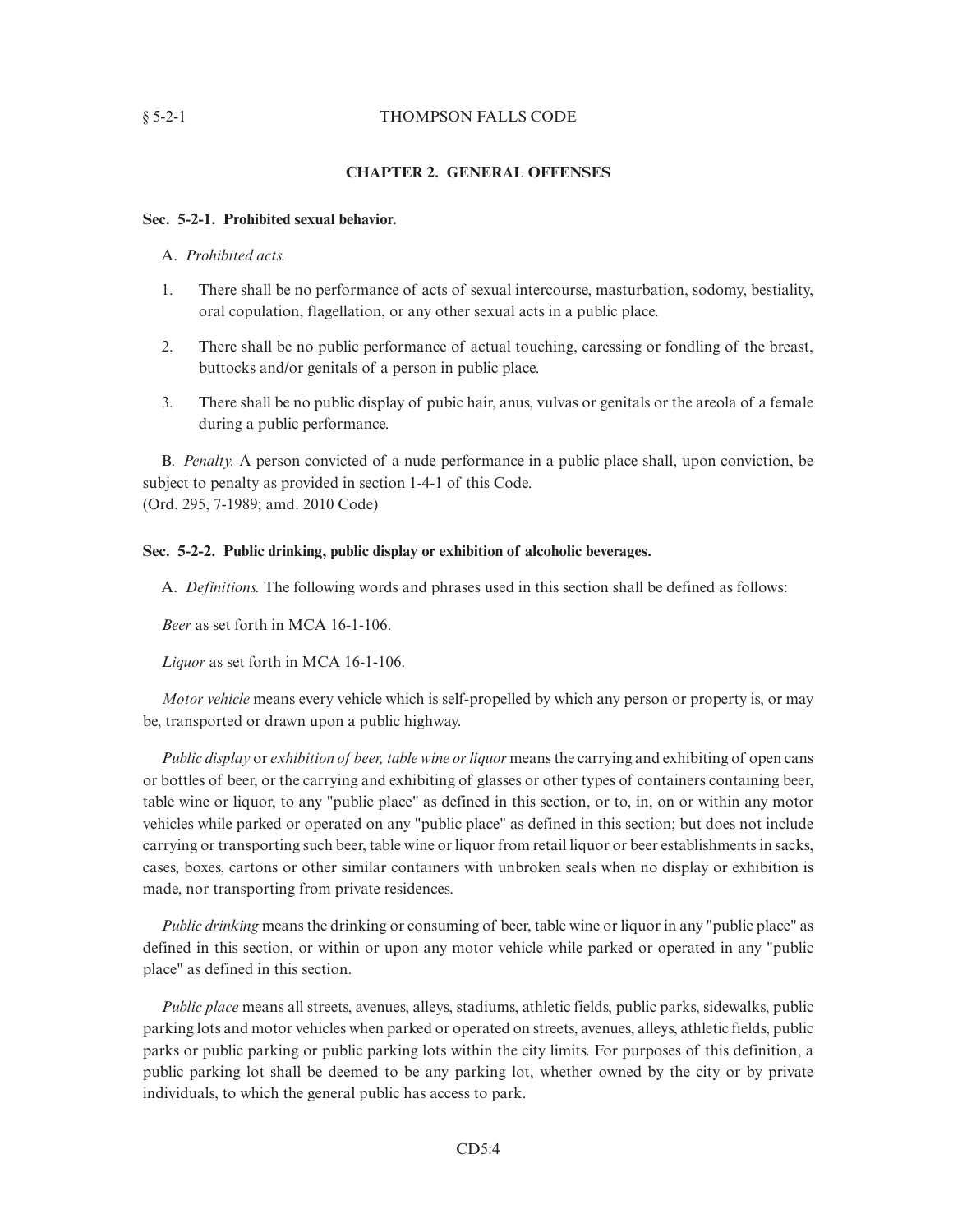### POLICE REGULATIONS  $§ 5-2-2$

B. *Prohibited.* "Public drinking" and "public display or exhibition of beer, table wine or liquor" as defined herein is hereby prohibited, and it shall be unlawful for any person to engage in "public drinking" as herein defined within the limits of the city, and it shall be unlawful for any person to engage in any "public display or exhibition of beer, table wine or liquor" as herein defined within the city.

C. *Notice.* The owner of every business licensed to sell liquor, table wine and beer at retail within the city limits shall obtain from the city clerk-treasurer and post in a conspicuous place inside said premises adjacent to each exit a notice reading as follows:

## **NOTICE**

It is a misdemeanor punishable upon conviction by a fine not exceeding \$300.00 or by imprisonment not exceeding 90 days, or by both such fine and imprisonment, to leave any premises licensed to sell beer, table wine or liquor at retail with an open container of beer, table wine or liquor.

Failure to post such notice shall be deemed a misdemeanor and punishable as such.

### D. *Permit for gathering.*

- 1. *Power to grant.* The mayor may grant a permit to a group of citizens or an organization to allow the public consumption of alcoholic beverages including beer and table wine in any city parks or public parking lots.
- 2. *Application.* Before any such permit shall be granted, application shall be made to the chief of police at least two weeks prior to the event.
- 3. *Size of group; deposit.* No permit shall be issued for a group of fewer than ten persons. For groups between ten and 20 persons, \$50.00 deposit shall be required. For groups of 20 persons or more, a \$100.00 deposit shall be required.
- 4. *Refund of deposit.* The deposit shall be held by the city to ensure that the park grounds or public parking lots are left free of refuse. The grounds or lots must be cleaned of all litter or refuse from the event by 10:00 a.m. of the day following the event, and after the grounds have been checked by a city police officer and determined to have been properly maintained, the deposit shall be refunded in full. If the grounds or lots have not been properly maintained, the deposit money shall be used to offset the cost of necessary cleanup.
- 5. *Glass containers prohibited.* In no event shall any beer in glass containers be brought into the parks or public parking lots, nor shall any alcoholic beverage other than beer be brought into the parks or public parking lots.
- 6. *Noise; disorderly conduct.* Violation of any city ordinances regarding excessive noise, disturbance of the peace or disorderly conduct during the event shall be grounds for the immediate revocation of such permit.
- 7. *Hours permitted.* Permits shall be valid from 10:00 a.m. until 10:00 p.m. on the day of the event only, unless otherwise specified, in writing, by the city council.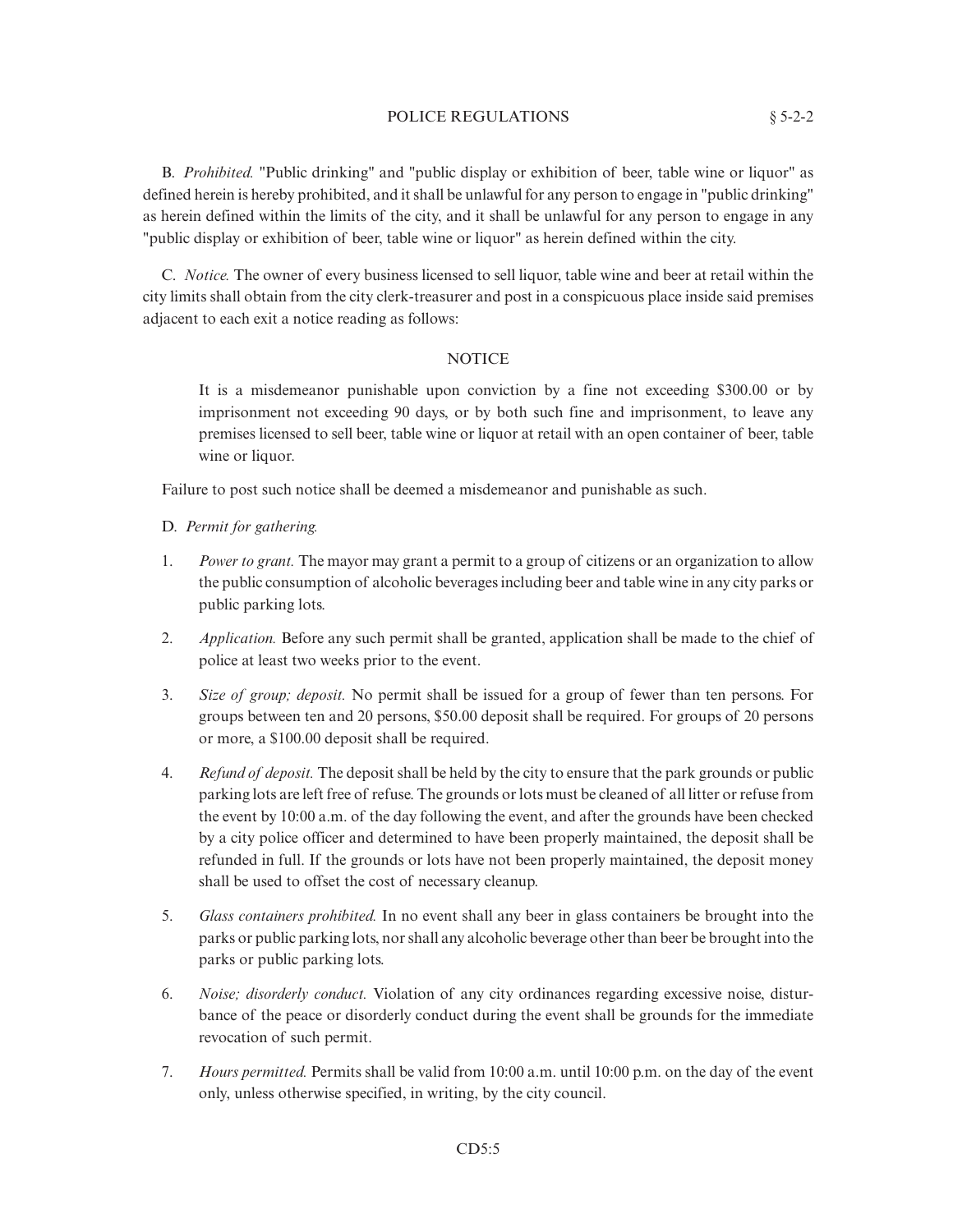## § 5-2-2 THOMPSON FALLS CODE

8. *Indemnification.* Where any city property or facilities are used for a special evert, each applicant must indemnify and hold the city harmless for any and all liability arising out of the use of said property or facility.

E. *Restroom facilities.* If a permit is issued for a public place that does not have permanent restroom facilities, the person or organization requesting the permit shall provide temporary restroom facilities.

F. *Penalty.* A violation of this section shall be deemed a misdemeanor, and shall, upon conviction, be subject to penalty as provided in section 1-4-1 of this Code.

(Ord. 315, 4-10-1996; Ord. 315, 4-10-1996; amd. Per correspondence dated 2-9-2009; amd. 2010 Code)

# **Sec. 5-2-3. Coasting or sliding.**

It is unlawful for any person to coast or slide except as posted in or upon any street used by the public within the corporate limits of said city; or to coast or slide in or upon any street within the corporate limits of said city which intersects with any street used by the public at said point of intersection. (1985 Code 9.02.01)

# **Sec. 5-2-4. Placing signs or posters on city poles.**

It shall be unlawful for any person to place any sign, poster, placard, advertisement or card upon any telegraph, telephone or electric light pole, or upon any pole belonging to the city, or any flag pole, or upon any street sign or marker belonging to the city or the state highway commission or to the bureau of public roads, in or upon any street or alley in the city. (1985 Code 9.04.01)

# **Sec. 5-2-5. Reserved.**

**Editor's note—**Ord. No. 339, adopted Feb. 12, 2018, repealed § 5-2-5, which pertained to refusal to submit to a breath, blood alcohol or drug test—unlawful, and derived from Ord. No. 333, §§ 1—4, adopted June 13, 2011.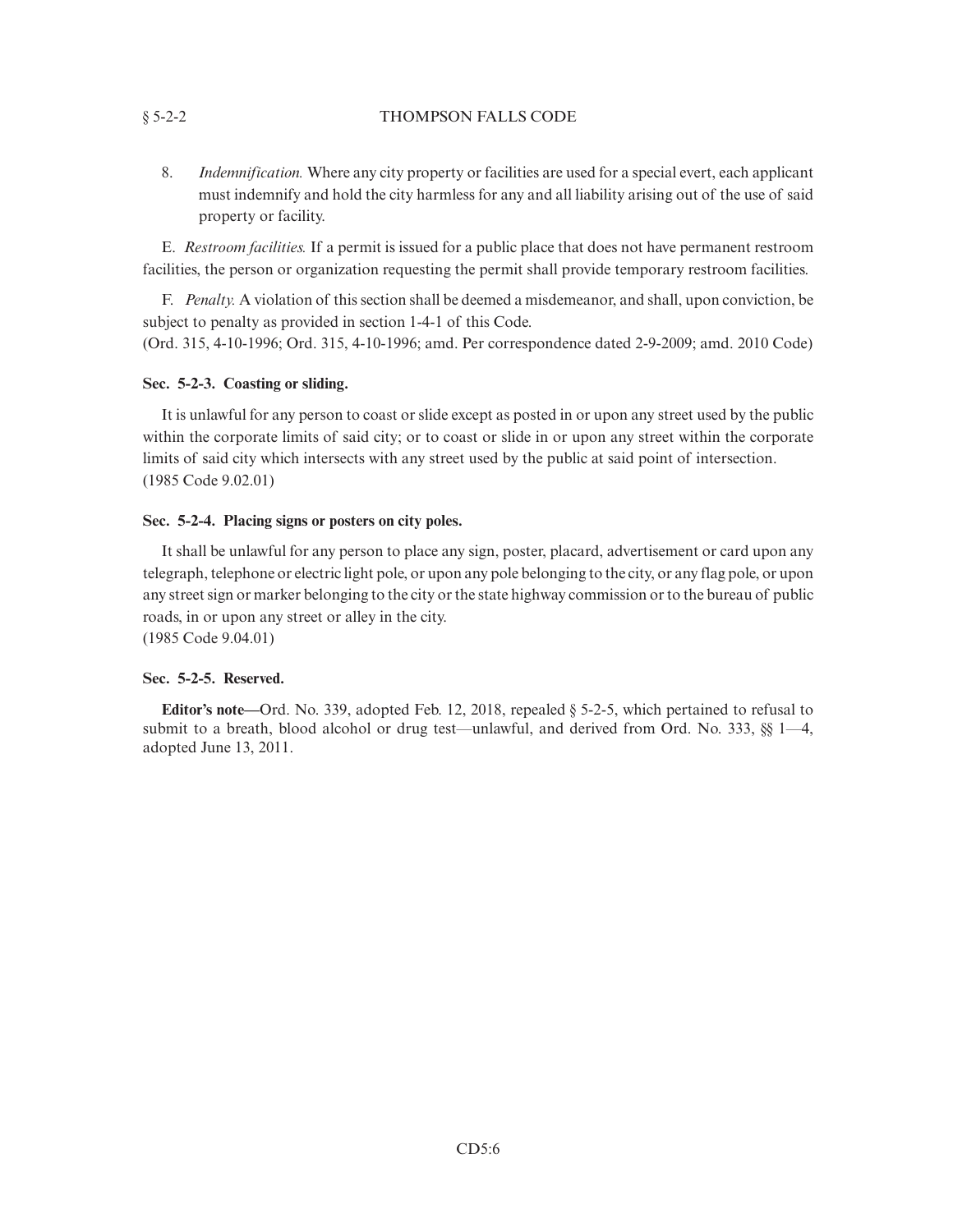## POLICE REGULATIONS  $§ 5-3A-4$

## **CHAPTER 3. ANIMAL CONTROL\***

## ARTICLE A. ANIMALS

#### **Sec. 5-3A-1. Definitions.**

As used in this chapter, the following words and terms shall have the meanings ascribed to them in this section:

*Animals*includes any living creature, domestic or wild, kept within the city, specifically excluding dogs and cats.

*Owner,* in addition to its usual meaning, includes the parents or legal guardians of minors who own animals kept within the city, and shall also include any person who shall harbor or habitually permit an animal or animals to be kept or fed on or about such person's property. (1985 Code 8.04.01, 8.04.02; amd. 2010 Code)

#### **Sec. 5-3A-2. Certain animals prohibited.**

A. *Keeping prohibited.* No person shall keep within the city limits any cattle, horses, mules, sheep, goats, swine, or other wild or domesticated animals. Some ducks or chickens or rabbits may be kept only by compliance with a city permit. This section shall not be applicable to cats, licensed dogs, or other household pets.

B. *Penalty.* Any person violating the provisions of this section shall, upon conviction, be subject to penalty as provided in section 1-4-1 of this Code. (1985 Code 8.02.01, 8.02.02; amd. 2010 Code)

#### **Sec. 5-3A-3. Care of animals.**

It shall be unlawful and a violation of this chapter for an owner to keep an animal within the city without providing such animal with sufficient good and wholesome food and water, proper shelter and protection from the weather, adequate space, clean and wholesome enclosure, and humane care and treatment.

(1985 Code 8.04.03)

#### **Sec. 5-3A-4. Running at large.**

It shall be unlawful and a violation of this chapter for an owner to permit an animal to run at large in the city.

(1985 Code 8.04.03)

**<sup>\*</sup>Note—**See section 5-3B-12 of this chapter for provisions prohibiting the poisoning of animals or cruelty to animals. See section 5-3B-13 for provisions prohibiting the provoking, teasing or tormenting of animals.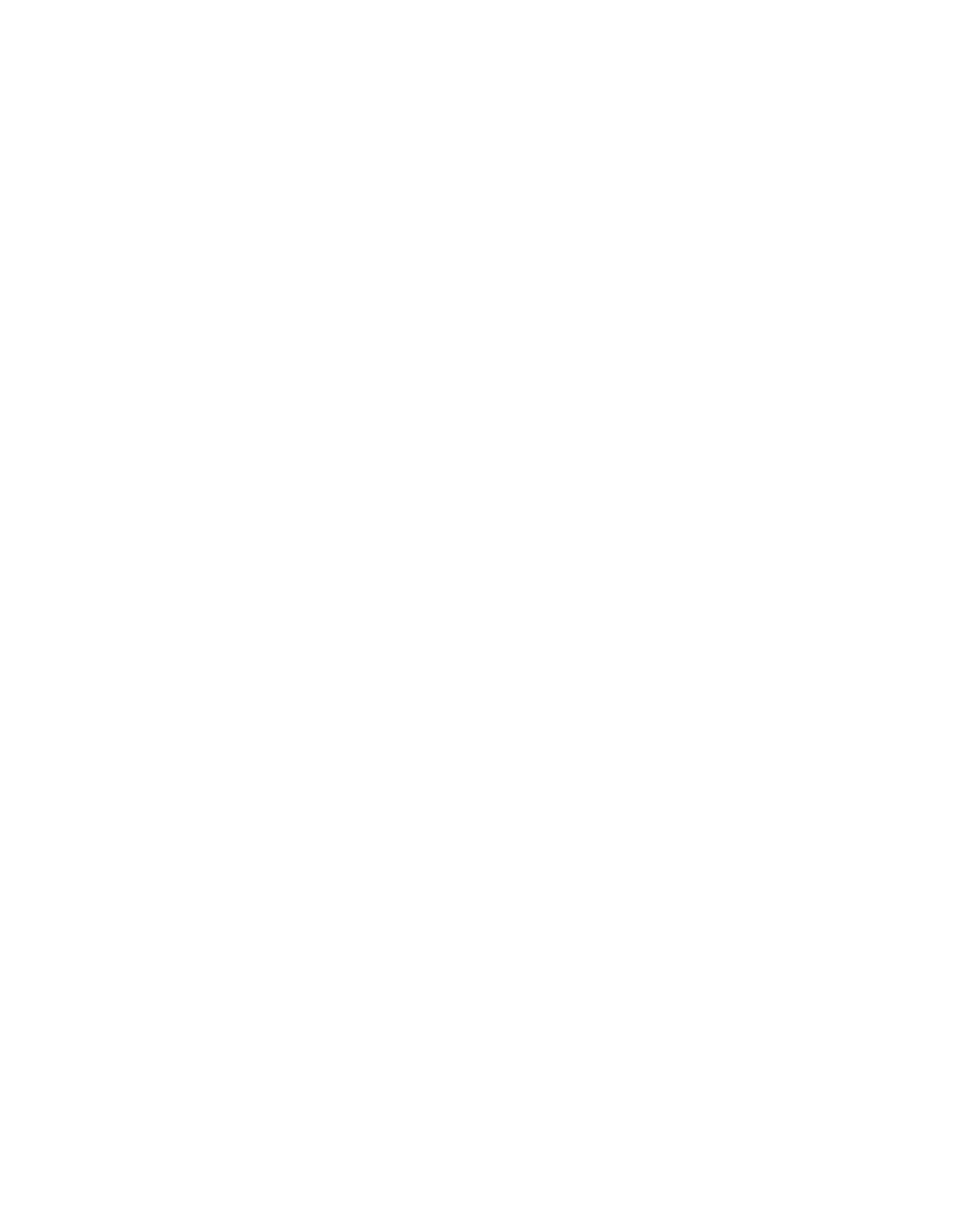## POLICE REGULATIONS  $§ 5-3A-6$

## **Sec. 5-3A-5. Public nuisance.**

A. *Unlawful.* It shall be unlawful and a violation of this chapter for an owner to fail to properly care for an animal within the city to prevent it or them from becoming a public nuisance.

B. *Nuisance declared.* Failure to provide the care required in section 5-3A-3 of this article shall result in such animal being deemed a public nuisance.

C. *Abatement.* The city may bring a civil action in any appropriate forum for the abatement of a public nuisance arising hereunder.

(1985 Code 8.04.04; 1985 Code 8.04.05; amd. 2010 Code)

# **Sec. 5-3A-6. Keeping of chickens, ducks, rabbits**

A. *Purpose.* Ordinance No. 326 of the City of Thompson Falls, Montana (dated March 8, 2010) is hereby amended to allow for the keeping of up to eight female chickens, eight ducks and two rabbits.

B. *Conditions of having chickens or ducks in the city limits.* Chickens or ducks within the city limits of the City of Thompson Falls shall be kept in the following manner:

- 1. The chickens, ducks and rabbits must be kept on a single-family parcel(s), and may be kept on a parcel(s) under one ownership with more than one dwelling if all residents and the owner consent in writing to allowing them on the property. When chickens or rabbits are kept on a multi-dwelling parcel(s) the owner shall keep a copy of the signed approval document for inspection upon request by animal control personnel.
- 2. The owner must obtain an annual permit from the city clerk. The permit shall be \$5.00. Chickens, ducks and rabbits require separate permits.
- 3. Chicken or ducks requirements:
	- a. The chickens or ducks shall be provided with a covered, predator-proof chicken or duck house that is thoroughly ventilated, of sufficient size to admit free movement of the chickens or ducks, designed to be easily accessed, cleaned and maintained by the owners and be a least two-square feet per chicken or ducks in size.
	- b. The chickens or ducks shall be shut into the chicken or duck house at night, from sunset to sunrise.
	- c. During daylight hours the chickens or ducks shall have access to the chicken or duck house and, weather permitting, shall have access to an outdoor enclosure on the subject property, adequately fenced to contain the chickens or ducks to prevent access to the chickens or ducks by dogs and other predators.
- 4. Rabbit requirements:
	- a. The rabbits shall be provided with a covered, elevated (minimum of 34 inches) predatorproof rabbit hutch that is thoroughly ventilated, of sufficient size to admit free movement of rabbits, designed to be easily accessed, cleaned and maintained by the owners, and be at least four square feet per rabbit in size.
	- b. The rabbits shall not be allowed to run free on the owner's premises.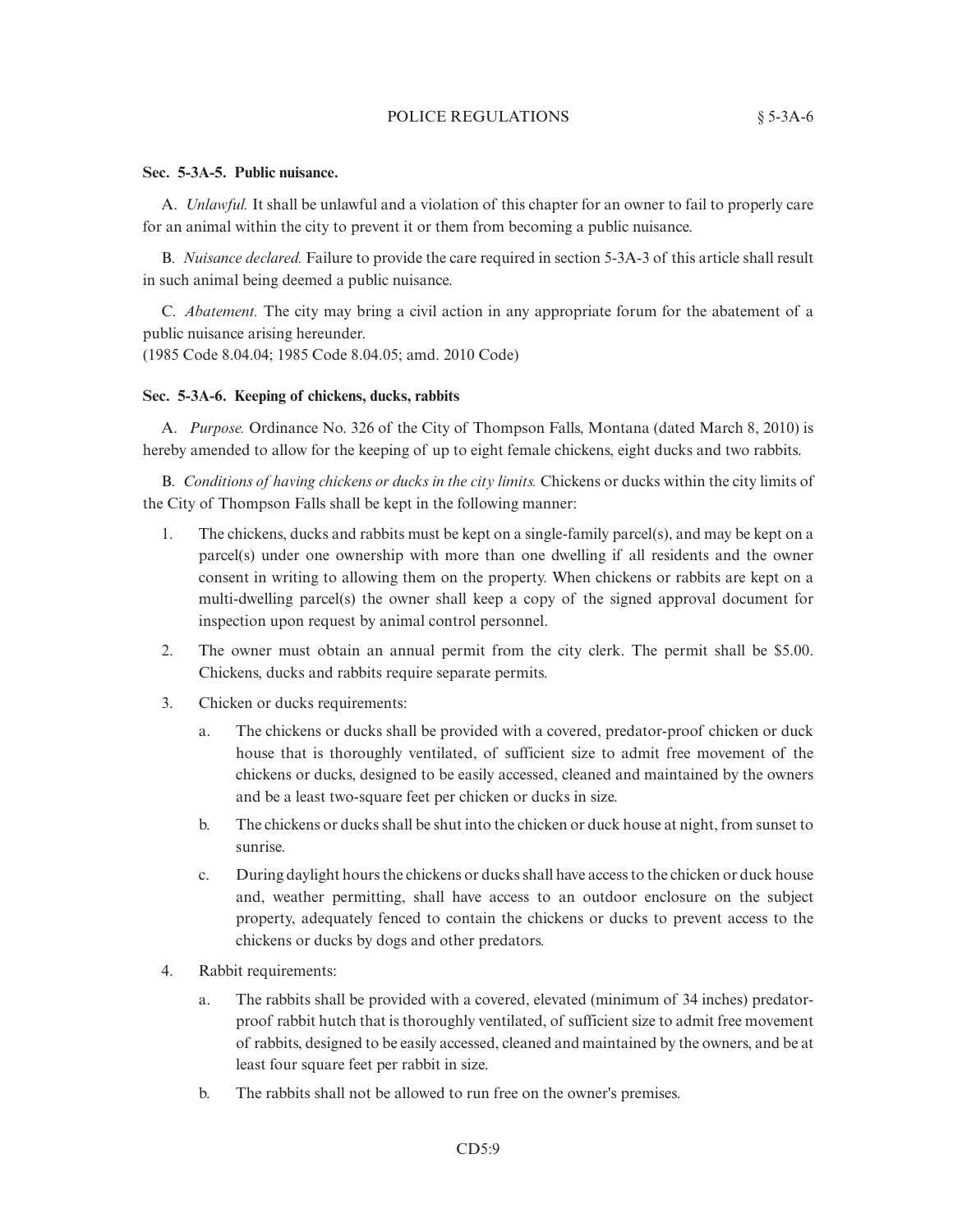## § 5-3A-6 THOMPSON FALLS CODE

- 5. No chicken, duck house or rabbit hutch shall be located closer than 20 feet to any residential structure occupied by someone other than the chicken and duck owner, custodian, or keeper.
- 6. Stored feed must be kept in a rodent- and predator-proof container.
- 7. It is unlawful for the owner, custodian or keeper of any chicken, duck or rabbit to allow them to be a nuisance to any neighbors, including but not limited to: noxious odors from their enclosure; and noise of a loud and persistent ant habitual nature. Animal control will determine whether or not a nuisance exists on a case-by-case basis.

C. *Notice of violation and order to take corrective action.* Upon receiving a complaint of a possible violation, animal control will investigate and determine if a violation exists. When animal control determines that a violation of the Code has occurred, animal control may issue written "notice of violation and order to take corrective action" to the owner, custodian or keeper, either personally or by certified mail. Such notice shall specify the provision or provisions alleged to have been violated, along with a short and plain statement of the facts that constitute the violation. Animal control will revisit the owner's address within ten days of the issuing of the notice of violation. If the owner, custodian, or keeper has failed to comply with the "notice of violation and order to take corrective action", animal control may issue a citation to the owner, custodian or keeper for failure to comply with the "notice of violation and order to take corrective action" as well as failure to comply with any other applicable requirement of this section.

D. *Penalty—Fines.* The city judge of Thompson Falls shall assess animal violation fines. An owner, custodian or keeper of a chicken or rabbit who is found guilty of any provision of this section shall be guilty of a misdemeanor and fined an amount not less than \$25.00 or more than \$500.00. Failure to comply with a properly issued notice of violation and order to take corrective action shall be counted as a separate offense from a citation issued after the compliance date described in the order. Each day an offense exists shall constitute a separate offense pursuant to this section.

(Ord. No. 332, §§ 1—4, 3-15-2011)

**Editor's note—**Permits/applications as referenced above have not been set out herein, but may be obtained from the city clerk's office.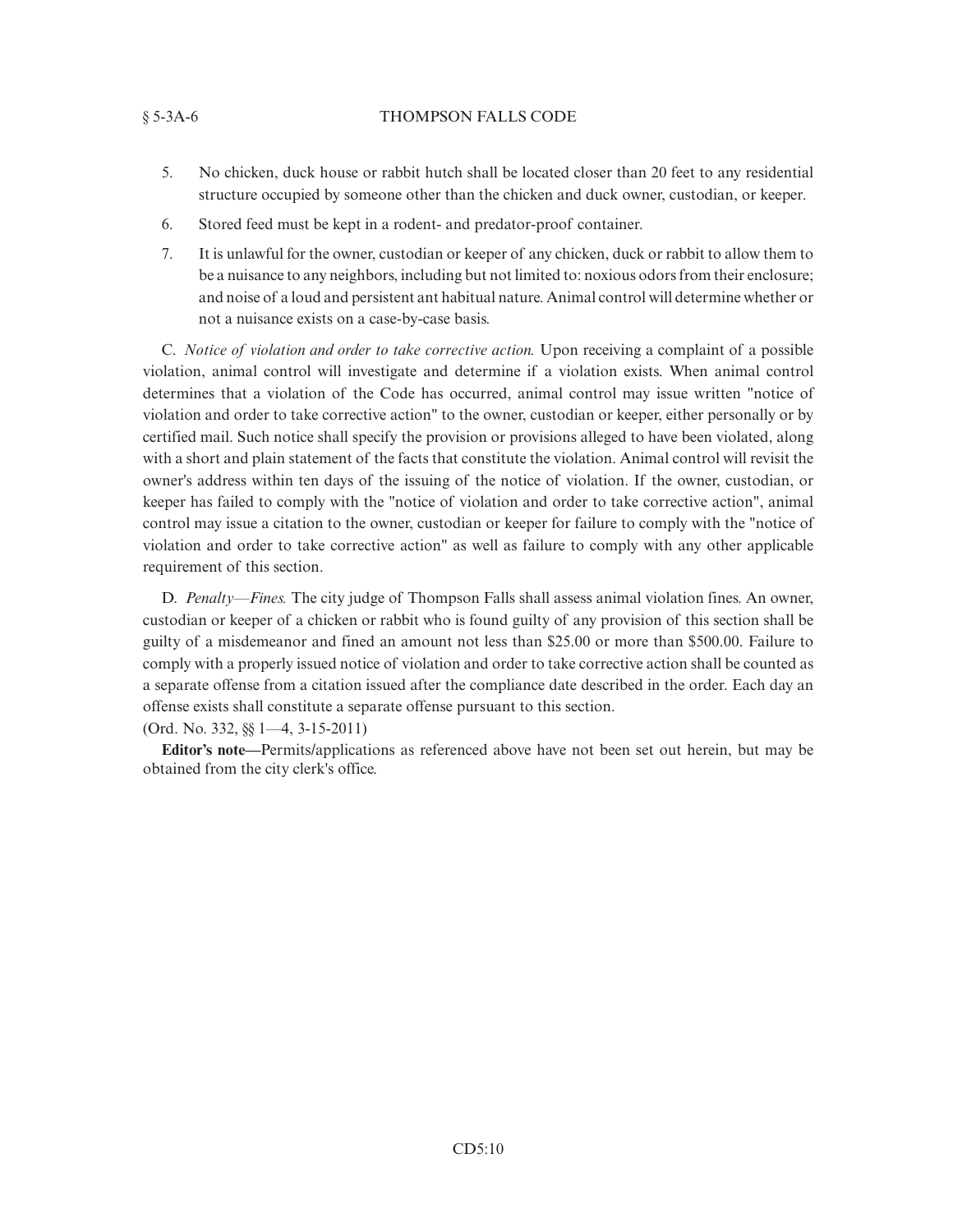## **CHAPTER 3. ANIMAL CONTROL**

# ARTICLE B. DOGS

## **Sec. 5-3B-1. Purpose.**

The city council has determined it to be in the best interest of the inhabitants of the city that dogs within the city limits be properly controlled and licensed. Enforcement of this article shall be primarily the responsibility of the dog warden or pound master (if any shall have been appointed), the city marshal and such other individuals that may from time to time be designated by the city council. All persons so designated shall have the right to arrest or cause to be arrested any person or persons, to serve summons or warrants of arrest and notices to appear upon any persons who may violate the provisions of this chapter and to otherwise take action as may be reasonably necessary to enforce the provisions hereof as the same relate to dog control licensing. (Ord. 317, eff. 7-13-2009)

### **Sec. 5-3B-2. Licenses and registration.**

A. *License required.* It is unlawful for any person to keep, maintain or harbor in the city any dog over five months of age unless the dog is duly registered and licensed as herein provided. License shall be issued by the city clerk-treasurer or by duly appointed license agents, upon payment of an annual license fee.

B. *Fees.* Every person registering a neutered male or spayed female dog shall pay license fees of \$5.00 per dog and every person registering an unsprayed female or unneutered male shall pay license fees of \$15.00 per dog. Citizens who will be 60 years of age or older in the licensing period shall pay only one-half of the regular licensing fee. Licenses for dogs used to assist persons with disabilities shall be furnished without charge.

C. *Dogs newly brought into city limits.* Dogs newly brought into the city limits shall be registered within 30 days.

D. *Owner required to obtain license.* Licenses must be obtained by the owner of the dog in question and licenses shall not be issued to any person under the age of 18 years unless a parent or guardian signs the application as co-owner. For these purposes, "owner" shall be deemed to be any person who is the actual owner of said dog or who shall harbor it or let it habitually remain or be fed in or about his house, store, enclosure or premises.

E. *Exemptions.* This section shall not apply to nonresidents having dogs under leash within the city for less than 15 days or to any dogs brought into the city for exhibition.

F. *Vaccination certificate.* At the time of application for a new license or renewal of a license of a dog that is over the age of three months, the applicant shall be required to provide to the city clerk-treasurer a veterinarian's certificate showing the dog has current vaccinations against rabies.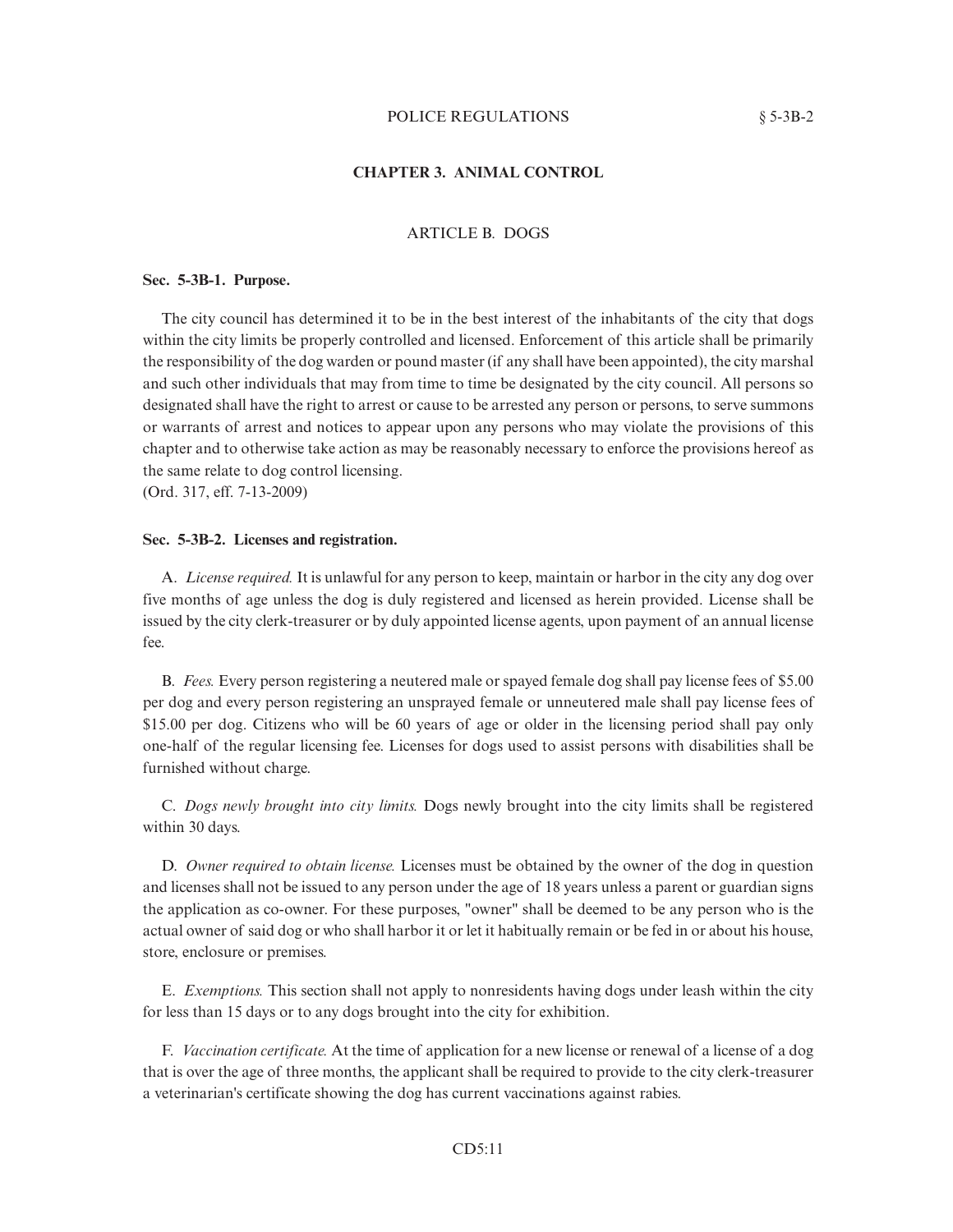G. *Term; renewal.* All licenses issued for dogs shall expire on December 31 of each year and licenses for the current year must be obtained on or before February 15 of that year. Failure to purchase a license by February 15 shall result in a late charge to be set by the city council. (Ord. 317, eff. 7-13-2009; 2010 Code)

# **Sec. 5-3B-3. Tag and collar.**

A. *Issuance or certificate and tag.* Upon receipt of a proper application and the license fee, the city clerk-treasurer or license agent shall issue to the applicant a license certificate and metallic tag.

B. *Metal tag.* It shall be the duty of the city clerk-treasurer to provide a metallic tag of such size and shape as he or she shall deem expedient. The shape of the tag shall be changed each year and shall have stamped thereon the year for which it was issued and the number corresponding with the number on the application and certificate of license.

C. *Registry.* The city clerk-treasurer shall keep the dog registry and the city shall provide him or her with the necessary books and metallic tags.

D. *Collar.* It shall be the responsibility of the owner of the dog to provide the dog with a substantial collar to which the license tag shall be affixed at all times. Any dog found off the owner's premises without a license tag shall be deemed to be not licensed even though a license has been issued for such dog.

E. *Duplicate tag.* In the event that a dog tag is lost or destroyed, a duplicate shall be issued by the city clerk-treasurer upon presentation of an affidavit to that effect and the payment of a fee of \$1.00 for the duplicate license.

F. *Transferability.* License tags are not transferable from one dog to another, and it shall be unlawful for any person to cause or permit a license tag to be placed upon a dog for which it was not issued. Any dog found with a license tag issued for another dog shall be deemed not to be licensed.

G. *Refunds.* No refund shall be made on any dog license fee because of the death of the dog or the owner leaving the city before the expiration of the license period. (Ord. 317, eff. 7-13-2009)

# **Sec. 5-3B-4. Running at large.**

A. *Definition.* "At large" shall mean off the premises of the owner and not under the immediate control of the owner or a member of his family either by leash, cord or chain not to exceed six feet in length. Any dog not so restrained shall be considered to be at large except that dogs which are at all times at the obedience of their master by being confined within a vehicle or by being "at heel" shall not be considered to be "at large".

B. *Declared nuisance; prohibited.* The practice of any dogs running at large within the city limits is hereby declared to be a nuisance, harmful to lawns, gardens, shrubs, trees and other property, and an interference in the orderly administration of the school systems and the conduct of affairs within the city and is hereby prohibited. No person owning or having the custody, control or possession of a dog shall permit said dog to be at large within the city limits at any time. (Ord. 317, eff. 7-13-2009)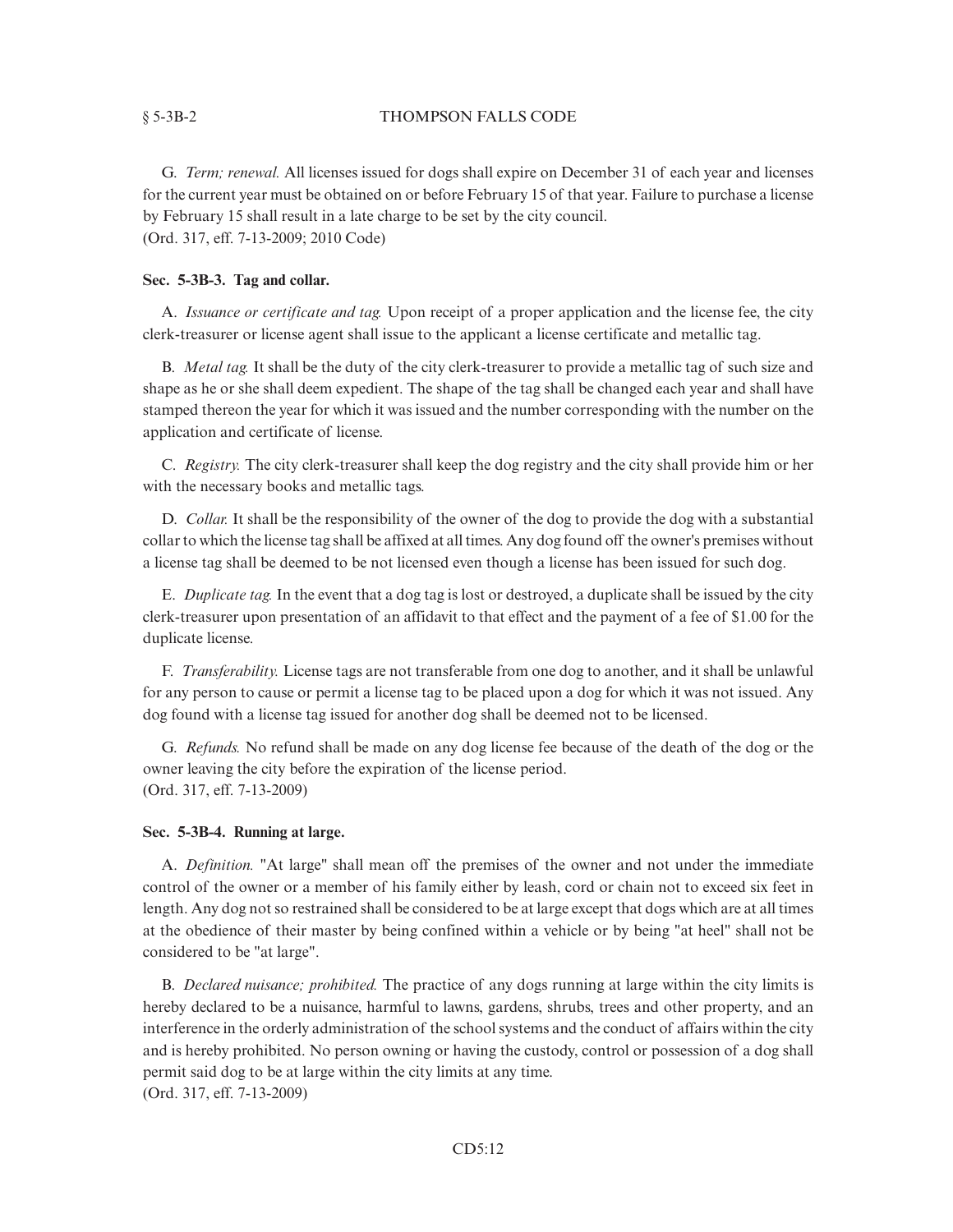## POLICE REGULATIONS § 5-3B-6

## **Sec. 5-3B-5. Impoundment.**

A. *Authority to impound.* Unlicensed dogs or dogs found at large and not under restraint may be taken up by the pound master or any law enforcement officer and impounded. Any dog may be taken up and impounded by using a tranquilizer gun or by any other means deemed effective and appropriate by the enforcement officer.

B. *Register.*Impounding authorities shall make a complete register of every dog impounded showing breed and sex of animal, date and location of the place of taking, the name of the owner, if known, and the date of redemption or date and means of disposing of the dog.

C. *Notice of impoundment.* In addition, if the owner of an impounded dog can be identified by the license tag or any other means, the impounding authorities shall forthwith notify the owner by telephone or other expedient means of the fact of impoundment.

D. *Redemption.* It is hereby declared to be the duty of every owner of any dog or other animal to know its whereabouts at all times. In the event that a dog shall have been impounded, the owner shall redeem the same within 72 hours or it shall be subject to disposal by authorities as hereinafter provided.

E. *License and impoundment fees.* Dogs which shall have been impounded may be redeemed by paying the license fee, if appropriate, and an impound fee to be set by the city council for each 24-hour period or part thereof of which said dog was impounded, including the impoundment day.

## F. *Disposition of unredeemed animals.*

- 1. *Sale.* If an impounded dog or other animal is taken and impounded, the owner thereof forfeits all right, title and interest therein and the pound master shall offer the same for sale. The sale price shall correspond with the redemption fees. The purchaser of the dog automatically shall be issued a certificate of sale to confer title and ownership of the dog or other animal, free of all claims and interest of the previous licensee or owner.
- 2. *Unsold, unclaimed animals.* In the event that any impounded dog or other animal is not redeemed by the owner or purchased upon its being offered for sale, it shall be put to death under the supervision of the pound master in a medically approved and humane manner.
- 3. *Infectious disease.* Any dog or other animal suffering from an infectious disease shall not be released but must be put to death unless the county health officer and/or a licensee's veterinarian shall otherwise request.

(Ord. 317, eff. 7-13-2009; amd. 2010 Code)

# **Sec. 5-3B-6. Rabies.**

A. *Animal that bites person.* Any dog or other animal which bites a person may be quarantined by the dog warden for up to 15 days. During quarantine, the animal shall be securely confined in the dog pound at the owner's expense. At the discretion of the dog warden, the quarantine may be on the premises of the owner or other approved place.

B. *Animal bitten or exposed to suspected rabid animal.* Every dog or other animal which has been bitten by or exposed to any animal suspected to have been infected with rabies shall be forthwith seized and taken up by the dog warden or any law enforcement officer and securely and separately impounded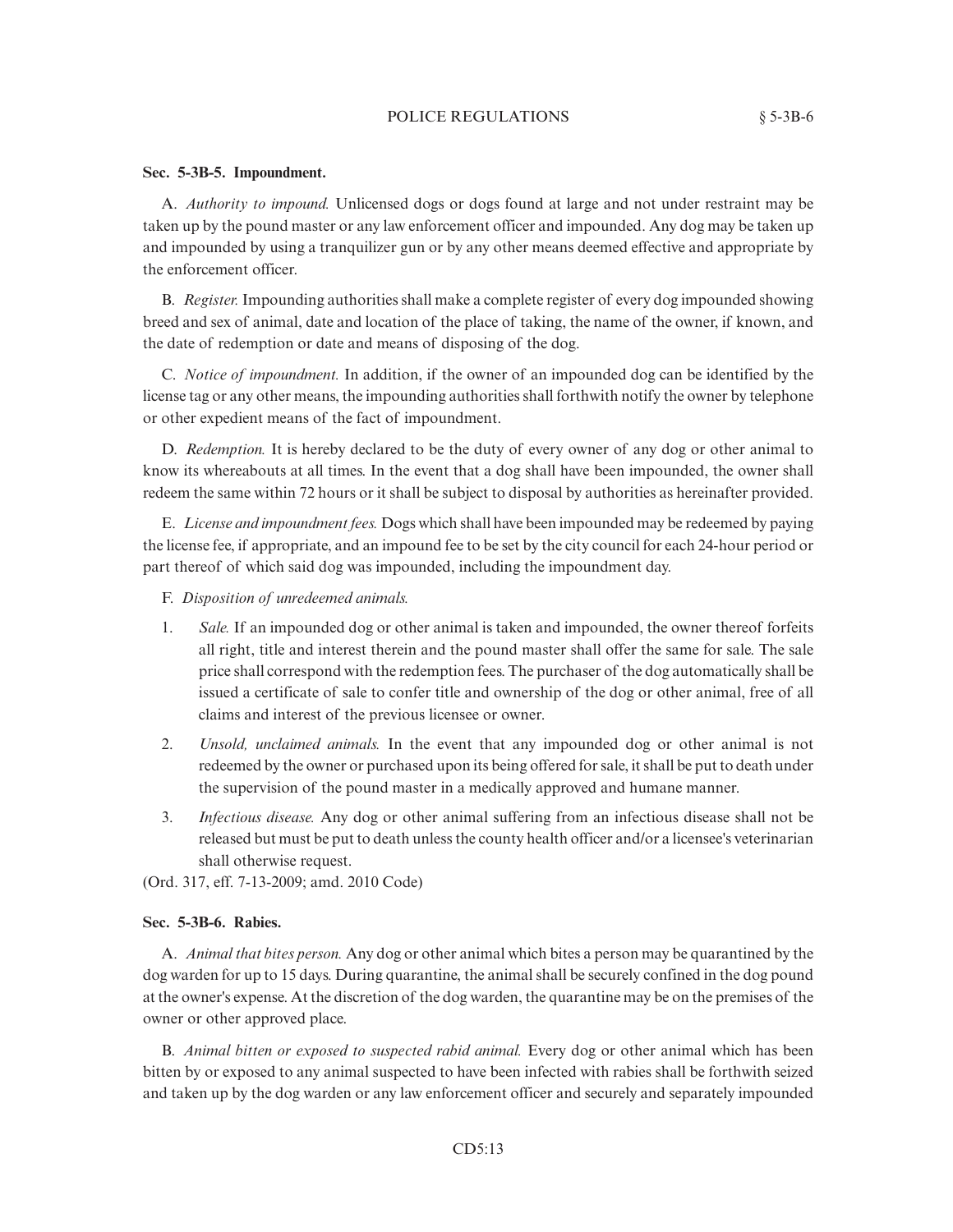## § 5-3B-6 THOMPSON FALLS CODE

in the city animal shelter. All such animals shall be quarantined in the pound or at a licensed veterinarian hospital within the city for a period of 15 days. It shall be the duty of the dog warden to notify the county health officer of every such animal impounded.

C. *Animals adjudged free of rabies.* If, after observation under the supervision of the county health officer for such period, any such animal is adjudged free of rabies, the owner may reclaim the animal, upon payment of the regular keeping fees and upon compliance with licensing requirements, if appropriate.

- D. *Diagnosed as rabid; vicious dogs.*
- 1. In the event that any animal under quarantine is diagnosed as being rabid, it shall be disposed of only under the orders and directions of the county health officer in his or her absolute discretion. No person shall kill, or cause to be killed, any animal suspected of being rabid, unless such action is necessary to protect lives or property. If a veterinarian diagnoses rabies in an animal in quarantine, then the animal shall be humanely killed and the head of such animal sent to a laboratory for pathological examination and confirmation of diagnosis.

2. Nothing herein shall prevent disposition of a vicious dog which does not have rabies. (Ord. 317, eff. 7-13-2009)

# **Sec. 5-3B-7. Nuisance animals.**

A. *Declared nuisance.* It is hereby declared a public nuisance for any dog or other animal to destroy property or other pets, to bite, or chase after persons not trespassing on the property of the owner, to chase vehicles in public streets or ways, or by prolonged howling, yelping, barking, or by any other means, cause annoyance or disturbance to any person.

B. *Prohibited.* It is unlawful for any person to own, harbor, keep, or maintain any such nuisance animal, and it shall be the duty of the dog warden and all law enforcement officers to issue citations and file complaints for all such violations occurring in their presence.

C. *Complaint.* Any person aggrieved by the nuisance animal may file a complaint in the city court charging the owner with the violation of this section where the offense is not committed in the presence of the dog warden or a law enforcement officer.

D. *Seizure; impoundment.* Upon a third conviction under this section, the nuisance animal shall be seized and taken up by the dog warden. In the event the nuisance animal is seized and impounded and shall thereafter be redeemed as in the case of nonlicensed or "at large" dogs, an impoundment fee shall also be paid as in those cases.

(Ord. 317, eff. 7-13-2009; amd. 2010 Code)

## **Sec. 5-3B-8. Vicious dogs.**

A. *Affidavit; order to appear.* Whenever affidavit shall be made before the city judge that any dog has bitten a person in said city or is terrorizing the residents of any portion of the city, and that the bitten person so terrorized by such animal was not at the time trespassing upon the person or property of the owner or possessor of said dog, the judge shall issue an order directing the owner or possessor of said dog to appear in court for disposition of the charge.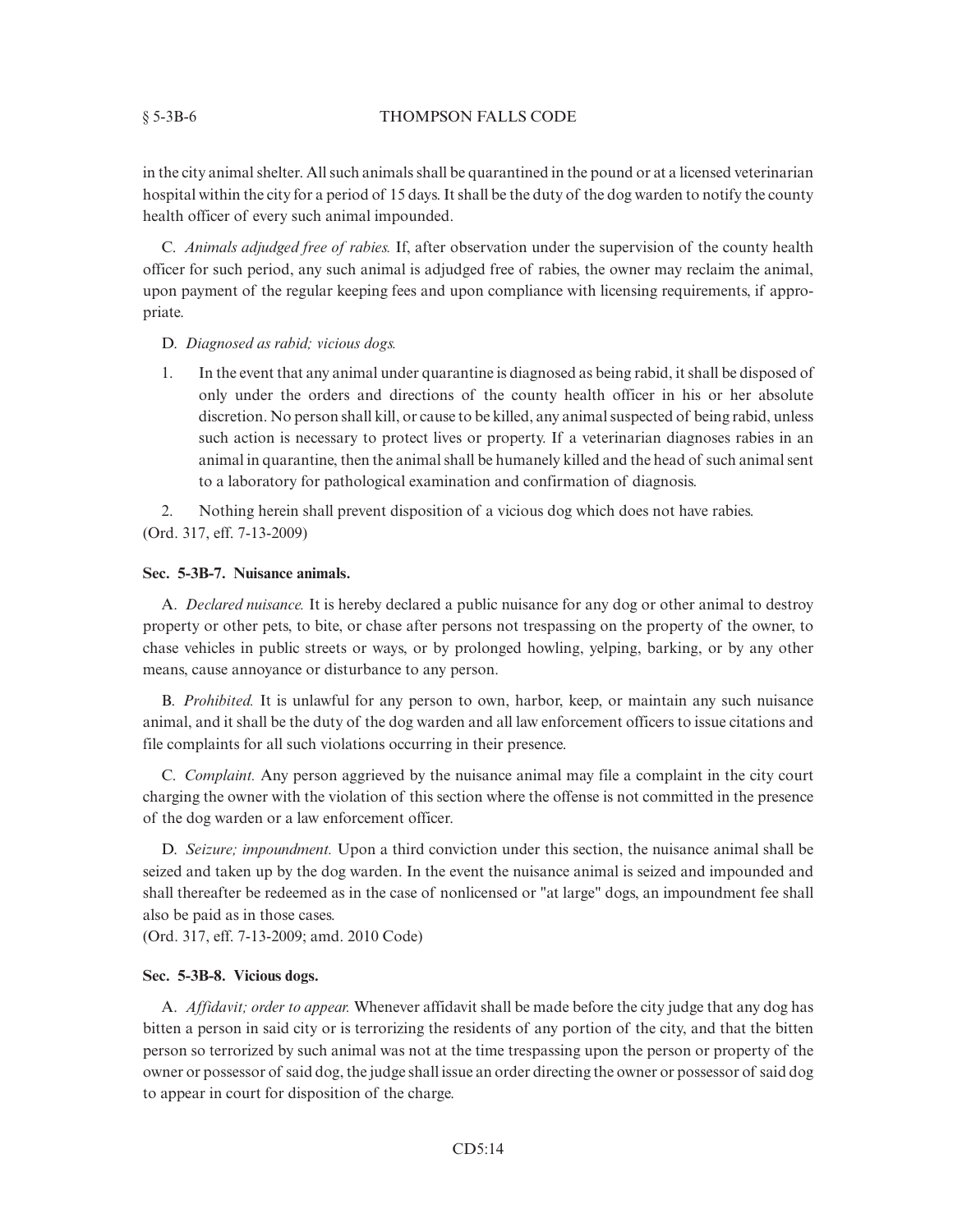B. *Dog bite defined.* "Dog bite" shall mean a wound either of lacerated or punctured type wherein the continuity of the skin is broken, such wound having been inflicted by the teeth of a dog.

C. *Report of bite.* If any dog bites any person in the city, such dog bite shall be reported immediately to the county health officer or the chief of police by such person, his parent or guardian.

D. *Impoundment.* At the discretion of the county health officer or the pound master, such dog shall be isolated in strict confinement and observed in a pound or veterinary hospital at the owner's expense. Such dog shall not be released until 15 days after the infliction of the bite.

E. *Redemption.* The owner may claim such dog after this time by paying all costs of confinement and all other charges which may be due.

F. *Unclaimed animals.* Biting dogs not claimed by the owner must be destroyed or sold after expiration of the confinement period.

G. *Order to destroy.* The judge shall also, in his discretion, order the dog killed within 24 hours if deemed necessary. Refusal or neglect to kill any such animal within 24 hours after receiving such order shall constitute a violation of this chapter.

H. *Confinement; muzzle required.* The owner shall confine within a building or secure enclosure every fierce, dangerous, or vicious dog or other animal and shall not take such dog or other animal out of such building or enclosure unless it is securely muzzled. (Ord. 317, eff. 7-13-2009)

#### **Sec. 5-3B-9. Investigation.**

For the purpose of discharging the duties imposed by this article and enforcing its provisions, the dog warden or any police officer is empowered to demand from the occupants of any premises upon or in which a dog or other animal is kept or harbored, the exhibition of such dog or other animal and the license for such dog. It shall be unlawful for any person to refuse such demand. The dog warden may make such a demand at premises where any animal is kept in a reportedly cruel or inhumane manner and examine such animal and take possession of the same when in his opinion it requires humane treatment. (Ord. 317, eff. 7-13-2009)

## **Sec. 5-3B-10. Right to seize.**

Any authority enforcing the provisions of this chapter shall have the right to pursue animals upon private property when he shall have discovered a violation or shall be investigating the possibility of a violation or when acting under a court order, warrant, affidavit of a vicious animal or when attempting to seize any animal suspected of having been exposed to rabies. (Ord. 317, eff. 4-13-2009)

#### **Sec. 5-3B-11. Interference.**

A. *Interference prohibited.* It is unlawful for any person to hinder, delay or obstruct the dog warden, pound master, or other officer, while engaged in the performance of any duty or power imposed on him by this article, or to release, or attempt to release, any animal liable to be impounded under the provisions hereof.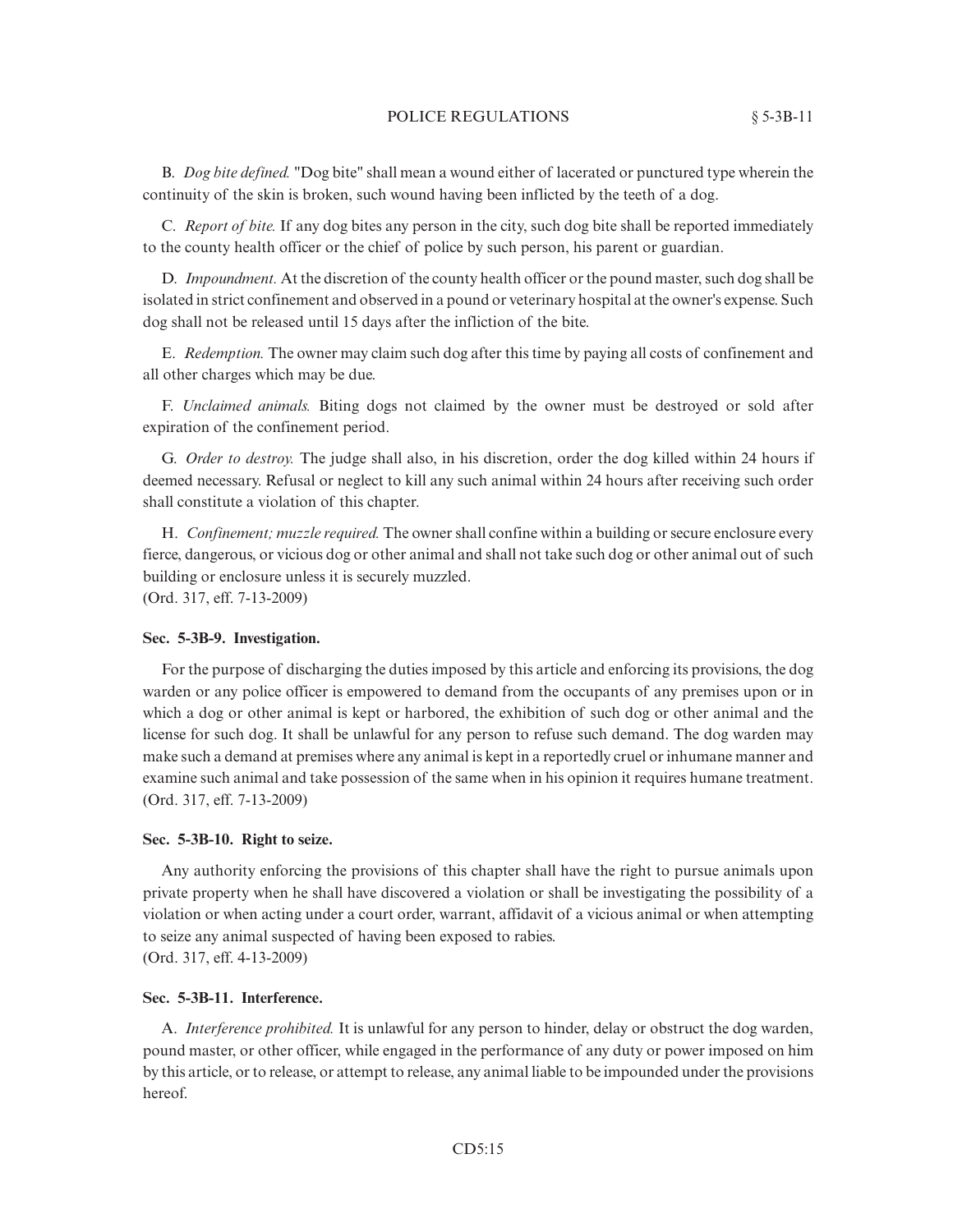## § 5-3B-11 THOMPSON FALLS CODE

B. *Release of animals prohibited.* It shall also be unlawful for any person to open gates or doors or otherwise cause or permit dogs or other animals to escape confinement against the wishes of the owner. (Ord. 317, eff. 7-13-2009)

# **Sec. 5-3B-12. Cruelty to animals; poisoning.**

It is unlawful for any person to willfully and cruelly inflict pain upon or injure any animal. It is unlawful for any person to lay out or expose any poison for killing any dog or other animal, or to aid or abet any person in so doing. No owner shall fail to provide dogs or other animals with sufficient good and wholesome feed and water, proper shelter and protection from the weather. No person shall beat, ill-treat, torment, overwork, or otherwise abuse any animal. No owner of any animal shall abandon such animal.

(Ord. 317, eff. 7-13-2009)

## **Sec. 5-3B-13. Provoking animals.**

It is unlawful for any person to provoke, harass, tease, torment, or in any way disturb a dog or other animal with the intent to cause it to bark or attack any person. (Ord. 317, eff. 7-13-2009)

## **Sec. 5-3B-14. Illegal opening of pound.**

Any person breaking open or otherwise injuring or in any manner directly or indirectly aiding, counseling or advising the breaking open or injuring the city pound shall be deemed guilty of a misdemeanor.

(Ord. 317, eff. 7-13-2009)

## **Sec. 5-3B-15. Supervision of pound.**

The pound master shall have the general supervision of the dog pound and shall see that the same is kept in sanitary condition and conducted in a quiet, reliable and proper manner. (Ord. 317, eff. 7-13-2009)

## **Sec. 5-3B-16. Private dog kennels.**

It shall be unlawful for any person to maintain or operate, or cause to be maintained or operated, at any place within the city any dog kennel. (Ord. 317, eff. 7-13-2009)

# **Sec. 5-3B-17. Penalty.**

Any person violating any provision of this article shall be guilty of a misdemeanor and shall be punished by a fine of not less than \$50.00 nor more than \$100.00 on the first offense and not less than \$75.00 nor more than \$300.00 for a subsequent offense, and/or imprisonment in jail for not more than ten days.

(Ord. 317, eff. 7-13-2009)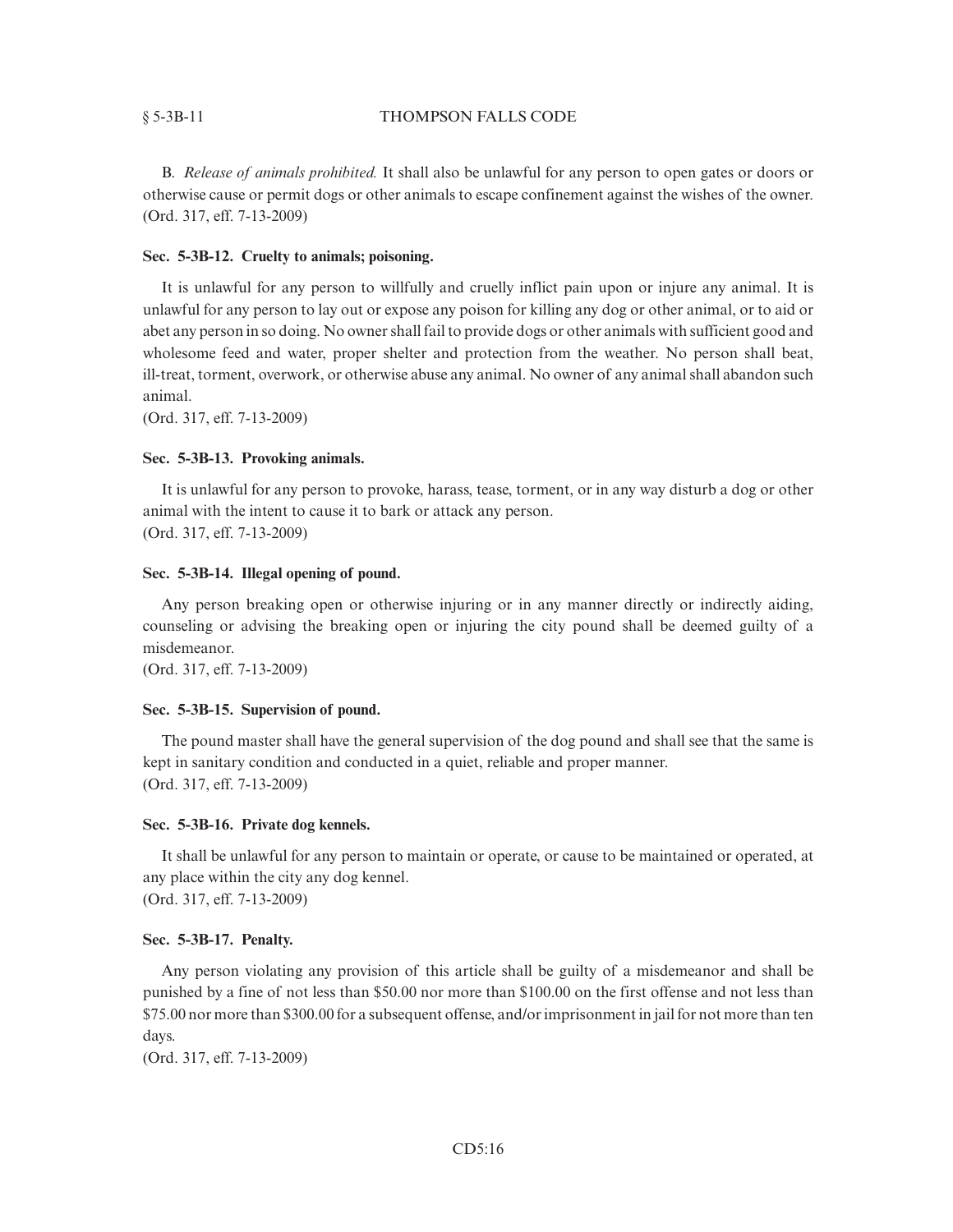## POLICE REGULATIONS  $§ 5-4-2$

## **Sec. 5-4-1. Prohibited in saloons.**

It shall be unlawful for the owner or operator of any saloon or cocktail lounge in the city to permit any minor, either alone or in company with any adult, to enter or stay in his place of business. (1985 Code S 7.02.01)

#### **Sec. 5-4-2. Curfew.**

A. *Curfew hours.* It shall be unlawful for minors under the age of 18 years to be in or upon or to loiter upon or frequent the streets, sidewalks, alleys, and public places within the city between the hours of 11:00 p.m. and 5:00 a.m. the following day; except, on the days of Friday and Saturday there shall be no nighttime restrictions until 1:00 a.m. the following day.

B. *Exceptions.* The provisions of this section shall not apply to any minor going to or return from his or her place of employment nor to any minor accompanied by his or her parents, guardian, or other adult person having the care or custody of such minor or where such minor is engaged upon an errand or business directed by his or her parent, guardian, or adult person having his or her care or custody; provided, however, that such minor embraced within the provisions of this section shall not unnecessarily linger or loiter at any time while engaged or occupied as in this subsection provided.

C. *Parental responsibility.* It shall be unlawful for the parent, guardian or other adult person having the care and custody of a minor under the age of 18 years to allow or permit such minor to violate the curfew stated herein. In any prosecution under this section against the parent, guardian or other adult person having the care and custody of a minor under said age, it shall not constitute a defense thereto that said person did not have knowledge that such minor violated said curfew hours.

D. *Penalty.* Any minor violating the provisions hereof shall be dealt with in accordance with and pursuant to the pertinent provisions of the statutes of Montana. (1985 Code § 7.10.02; 1985 Code § 7.10.03; Ord. 289, 8-8-1988; amd. 2010 Code)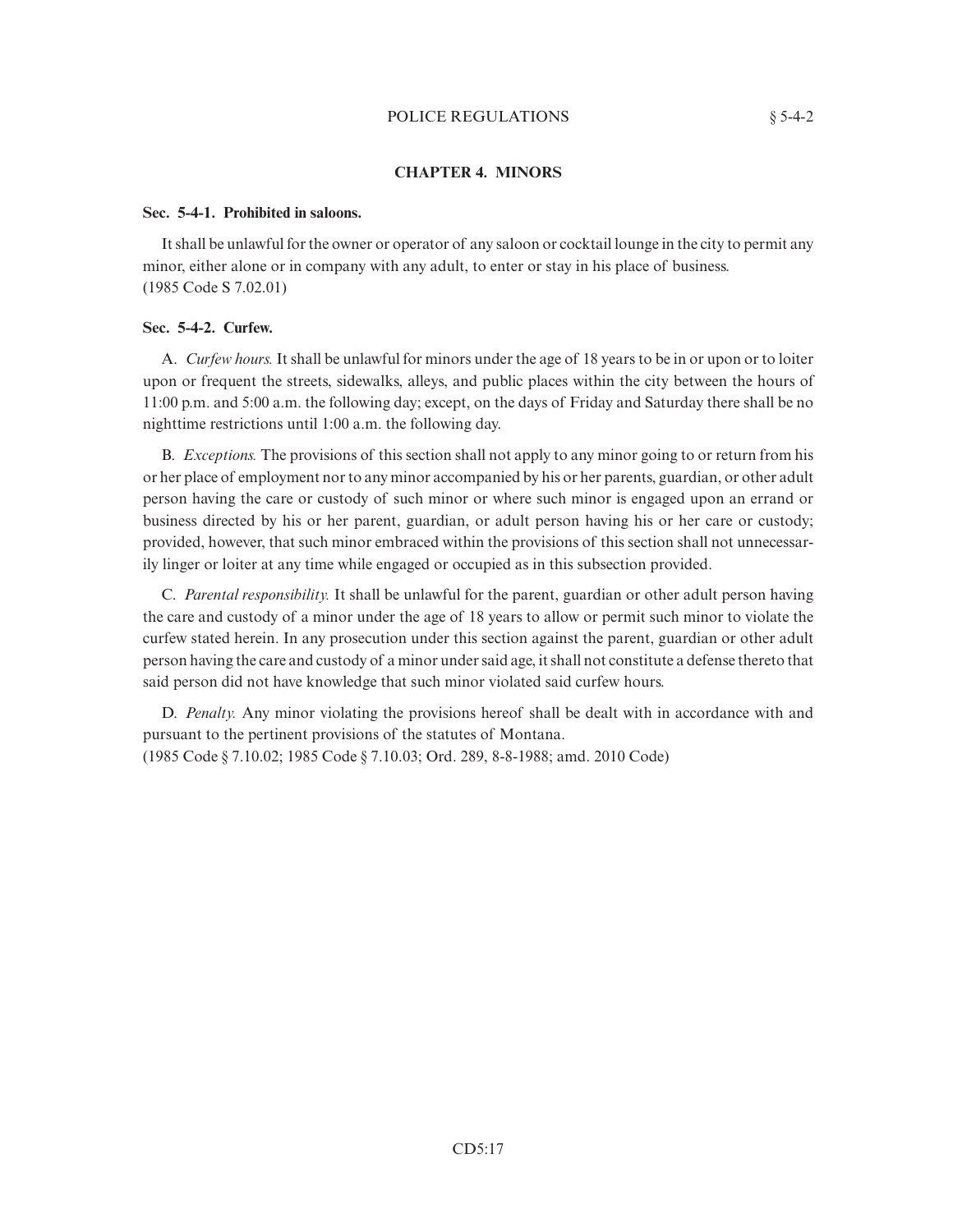## § 5-5-1 THOMPSON FALLS CODE

# **CHAPTER 5. AIR GUNS, FIREARMS, BOWS AND ARROWS**

## **Sec. 5-5-1. Definition.**

Wherever the term "weapon" is used in this chapter, the term shall mean any instrument used in the propulsion of shot, shell, bullets, arrows or other harmful objects by the action of gunpowder exploded within it, or by the action of compressed air within it, or by the power of springs, or by the power of bowstring and bow limbs.

(Ord. 296, 1-8-1990)

## **Sec. 5-5-2. Discharge prohibited.**

It shall be unlawful for any person to fire or discharge any weapons within the city limits except as in this chapter provided.

(Ord. 296, 1-8-1990)

# **Sec. 5-5-3. Exceptions; permit required.**

The mayor and council may, at any time upon receipt of proper application, grant permits to shooting galleries, gun clubs and others for shooting in fixed localities under specified rules. Such permits shall be in writing, attested by the clerk-treasurer, conforming to such requirements as the mayor and council shall demand, and the permit thus issued shall be subject to revocation at any time by action of the mayor and council.

(Ord. 296, 1-8-1990)

# **Sec. 5-5-4. Law enforcement officers.**

This chapter shall have no application to a law enforcement officer engaged in the performance of his duty.

(Ord. 296, 1-8-1990)

# **Sec. 5-5-5. Penalty.**

Any person who shall violate any of the provisions of this chapter shall upon conviction, be subject to penalty as provided in section 1-4-1 of this Code.

(Ord. 296, 1-8-1990; amd. 2010 Code)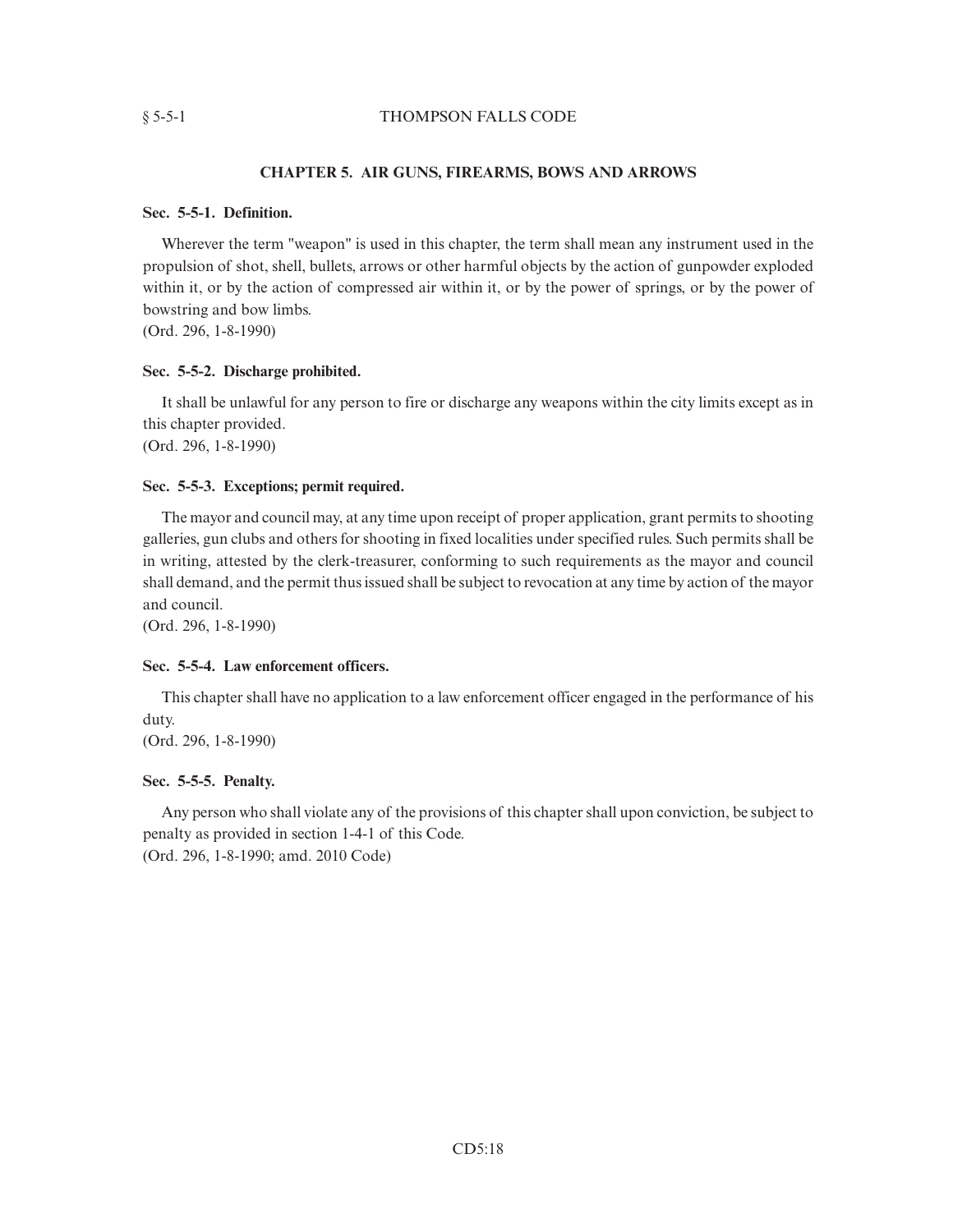## POLICE REGULATIONS  $§$  5-6-2

# **CHAPTER 6. FIREWORKS**

## **Sec. 5-6-1. Discharge prohibited; public display.**

It shall be unlawful to use or discharge firecrackers, Roman candles, rockets, torpedoes or fireworks of any kind within the corporate limits of the city; provided, however, that the mayor or city council may permit the public display of fireworks by properly qualified individuals under the direct supervision of experts in the handling of fireworks; and provided further, that such display or displays shall be of such a character, and so located and discharged or fired as, in the opinion of the mayor, shall not be hazardous to surrounding property, or dangerous to the life or safety of individuals. (1985 Code 9.12.01)

## **Sec. 5-6-2. Sale prohibited.**

It shall be unlawful to sell, or offer for sale or delivery within the city any firecrackers, torpedoes, rockets, Roman candles, or any fireworks of any description whatever. (1985 Code 9.12.02)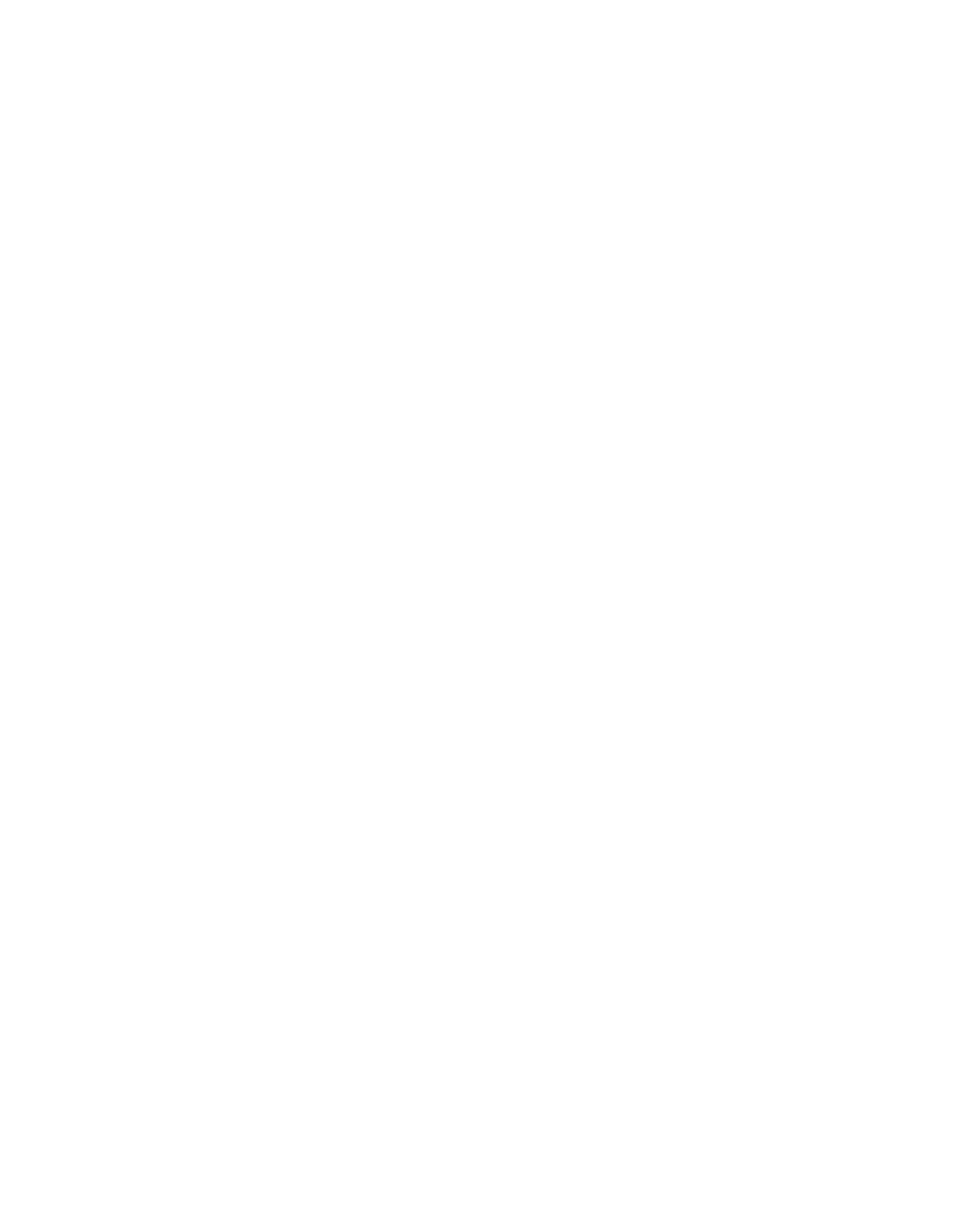# TITLE 6

# **MOTOR VEHICLES AND TRAFFIC**

## **Chapter 1. Parking**

| Sec. $6-1-1$ .<br>No parking zones. |
|-------------------------------------|
|-------------------------------------|

- Sec. 6-1-2. Time limitations.<br>Sec. 6-1-3 Penalty.
- Sec.  $6-1-3$

# **Chapter 2. U-Turns**

Sec. 6-2-1. Prohibited.

# **Chapter 3. Bicycles, Roller Skates, Rollerblades and Skateboards**

Sec. 6-3-1. Prohibited.

# **Chapter 4. Cleated Vehicles**

Sec. 6-4-1. Prohibited.

# **Chapter 5. Regulation of Storage, Maintenance and Occupation of Recreational Vehicles**

- Sec. 6-5-1. [Intent.]<br>Sec. 6-5-2. [Definiti
- 
- Sec. 6-5-2. [Definitions.]<br>Sec. 6-5-3. [Rules for recr [Rules for recreational vehicles.]
- Sec. 6-5-4. [Permits and fees.]<br>Sec. 6-5-5. Extensions.
- Extensions.
- Sec. 6-5-6. Penalty.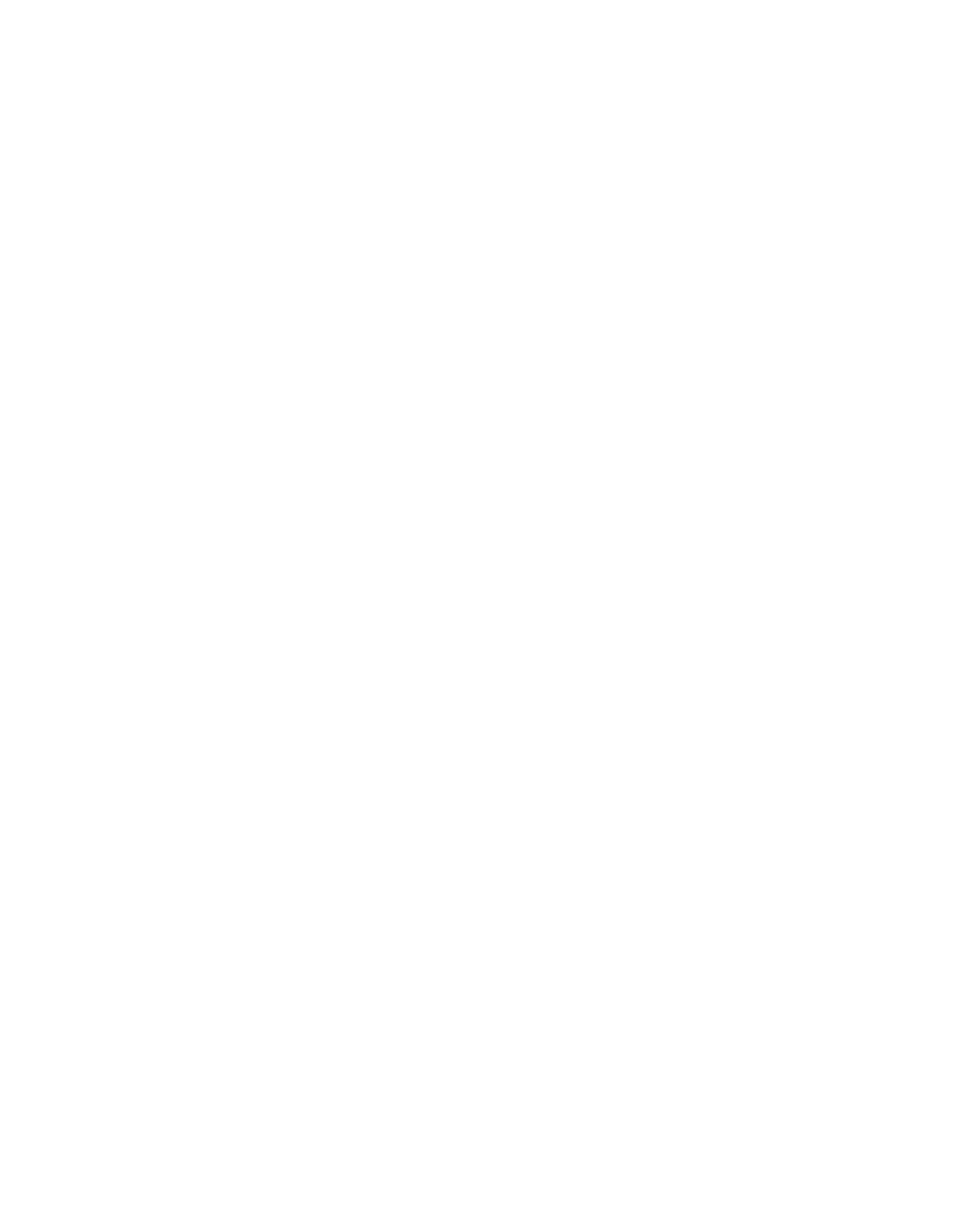## MOTOR VEHICLES AND TRAFFIC  $§ 6-1-3$

# **CHAPTER 1. PARKING**

#### **Sec. 6-1-1. No parking zones.**

A. *Designated; signs.* "No parking" zones on the streets of the city shall be designated by appropriate signs being posted at the entrance and exit of such zones. It shall be unlawful for any person to park a motor vehicle within any such "no parking" zone.

B. *Zone established.* There shall be no parking of a wheeled vehicle on the north side of Main Street from the west boundary of the intersection of Gallatin and Main Streets, thence westerly for a distance of 200 feet.

(Ord. 298, 3-11-1991; Ord. 309, 11-1994)

#### **Sec. 6-1-2. Time limitations.**

A. *Two-hour limit.* It shall be unlawful for any person to park a motor vehicle for a period of time exceeding two hours in the following locations in the city:

- 1. South side of Main Street;
- 2. West side of Mill Street from Main Street south one-half block to the intersection with the alley;
- 3. Both sides of Fulton Street from Main Street south one block to Maiden Lane;
- 4. Both sides of Jefferson Street from Main Street south one block to Maiden Lane.

These restrictions shall be in effect from  $9:00$  a.m. to  $\dot{\gamma}$ :00 p.m. each day, except holidays and Sundays.

B. *Fifteen minute loading zone.* There shall be a 15 minute loading zone on the east side of Mill Street south to the alley.

C. *Twenty-four hour limit.* There shall be a 24-hour parking limit on the north side of Main Street and all city maintained parking lots.

D. *Exceptions.* The owners or occupants of the following real property shall have parking for one vehicle without any time restrictions on the south side of Main Street bordering the respective properties:

1. Lots 3 and 4 of Block 11, plat of Thompson Falls original Townsite, Sanders County, Montana.

2. Lots 5 and 6 of Block 11, plat of Thompson Falls original Townsite, Sanders County, Montana.

3. Lots 5 and 6 of Block 12, plat of Thompson Falls Original Townsite, Sanders County, Montana. (Ord. 298, 3-11-1991)

### **Sec. 6-1-3 Penalty.**

Any person violating this chapter shall be punished upon conviction thereof by a fine not exceeding \$10.00 for the first offence and upon being convicted of a second or subsequent offense shall be fined in any sum not less than \$10.00 or more than \$50.00. (Ord. 309, 11-1994)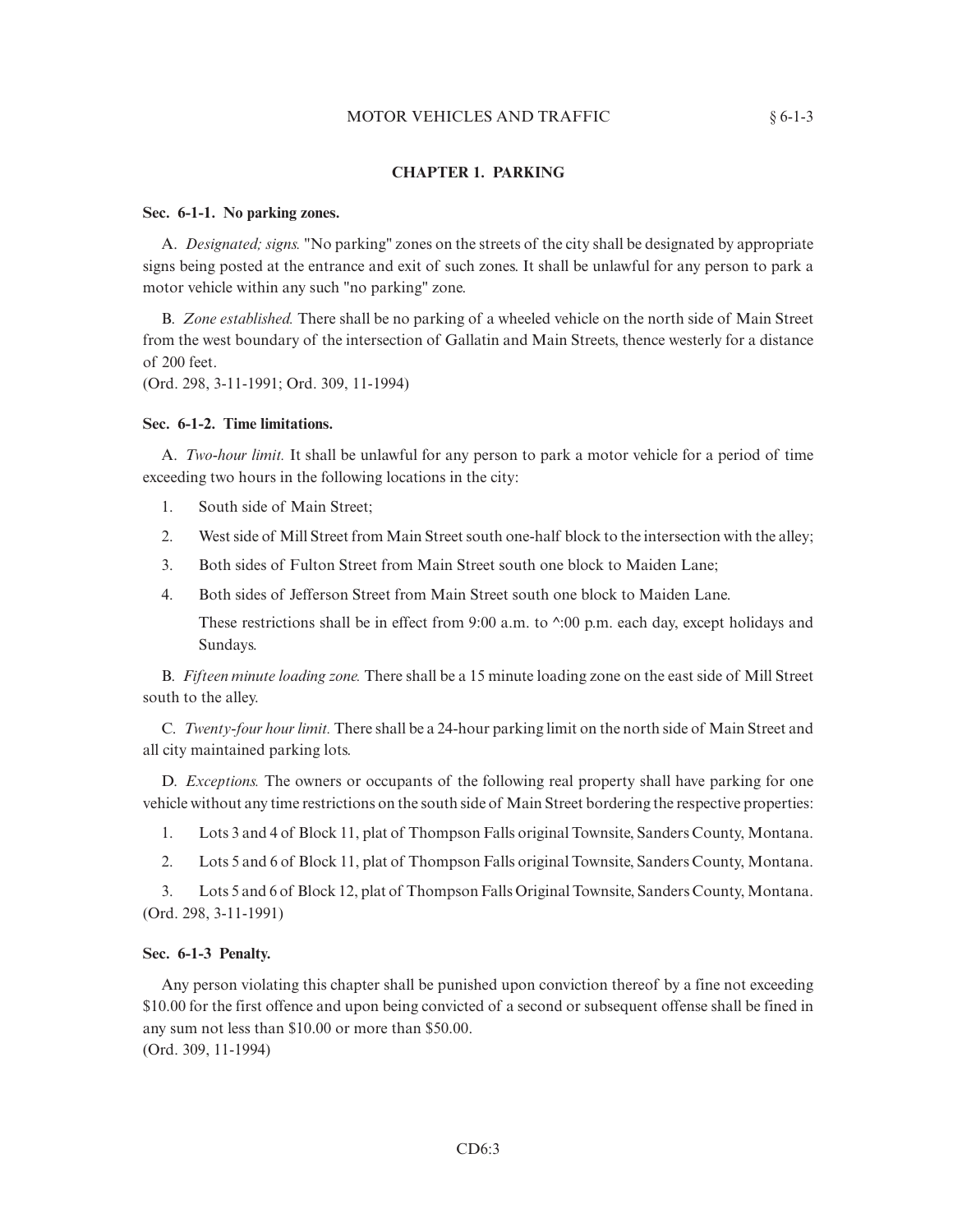# § 6-2-1 THOMPSON FALLS CODE

# **CHAPTER 2. U-TURNS**

# **Sec. 6-2-1. Prohibited.**

U-turns are prohibited on that portion of Main Street from and including the intersection of Main Street with Wild Goose Landing Park to and including the intersection of Main Street with Pond Street. Appropriate signs shall be posted to inform motorists where U-turns are prohibited. (Ord. 286, 8-10-1987, eff. 9-9-1987; amd. Ord. 319, 11-19-1998)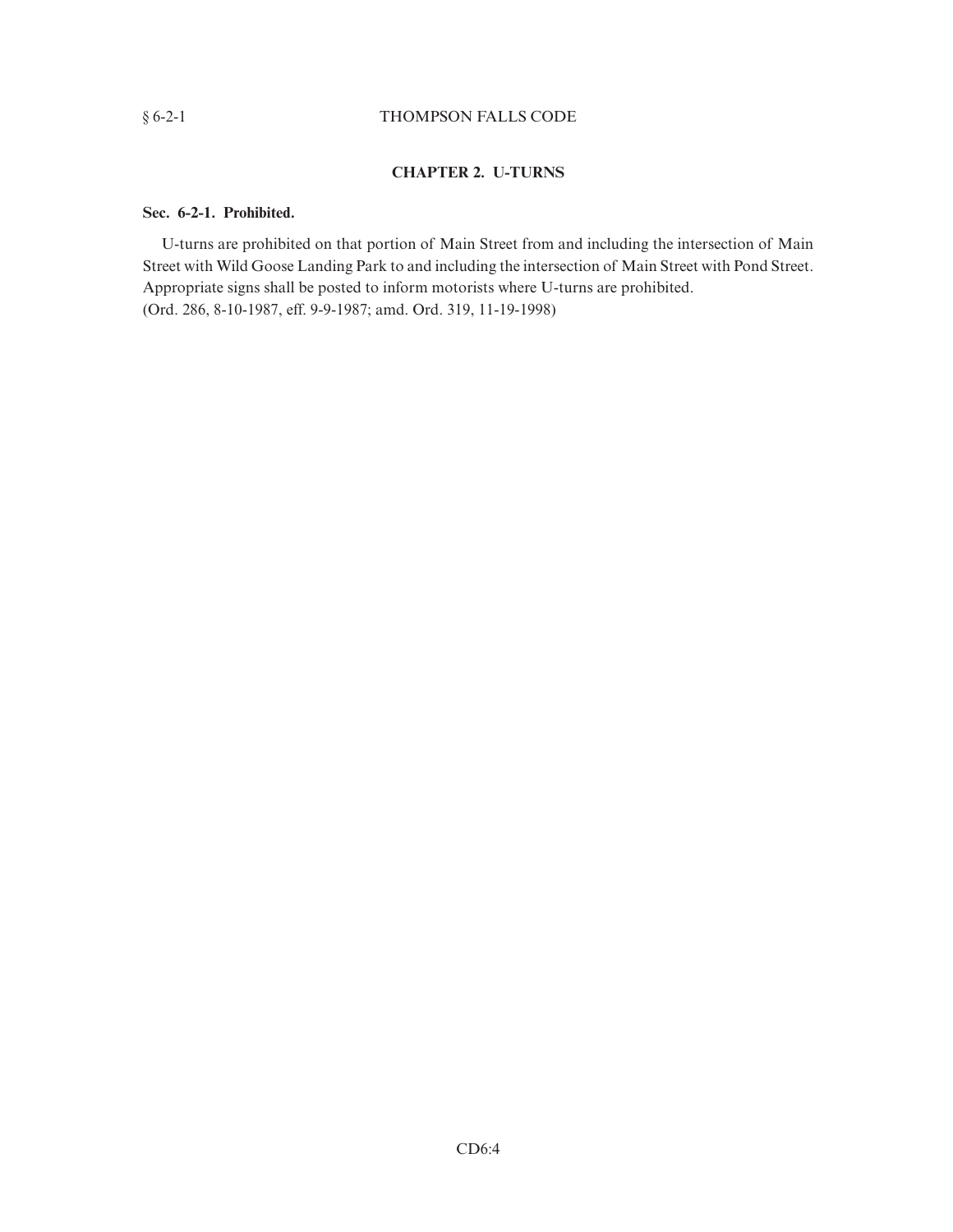# **CHAPTER 3. BICYCLES, ROLLER SKATES, ROLLERBLADES AND SKATEBOARDS**

# **Sec. 6-3-1. Prohibited.**

It shall be unlawful for any person to ride or propel a bicycle, tricycle or any other kind of a velocipede, except a baby carriage, or to use roller skates, rollerblades or skateboards upon any of the public sidewalks in the city.

(1985 Code 10.04.01; amd. 2010 Code)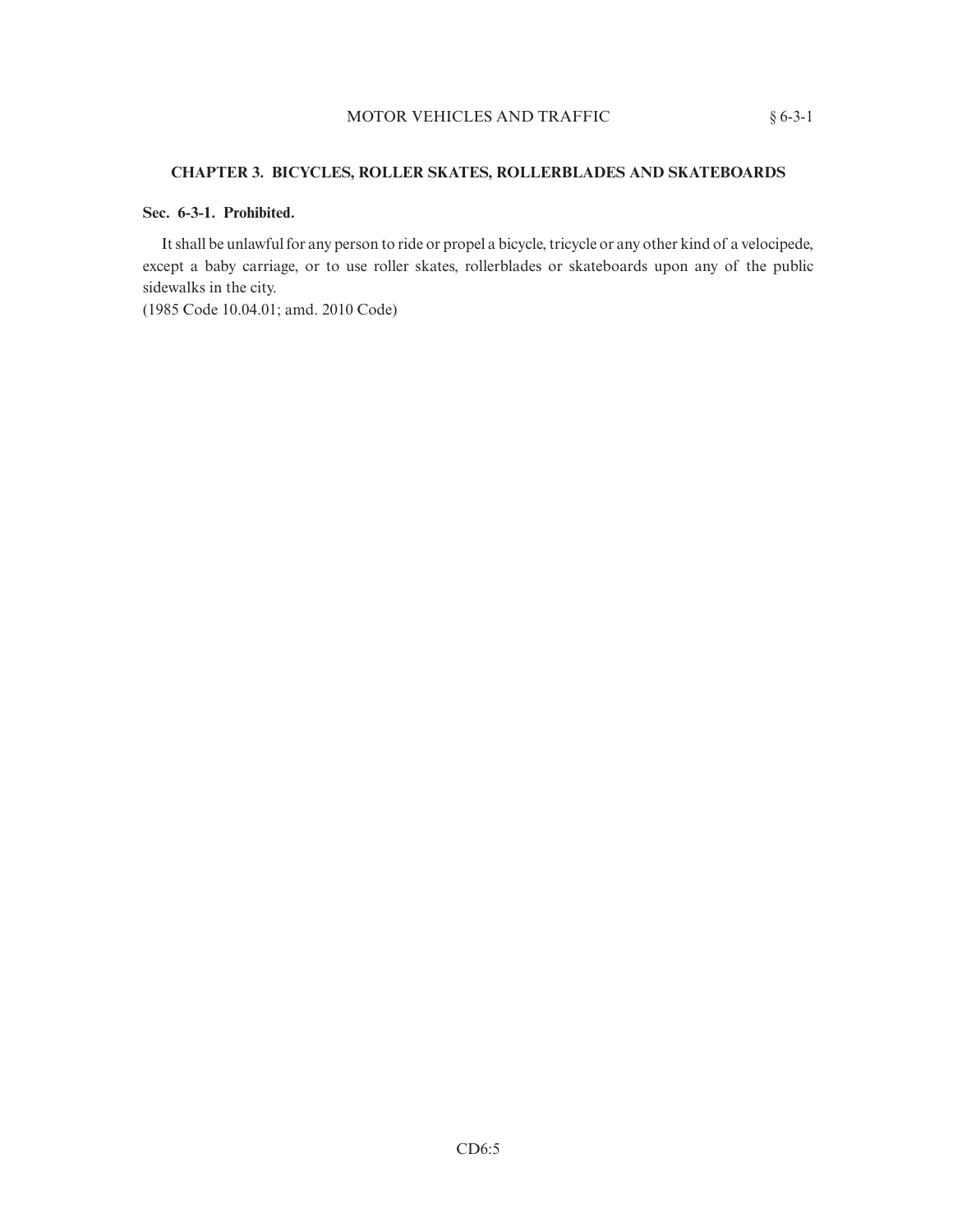# § 6-4-1 THOMPSON FALLS CODE

# **CHAPTER 4. CLEATED VEHICLES**

# **Sec. 6-4-1. Prohibited.**

It shall be unlawful for any person to operate or drive any threshing machine, steam engine, caterpillar, tractor or motor vehicle of any kind whatsoever having a cleat tread through, over or upon any street in the city which has been oiled or treated with oil. (1985 Code 10.06.01)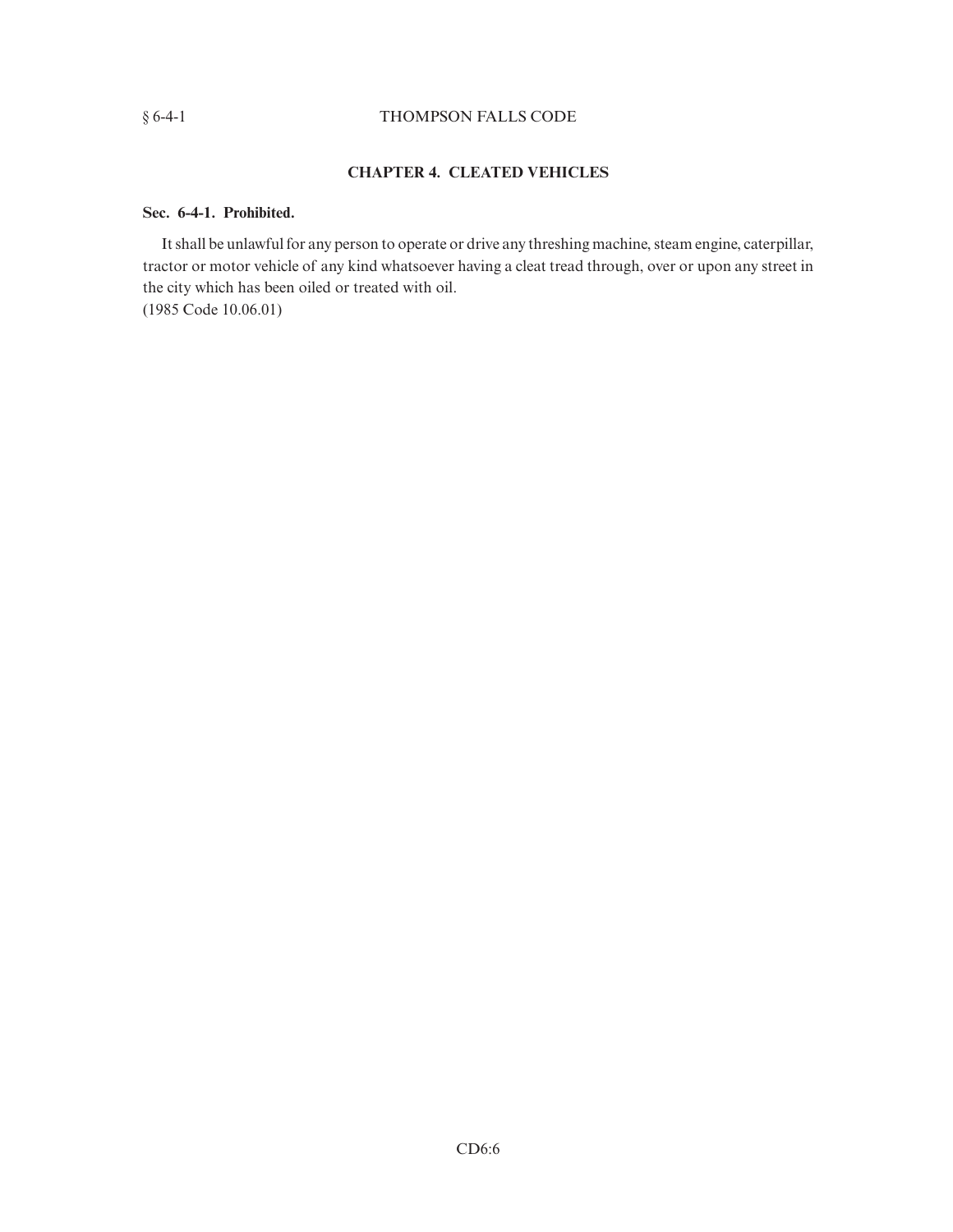## MOTOR VEHICLES AND TRAFFIC  $§ 6-5-4$

# **CHAPTER 5. REGULATION OF STORAGE, MAINTENANCE AND OCCUPATION OF RECREATIONAL VEHICLES**

# **Sec. 6-5-1. [Intent.]**

No person shall place, keep or maintain a vehicle, camper, or trailer, on any street, alley or lot as a residence or temporary living accommodation, within the corporate limits of the city for more than 30 days, except in a licensed trailer court or as otherwise stated herein below. (Ord. No. 343, § 1, 1-14-2019)

# **Sec. 6-5-2. [Definitions.]**

*Recreational vehicle* means a vehicular unit designed primarily as temporary living quarters for recreational, camping, travel, or seasonal or temporary use, and that either has its own power or is mounted on, or towed by, another vehicle which include, but are not limited to, camping trailer, fifth-wheel trailer, motor home, park trailer, travel trailer, and truck camper. (Ord. No. 343, § 2, 1-14-2019)

## **Sec. 6-5-3. [Rules for recreational vehicles.]**

The following rules are hereby adopted and apply to recreation vehicles:

- A. Unoccupied vehicles in long-term or temporary storage are not affected by this chapter as long as they are operable, licensed, parked or stored on private property.
- B. A recreational vehicle used in the occupant's employment with a private company, a recreational vehicle occupied during construction (including remodeling or reconstruction of a residence or commercial building containing a residence) or a recreational vehicle used by the city for employment purposes within the city limits, shall obtain a temporary occupancy permit from the city but may not be occupied until a permit has been obtained.

(Ord. No. 343, § 3, 1-14-2019)

# **Sec. 6-5-4. [Permits and fees.]**

A. Temporary occupancy permit. Permits for temporary recreational vehicle occupancy must be filed in writing and filed with the city clerk on a form approved by the city containing the following information:

- 1. The location where the recreational vehicle is to be occupied, the property whereupon the vehicle will be temporarily placed, the length of occupation, a full description of the recreational vehicle to be occupied, including make, model, color, license plate number, and VIN number.
- 2. Recreational vehicle to be occupied must comply with the decay ordinance.
- 3. The vehicle must be connected to city water. The vehicle must be connected to city sewer or the applicant must disclose on the permit where the sewage or waste water generated by the recreational vehicle will be disposed. Proper disposal of sewage and waste water shall be at an approved, permitted, facility located in the county or an existing system.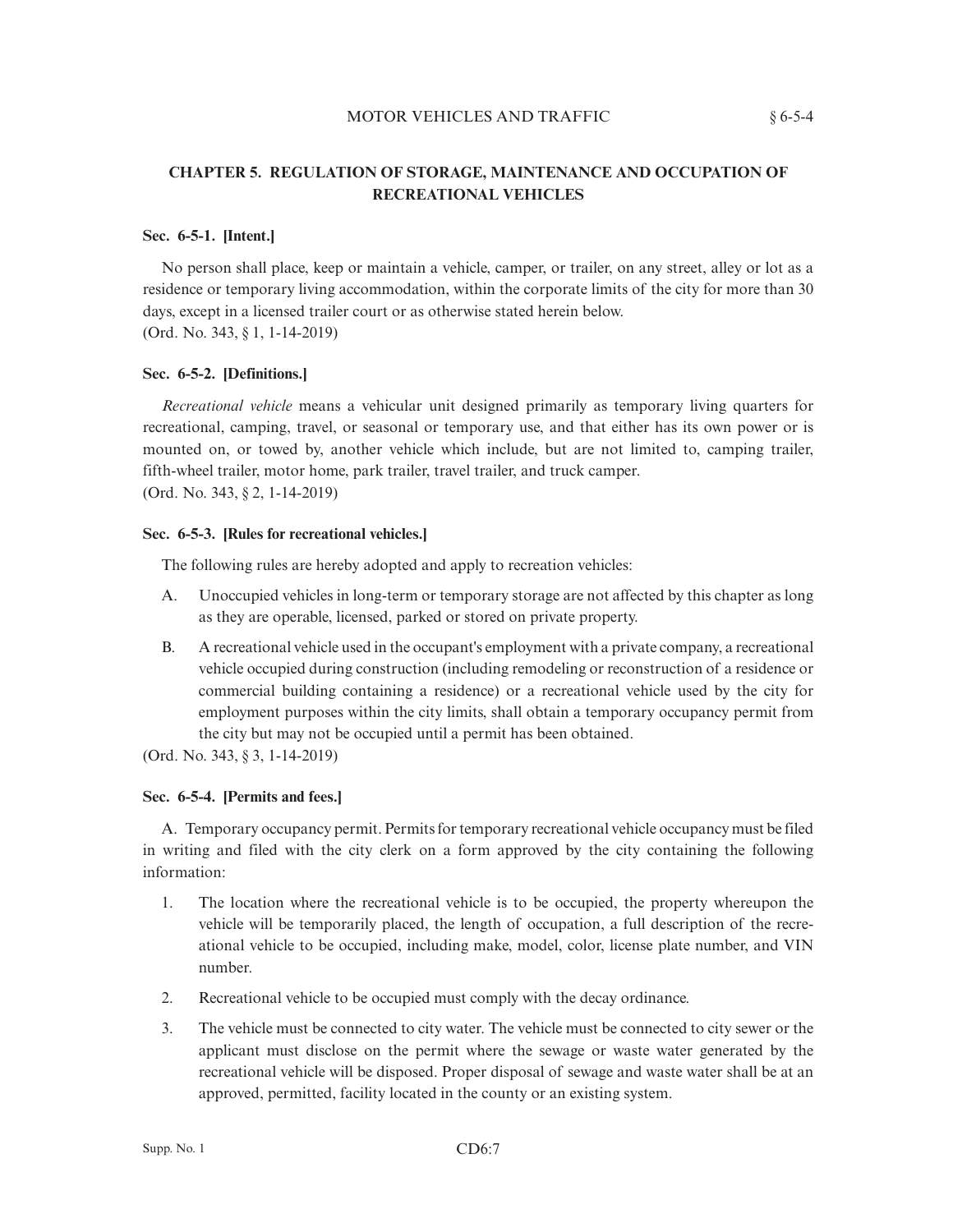## § 6-5-4 THOMPSON FALLS CODE

B. The applicant shall pay a permit fee according to the fee schedule resolution passed yearly for review and issuance of the permit. This fee is in addition to any other fees or licensing required for the associated construction project.

C. The initial permit shall be valid for three months (90 days) from the date of issue. (Ord. No. 343, §§ 4—6, 1-14-2019)

# **Sec. 6-5-5. Extensions.**

Extensions, consisting of additional 90-day terms, may be obtained on written request prior to expiration of the current permit. The written request must contain a statement explaining the need for the extension. Extensions shall be approved by and granted by the mayor. (Ord. No. 343, § 7, 1-14-2019)

## **Sec. 6-5-6. Penalty.**

A violation of this chapter shall be a civil matter enforced in accordance with the provisions of § 7-1-4150 MCA. Violation of this part shall be considered a civil offense. A civil penalty of \$50.00 may be imposed for the initial violation of this chapter. The penalty for the second offense within a six-month period shall be \$100.00, and the penalty for subsequent offenses within a six-month period shall be \$200.00. A civil penalty shall not exceed \$500.00 for each repeat violation. The city attorney shall enforce this chapter and may issue a civil citation to a person who commits a violation of this part. The citation may be served by personal service, by certified mail addressed to the defendant at the defendant's last-known mailing address, return receipt requested, or by personal service or by publication. A copy of the issuing citation must be retained by the issuing officer and one copy must be sent to the clerk of the city court. The citation must serve as notification that a municipal infraction has been committed and must contain the information contained in § 7-1-4150(4) MCA. (Ord. No. 343, § 8, 1-14-2019)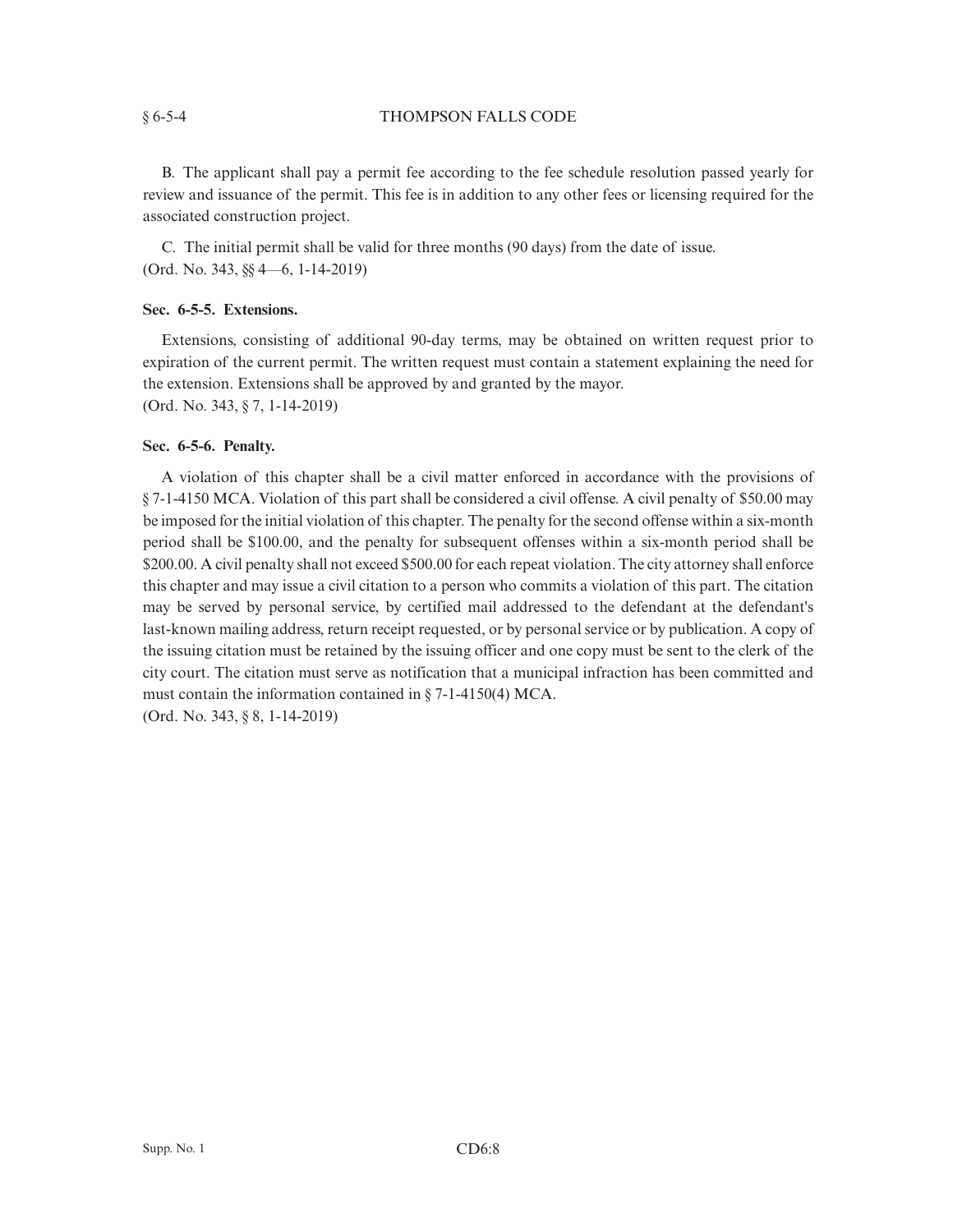## TITLE 7

## **PUBLIC WAYS AND PROPERTY**

### **Chapter 1. Construction of Sidewalks**

- Sec. 7-1-1. Permit required.<br>Sec. 7-1-2. Duty of city offi-
- Duty of city officials.
- Sec.  $7-1-3$ . Insurance.
- Sec. 7-1-4. Ordering of construction.
- Sec. 7-1-5. Notice.
- Sec. 7-1-6. Failure to comply; construction by city.
- Sec. 7-1-7. Bond of contractor; bids.
- Sec. 7-1-8. Lien on property.
- Sec. 7-1-9. Sidewalks in unsafe condition.
- Sec. 7-1-10. Repairs to sidewalks.
- Sec. 7-1-11. Snow and debris removal.
- Sec. 7-1-12. Penalty.

## **Chapter 2. Maintenance of Sidewalks**

- Sec. 7-2-1. Duty of property owner.
- Sec. 7-2-2. Snow and ice removal.
- Sec. 7-2-3. Defective sidewalks.
- Sec. 7-2-4. Driving over, defacing or destroying sidewalks.
- Sec. 7-2-5. Penalty.

## **Chapter 3. Obstruction of Streets and Alleys**

- Sec. 7-3-1. Obstructions.
- Sec. 7-3-2. Right of removal.
- Sec. 7-3-3. Lien.
- Sec. 7-3-4. Foreclosure.

#### **Chapter 4. Obstruction of View at Intersections**

- Sec. 7-4-1. Declared nuisance.<br>Sec. 7-4-2. Notice of obstruction
- Notice of obstruction.
- Sec. 7-4-3. Failure to remove; abatement.
- Sec. 7-4-4. Lien.
- Sec. 7-4-5. Foreclosure.

### **Chapter 5. Uniform Right-of-Way Encroachment Code**

- Sec. 7-5-1. Title.<br>Sec. 7-5-2. Purpo
- Sec. 7-5-2. Purpose; intent.<br>Sec. 7-5-3. Definitions.
- Definitions.
- Sec. 7-5-4. Regulation.
- Sec. 7-5-5. Projection and clearance.
- Sec. 7-5-6. Minimum standards.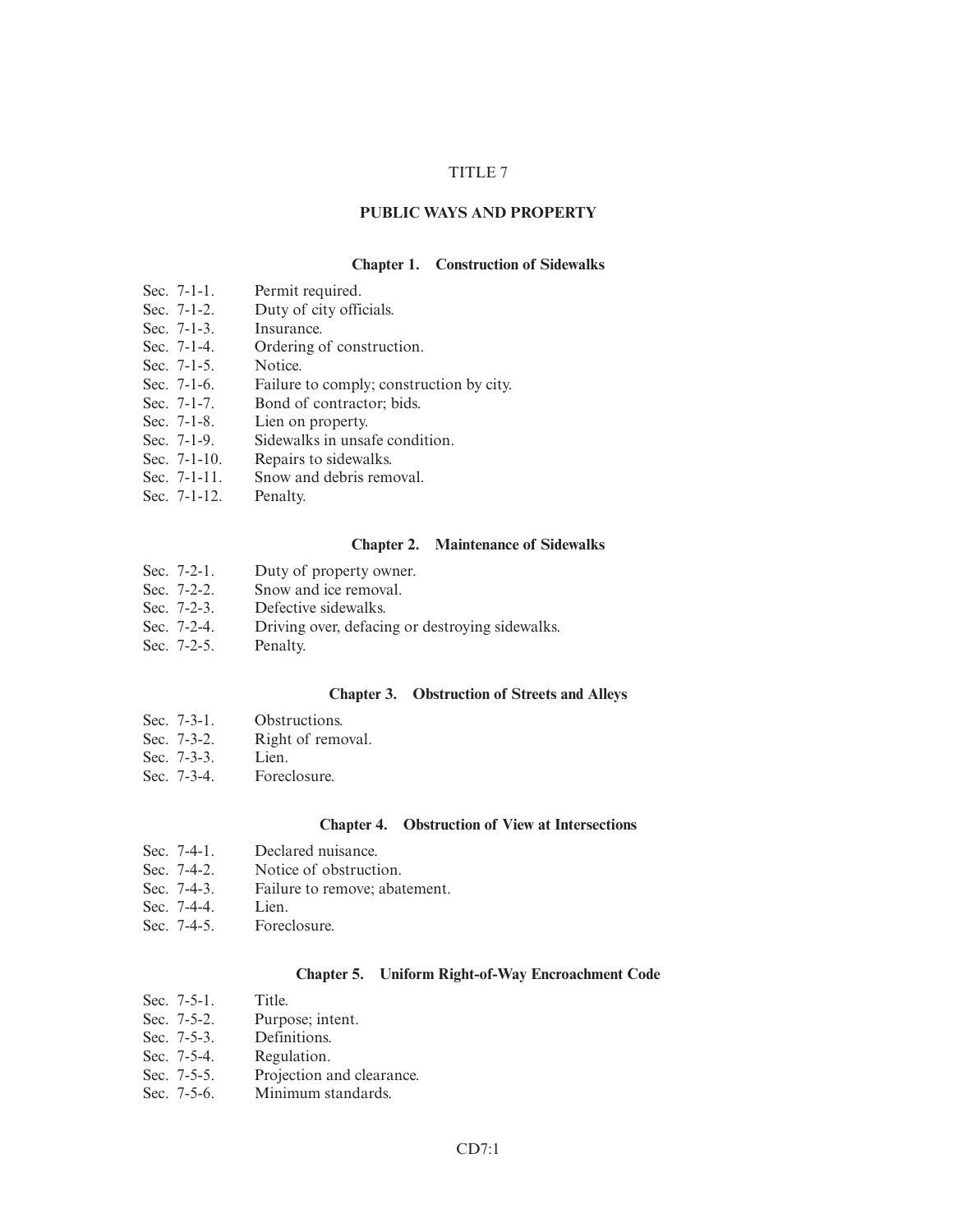## THOMPSON FALLS CODE

## **Chapter 6. Excavations**

- Sec. 7-6-1. Permission.
- Sec. 7-6-2. Safeguards.

### **Chapter 7. Closing Streets**

- Sec. 7-7-1. Closing, notice.
- Sec. 7-7-2. Travel prohibited.

#### **Chapter 8. Trees within the Public Right-of-Way**

- Sec. 7-8-1. Definitions.
- Sec. 7-8-2. Creation and establishment of city tree board.<br>Sec. 7-8-3. Term of office.
- Sec. 7-8-3. Term of office.<br>Sec. 7-8-4. Compensation.
- Compensation.
- Sec. 7-8-5. Duties and responsibilities.
- Sec. 7-8-6. Operation.
- Sec. 7-8-7. Street tree species to be planted.
- Sec. 7-8-8. Spacing.<br>Sec. 7-8-9. Distance
- Distance from street corners, fireplugs and property lines.
- Sec. 7-8-10. Utilities.
- Sec. 7-8-11. Public tree care.
- Sec. 7-8-12. Tree topping.
- Sec. 7-8-13. Pruning, corner clearance.
- Sec. 7-8-14. Newly planted trees on private property not in compliance with chapter.
- Sec. 7-8-15. Removal of stumps.
- Sec. 7-8-16. Interference with city tree board.
- Sec. 7-8-17. Damage to public trees prohibited.
- Sec. 7-8-18. Selection of arborist.
- Sec. 7-8-19. Review by city council.
- Sec. 7-8-20. Penalty.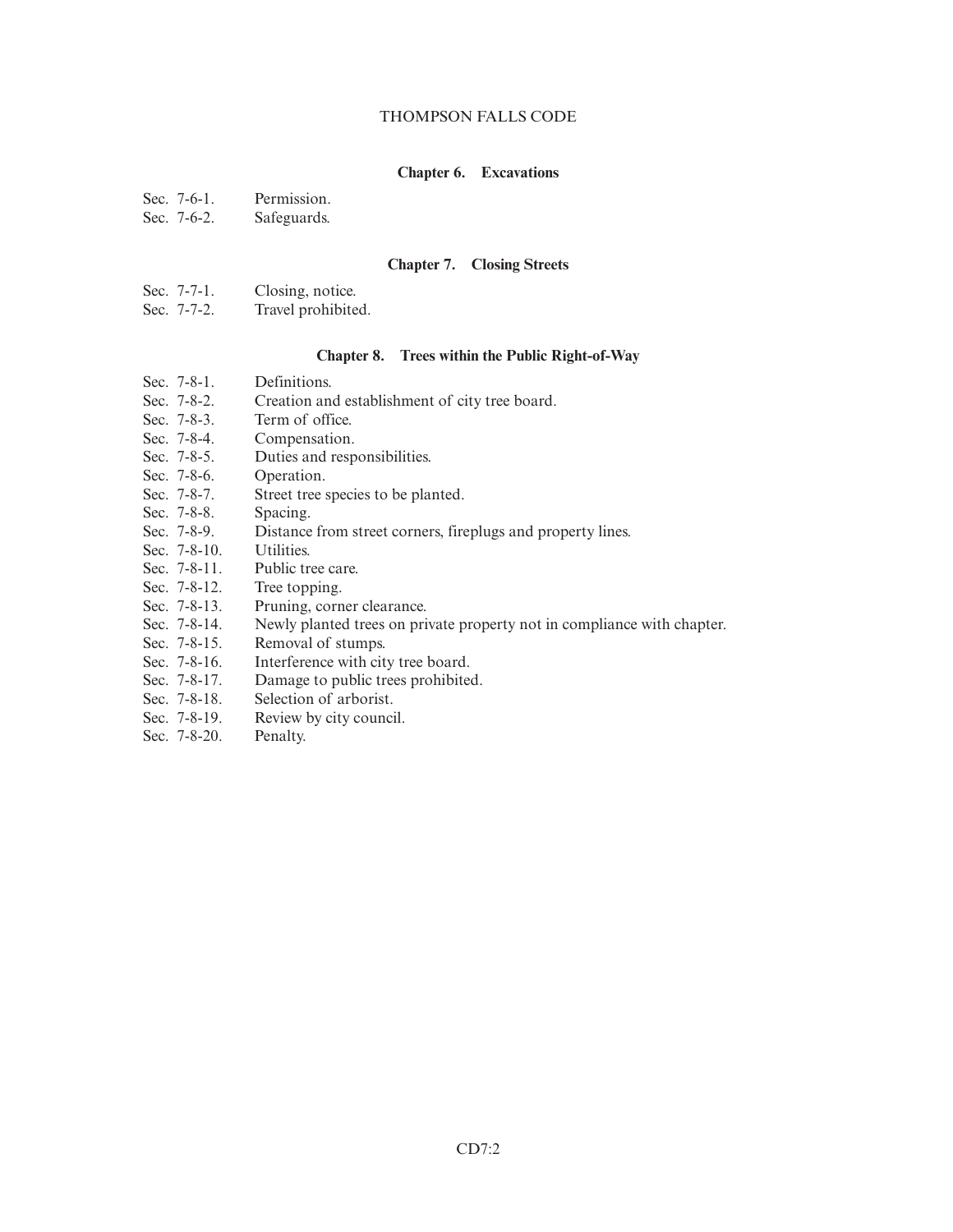## **CHAPTER 1. CONSTRUCTION OF SIDEWALKS**

## **Sec. 7-1-1. Permit required.**

A. *Required.* No person shall construct any sidewalks on any of the streets or avenues of the city without a permit from the city superintendent, in writing.

B. *Application.* Applications for permit may be made by the parties employed to construct the work or by the owners of the property and must state the location, the name of the owner, the number of the lot and block abutting upon the sidewalk to be built. (Ord. 300, 5-13-1991)

#### **Sec. 7-1-2. Duty of city officials.**

It shall be the duty of all of the police officers of the city, and the city superintendent or his assistants in all cases where they may find any person engaged in the work of constructing sidewalks, to ascertain at once if such person has a permit to perform such work and, in the event of such person not having a permit, to cause them to cease work until proper application has been made and a permit issued. (Ord. 300, 5-13-1991)

## **Sec. 7-1-3. Insurance.**

A. *Required.* Before any contractor shall be granted a permit to construct sidewalks in the city, he shall file with the clerk-treasurer a public liability insurance policy in such amount as the council shall deem necessary.

B. *Indemnification.* Such contract will indemnify and save harmless the city from all suits, accidents and damages consequent thereupon for or by reason of any opening in the streets and walks made by him or those in his employ, or any such damages due to any act of the contractor or those in his employ, by reason of the performance of such construction work.

C. *Exception.* No bond shall be required from the owner of any lot who wishes to actually construct the walk himself. (Ord. 300, 5-13-1991)

#### **Sec. 7-1-4. Ordering of construction.**

Whenever, in the judgement of the council, a sidewalk or curb shall be constructed in front of any lot or parcel of land within the city, it shall, by majority vote, order the construction of the same. The order shall be entered upon the minutes of the council, shall name the street or avenue along which said sidewalk or curb is to be constructed and shall specify the general character of material of which such sidewalk or curb shall be constructed.

(Ord. 300, 5-13-1991)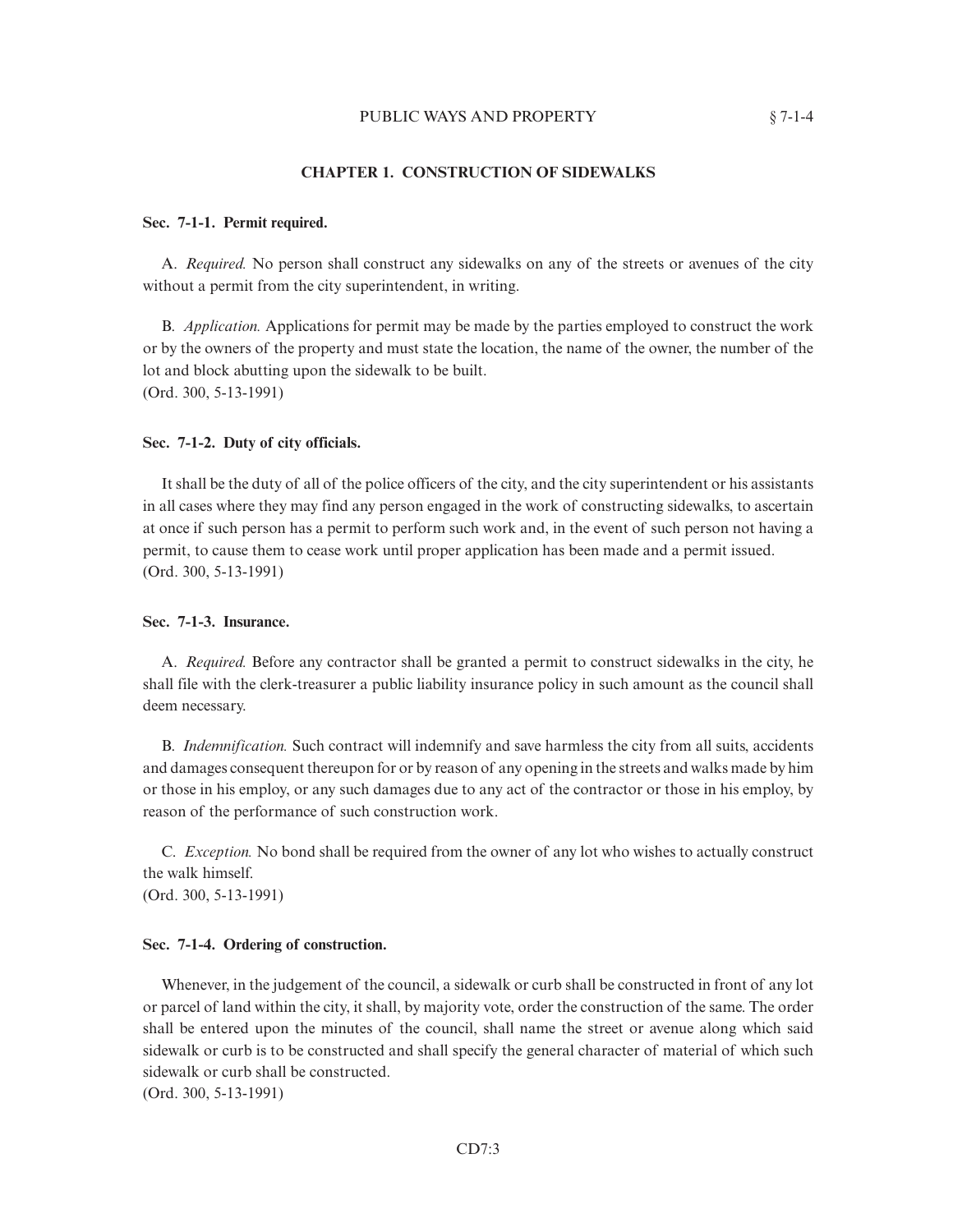## § 7-1-5 THOMPSON FALLS CODE

## **Sec. 7-1-5. Notice.**

A. *Publication.* Thereafter the clerk-treasurer shall cause to be published in one issue of the official newspaper of the city a notice that the council has ordered the construction of a sidewalk or curb, giving the description of the lot or parcel of land in front of which a sidewalk or curb is to be constructed, which notice shall state that if the owners or agents of the owners of lots or parcels of land in front of which such sidewalks or curbs are to be constructed shall fail for a period of 30 days after the date of the publication of such notice, to cause such sidewalks or curbs to constructed, the city will cause such sidewalks or curbs to be constructed and will assess the cost thereof against the property in front of the which the same is constructed.

B. *Service by mail.* On or before the second day following the date of publication of said notice, the clerk-treasurer shall mail a copy thereof to the owner or agent of the owner of each lot or parcel of land in front of which a sidewalk or curb has been ordered constructed as specified in said notice. (Ord. 300, 5-13-1991)

## **Sec. 7-1-6. Failure to comply; construction by city.**

If the owner or agent of the owner of any lot or parcel of land in front of which any sidewalk or curb shall be ordered constructed shall fail or neglect, during such period of 30 days, to construct such sidewalk or curb, the council may cause the same to be constructed by the letting of a contract for the construction thereof to the lowest responsible bidder, after advertising for bids for the construction thereof; or upon failure to receive an acceptable bid, may order the city superintendent to construct such sidewalk or curb on force account.

(Ord. 300, 5-13-1991)

# **Sec. 7-1-7. Bond of contractor; bids.**

If the construction of such sidewalk or curb is done by contract after advertisement for bids, such advertisement for bids and contract may be for sidewalks or curb in front of one or more lots or parcels of land as the council shall determine. All sidewalks and curbs constructed by the city shall be constructed in accordance with specifications therefor prepared by the city superintendent. Any contractor to whom a contract is let for the construction of sidewalks or curbs shall, before commencing work, execute and deliver to the city public liability and property damage insurance as provided in section 7-1-3 of this chapter.

(Ord. 300, 5-13-1991; amd. 2010 Code)

# **Sec. 7-1-8. Lien on property.**

The cost and expense of the construction of sidewalks and curbs under the provisions of this chapter shall be a lien upon the lot or parcel of land in front of which the same is constructed. If the cost and expenses of construction are not paid by the responsible party, then the property against which the same is levied and assessed shall be sold by the clerk-treasurer, the same as the sale of property for nonpayment of assessments and levies for the making of improvements in special improvement districts. (Ord. 300, 5-13-1991)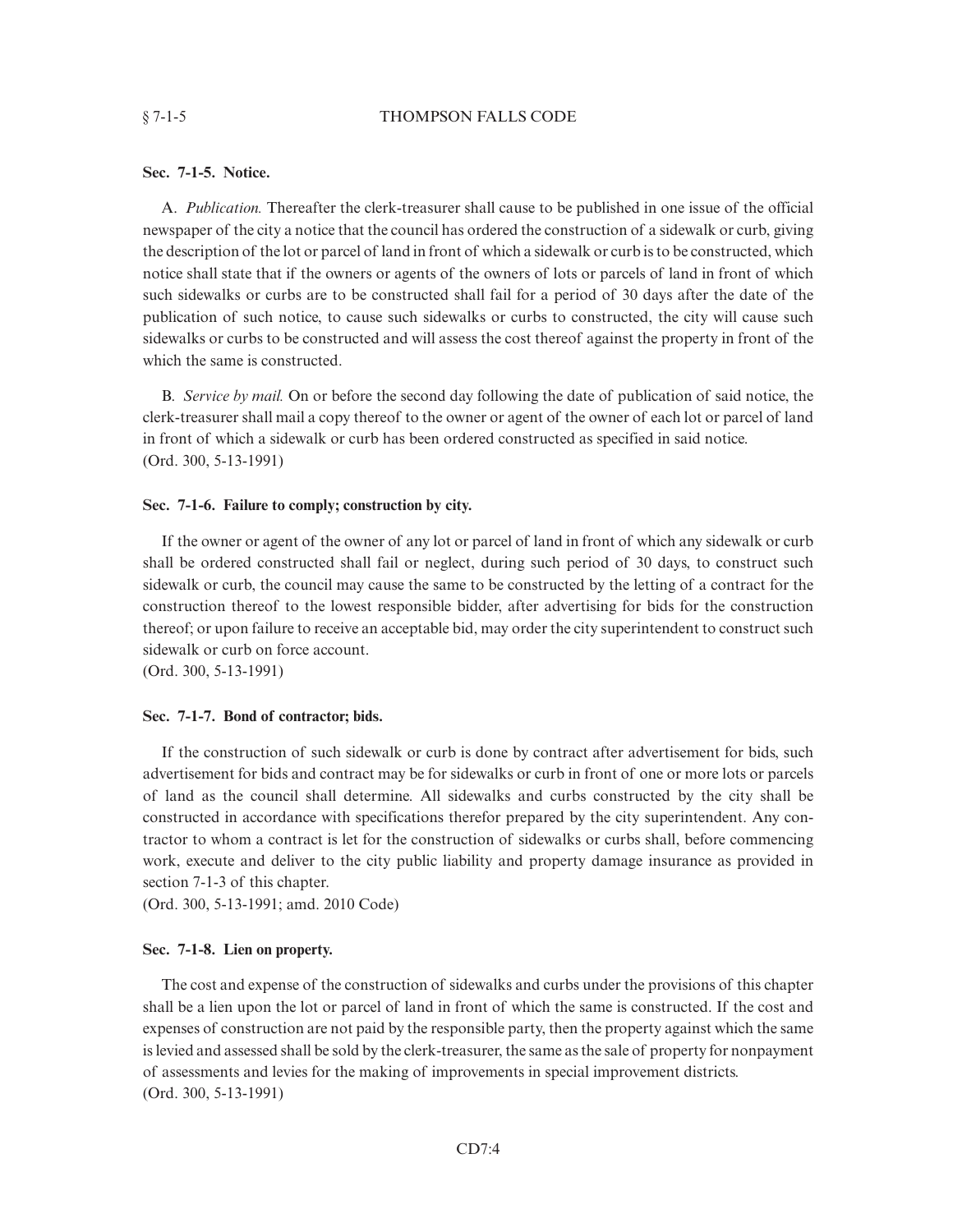#### **Sec. 7-1-9. Sidewalks in unsafe condition.**

Whenever any sidewalk is in unsafe condition for pedestrians, it shall be the duty of the city superintendent to place a suitable obstruction on either side of that part of the sidewalk which is in unsafe condition and notify the owner or occupant of the abutting property that such sidewalk must be repaired. If the abutting property be unoccupied and the owner cannot be found within the city, then the city superintendent shall post a notice on such property requiring such walk to be repaired. If such walk is not properly repaired within 24 hours of the giving of the notice as herein provided, then the city superintendent shall report the facts to the mayor and the mayor may cause such sidewalk to be repaired or removed by the city as provided herein.

(Ord. 300, 5-13-1991)

#### **Sec. 7-1-10. Repairs to sidewalks.**

All repairs to sidewalks made by the city shall be paid out of the general fund. The clerk-treasurer shall keep a separate account of the cost of such repairs and charge the abutting property therewith, and shall certify a list of all property chargeable with repairs of sidewalks with the amount of the cost of repairs for which each separate parcel is chargeable, to which cost he shall add interest at the rate of six percent per annum from the date of the incurring of such charge by the city, and ten percent additional to cover costs and charges of administration, and such items shall constitute a tax against the property affected thereby. Such tax shall be collected or the property sold for delinquency as in the case of special improvement assessments. All money collected under the provisions of this chapter shall be placed in the general fund of the city.

(Ord. 300, 5-13-1991)

#### **Sec. 7-1-11. Snow and debris removal.**

The owner or occupant of the property abutting any sidewalk shall keep the same free of accumulations of snow, ice and other debris. (Ord. 300, 5-13-1991)

#### **Sec. 7-1-12. Penalty.**

Any person who shall violate any of the provisions of this chapter shall, upon conviction, be fined in any sum not exceeding \$10.00 for the first offense and upon being convicted of a second offense shall be fined in any sum not less then \$10.00 or more then \$50.00. In the prosecution of any violation of this chapter, prior verbal or written warnings provided by any city official to the alleged violator shall be deemed admissible in any trial of the case. (Ord. 300, 5-13-1991)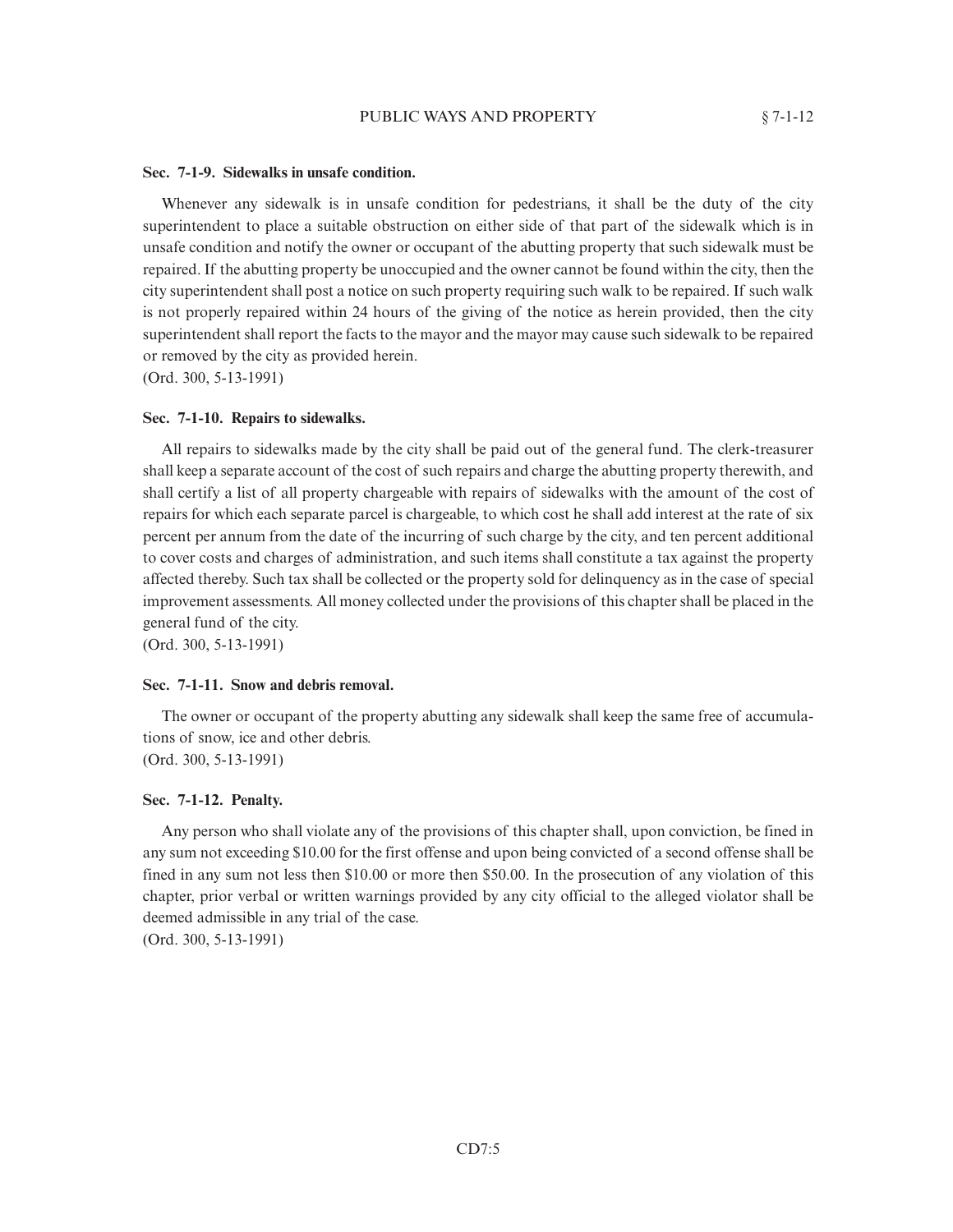#### § 7-2-1 THOMPSON FALLS CODE

## **CHAPTER 2. MAINTENANCE OF SIDEWALKS**

#### **Sec. 7-2-1. Duty of property owner.**

It is the duty of the owners or tenants of any premises within the city to keep the sidewalks in front of and adjoining their premises in good, safe and substantial condition and repair. The owners or tenants shall see that all breaks and unsoundness of any character resulting from natural deterioration, or from any cause whatever, are repaired with all possible dispatch. (Ord. 299, 4-1991)

#### **Sec. 7-2-2. Snow and ice removal.**

A. *Duty to keep clean*. It is the duty of the owners or tenants of any premises within the limits of the city to keep the sidewalk in front of and adjoining his premises clean and safe for pedestrians; and, with all possible dispatch, to remove snow, ice, slush and other impediments to safe and convenient foot travel and prevent continuous accumulation of the same upon such sidewalks.

B. *Dumping in street prohibited.* In no case in the city shall the snow, ice, slush, mud or other such material removed from such sidewalk be dumped, placed or deposited in the adjoining streets or avenues within two feet of the curb line.

C. *Time allowed for removal*. Sidewalks must, in all cases, be freed from the night's accumulation of snow, ice, slush, mud or other like impediment before 9:00 a.m. of the following morning.

D. *Use of sand or deicing agents.* When, from freezing of water, snow or slush theron, or by reason of such compaction resulting from the wear of foot travel or from any cause whatever, sidewalks are rendered dangerous, unsafe or difficult to the free passage of pedestrians, it shall be the duty of the owners or tenants of premises in front of or adjoining such sidewalks to forthwith remedy such condition by sprinkling sand or deicing agent on the sidewalks, chipping or other safe and efficient means. (Ord. 299, 4-1991)

## **Sec. 7-2-3. Defective sidewalks.**

A. *Accidents; police report.* Police officers shall, and any other persons may, report to the city clerk-treasurer all defective or unsafe sidewalks or crossings as well as the particulars of any accidents that may occur by reason of any defective or unsafe sidewalk or crossing and the names of witnesses and persons injured thereby. A copy of this report shall be given to the city engineer who will in turn notify the owners of repairs required.

B. *Failure to repair.* Upon the refusal or neglect of the owners or tenants of any premises to remove obstructions from, or to make necessary repairs to, the sidewalks in front of or adjoining the premises, and when, in the opinion of the city engineer, immediate repairs or the removal of obstructions are necessary to prevent accidents, the city engineer may immediately proceed with the same. The full cost of such repairs or removal of such obstructions shall be assessed against the premises as provided in section 7-1-10 of this title.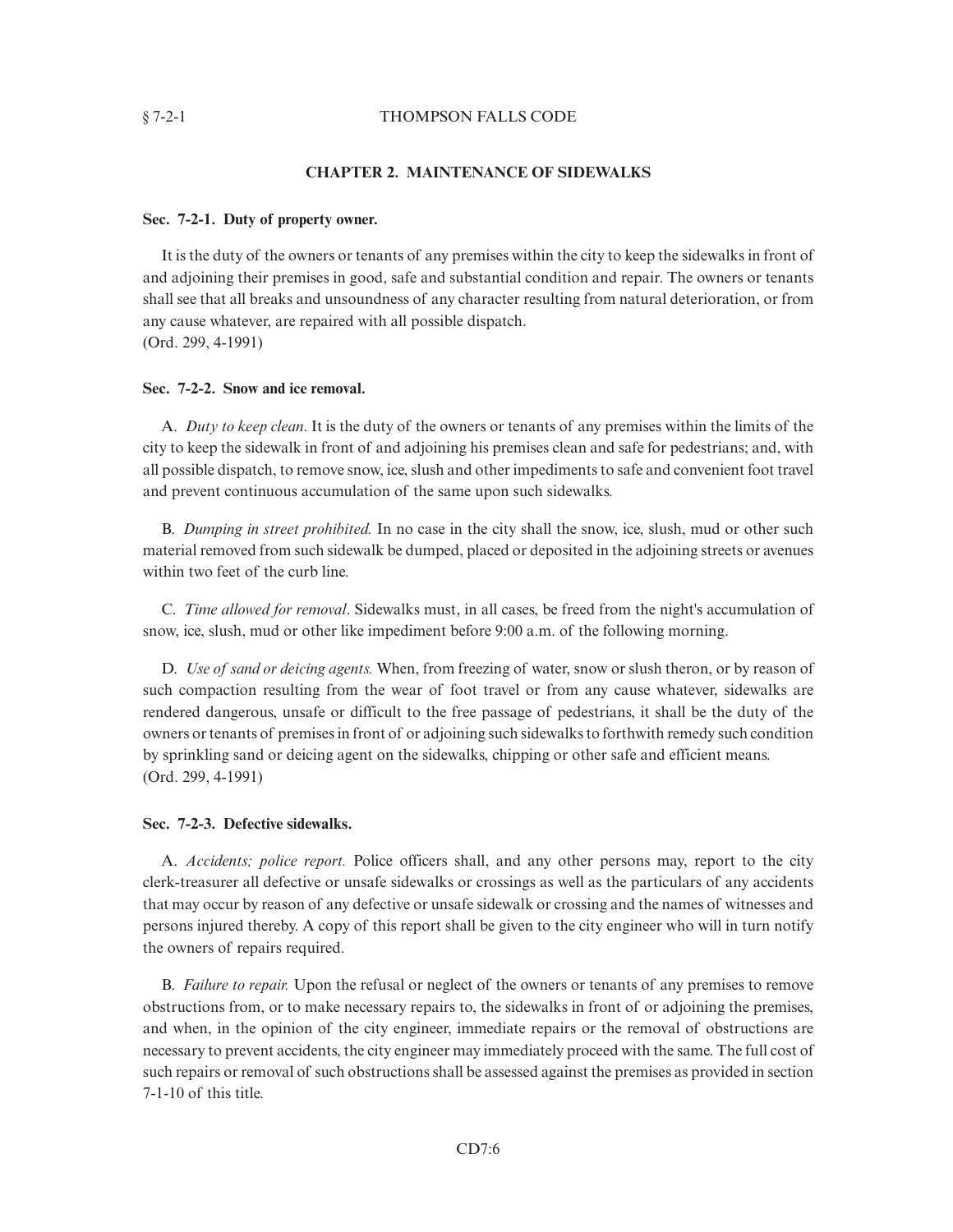## PUBLIC WAYS AND PROPERTY  $§ 7-2-5$

C. *Absence of notice not defense.* Absence of notice to owners or tenants to repair dangerous or unsafe sidewalks or to remove snow, ice, slush or other obstructions therefrom shall not constitute a valid excuse against the payment of any fine, damage or assessment by such owners or tenants; and nothing contained in this chapter shall be so construed as to release the owners or tenants of real estate from the duty of keeping the sidewalks in front of and adjoining their respective premises in good and thorough state of repair, but such duty is hereby expressly enjoined and imposed upon all such owners or tenants. (Ord. 299, 4-1991; amd. 2010 Code)

## **Sec. 7-2-4. Driving over, defacing or destroying sidewalks.**

It shall be unlawful for any person to drive any vehicle of any kind upon, over or across any sidewalk, curb, parkway, or boulevard unless a driveway approach has been constructed. To mark, deface or destroy any sidewalk or curb or cause the same to be done is also unlawful. (Ord. 299, 4-1991)

## **Sec. 7-2-5. Penalty.**

A. *Violation.* Any person who shall violate any of the provisions of this chapter shall, upon conviction, be guilty of a misdemeanor.

B. *Jurisdiction.* Jurisdiction for such violation shall be in the city court.

C. *Penalty.* The penalty shall be a fine in any sum not exceeding \$10.00 for the first offense and upon being convicted of a second offense shall be fined in any sum not less than \$10.00 or more than \$50.00.

D. *Prior verbal or written warnings.*In the prosecution of any violation of this chapter, prior verbal or written warnings provided by any city official to the alleged violator shall be deemed admissible in any trial of the case.

(Ord. 299, 4-1991)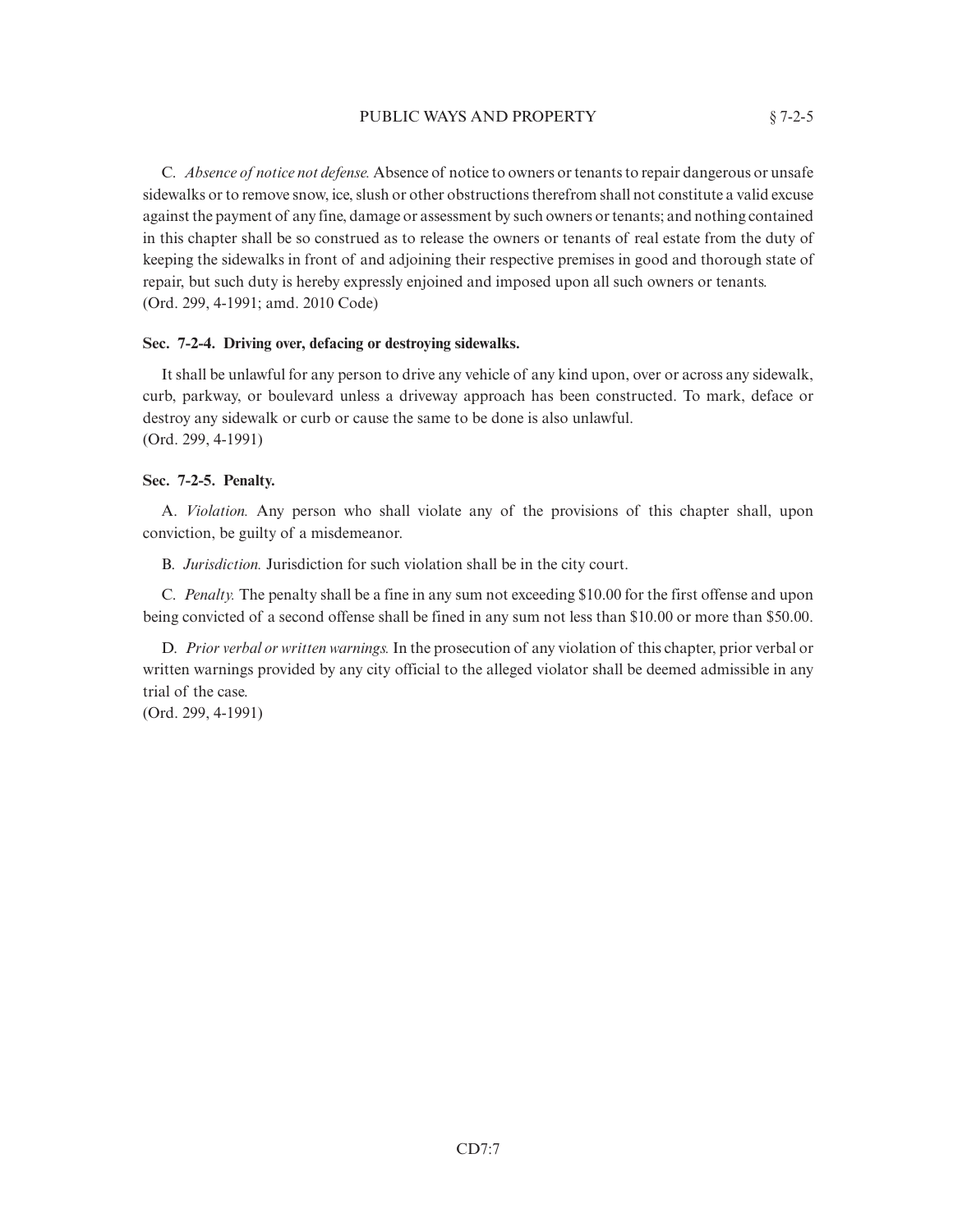# § 7-3-1 THOMPSON FALLS CODE

# **CHAPTER 3. OBSTRUCTION OF STREETS AND ALLEYS**

## **Sec. 7-3-1. Obstructions.**

It shall be unlawful to place or to permit to remain within the boundaries and rights-of-way of streets and alleys any vehicles, campers, trailers, lumber, firewood or other obstacles or materials in such a fashion as to prevent or impair the ability of the city to properly maintain, develop and care for said streets and alleys or to remove snow therefrom. (1985 Code 12.02.01)

## **Sec. 7-3-2. Right of removal.**

In addition to the imposition of penalties, the city shall have the further right, in its discretion, to remove an offending obstruction from city streets, alleys and rights-of-way and assess the cost of removal (and any costs related thereto, such as storage) against the owner of the obstruction. (1985 Code 12.02.02)

# **Sec. 7-3-3. Lien.**

A. *Statement of lien claim.* Costs which arise under section 7-3-2 of this chapter shall be a lien and a charge upon the property removed or upon the premises of the owner thereof. Whenever a bill for such charge remains unpaid for 60 days after it has been rendered, the clerk-treasurer may file with the county clerk and recorder a statement of lien claim. This statement shall contain a legal description of the premises charged, the expenses and costs incurred and the date that the obstacle was removed, and a notice that the city claims a lien for this amount.

B. *Notice.* Notice of such lien shall be mailed to the owner of the premises charged at his or her last known address. Failure of the owner to receive the notice shall not affect the right to foreclose the lien. (1985 Code 12.02.03)

# **Sec. 7-3-4. Foreclosure.**

Property subject to a lien so created shall be sold and the proceeds of such sale shall be applied to pay the expenses and charges after deducting costs of foreclosure as in the case of the foreclosure of liens upon real or personal property under the state law. Such foreclosure shall be brought in the name of the city and the city attorney is hereby authorized and directed to institute such proceedings in any court having jurisdiction over such matters.

(1985 Code 12.02.04)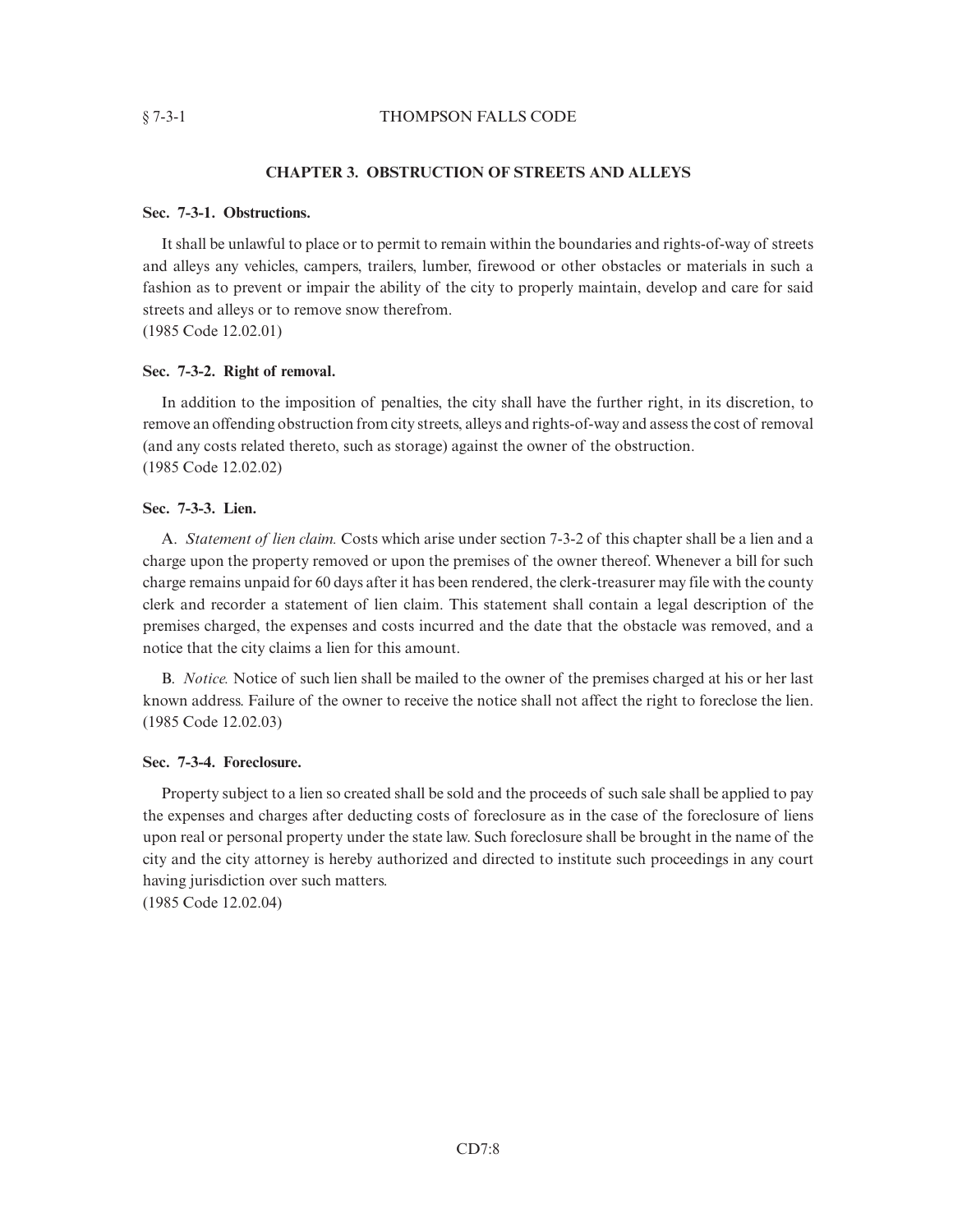## **CHAPTER 4. OBSTRUCTION OF VIEW AT INTERSECTIONS**

## **Sec. 7-4-1. Declared nuisance.**

It shall be a nuisance and unlawful to plant or permit the growth of shrubs, trees or other plants including weeds, or to construct or maintain any fence, wall or other structure, in such manner as to create a traffic hazard by obstructing the view of motorists approaching any street intersection in this city.

(1985 Code 12.04.01)

## **Sec. 7-4-2. Notice of obstruction.**

It shall be the duty of the city marshal, or other person designated by the council, to serve a notice upon the owner or occupant of any premises upon which any such obstruction is found to exist, demanding the removal of the obstruction within ten days. (1985 Code 12.04.02)

#### **Sec. 7-4-3. Failure to remove; abatement.**

If the person so served does not abate the condition within ten days, the city may proceed to abate such nuisance, keeping an account of the expenses of the abatement, and such expenses shall be charged to and paid by the owner of the premises.

(1985 Code 12.04.03)

## **Sec. 7-4-4. Lien.**

A. *Statement of lien.* Charges for such abatement shall be a lien upon the premises. Whenever a bill for such charges remains unpaid for 60 days after it has been rendered, the clerk-treasurer may file with the county clerk and recorder a statement of lien claim. This statement shall contain a legal description of the premises, the expenses and costs incurred and the date the condition was abated and a notice that the city claims a lien for this amount.

B. *Notice.* Notice of such lien claim shall be mailed to the owner of the premises at his last known address. Failure of the owner to receive the notice shall not affect the right to foreclose the lien. (1985 Code 12.04.04)

## **Sec. 7-4-5. Foreclosure.**

Property subject to a lien so created shall be sold and the proceeds of such sale shall be applied to pay the expenses and charges after deducting costs of foreclosure, as in the case of the foreclosure of liens upon real estate under the state law. Such foreclosure shall be brought in the name of the city and the city attorney is hereby authorized and directed to institute such proceedings in any court having jurisdiction over such matters.

(1985 Code 12.04.05)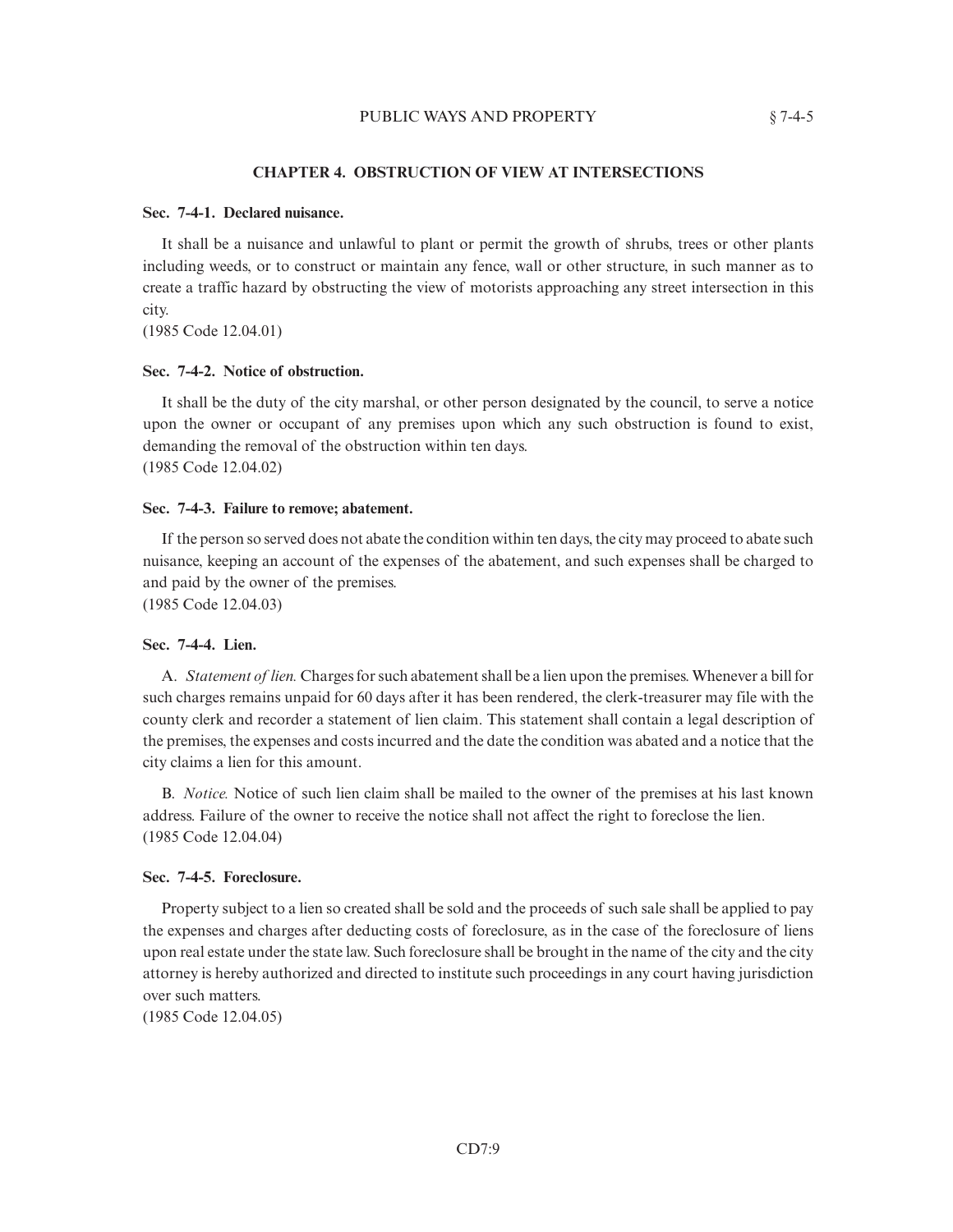# § 7-5-1 THOMPSON FALLS CODE

## **CHAPTER 5. UNIFORM RIGHT-OF-WAY ENCROACHMENT CODE**

# **Sec. 7-5-1. Title.**

This chapter shall be known as the Thompson Falls Uniform Right-of-Way Encroachment Code. (1985 Code 12.06.01)

## **Sec. 7-5-2. Purpose; intent.**

The purpose of this chapter is to provide standards for the regulation and control of encroachments and private use of public rights-of-way within the incorporated limits of this city. This chapter will ensure full compliance by this incorporated city with all applicable federal, state and local laws, in the interest of public safety and the free and safe flow of traffic. (1985 Code 12.06.02)

## **Sec. 7-5-3. Definitions.**

As used in this chapter, the following words and terms shall have the meanings ascribed to them in this section:

*Curb line* means the line at the face of the curb nearest to the street or roadway. In the absence of a curb, the curb line shall be established by the city officials.

*Encroachments*include all private devices placed upon the public right-of-way including devices which overhang or underlie the right-of-way. (1985 Code 12.06.03; amd. 2010 Code)

# **Sec. 7-5-4. Regulation.**

No private signs, eaves, marquees, or similar device will be allowed to encroach on the public rights-of-way of this city within the incorporated limits except as provided herein and then only by permit issued by the proper authorities and revocable on ten days' written notice to the permittee. No gainful private or commercial use of the public right-of-way will be allowed. Examples: nonemergency servicing of vehicles, parking or placing of portable advertising devices on the public right-of-way. (1985 Code 12.06.04)

## **Sec. 7-5-5. Projection and clearance.**

The outermost portion on an overhanging device should be at least five feet behind the face of the curb; where there is no curb, it shall be as established by city officials. The lowest portion of an overhanging device should be at least ten feet above the top of the curb, sidewalk or roadway shoulder elevation.

(1985 Code 12.06.05; amd. 2010 Code)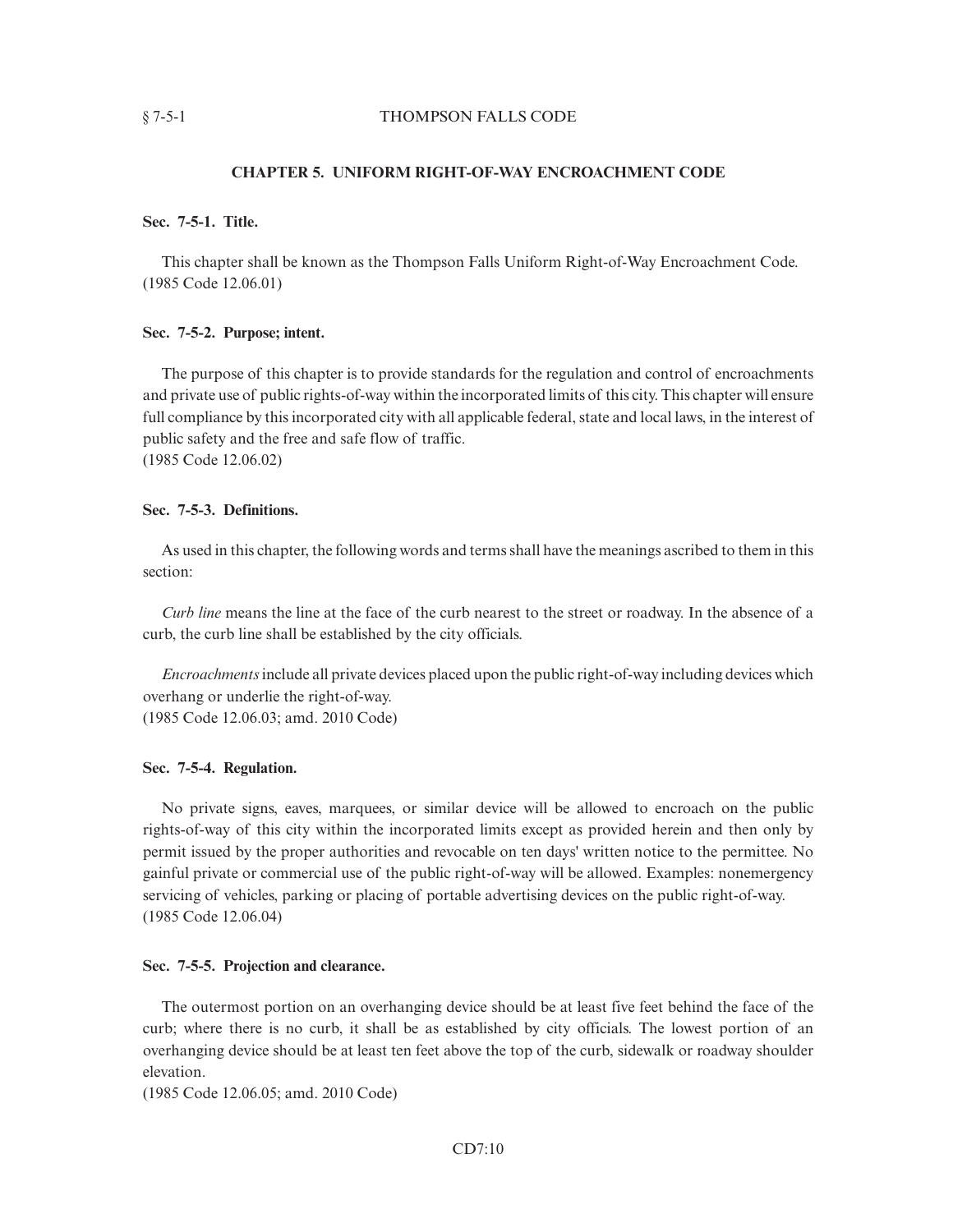# **Sec. 7-5-6. Minimum standards.**

It is the purpose and intent of this chapter to provide minimum standards to safeguard life, health, property and public welfare by regulating and controlling the placement of all signs and sigh structures within the incorporated limits so as to prevent the obstruction of view of any official traffic sign, signal or device.

(1985 Code 12.06.06)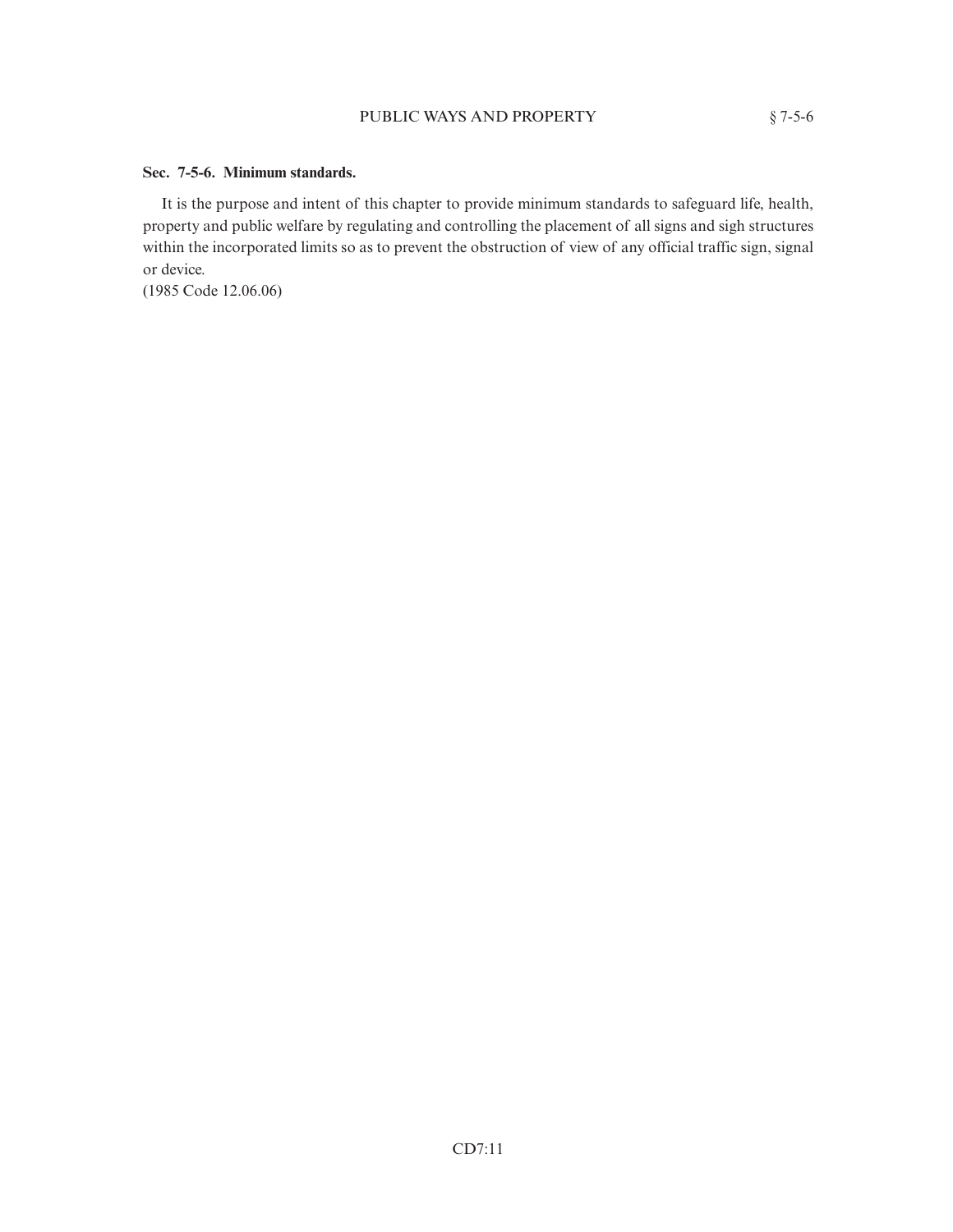## § 7-6-1 THOMPSON FALLS CODE

# **CHAPTER 6. EXCAVATIONS**

## **Sec. 7-6-1. Permission.**

It shall be unlawful for any person to make any excavation in any street or alley of the city for the purpose of laying down gas, water or other mains or making any repairs or improvements upon any mains now laid on said streets or alleys, without the written permission of the city council or its authorized officer.

(1985 Code 12.08.01)

## **Sec. 7-6-2. Safeguards.**

Any person, firm or corporation receiving a permit to do any such work in or upon any street or alley shall be required to properly safeguard the said work in order that no one can be injured in person or property while using said streets or alleys. Barricades must be kept around the works and red lights shall be placed on all obstructions and all openings in the streets or alleys where same are left for the night; and the said streets and alleys must be placed in as good condition by the person making the excavation as they were before the excavation was made, and the mains laid down or repairs and improvements made, and in default thereof the city council may order the same to be done at the expense of such person, firm or corporation.

(1985 Code 12.08.02)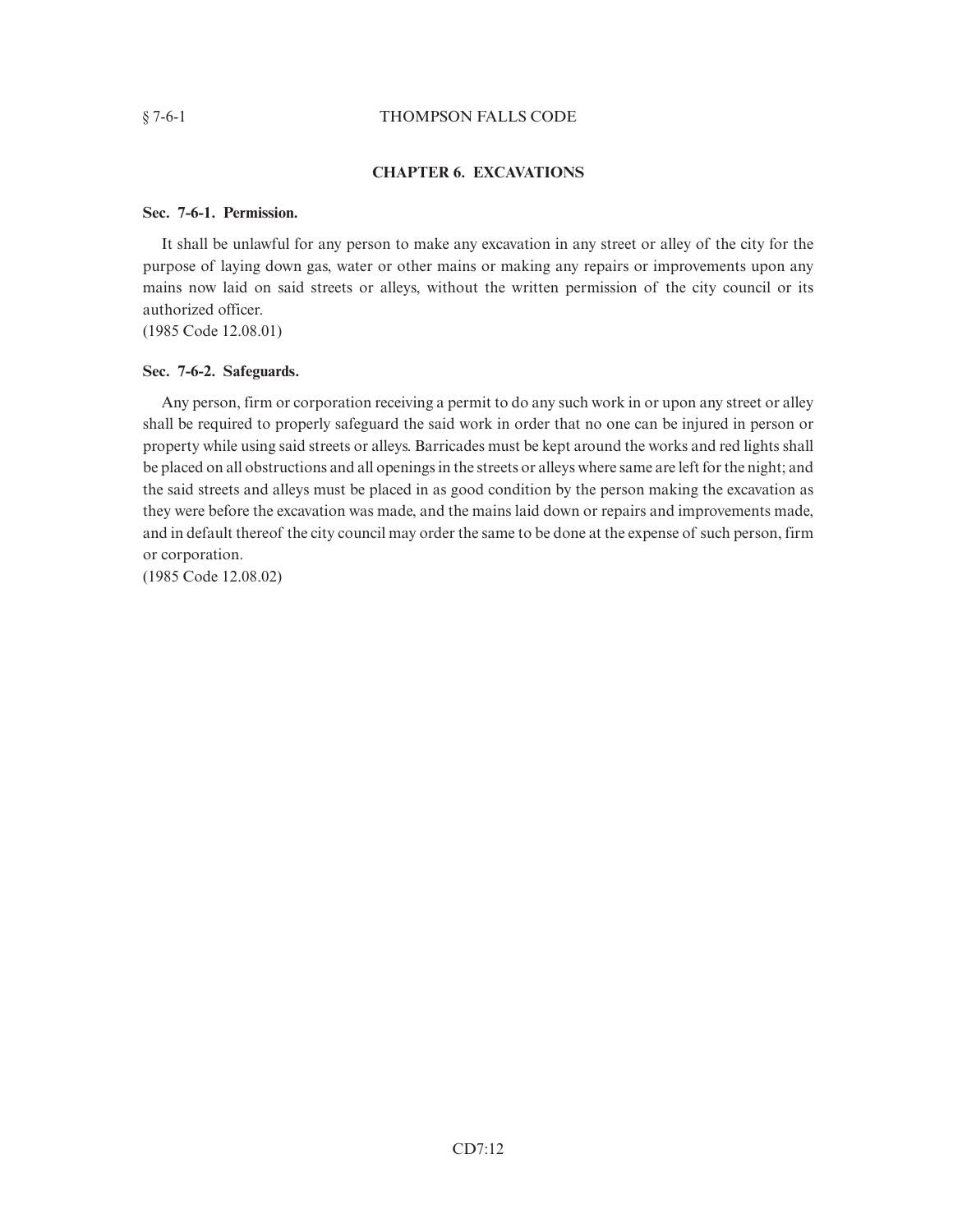# PUBLIC WAYS AND PROPERTY  $§ 7-7-2$

# **CHAPTER 7. CLOSING STREETS**

# **Sec. 7-7-1. Closing, notice.**

During the construction or the repairing of any street, alley or sidewalk within the corporate limits of the city, the person, firm or corporation in charge of any such construction or repair work shall in some way indicate to the public that such street, alley or sidewalk upon which this work is being performed is closed to the public by either roping off or boarding off the part or portion thereof which is being so worked upon.

(1985 Code 12.10.01)

# **Sec. 7-7-2. Travel prohibited.**

During such construction or repairing, it shall be unlawful for anyone to go or travel thereon, either on foot or otherwise, except those actually engaged in such construction or repair work or supervising such work.

(1985 Code 12.10.01)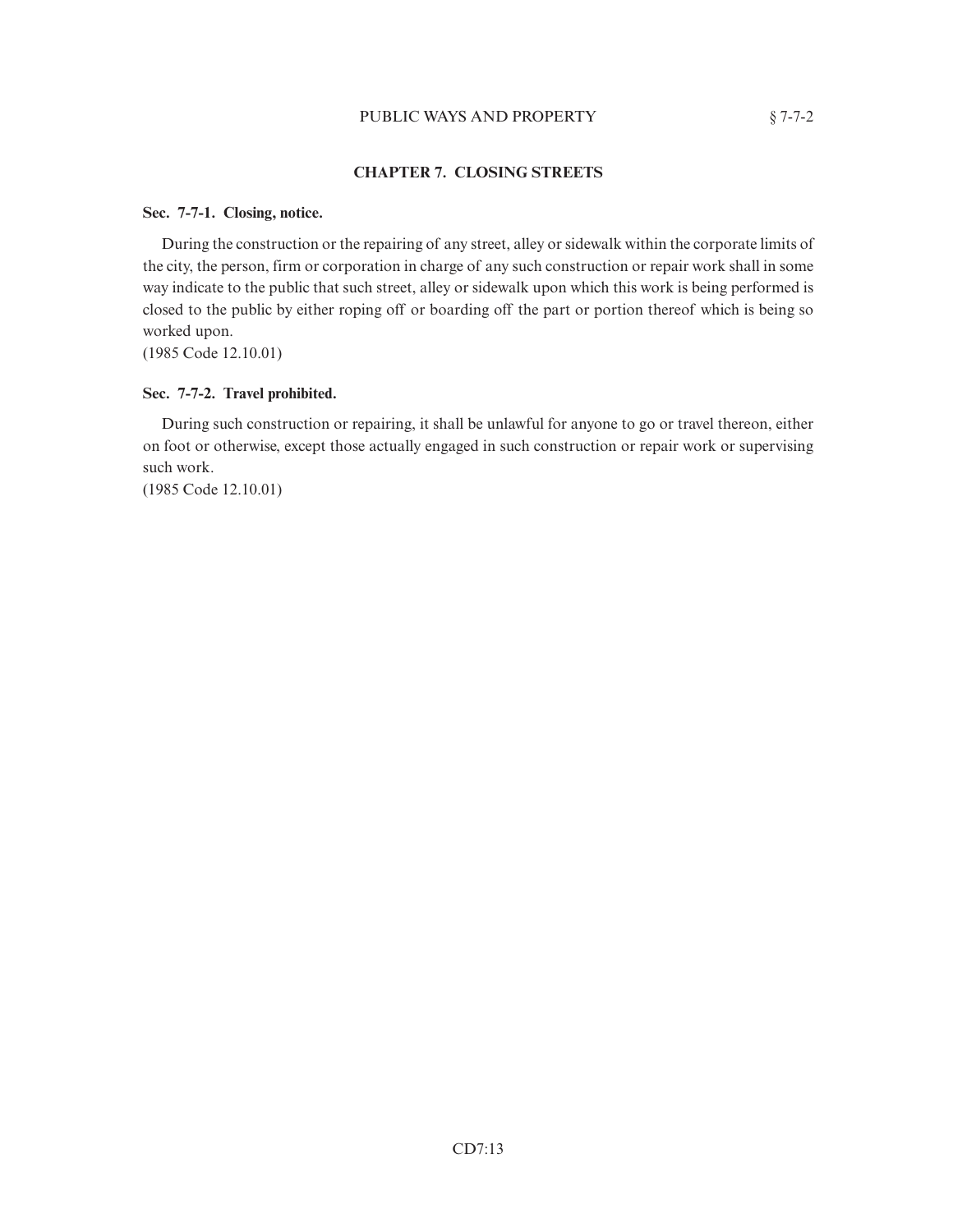#### § 7-8-1 THOMPSON FALLS CODE

## **CHAPTER 8. TREES WITHIN THE PUBLIC RIGHT-OF-WAY**

## **Sec. 7-8-1. Definitions.**

*Street trees* means trees, shrubs, bushes, and all other woody vegetation on land lying between property lines on either side of all streets, avenues or ways with the city.

*Park trees* means trees, shrubs, bushes and all other woody vegetation in city parks and all other areas owned by the city.

(Ord. No. 334, § 1, 8-12-2013)

# **Sec. 7-8-2. Creation and establishment of city tree board.**

There is hereby created and established a city tree board for the City of Thompson Falls, Montana, which shall consist of five members, two city residents, two city council members of the recreation and public properties committee, and one member of the city public works crew. They shall be appointed by the mayor with the approval of the city council. (Ord. No. 334, § 2, 8-12-2013)

## **Sec. 7-8-3. Term of office.**

The term of the five persons to be appointed by the mayor shall be three years except that the term of two of the members appointed to the first board shall be for only one year and the term of the two members of the first board shall be for two years. In the event that a vacancy shall occur during the term of any member, his successor shall be appointed for the unexpired portion of the term. (Ord. No. 334, § 3, 8-12-2013)

#### **Sec. 7-8-4. Compensation.**

Members of the board shall serve without compensation. Except, for the member from the public works crew.

(Ord. No. 334, § 4, 8-12-2013)

## **Sec. 7-8-5. Duties and responsibilities.**

It shall be the responsibility of the board to study, investigate, counsel and develop and/or update annually, a written plan and inventory for the care, preservation, pruning, planting, replanting, removal or disposition of trees and shrubs in parks, along streets right-of-way and in other city owned properties. Such plan will be presented annually to the city council and upon their acceptance and approval shall constitute the official comprehensive city tree plan for the City of Thompson Falls, Montana. The board, when requested by the city council, shall consider, investigate, make findings, report and recommend upon any special matter of question coming with the scope of its work. (Ord. No. 334, § 5, 8-12-2013)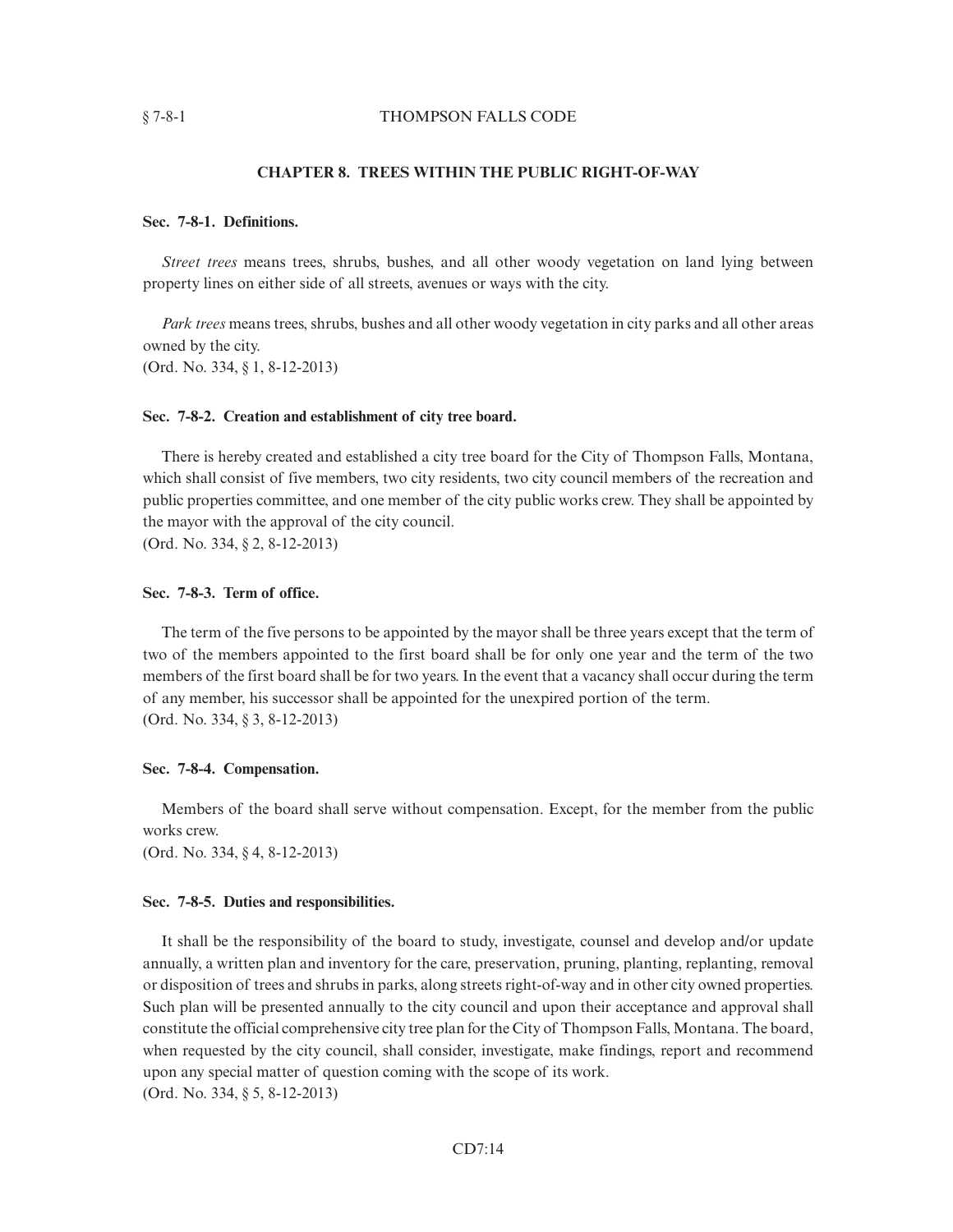## PUBLIC WAYS AND PROPERTY  $§ 7-8-11$

#### **Sec. 7-8-6. Operation.**

The board shall choose its own officers, make its own rules and regulations and report to the city council its proceedings. A majority of the members shall be a quorum for the transaction of business. (Ord. No. 334, § 6, 8-12-2013)

#### **Sec. 7-8-7. Street tree species to be planted.**

The following list constitutes the official street tree species for Thompson Falls, Montana. No species other than those included in this list may be planted as street trees without written permission of the city tree board.

(A list will be on file with the public works director at city hall) (Ord. No. 334, § 7, 8-12-2013)

## **Sec. 7-8-8. Spacing.**

The spacing of street trees will be in accordance with the three species size classes listed in section 7-8-7 of this chapter, and no trees may be planted closer together than the following: small trees, 30 feet; medium trees, 40 feet; and large trees, 50 feet; except in special plantings designed or approved by a landscape architect.

(Ord. No. 334, § 8, 8-12-2013)

## **Sec. 7-8-9. Distance from street corners, fireplugs and property lines.**

No street tree shall be planted closer than 15 feet of any street corner, measured from the point of nearest intersecting right-of-way lines. No street tree shall be planted closer than ten feet of any fireplug. No tree shall be planted closer than five feet from a property boundary. (Ord. No. 334, § 9, 8-12-2013)

## **Sec. 7-8-10. Utilities.**

No street trees other than those species listed as small trees in section 7-8-7 of this chapter may be planted under or within ten lateral feet of any overhead utility wire, or over or within five lateral feet of any underground water line, sewer line, transmission line or other utility. (Ord. No. 334, § 10, 8-12-2013)

## **Sec. 7-8-11. Public tree care.**

The city shall have the right to plant, prune, maintain and remove trees, plants and shrubs within the lines of all streets, alleys, avenues, lanes, squares and city property, as may be necessary to insure public safety or preserve or enhance the symmetry and beauty of such city property, and larger tracts of land (ie. sewer lagoon, community center, pump house site and city shop area) shall be managed in accordance with best management practices issued by the department of state lands.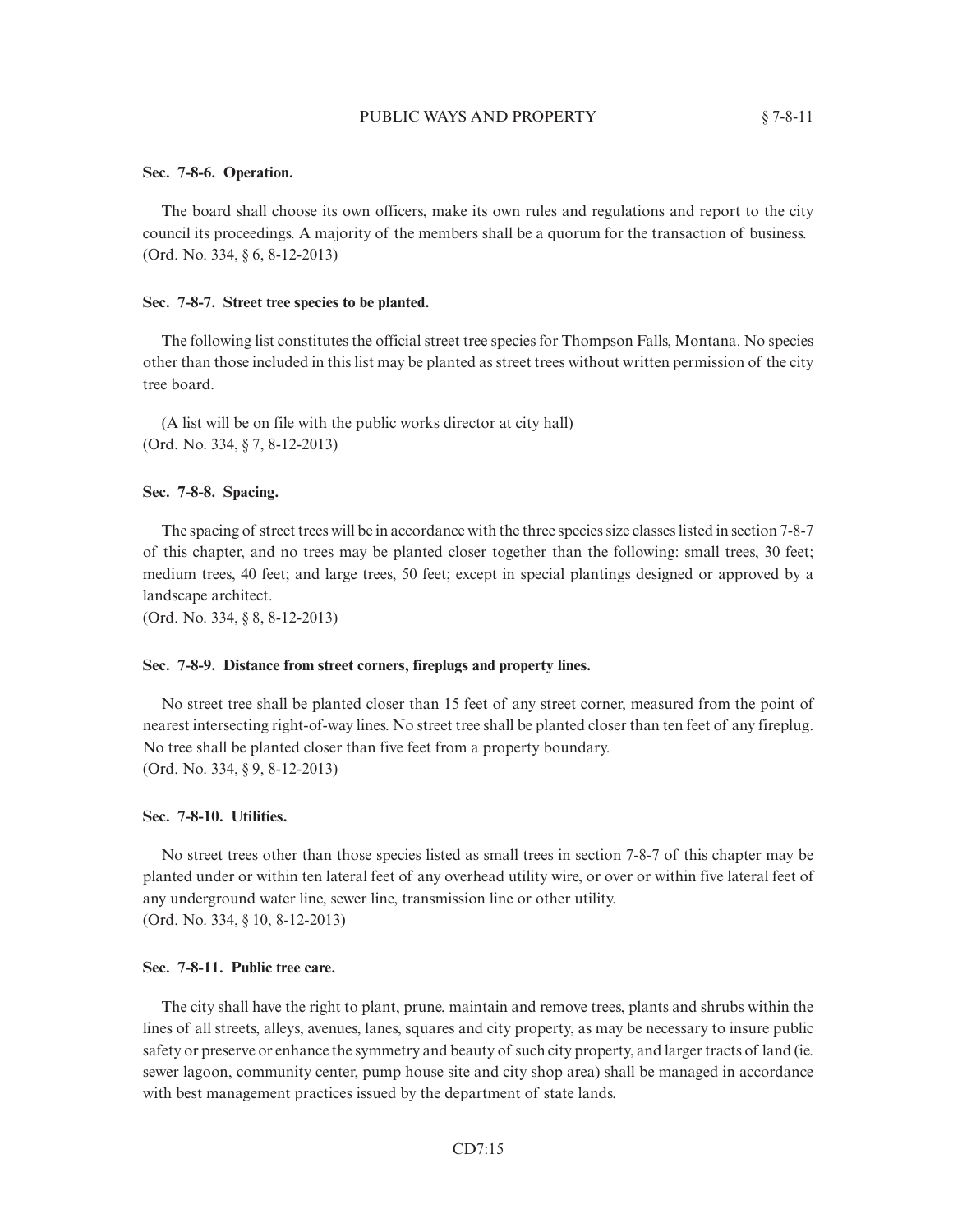## § 7-8-11 THOMPSON FALLS CODE

The city tree board may remove or cause or order to be removed, any tree or part thereof which is in an unsafe condition or which by reason of its nature is injurious to sewers, electric power lines, gas lines, water lines, or other public improvements, or is affected with any injurious fungus, insect or other pest. (Ord. No. 334, § 11, 8-12-2013)

## **Sec. 7-8-12. Tree topping.**

It shall be unlawful as a normal practice for any person, firm, or city department to top any street tree, park tree, or other tree on city property. Topping is defined as the severe cutting back of limbs to stubs larger than three inches in diameter within the tree's crown to such a degree so as to remove the normal canopy and disfigure the tree. Trees severely damaged by storms or other causes or certain trees under utility wires or other obstructions where other pruning practices are impractical may be exempted from this chapter at the determination of the city tree board.

(Ord. No. 334, § 12, 8-12-2013)

#### **Sec. 7-8-13. Pruning, corner clearance.**

Every private property owner of a tree overhanging any street or right-of-way within the city shall prune the branches so that such branches shall not obstruct the light from any street lamp or obstruct the view of any street intersection and so that there shall be a clear space of eight feet above the surface of the street or sidewalk. Said owners shall remove all dead, diseased or dangerous trees, or broken or decayed limbs which constitute a menace to the safety of the public. The city shall have the right to prune any tree or shrub on private property when it interferes with the proper spread of light along the street from a streetlight or interferes with visibility of any traffic control device or sign, interferes with the passage of traffic, or prevents an open sight path of intersecting traffic.

(Ord. No. 334, § 13, 8-12-2013)

## **Sec. 7-8-14. Newly planted trees on private property not in compliance with chapter.**

Any newly planted tree that is not in compliance with this chapter, will have to be moved to a correct placement or removed. The owner will be notified by letter and have 45 days from receipt of the letter to comply with the chapter. If compliance is not done, the city crew will remove the tree. (Ord. No. 334, § 14, 8-12-2013)

#### **Sec. 7-8-15. Removal of stumps.**

All stumps of street and park trees shall be removed to or below the surface of the ground so that the top of the stump shall not project above the surface of the ground. (Ord. No. 334, § 15, 8-12-2013)

#### **Sec. 7-8-16. Interference with city tree board.**

It shall be unlawful for any person to prevent, delay or interfere with the city tree board, or any of its agents, while engaging in and about the planting, cultivating, mulching, pruning, or removing of any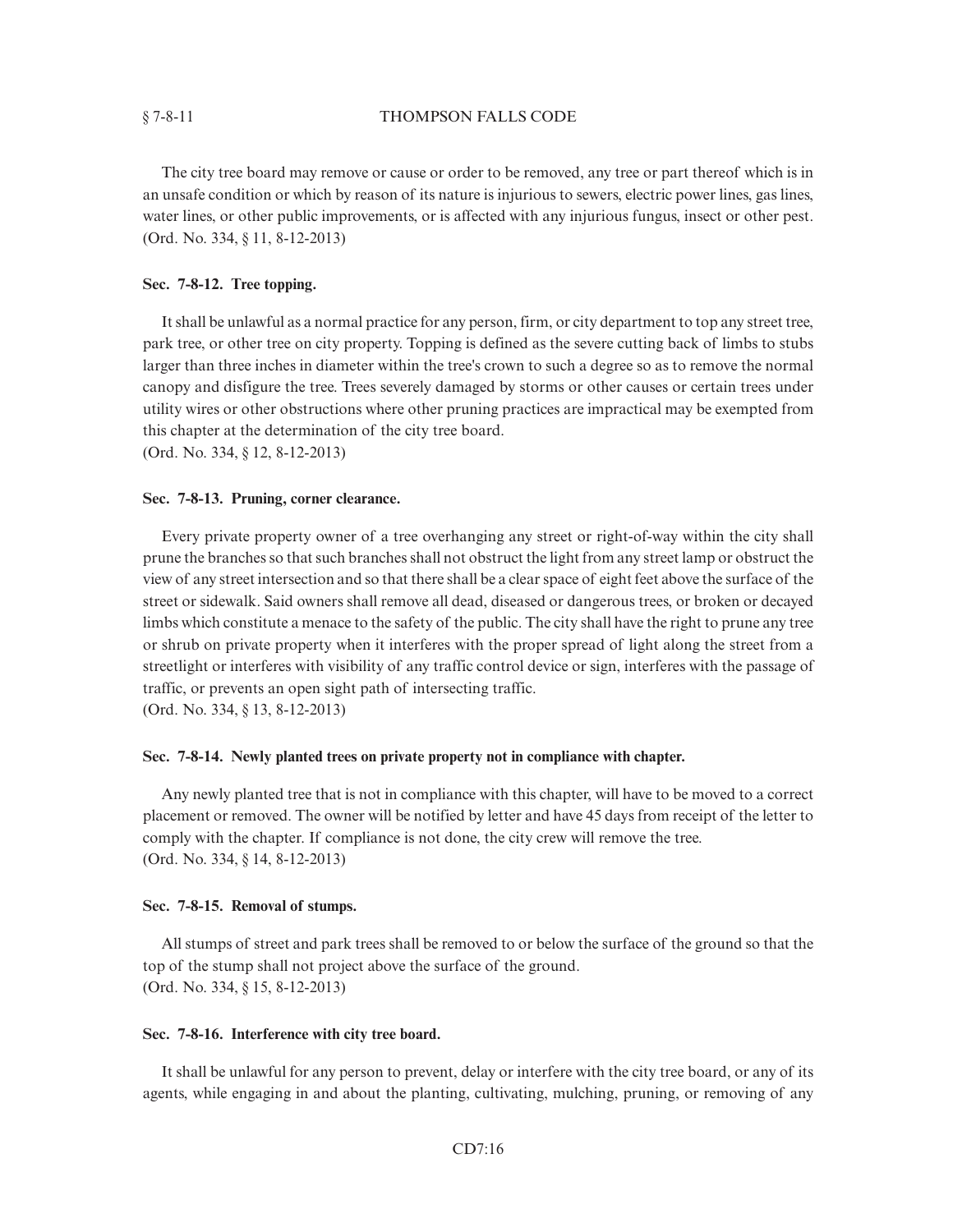street trees, or park trees. Before any spraying of trees by the city tree board or its agents, all neighbors will be notified. If the neighbors have a problem with the spaying to be done, they will have the ability to work with the city to see if there are other alternatives to the spraying. (Ord. No. 334, § 16, 8-12-2013)

#### **Sec. 7-8-17. Damage to public trees prohibited.**

Unless specifically authorized by the public works director, it is unlawful for any person to intentionally damage, cut, carve, transplant or remove any tree in the public right-of-way or from publicly owned property; attach any rope, wire, nails, or other contrivance to any public tree; allow any gaseous liquid or solid substance which is harmful to such trees to come n contact with them; or set fire or permit any fire to burn when such fire or the heat thereof could injure any portion of any public tree. (Ord. No. 334, § 17, 8-12-2013)

#### **Sec. 7-8-18. Selection of arborist.**

The city shall select only a suitably qualified firm or person to maintain its street and/or park trees. They will have to meet the city's normal requirements for workman's comp insurance and liability insurance to indemnify the city or any person injured or damaged from the completion of the agreed upon tasks.

(Ord. No. 334, § 18, 8-12-2013)

#### **Sec. 7-8-19. Review by city council.**

The city council shall have the right to review the conduct, acts and decisions of the city tree board. Any person may appeal from any ruling or order of the city tree board to the city council who may hear the matter and make a final decision.

(Ord. No. 334, § 19, 8-12-2013)

#### **Sec. 7-8-20. Penalty.**

Any person violating any provision of this chapter shall be, upon conviction or plea of guilty, subject to a fine not to exceed \$300.00.

(Ord. No. 334, § 20, 8-12-2013)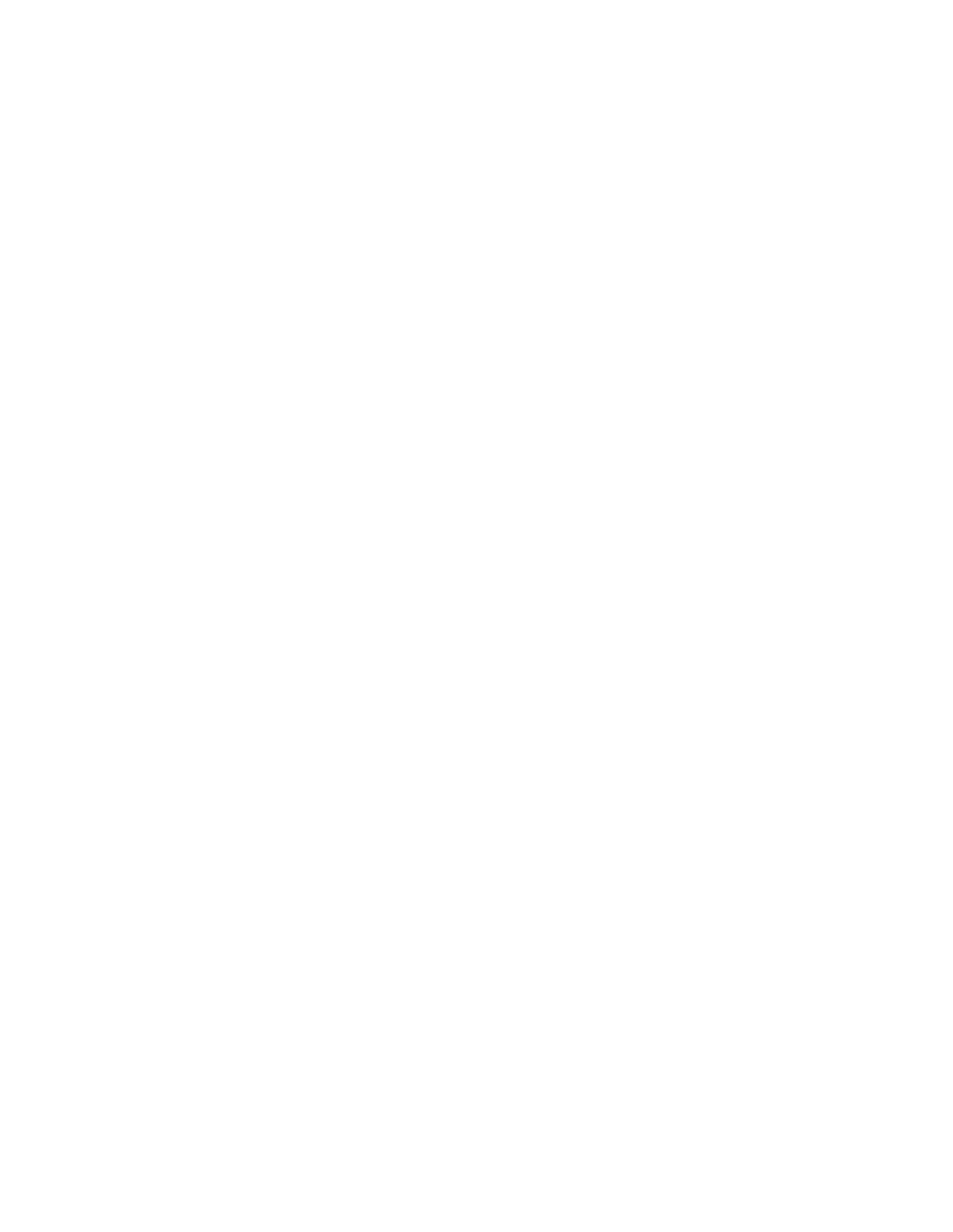## TITLE 8

## **BUILDING REGULATIONS**

## **Chapter 1. Fire District**

|  | Sec. $8-1-1$ . | Established; zones. |
|--|----------------|---------------------|
|--|----------------|---------------------|

# **Chapter 2. House Numbers**

- Sec. 8-2-1. Numbers required.<br>Sec. 8-2-2. Specifications.
- Specifications.
- Sec. 8-2-3. Assignment of numbers.
- Sec. 8-2-4. Penalty.

## **Chapter 3. Sign Regulation (Main Street)**

Sec. 8-3-1. Restriction.

**Chapter 4. Fair Housing**

Sec. 8-4-1. Regulation.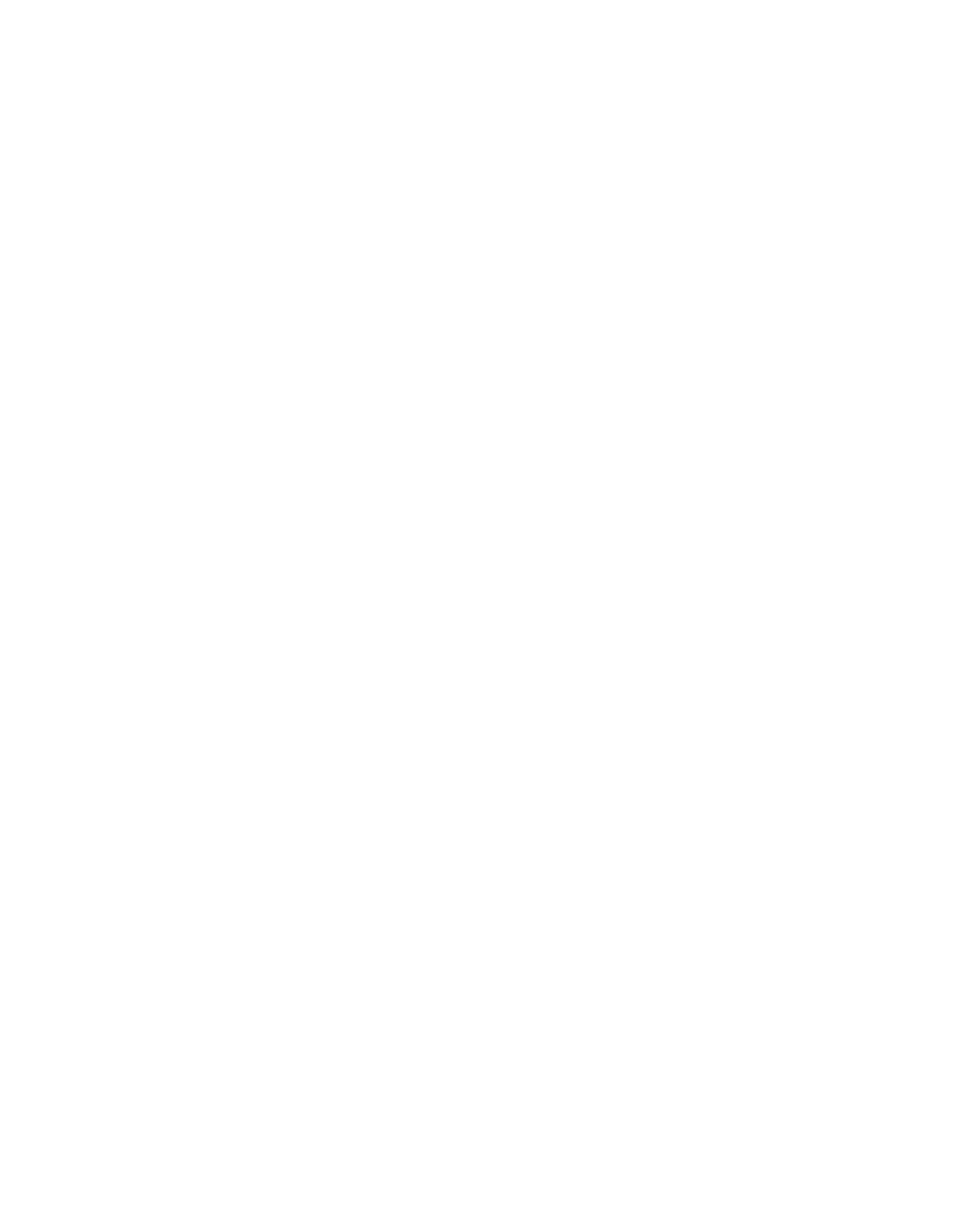## BUILDING REGULATIONS § 8-1-1

## **CHAPTER 1. FIRE DISTRICT**

#### **Sec. 8-1-1. Established; zones.**

The entire incorporated area in the city is hereby declared to be and is hereby established as a fire district and such fire district shall be designated and known as fire zones 1, 2 and 3, each zone shall include such territory or portions of the city as illustrated, outlined and designated on a certain map on file in the office of the city clerk-treasurer, being marked and designated as "fire zones of the City of Thompson Falls, Montana," which is hereby adopted as the fire zoning map of the city. (1985 Code 15.06.01)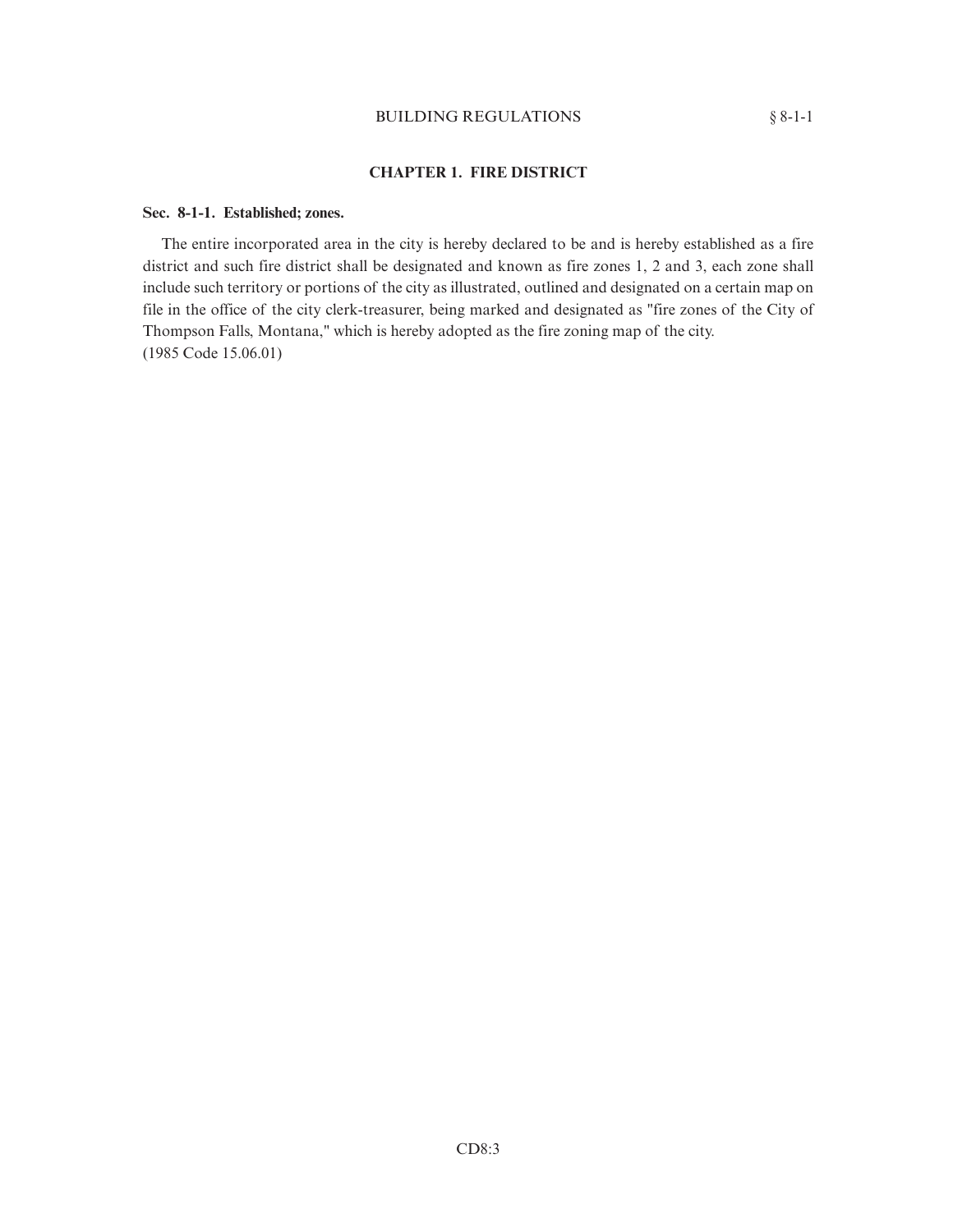## § 8-2-1 THOMPSON FALLS CODE

## **CHAPTER 2. HOUSE NUMBERS**

#### **Sec. 8-2-1. Numbers required.**

The owners of all businesses and residences in the city shall install street numbers on their buildings. (Ord. 303, 2-1992)

## **Sec. 8-2-2. Specifications.**

The individual numbers shall have a height of no less than three inches. The numbers shall be placed in a prominent location on or near the front of the structure and be clearly visible and legible from the street which the building fronts.

(Ord. 303, 2-1992; Ord. No. 2016-337, 3-14-2016)

### **Sec. 8-2-3. Assignment of numbers.**

These numbers shall be obtained from the clerk-treasurer through the city hall. (Ord. 303, 2-1992; amd. 2010 code)

### **Sec. 8-2-4. Penalty.**

Any person violating the provisions of this chapter shall, upon conviction thereof, be fined the sum of \$50.00.

(Ord. 303, 2-1992)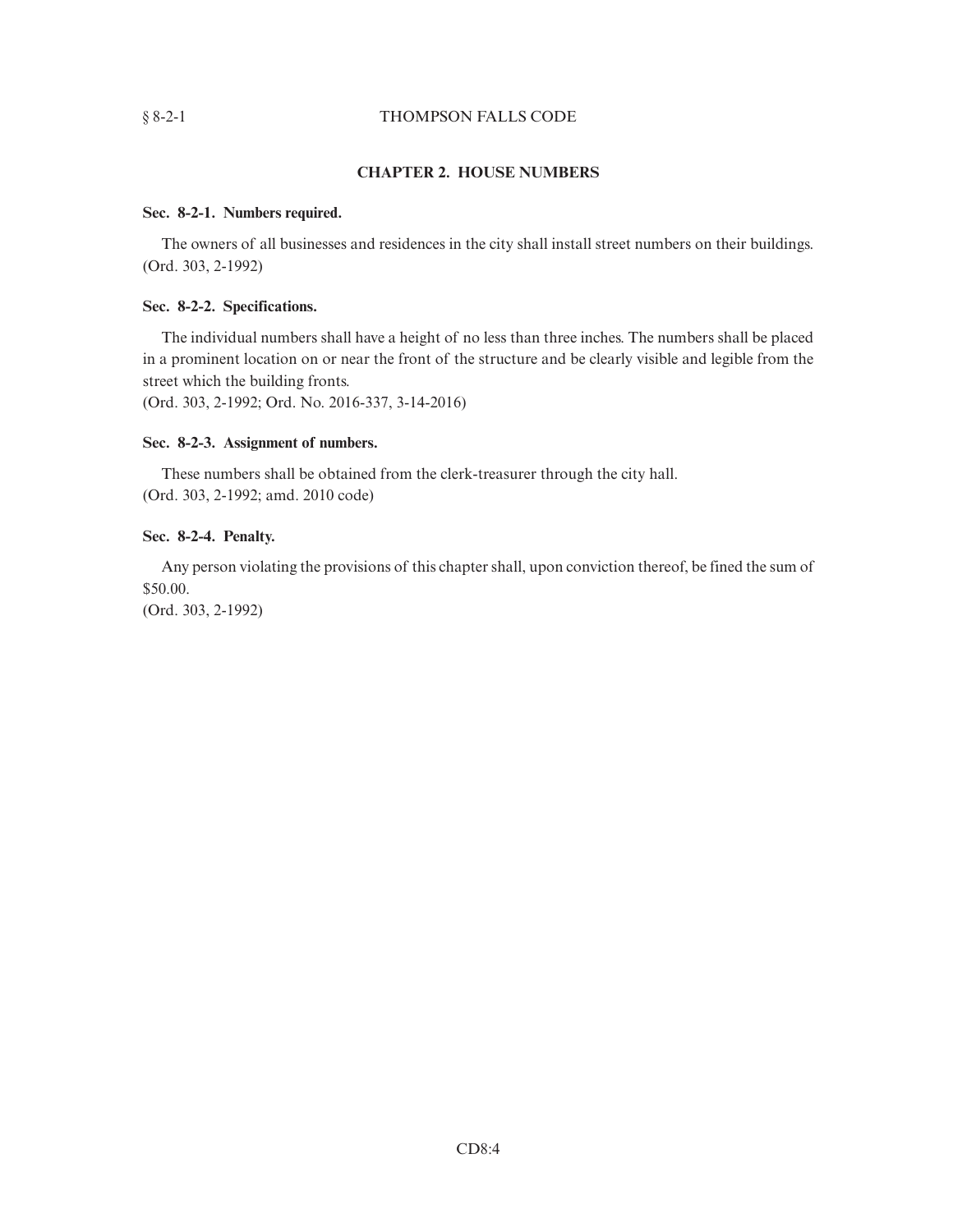## BUILDING REGULATIONS § 8-3-1

## **CHAPTER 3. SIGN REGULATION (MAIN STREET)**

## **Sec. 8-3-1. Restriction.**

It shall be unlawful for any person to build, construct or maintain across or over any part or portion of Main Street any sign or advertising device suspended or held in place by means of cable, wire, rope or in any other manner; subject, however, to the rights of any property owner or tenant to erect and maintain a sign or advertising device from his, her or its place of business to the curb line along such street providing such sign or advertising device does not interfere with the use of the sidewalk along said street.

(1985 Code 9.08.01)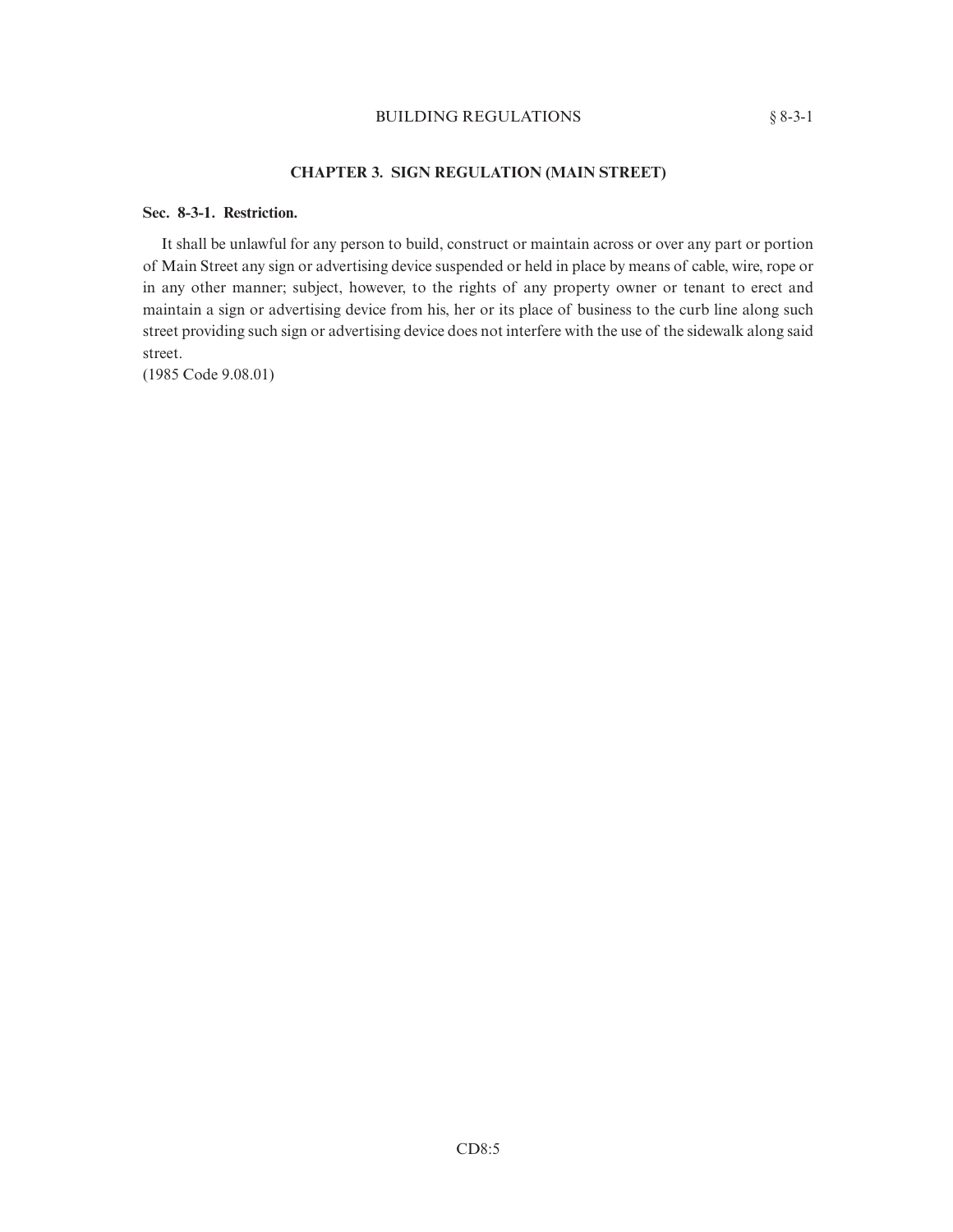## § 8-4-1 THOMPSON FALLS CODE

# **CHAPTER 4. FAIR HOUSING**

## **Sec. 8-4-1. Regulation.**

It shall be unlawful for any person to refuse to sell, lease or rent any housing accommodation or property to any person because of race, gender, creed, religion, color, age or national origin. (1985 Code 9.10.01; amd. 2010 Code)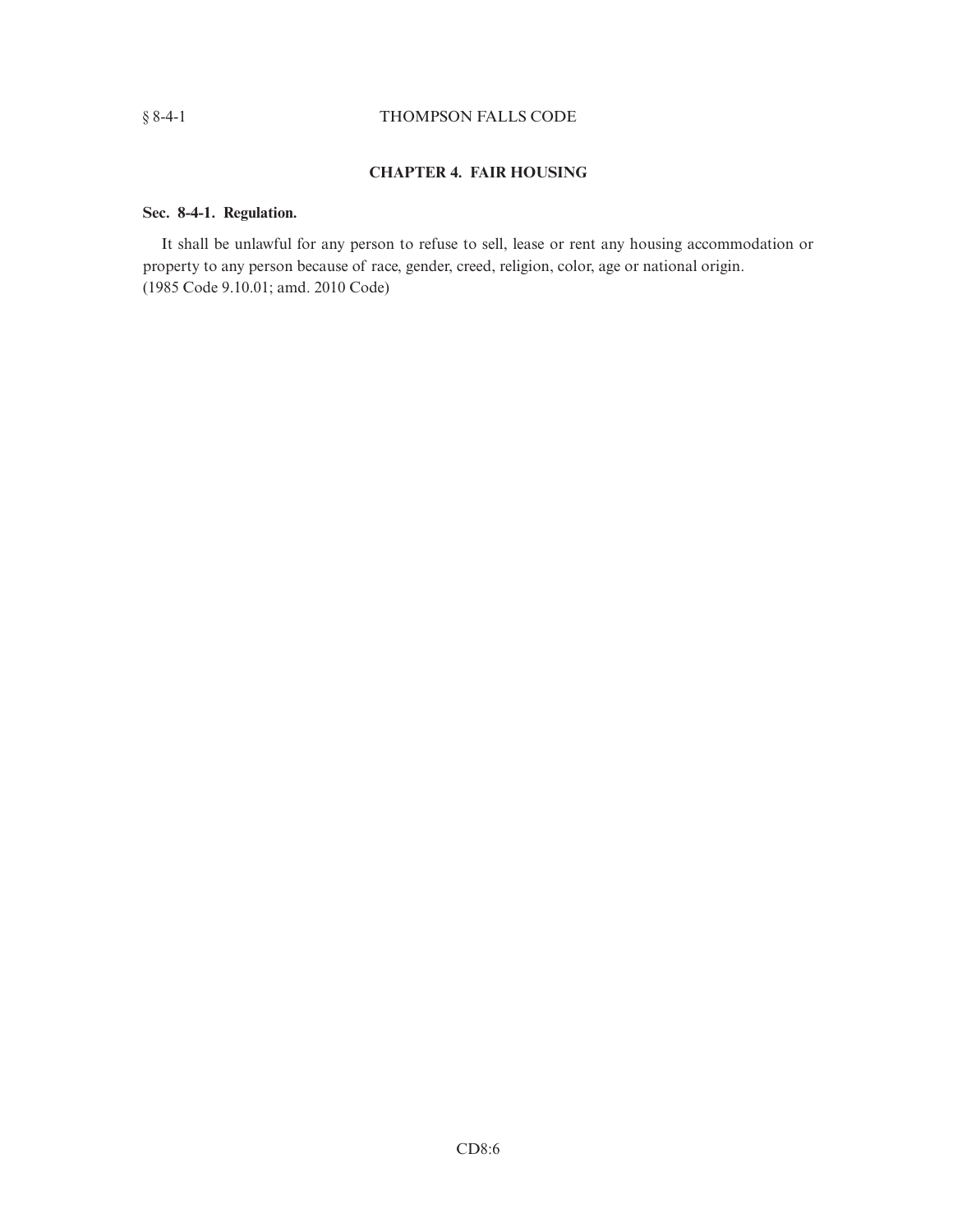## TITLE 9

## **WATER AND SEWER**

## **Chapter 1. Water**

Sec. 9-1-1: Rules.<br>Sec. 9-1-2: Relation

Relation of rules to water ordinances.

Secs. 9-1-3, 9-1-4. Reserved.

## **Chapter 2. Sewer**

- Sec. 9-2-1. Definitions.
- Sec. 9-2-2. Use required.
- Sec. 9-2-3. Reserved.
- Sec. 9-2-4. Sanitary sewers, building sewers and connections.
- Sec. 9-2-3. Reserved.

**Chapter 3. Reserved**

**Chapter 4. Reserved**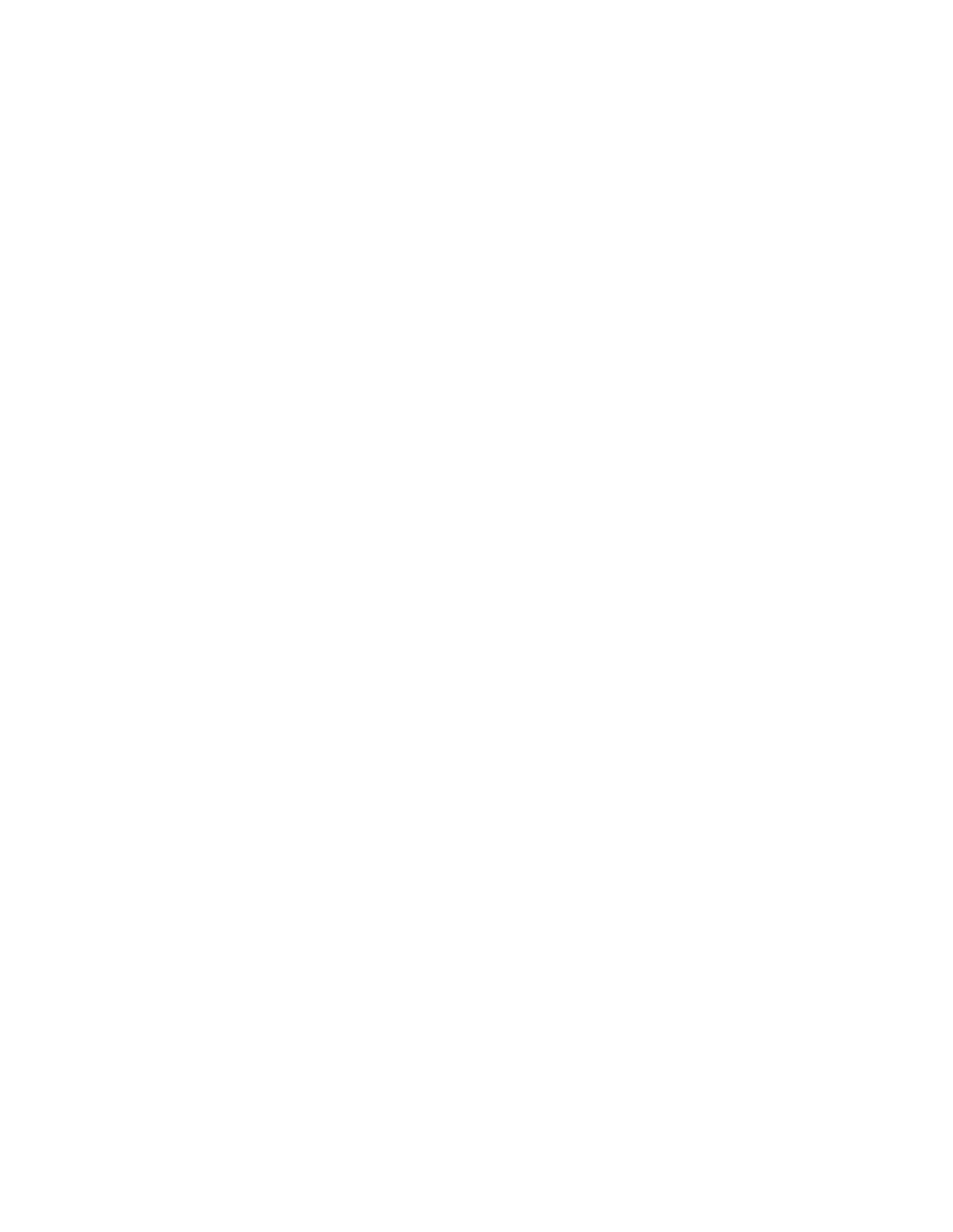#### WATER AND SEWER § 9-1-4

#### **CHAPTER 1. WATER**

#### **Sec. 9-1-1: Rules.**

Pursuant to MCA 69-7-201, the city shall, by resolution, adopt rules for the operation of the water utility. Such rules shall be made and adopted in accordance with such statutory section and other applicable statutory sections and amendments thereto. The rules shall provide for the regulatory measures permitted thereunder and may provide for the adoption and modification of schedules of charges for water services.

(1985 Code 4.02.01)

#### **Sec. 9-1-2: Relation of rules to water ordinances.**

The rule making authority granted by section 9-1-1 of this chapter shall not preclude the city from exercising any or all of its authority to regulate the water utility and to adopt a water service charge schedule by ordinance instead of or in combination with rules adopted pursuant to section 9-1-1 of this chapter.

(1985 Code 4.02.02)

#### **Secs. 9-1-3, 9-1-4. Reserved.**

**Editor's note—**Ord. No. 335, adopted April 21, 2014, repealed §§ 9-1-3, 9-1-4, which pertained to water meters and pits, and irrigation restrictions and derived from Ord. 308, adopted Aug. 8, 1994; Ord. 307, adopted June 14, 1993; and amd. 2010 Code.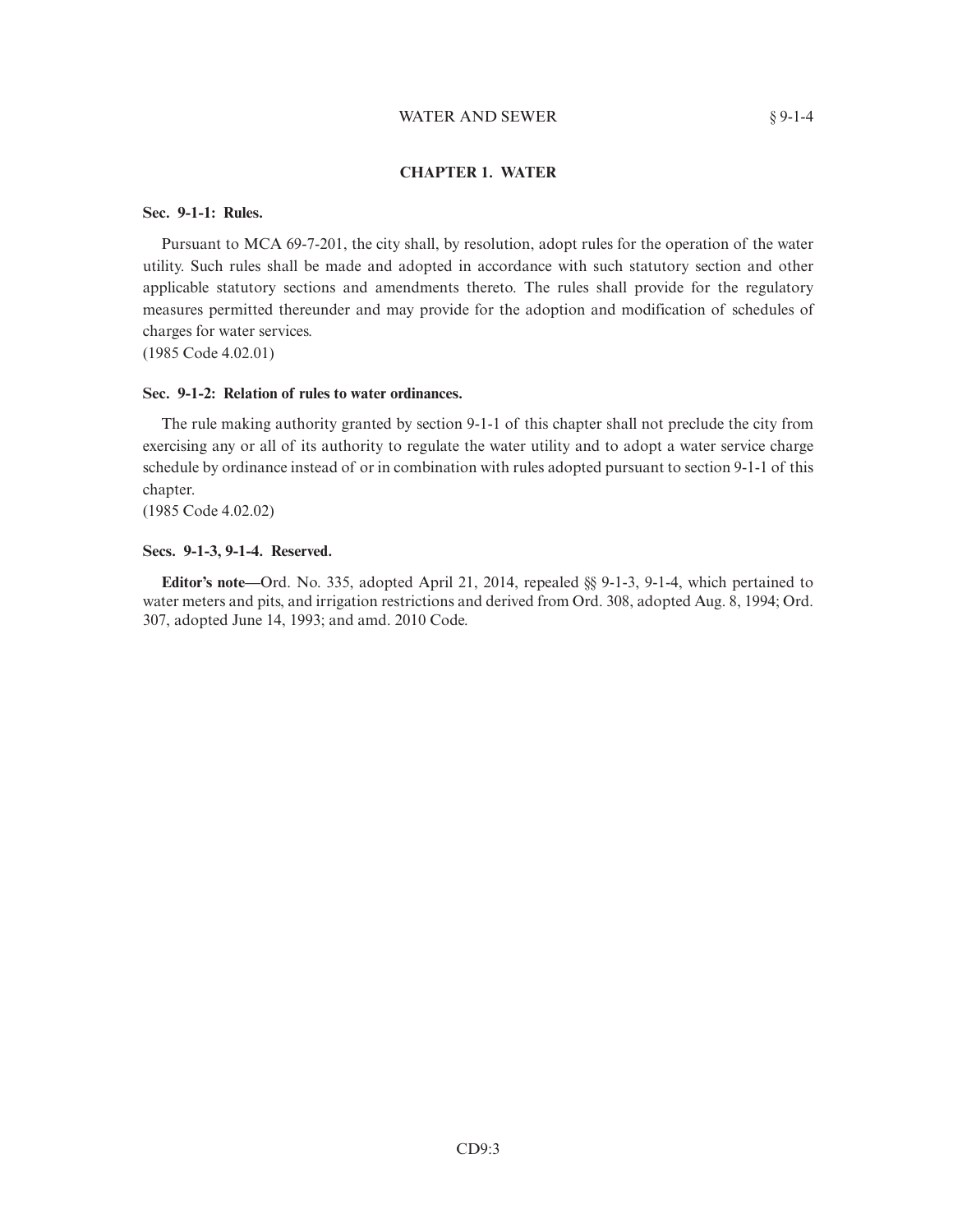#### § 9-2-1 THOMPSON FALLS CODE

#### **CHAPTER 2. SEWER**

#### **Sec. 9-2-1. Definitions.**

Unless the context specifically indicates otherwise, the meaning of terms used in this chapter shall be as follows:

*Biochemical oxygen demand* (BOD) means the quantity of oxygen utilized in the biochemical oxidation of organic matter under standard laboratory procedure in five days at 20 degrees Centigrade, expressed in milligrams per liter.

*Building drain* means that part of the lowest horizontal piping of a drainage system which receives the discharge from soil, waste, and other drainage pipes inside the walls of the building and conveys it to the building sewer, beginning five feet (1.5 meters) outside the inner face of the building wall.

*Building sewer* means the extension from the building drain to the public sewer or other place of disposal. Also called house connection.

*City* means the City of Thompson Falls, Montana.

*Combined sewer* means a sewer intended to receive both wastewater and stormwater or surface water.

*Easement* means an acquired legal right for the specific use of land owned by others.

*Floatable oil* means oil, fat or grease in a physical state such that it will separate by gravity from wastewater by treatment in an approved pretreatment facility. a wastewater shall be considered free of floatable fat if it is properly pretreated and the wastewater does not interfere with the collection system.

*Garbage* means the animal and vegetable waste resulting from the handling, preparation, cooking and serving of foods.

*Industrial wastes* means the wastewater from industrial processes, trade, or business as distinct from domestic or sanitary wastes.

*May* means permissive.

*Natural outlet* means any outlet, including storm sewers and combined sewer overflow, into a watercourse, pond, ditch, lake, or other body of surface water or groundwater.

*Person* means any individual, firm, company, association, society, corporation or group.

*pH* means the logarithm of the reciprocal of the hydrogen ion concentration. The concentration of the weight of hydrogen ions, in grams per liter of solution. Neutral water, for example, has a pH of 7 and a hydrogen ion concentration of 10-7.

*Properly shredded garbage* means the waste from the preparation, cooking and dispensing of food that has been shredded to such a degree that all particles will be carried freely under the flow conditions normally prevailing in public sewers, with no particle greater than one-half inch (1.27 centimeters) in any dimension.

*Public sewer* means a common sewer controlled by a governmental agency or public utility.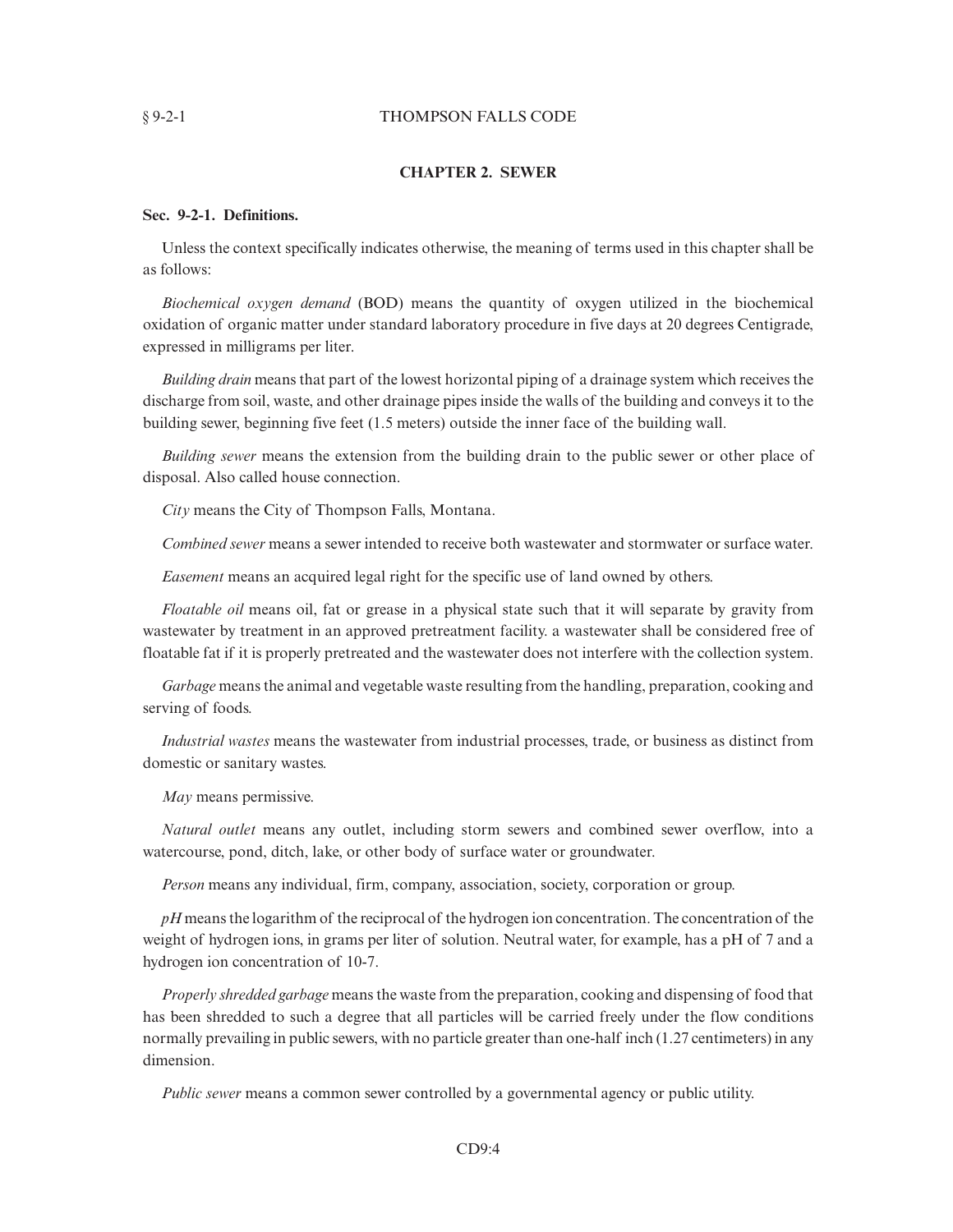#### WATER AND SEWER § 9-2-1

*Sanitary sewer* means a sewer that carries liquid and water carried waste from residences, commercial buildings, industrial plants, and institutions together with minor quantities of groundwater, stormwater and surface waters that are not admitted intentionally.

*Sewage* means the spent water of a community. The preferred term is "wastewater".

*Sewer* means a pipe or conduit that carries wastewater or drainage water.

*Shall* means mandatory.

*Slug* means any discharge of water or wastewater which in concentration of any given constituent or in quantity of flow exceeds for any period of duration longer than 15 minutes more than five times the average 24-hour concentration or flows during normal operation and shall adversely affect the collection system and/or performance of the wastewater treatment works.

*Storm drain* or*storm sewer* means a drain or sewer for conveying water, groundwater, subsurface water or unpolluted water from any source.

*Superintendent* means the superintendent (of wastewater facilities, and/or of wastewater treatment works, and/or of water pollution control) of the city or his authorized deputy, agent or representative.

*Suspended solids* means total suspended matter that either floats on the surface of or is in suspension in water, wastewater or other liquids, and that is removable by laboratory filtering as prescribed in "Standard Methods for the Examination of Water and Wastewater" and referred to as nonfilterable residue.

*Unpolluted water* means water of quality equal to or better than the effluent criteria in effect or water that would not cause violation of receiving water quality standards and would not be benefited by discharge to the sanitary sewers and wastewater treatment facilities provided.

*Wastewater* means the spent water of a community. From the standpoint of source, it may be a combination of the liquid and water carried wastes from residences, commercial buildings, industrial plants, and institutions, together with any groundwater, surface water and stormwater that may be present.

*Wastewater facilities* means the structures, equipment, and processes required to collect, carry away, and treat domestic and industrial wastes and dispose of the effluent.

*Wastewater treatment works* means an arrangement of devices and structures for treating wastewater, industrial wastes and sludge. Sometimes used as synonymous with "waste treatment plant" or "wastewater treatment plant" or "water pollution control plant".

*Watercourse* means a natural or artificial channel for the passage of water either continuously or intermittently. (Ord. 281, 1-6-1986)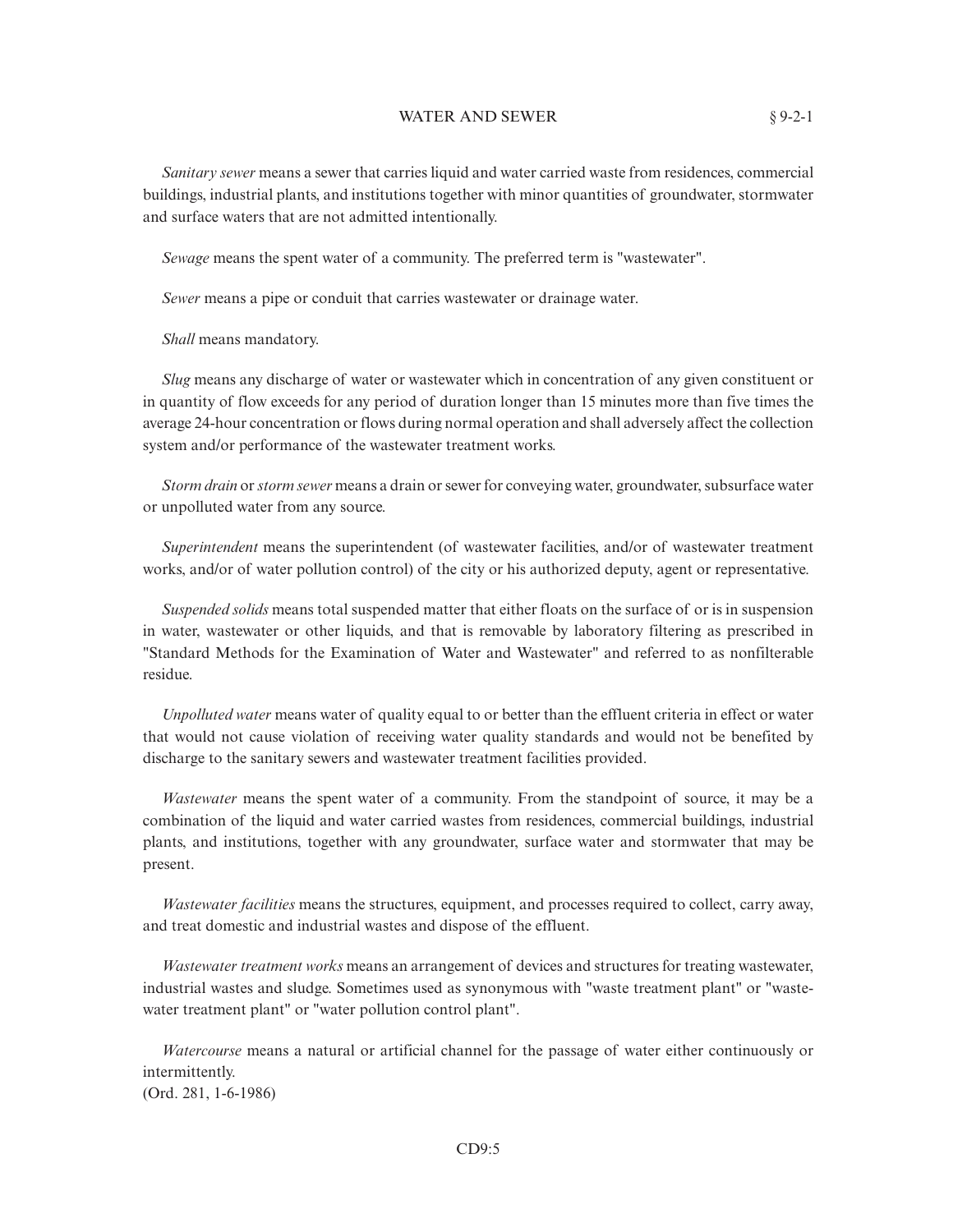#### § 9-2-2 THOMPSON FALLS CODE

## **Sec. 9-2-2. Use required.**

A. *Prohibited deposits.* It shall be unlawful for any person to place, deposit or permit to be deposited in any unsanitary manner on public or private property within the city, or in any area under the jurisdiction of the city, any human or animal excrement, garbage, or other objectionable waste.

B. *Discharge prohibited.*It shall be unlawful to discharge to any natural outlet within the city, or in any area under the jurisdiction of the city, any sewage or other polluted waters, except where suitable treatment has been provided in accordance with subsequent provisions of this chapter.

C. *Construction of privy, septic tank, cesspool.* Except as hereinafter provided, it shall be unlawful to construct or maintain any privy, privy vault, septic tank, cesspool, or other facility intended or used for the disposal of wastewater.

D. *Connection required.* The owners of all houses, buildings, or properties used for human occupancy, employment, recreation or other purposes, situated within the city and abutting on any street, alley or right of way in which there is now located or may in the future be located a public sanitary or combined sewer of the city, are hereby required, at the owners' expense, to install suitable toilet facilities therein, and to connect such facilities directly with the proper public sewer in accordance with the provisions of this chapter within 120 days after date of official notice to do so; provided, that said public sewer is within 50 feet of the property line.

(Ord. 281, 1-6-1986)

#### **Sec. 9-2-3. Reserved.**

**Editor's note—**Ord. No. 336, adopted July 14, 2014, repealed § 9-2-3, which pertained to private waste disposal and derived from Ord. 311, adopted July 10, 1995; and amd. 2010 Code.

#### **Sec. 9-2-4. Sanitary sewers, building sewers and connections.**

A. *Permit required.* No unauthorized person shall uncover, make any connection with or opening into, use, alter or disturb any public sewer or appurtenance thereof without first obtaining a written permit from the superintendent.

B. *Classes of permit; application.* There shall be two classes of building sewer permits: 1) for residential and commercial service; and 2) for service to establishments producing industrial wastes. In either case, the owner or his agent shall make application on a special form furnished by the city. The permit application shall be supplemented by any plans, specifications, or other information considered pertinent in the judgement of the superintendent.

C. *Fees.* A permit and inspection fee for a residential or commercial building sewer permit and for an industrial building sewer permit in amounts to be set by resolution or regulation of the city council shall be paid to the city at the time the application is filed.

D. *Costs and expenses; indemnification.* All costs and expenses incidental to the installation and connection of the building sewer shall be borne by the owner. The owner shall indemnify the city from any loss or damage that may directly or indirectly be occasioned by the installation of the building sewer.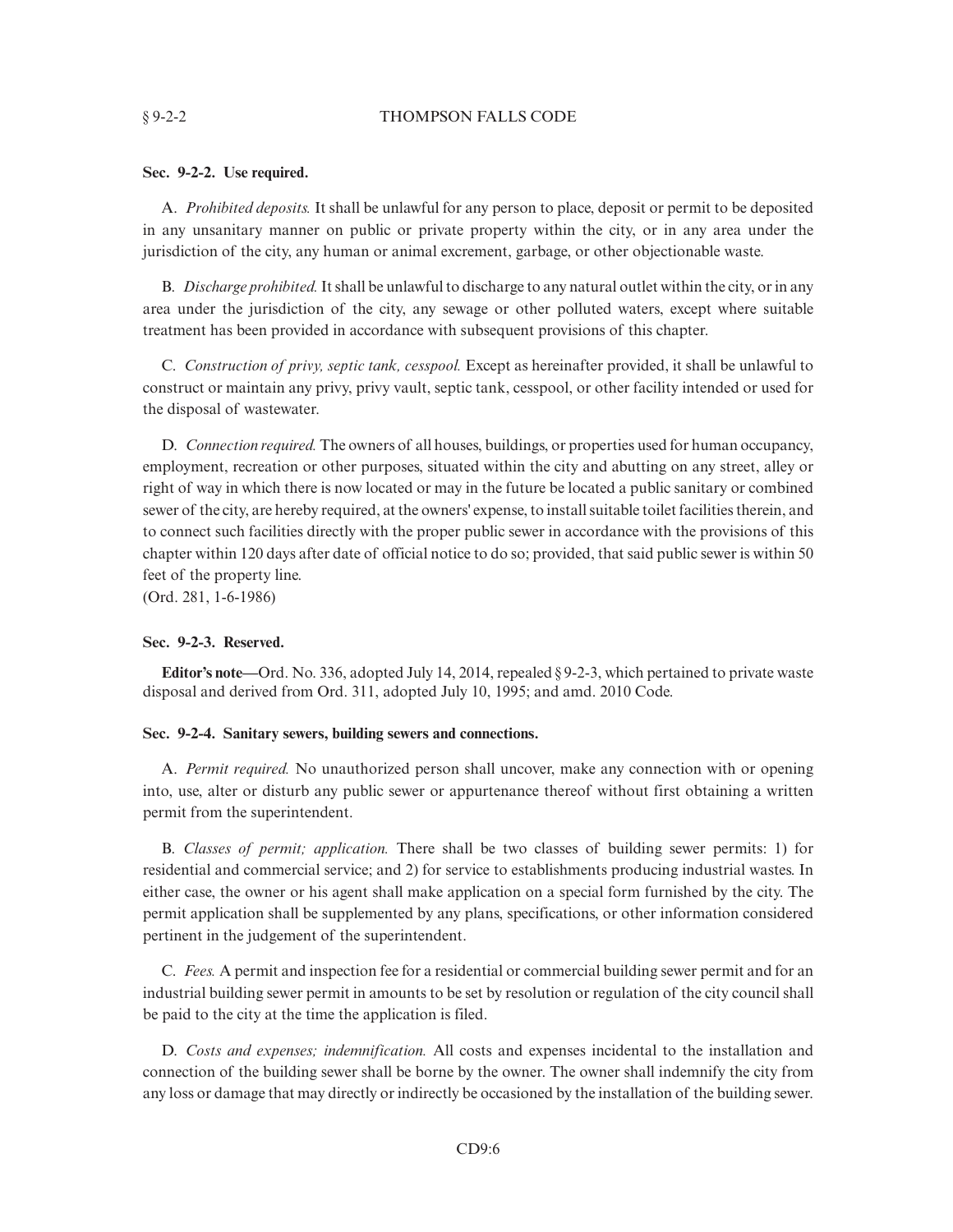#### WATER AND SEWER § 9-2-4

E. *Separate sewer required; exception.* A separate and independent building sewer shall be provided for every building; except, where one building stands at the rear of another on an interior lot and no private sewer is available or can be constructed to the rear building through an adjoining alley, court, yard or driveway, the building sewer from the front building may be extended to the rear building and the whole considered as one building sewer, but the city does not and will not assume any obligation or responsibility for damage caused by or resulting from any such single connection aforementioned.

F. *Old building sewers.* Old building sewers may be used in connection with new buildings only when they are found, on examination and test by the superintendent, to meet all requirements of this chapter.

G. *Construction specifications.* The size, slope, alignment, materials of construction of all sanitary sewers including building sewers, and the methods to be used in excavating, placing of the pipe, jointing, testing and backfilling the trench, shall all conform to the requirements of the building and plumbing code or other applicable rules and regulations of the city and the state. In the absence of suitable code provisions or in amplification thereof, the materials and procedures set forth in appropriate specifications of the ASTM and WPCF "Manual Of Practice No. 9" shall apply.

H. *Elevation.* Whenever possible, the building sewer shall be brought to the building at an elevation below the basement floor. In all buildings in which any building drain is too low to permit gravity flow to the public sewer, sanitary sewage carried by such building drain shall be lifted by an approved means and discharged to the building sewer.

I. *Surface runoff, groundwater prohibited.* No person shall make connection of roof downspouts, foundation drains, areaway drains, or other sources of surface runoff or groundwater to a building sewer or building drain which in turn is connected directly or indirectly to a public sanitary sewer unless such connection is approved by the superintendent and the state department of health for purposes of disposal of polluted surface drainage.

J. *Connection.* The connection of the building sewer into the public sewer shall conform to the requirements of the building and plumbing code or other applicable rules and regulations of the city and the state, or the procedures set forth in appropriate specifications of the ASTM and the WPCF "Manual Of Practice No. 9". All such connections shall be made gastight and watertight and verified by proper testing. Any deviation from the prescribed procedures and materials must be approved by the superintendent before installation.

K. *Supervision; inspection.* The applicant for the building sewer permit shall notify the superintendent when the building sewer is ready for inspection and connection to the public sewer. The connection and testing shall be made under the supervision of the superintendent or his representative.

L. *Excavations.* All excavations for building sewer installation shall be adequately guarded with barricades and lights so as to protect the public from hazard. Streets, sidewalks, parkways and other public property disturbed in the course of the work shall be restored in a manner satisfactory to the city. (Ord. 281, 1-6-1986)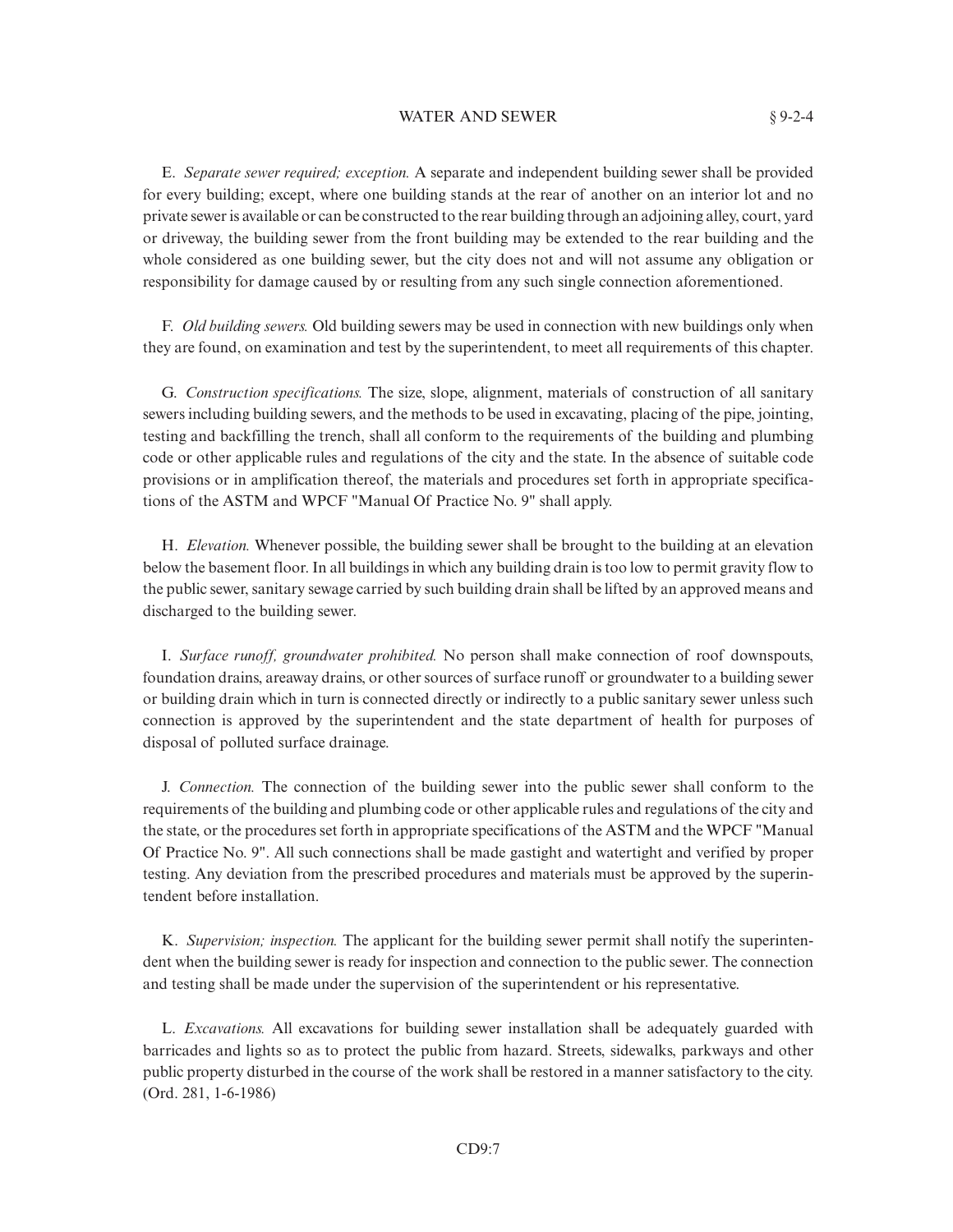#### **Secs. 9-2-5—9-2-9. Reserved.**

**Editor's note—**Ord. No. 336, adopted July 14, 2014, repealed §§ 9-2-5—9-2-9, which pertained to: use of public sewers; protection from damage; inspectors; hearing board; and penalty and derived from Ord. 281, adopted Jan. 6, 1986; and amd. 2010 Code.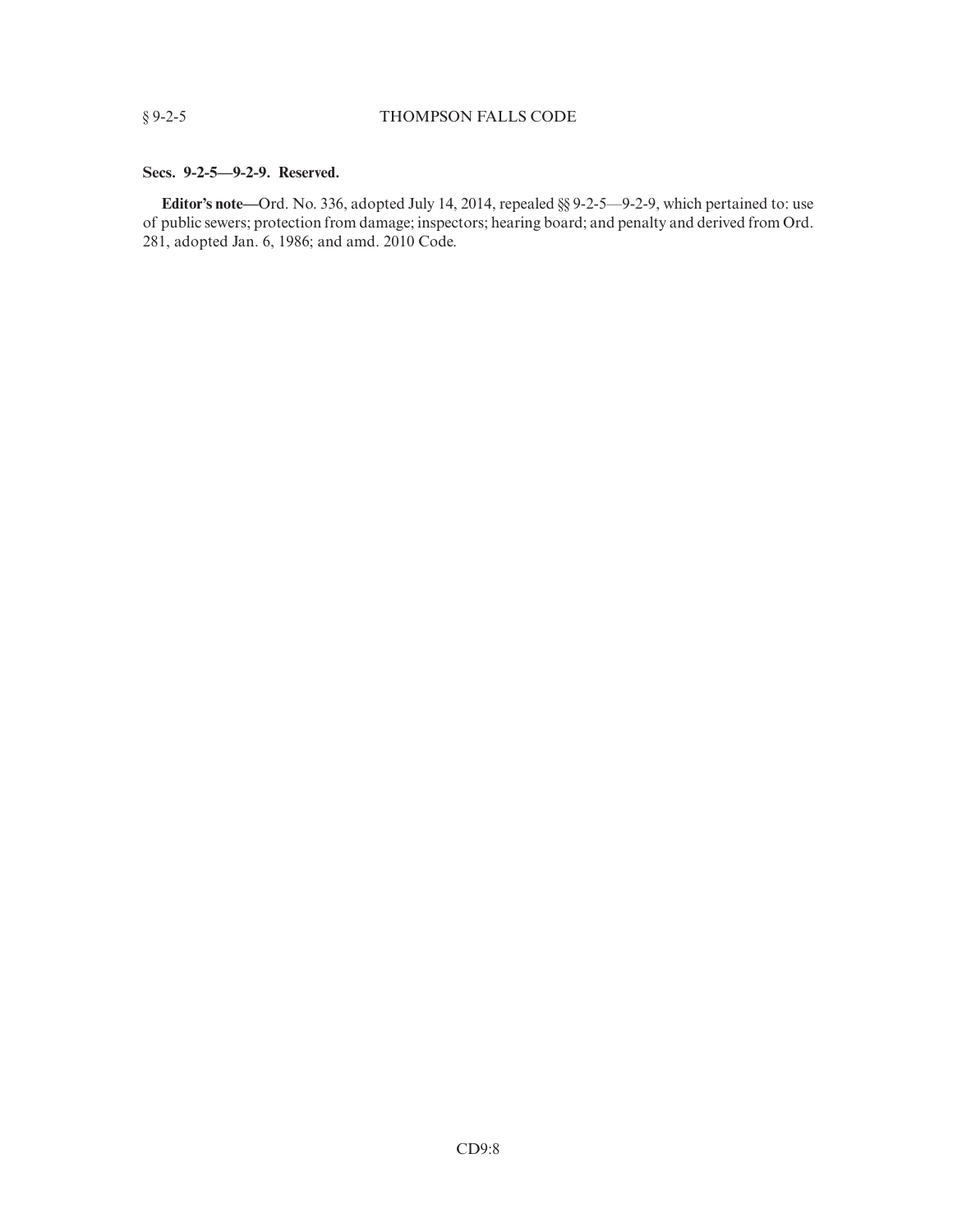## WATER AND SEWER  $§ 9-2-9$

## **CHAPTER 3. RESERVED**

**Editor's note—**Ord. No. 336, adopted July 14, 2014, repealed ch. 3, which pertained to sewer charges and derived from Ord. 283, adopted July 14, 1986.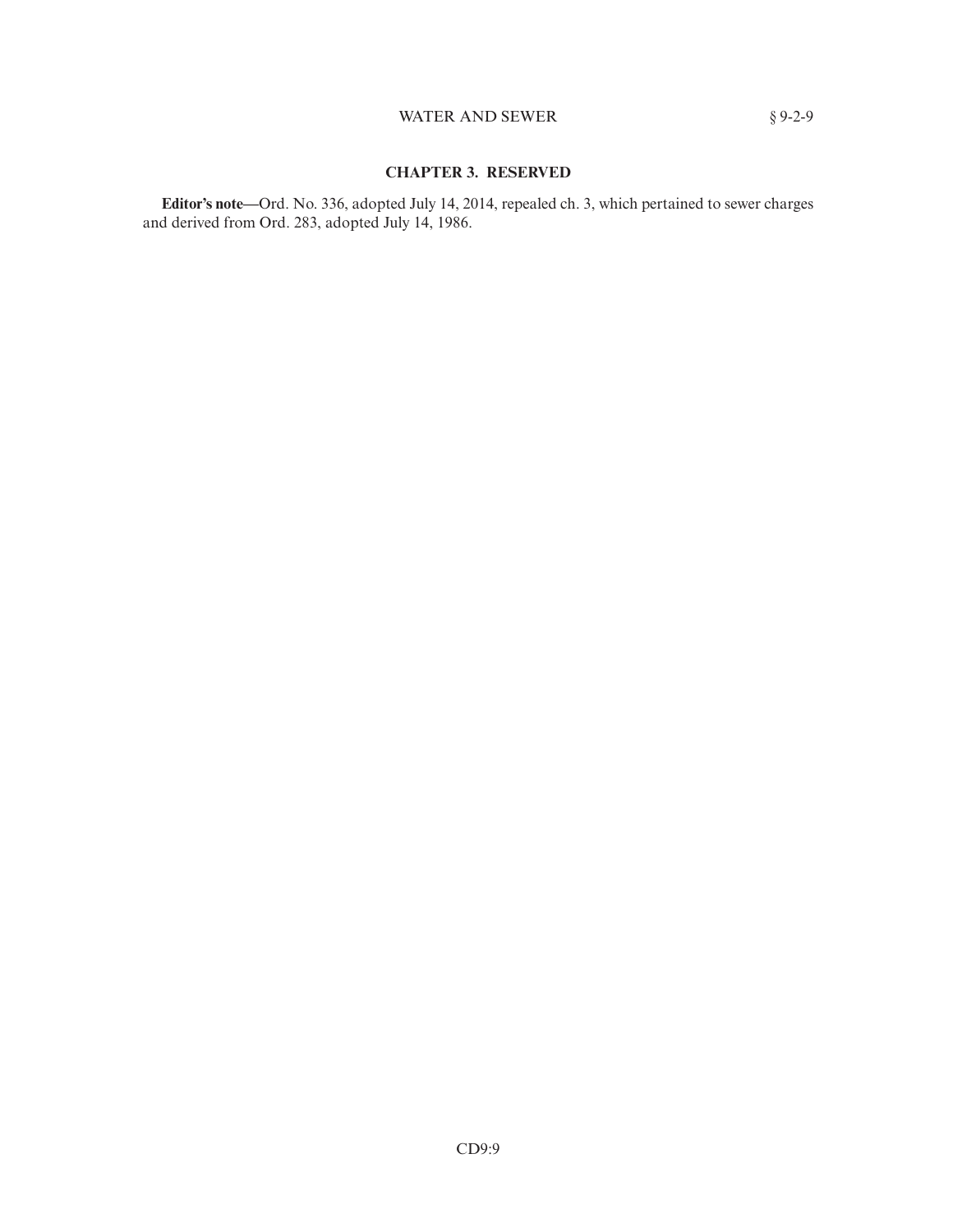## § 9-2-9 THOMPSON FALLS CODE

## **CHAPTER 4. RESERVED**

**Editor's note—**Ord. No. 336, adopted July 14, 2014, repealed ch. 4, which pertained to outdoor privies and derived from 1985 Code 7.06.01—7.06.03.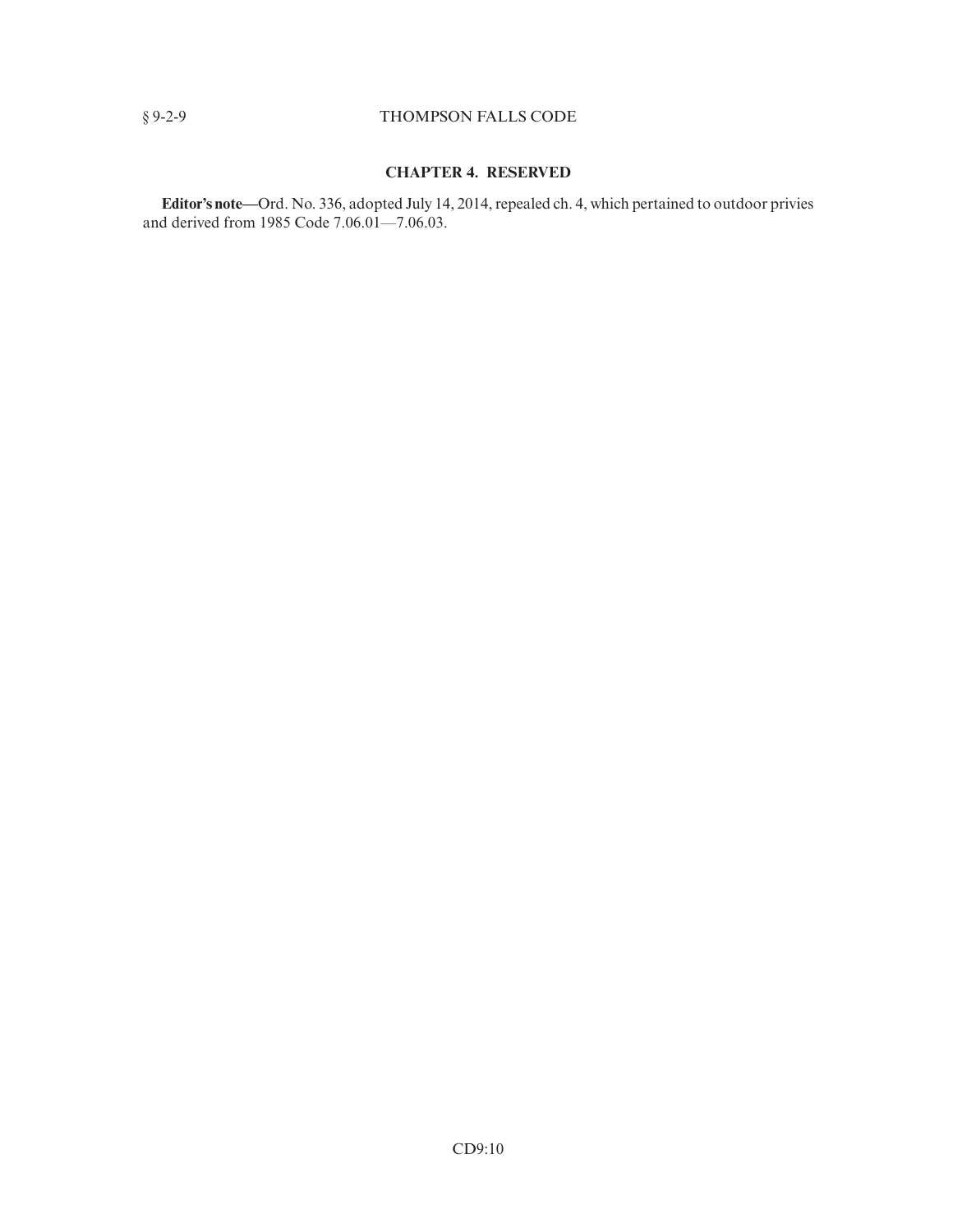## TITLE 10

## **ZONING REGULATIONS**

## **Chapter 1. Residential Buildings**

Sec. 10-1-1. Regulation.

## **Chapter 2. Setbacks**

- Sec. 10-2-1. Purpose.
- Sec. 10-2-2. Setbacks established.
- Sec. 10-2-3. Application.
- Sec. 10-2-4. Exception.
- Sec. 10-2-5. Penalty.

## **Chapter 3. Mobile Homes**

- 
- Sec. 10-3-1. Purpose.<br>Sec. 10-3-2. Definitions. Sec.  $10-3-2$ .
- Sec. 10-3-3. Mobile homes prior to June 2, 1977.<br>Sec. 10-3-4. Restrictions.
- Sec.  $10-3-4$ .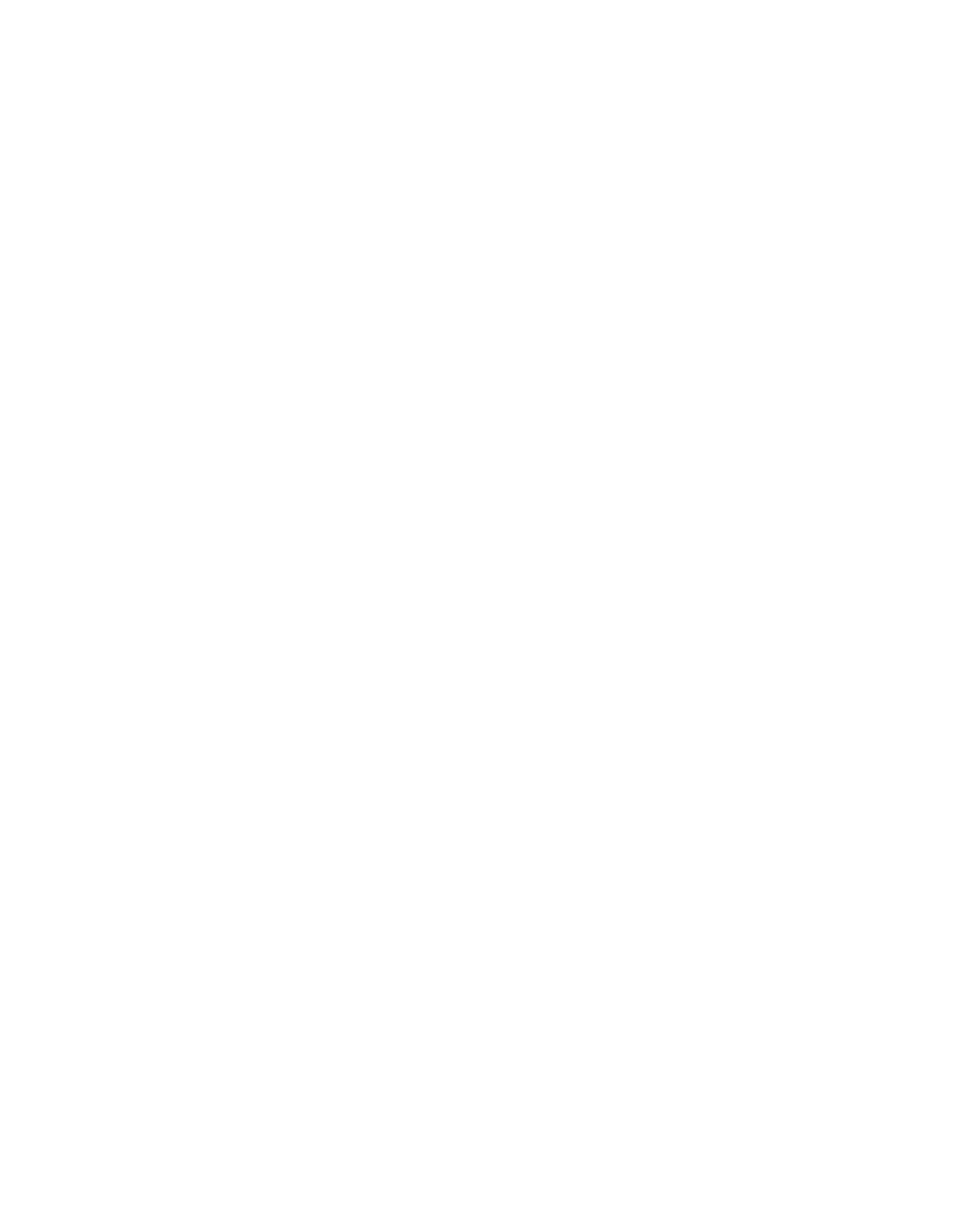## ZONING REGULATIONS § 10-1-1

## **CHAPTER 1. RESIDENTIAL BUILDINGS**

#### **Sec. 10-1-1. Regulation.**

It shall, after November 3, 1947, be unlawful for any owners of real property located in the following properties located in blocks 5 and 6 of Donlan's addition to the city, to erect or maintain, or permit the erection or maintenance of, buildings for other than residential purposes or purposes directly incidental to residential uses. This prohibition shall extend to all types of commercial and trade buildings and structures, including stores, garages, tourist camps and service stations, but shall apply only as against lands within the said blocks 5 and 6 of Donlan's addition to Thompson Falls, Montana. (1985 Code 11.02.01)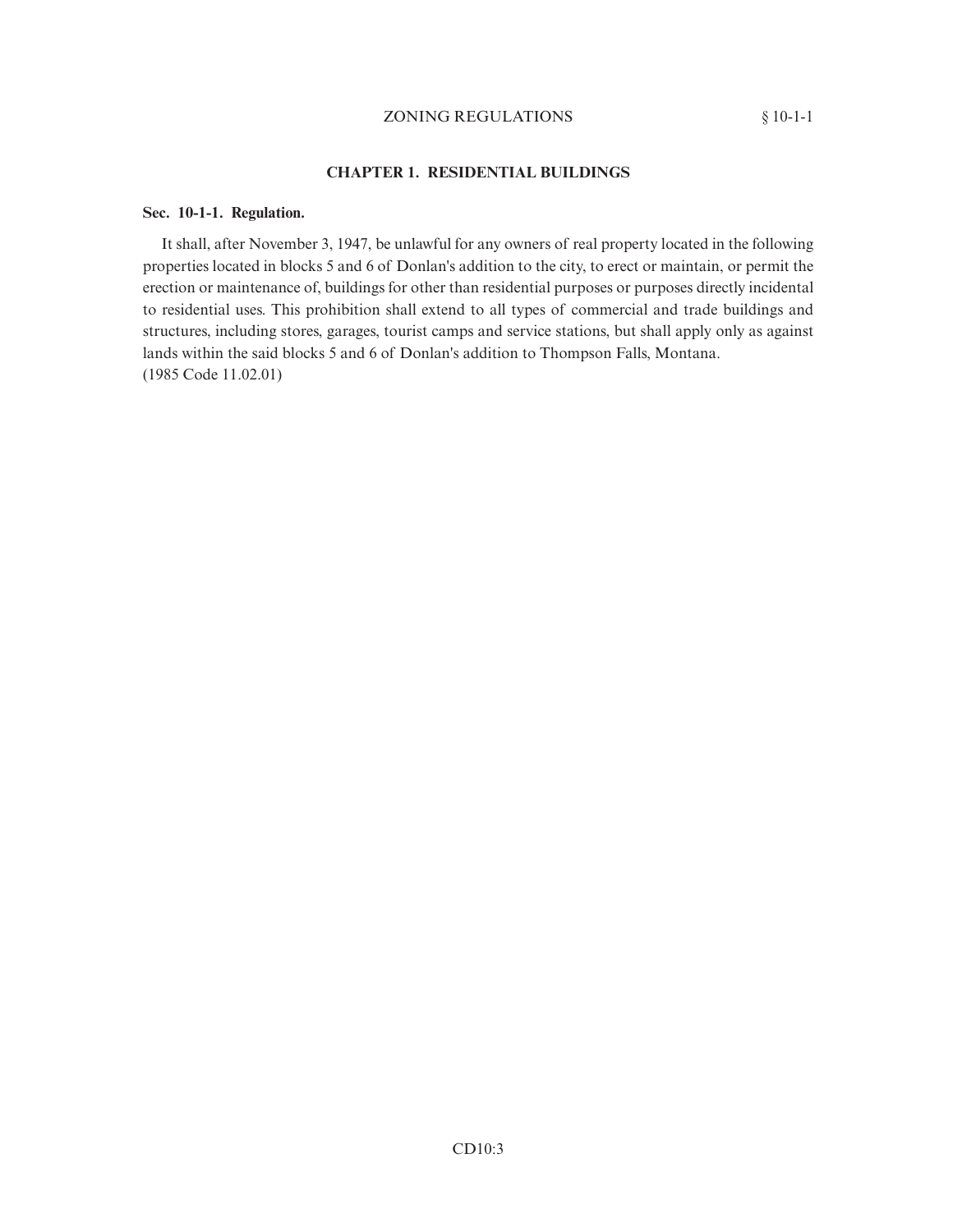#### § 10-2-1 THOMPSON FALLS CODE

#### **CHAPTER 2. SETBACKS**

#### **Sec. 10-2-1. Purpose.**

It is the purpose of this chapter to regulate the location of mobile homes, buildings, residences and other improvements (hereinafter collectively called "improvements") a sufficient distance from the exterior boundaries of parcels of land, to provide sight distance at intersections, fire protection for adjoining land, not allow encroachments upon adjoining city property, and to protect the safety of the residents of the city.

(Ord. 324, 7-14-2008)

#### **Sec. 10-2-2. Setbacks established.**

All improvements shall be set back 15 feet from streets and ten feet from adjoining property lines and alleys fro corner lots, and ten feet from streets, and ten feet from adjoining property lines and alleys for noncorner lots. For the purposes of measurement, setbacks from streets and alleys shall be from property lines. This requirement shall not apply to fences, provided the fence does not block the view of traffic at an intersection.

(Ord. 324, 7-14-2008)

#### **Sec. 10-2-3. Application.**

Prior to locating an improvement on property in the city, the owner shall make application to the city superintendent at city hall. There shall be an application fee as determined from time to time by resolution of the city council. This fee may be waived or modified in the discretion of the city superintendent, if he determines that it only requires a summary review. The application shall include the property description, the owner of the property, and a narrative description of the proposed improvement. A sketch shall show distances from the improvement to the property boundary. The applicant shall be required to establish property boundaries to the satisfaction of the city superintendent. The construction permit shall be displayed in a visible place on the building site until the project is completed. There shall be a fifty dollar \$50.00 fine for not having a permit to construct within the city limits. (Ord. 324, 7-14-2008; amd. 2010 Code)

#### **Sec. 10-2-4. Exception.**

Section 10-2-2 of this chapter shall have no application on the south side of Main Street on lots abutting Main Street. (Ord. 324, 7-14-2008)

#### **Sec. 10-2-5. Penalty.**

An improvement placed in violation of the setback distances shall be relocated by the owner to fit the distances required herein. Anyone who places an improvement on his property in violation of this chapter shall be deemed guilty of a misdemeanor. (Ord. 324, 7-14-2008)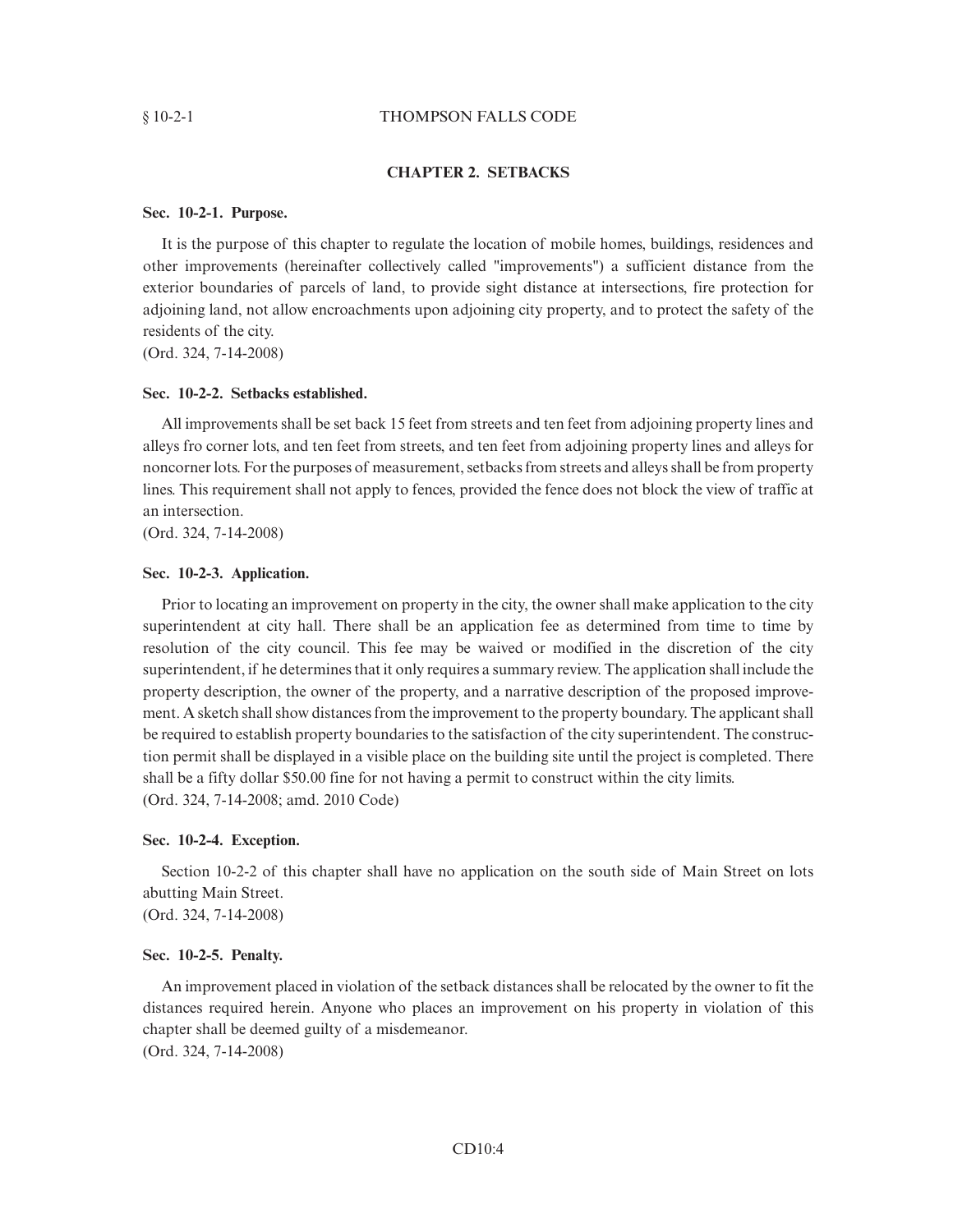## ZONING REGULATIONS § 10-3-4

## **CHAPTER 3. MOBILE HOMES**

## **Sec. 10-3-1. Purpose.**

The purpose of this chapter is to provide a minimum standard (R-1) ordinance, whereby the health, neighborhood property and public welfare of others are considered and protected. (1985 Code 11.04.01)

#### **Sec. 10-3-2. Definitions.**

A "mobile home" is defined as any vehicle or similar portable structure designed for use as a conveyance upon highways, so designed or constructed as to permit occupancy for dwelling or sleeping purposes.

(1985 code 11.04.03)

#### **Sec. 10-3-3. Mobile homes prior to June 2, 1977.**

Nothing in this chapter will have any effect or pertain to the licensed mobile home courts now in operation in the city, or to mobile homes presently located within the city and presently assessed on the tax rolls, but will pertain to all mobile home installations occurring hereafter. (1985 Code 11.04.02)

#### **Sec. 10-3-4. Restrictions.**

Any and all mobile homes permitted in the city shall be subject to the following provisions:

- A. *Application.* Application must be made, in writing, to the city clerk-treasurer on forms provided by the city for the placement of any mobile home in the city.
- B. *Legal description; septic tank and drain field permit.* On forms provided, a full legal description will be made by applicant of both the mobile home and property involved. Also, at the same time, a septic tank and drain field permit will be received.
- C. *Septic tank and drain field required; inspection.* One septic tank and one connection drain field must be installed for each mobile home, and no backfill must be made until an inspection has been completed by the building inspector. The mobile home can then be moved onto the lot. (minimum 750 gallon septic tank; or connection be made to the city sewer.)
- D. *Number limited per lot.* There will be no more than one mobile home per lot and each shall be of single (single-family) occupancy only (R-1).
- E. *Minimum floor area.* Each mobile home shall have a floor area exclusive of carport, garage, open porch or breezeway, of at least 400 square feet.
- F. *New construction.* All building erected or permitted near mobile home must be of new construction.
- G. *Loss or destruction.* In the event of fire or any act of God, which may destroy the mobile home, or any part thereof, the same must be rebuilt or the debris removed from the property within 90 days.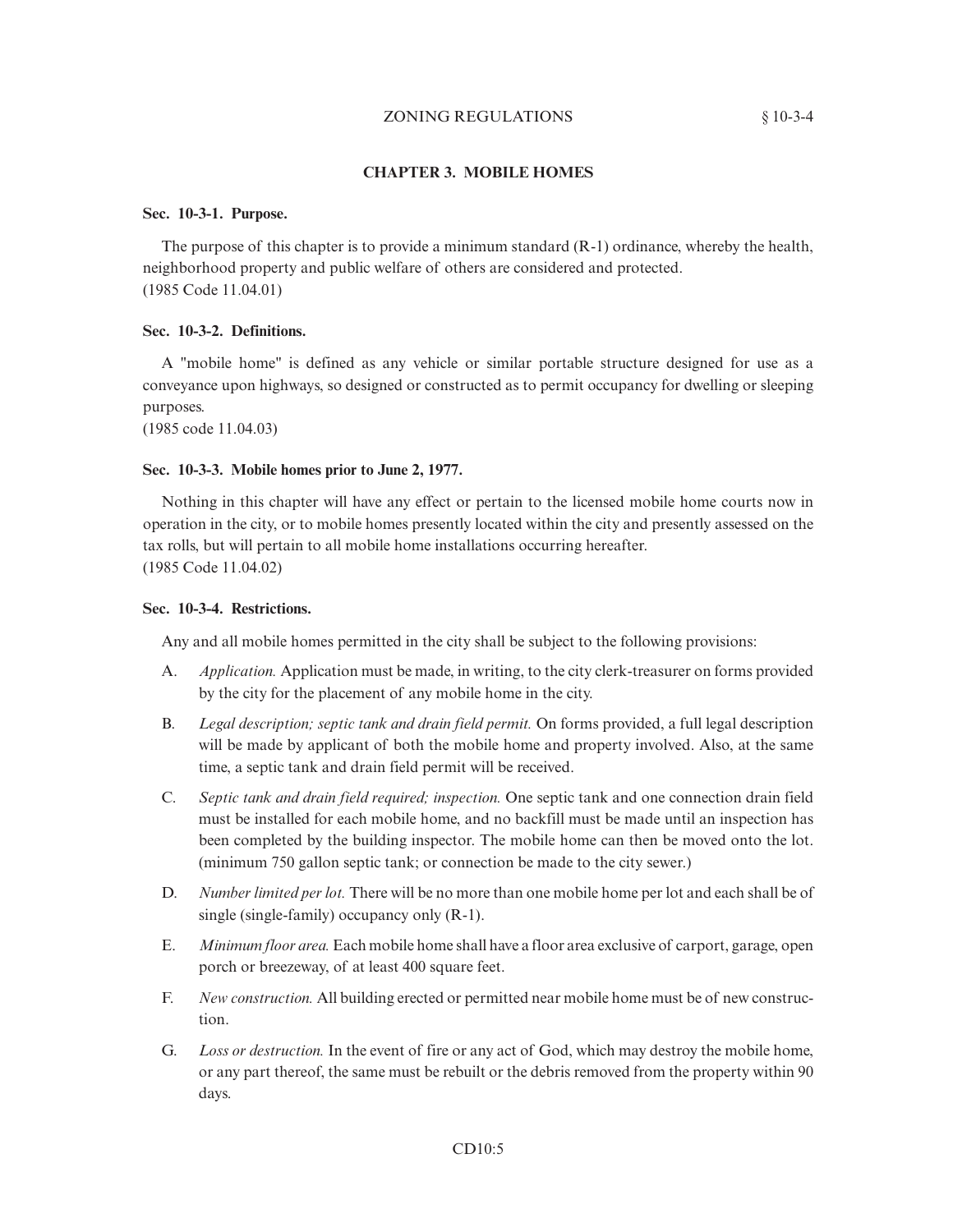## § 10-3-4 THOMPSON FALLS CODE

- H. *Offstreet parking.* All mobile homes must provide at least one off street parking area.
- I. *Setback regulations.* Refer to state law on trailer courts.
- J. *Storage of auto trailer.* Nothing in this chapter shall be deemed to prohibit the storage of one auto trailer on the home premises of its owner for any length of time when not used for living, sleeping or business purposes; provided, that the owner of the trailer will call at the office of the county sanitarian and sign a form to that effect.
- (1985 Code 11.04.04; amd. 2010 Code)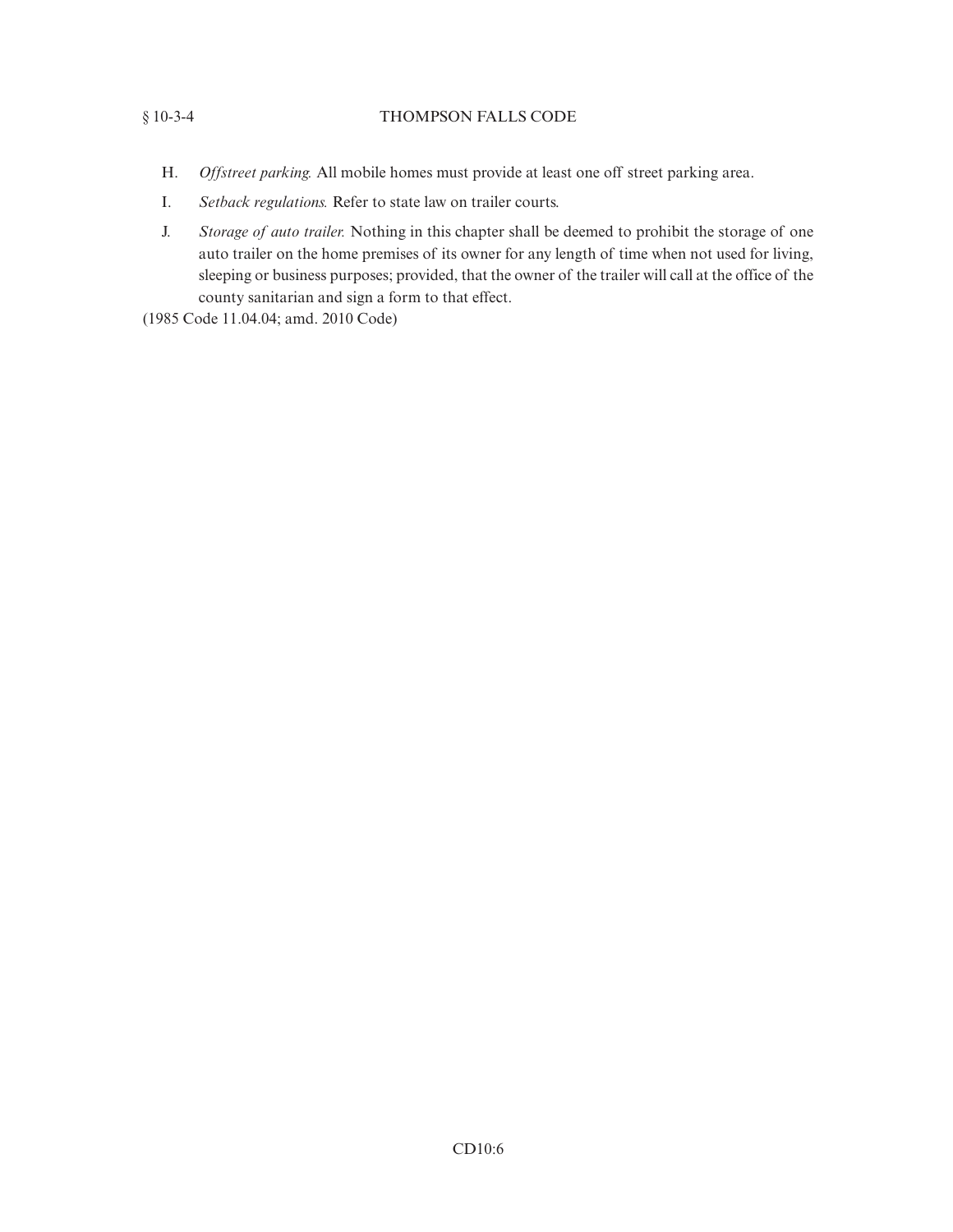# **ORDINANCE INDEX**

This table lists ordinances within the Code prior to the 2018 Republication.

| 280  | Licencing of Poker Machines 07/85 & 8/85                     |
|------|--------------------------------------------------------------|
| 281  | Sewer Users Ordinance 11/85 & 02/85 & 01/86                  |
| 281A | Fixing Compensation for the City Council 09/88 & 10/88       |
| 282  | Codification Ordinance 12/85 & 1/85                          |
| 283  | Sewer Ordinance                                              |
| 284  | Ammend Vendor Ordinance 10/86 & 11/86                        |
| 285  | Parking Ordinance 4/87 & 5/87                                |
| 286  | U-turn 07/87 & 08/87                                         |
| 287  | Repeal Juke Box Ordinance 08/87 & 09/87                      |
| 288  | Repeal Building Permit Ordinance 08/87 & 09/87               |
| 289  | Curfew                                                       |
| 290  | City Council Salaries                                        |
| 291  | Creating Title 9 Section 9.4 Police Procedures 11/88 & 12/88 |
| 292  | Set 5 Mile Jurisdicitonal Limit for PD 11/88 & 12/88         |
| 293  | Residential Zoning Regulations 11/14/88 & 11/28/88           |
| 294  | Retail Sale of Alcohol Within 600' of Churches 04/89 & 05/89 |
| 295  | Prohibiting Nude Dancing in Public Places 06/89 & 07/89      |
| 296  | Regulating Firearm Discharge in City Limits 12/89 & 01/08/90 |
| 297  | Setting Coucnil Wages at \$25.00/Month 12/10/90              |
| 298  | Ammend Parking Regulations Ordinance 2/90                    |
| 299  | Sidewalk Regulations 4/8/91                                  |
| 300  | Sidewalk Construction 5/13/91                                |
| 301  | Solicitors Licencing 1/13/92                                 |
| 302  | Open Container Law 11/91 Repealed 6/8/92                     |
| 303  | Address Numbering on Buildings 11/91 & 2/92                  |
| 304  | Setting Compensation for City Council 8/92 & 9/92            |
| 305  | Formation of Library District 8/92 & 9/92                    |
| 306  | (Never Passed: Cable TV Assessment)                          |
| 307  | Water Rationing $6/93$ & $7/93$                              |
| 308  | Installation of Meter Pits 8/94 & 9/94 SEE 10/11/93          |
| 309  | Speed Limit                                                  |
| 310  | Decay Ordinance 1/95 & 2/95                                  |
| 311  | Septic Regulations 8/95 & 9/95                               |
| 312  | Burning Permit Required 8/95 & 9/95                          |
| 313  | Placement/Setback Requirements 8/95 & 9/95                   |
| 314  | Setting Compensation for City Council                        |
| 315  | Open Container 2/96 & 3/96                                   |
| 316  | Amend Burning Ord 312 6/96                                   |
|      |                                                              |

317 Amend Dog Ord 6/97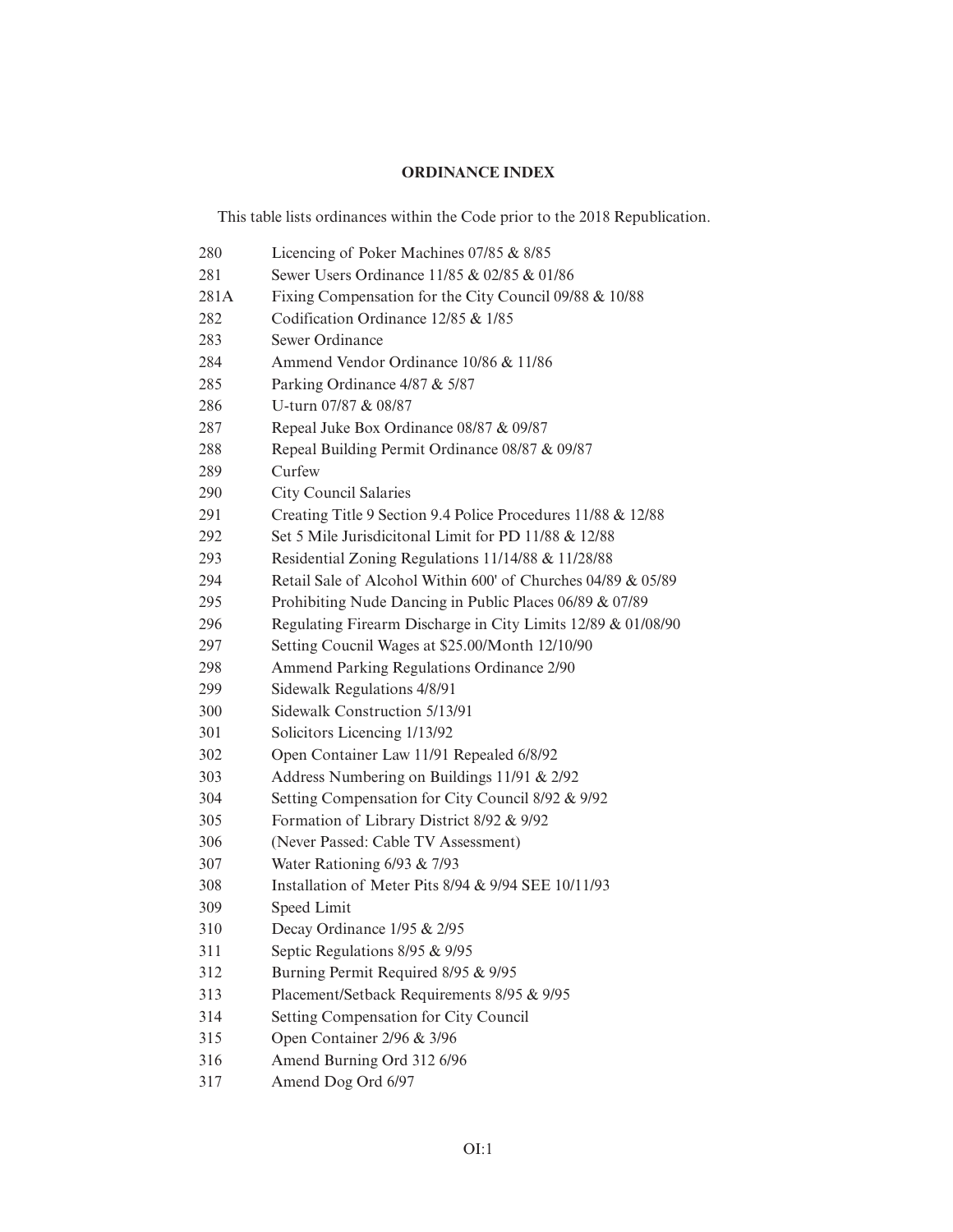## THOMPSON FALLS CITY CODE

| 318 | Amend Zoning Ordinance—Provide Variance            |
|-----|----------------------------------------------------|
|     | (Amended Jan./Feb. 2002, effective March 13, 2002) |

- 319 Amend 286 U-turn Ordinance
- 320 Immunity(Indemnification)for City Council
- 321 Council Pay 9/99
- 322 Board of Adjustment 1/00
- 323 Curfew 8/00 & 10/00
- 324 Amend Ordinance 313 Establishing Setback 9/00 & 10/00
- 325 Amend Ordinance 322 Board of Adjustment 3/02
- 326 Amend Ord. 276 Keeping Chickens & Rabbits in City 3/08/10
- 331 Adoption of City Code 10/25/10
- 694 Resolution on jail time general penalty 1/9/2017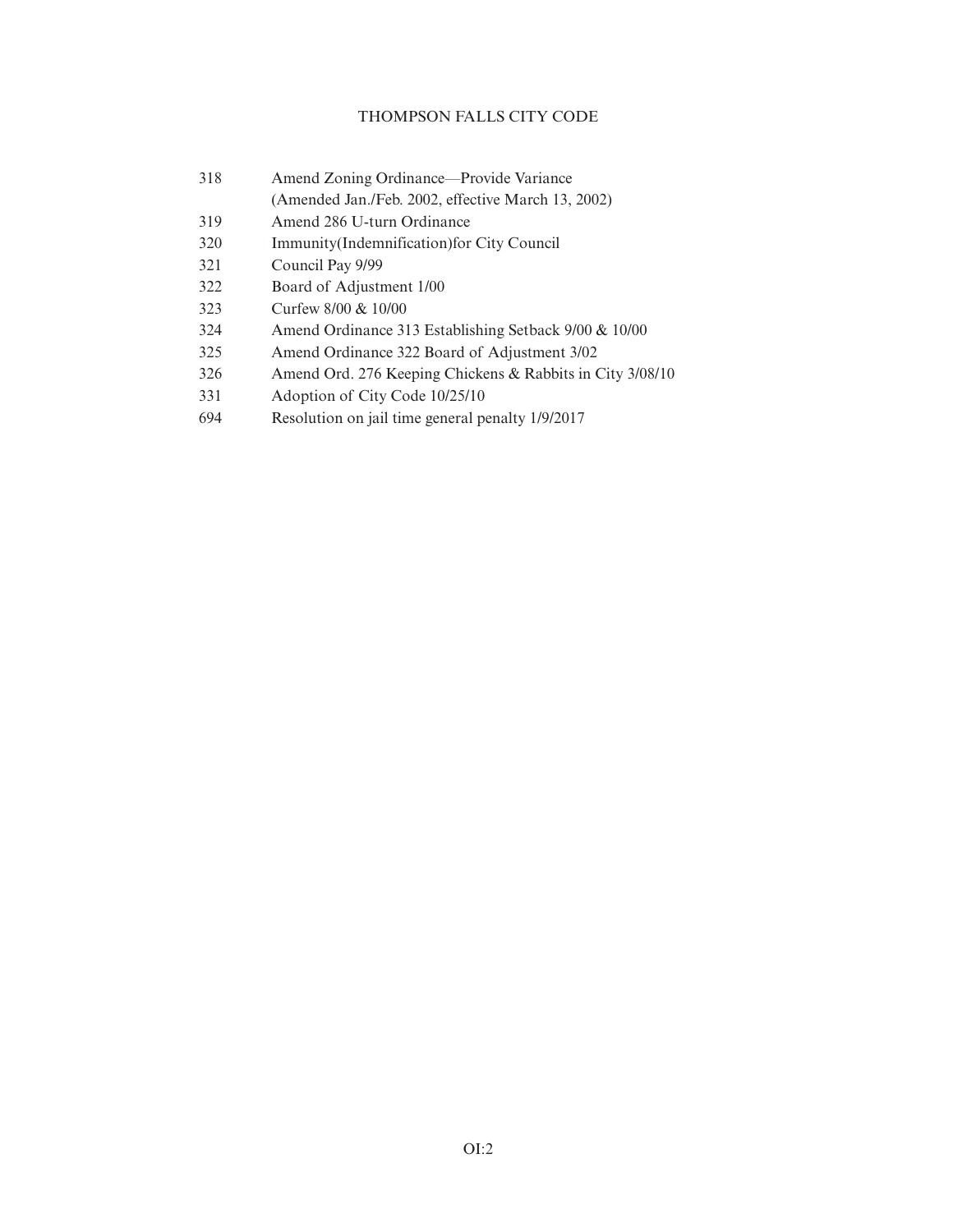## CODE COMPARATIVE TABLE

This table gives the location within this Code of those ordinances which are included herein. Ordinances not listed herein have been omitted as repealed, superseded or not of a general and permanent nature.

| Ordinance     |                 |                |       | <b>Section</b>             |
|---------------|-----------------|----------------|-------|----------------------------|
| <b>Number</b> | Date            | <b>Section</b> |       | this Code                  |
| 327           | $6 - 14 - 2010$ | $1 - 8$        |       | $4 - 1 - 1 - 4 - 1 - 8$    |
| 328           | $6 - 14 - 2010$ | $1 - 12$       |       | $3 - 2 - 1 - 3 - 2 - 12$   |
| 330           | $10-11-2010$    | $1 - 7$        |       | $4 - 3 - 1 - 4 - 3 - 7$    |
| 332           | $3 - 15 - 2011$ | $1 - 4$        | Added | $5 - 3A - 6$               |
| 333           | $6 - 13 - 2011$ | $1 - 4$        | Added | $5 - 2 - 5$                |
| 334           | 8-12-2013       | $1 - 20$       | Added | $7 - 8 - 1 - 7 - 8 - 20$   |
| 335           | $4 - 21 - 2014$ |                | Rpld  | $9-1-3, 9-1-4$             |
| 336           | $7 - 14 - 2014$ |                | Rpld  | $9 - 2 - 3$ ,              |
|               |                 |                |       | $9 - 2 - 5 - 9 - 2 - 9$ ,  |
|               |                 |                |       | $9 - 3 - 1 - 9 - 3 - 13$ , |
|               |                 |                |       | $9-4-1-9-4-3$              |
| 2016-337      | $3-14-2016$     |                |       | $8 - 2 - 2$                |
| 338           | $1 - 8 - 2018$  |                |       | Adopting Ord.              |
| 339           | 2-12-2018       |                | Rpld  | $5 - 2 - 5$                |
| 341           | 7-12-2018       | $1 - 7$        | Added | $4-6-1-4-6-6$              |
| 342           | 10-10-2018      | $1 - 7$        |       | $4-6-1-4-6-6$              |
| 343           | $1-14-2019$     |                | Added | $6 - 5 - 1 - 6 - 5 - 6$    |
| 344           | $6-10-2019$     |                | Added | $2 - 2 - 1 - 2 - 2 - 9$    |
| 345           | $7 - 8 - 2019$  | $\overline{2}$ |       | Rpld $4-1-1-4-1-8$         |
|               |                 |                | Added | $4-1-1-4-1-11$             |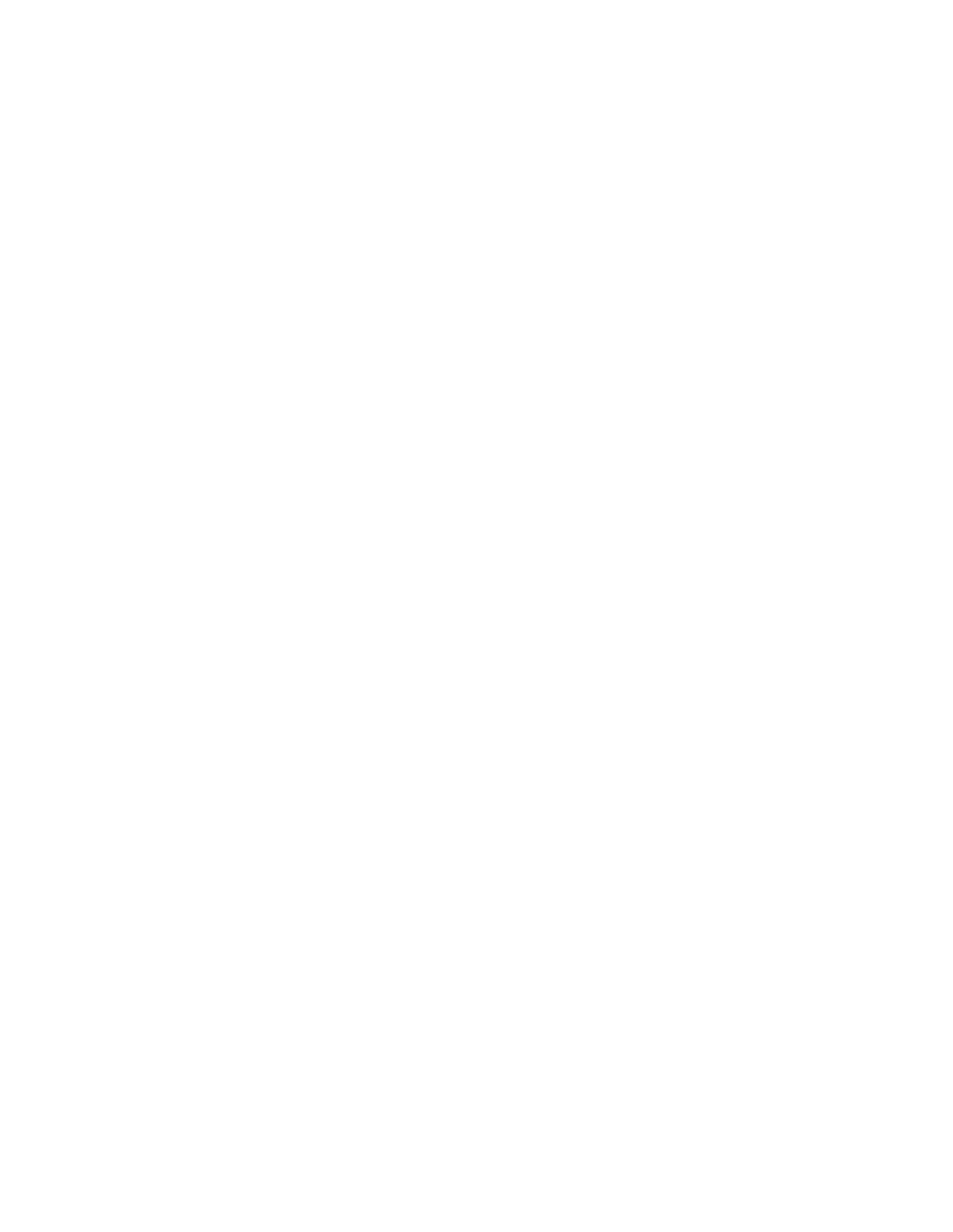## **CODE INDEX**

**A**

## Section

| <b>ADMINISTRATION</b>                                           |                 |
|-----------------------------------------------------------------|-----------------|
|                                                                 | $1-5-1$ et seq. |
| See: CITY OFFICERS AND EMPLOYEES                                |                 |
|                                                                 | $1 - 3 - 1$     |
|                                                                 | $1 - 3 - 2$     |
| General penalty                                                 |                 |
|                                                                 | $1-4-1$         |
|                                                                 | $1 - 4 - 1.B$   |
|                                                                 | $1-4-1.A$       |
| Saving clause                                                   |                 |
|                                                                 | $1 - 2 - 2$     |
|                                                                 | $1 - 2 - 1$     |
|                                                                 | $1 - 2 - 3$     |
|                                                                 | $1 - 2 - 3.A$   |
|                                                                 | $1 - 2 - 3$ . B |
|                                                                 | $1-1-1$ et seq. |
| See: THOMPSON FALLS CITY CODE                                   |                 |
| AIR GUNS, FIREARMS, BOWS AND ARROWS                             |                 |
|                                                                 | $5 - 5 - 1$     |
|                                                                 | $5 - 5 - 2$     |
|                                                                 | $5 - 5 - 3$     |
|                                                                 | $5 - 5 - 4$     |
|                                                                 | $5 - 5 - 5$     |
|                                                                 |                 |
| <b>ALCOHOLIC BEVERAGES</b>                                      |                 |
| Police regulations                                              |                 |
| General offenses                                                |                 |
| Public drinking, public display or exhibition of alcoholic bev- |                 |
|                                                                 | $5 - 2 - 2$     |
| <b>ANIMAL CONTROL</b>                                           |                 |
| Dogs                                                            |                 |
|                                                                 | $5 - 3B - 12$   |
|                                                                 | $5 - 3B - 14$   |
|                                                                 | $5 - 3B - 5$    |
|                                                                 | $5 - 3B - 5.A$  |
|                                                                 | $5 - 3B - 5. F$ |
|                                                                 | $5 - 3B - 5.E$  |
|                                                                 | 5-3B-5.C        |
|                                                                 | $5 - 3B - 5.D$  |
|                                                                 | $5 - 3B - 5.B$  |
|                                                                 |                 |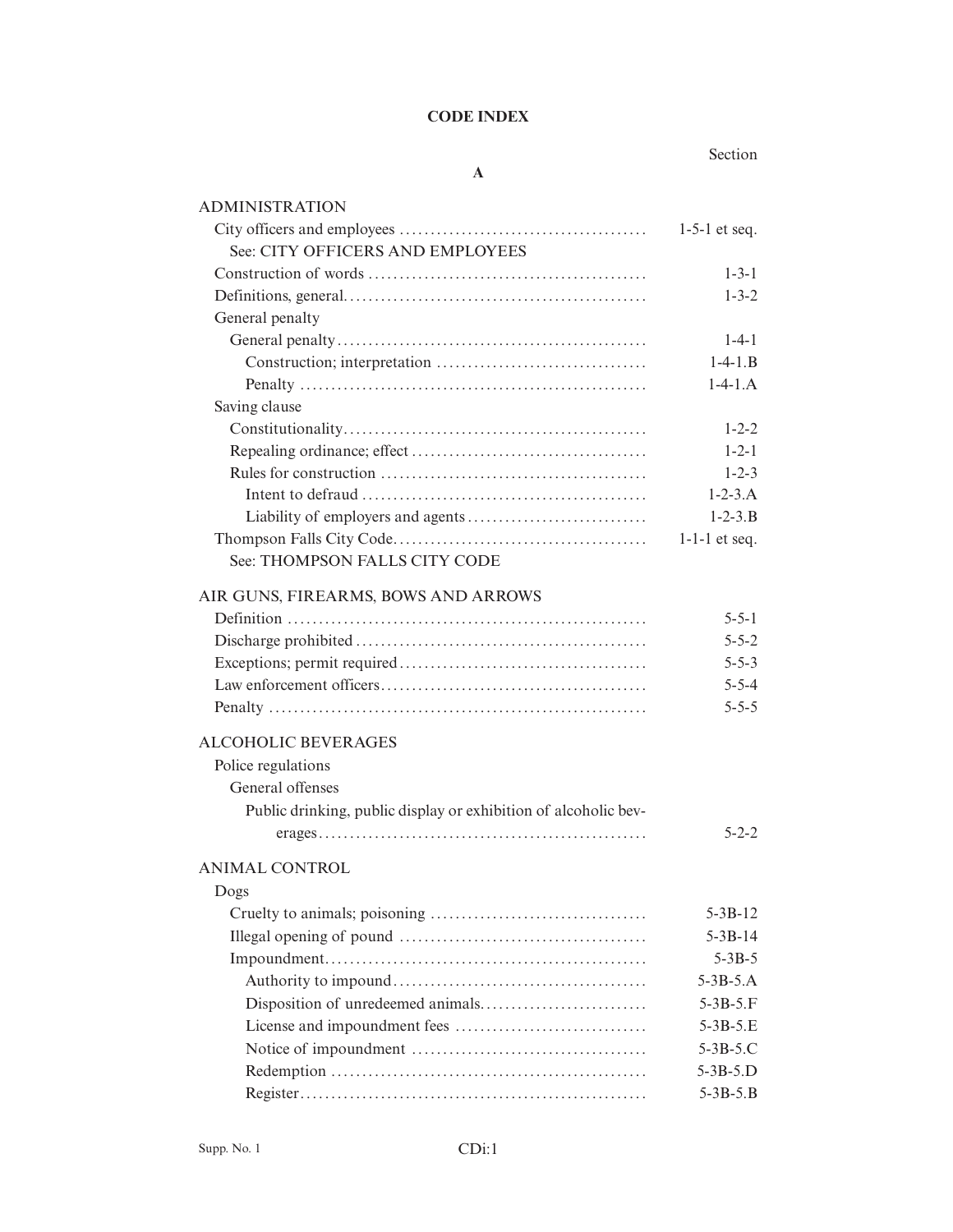#### THOMPSON FALLS CODE

Section

# ANIMAL CONTROL (Cont'd.) Interference ...................................................... 5-3B-11 Interference prohibited ........................................ 5-3B-11.A Release of animals prohibited................................. 5-3B-11.B Investigation ..................................................... 5-3B-9 Licenses and registration ........................................ 5-3B-2 Dogs newly brought into city limits ........................... 5-3B-2.C Exemptions.................................................... 5-3B-2.E Fees............................................................ 5-3B-2.B License required ............................................... 5-3B-2.A Owner required to obtain license.............................. 5-3B-2.D Term; renewal ................................................. 5-3B-2G Vaccination certificate......................................... 5-3B-2F Nuisance animals ................................................ 5-3B-7 Complaint ..................................................... 5-3B-7.C Declared nuisance ............................................. 5-3B-7.A Prohibited ..................................................... 5-3B-7.B Seizure; impoundment ........................................ 5-3B-7.D Penalty ........................................................... 5-3B-17 Private dog kennels .............................................. 5-3B-16 Provoking animals ............................................... 5-3B-13 Purpose .......................................................... 5-3B-1 Rabies............................................................ 5-3B-6 Animal bitten or exposed to suspected rabid animal.......... 5-3B-6.B Animal that bites person ...................................... 5-3B-6.A Animals adjudged free of rabies............................... 5-3B-6.C Diagnosed as rabid; vicious dogs.............................. 5-3B-6.D Right to seize .................................................... 5-3B-10 Running at large ................................................. 5-3B-4 Declared nuisance; prohibited................................. 5-3B-4.B Definition ..................................................... 5-3B-4.A Supervision of pound............................................ 5-3B-15 Tag and collar.................................................... 5-3B-3 Collar.......................................................... 5-3B-3.D Duplicate tag .................................................. 5-3B-3.E Issuance or certificate and tag................................. 5-3B-3.A Metal tag ...................................................... 5-3B-3.B

Refunds........................................................ 5-3B-3.G Registry........................................................ 5-3B-3.C Transferability................................................. 5-3B-3.F Vicious dogs ..................................................... 5-3B-8 Affidavit; order to appear ..................................... 5-3B-8.A Confinement; muzzle required ................................ 5-3B-8.H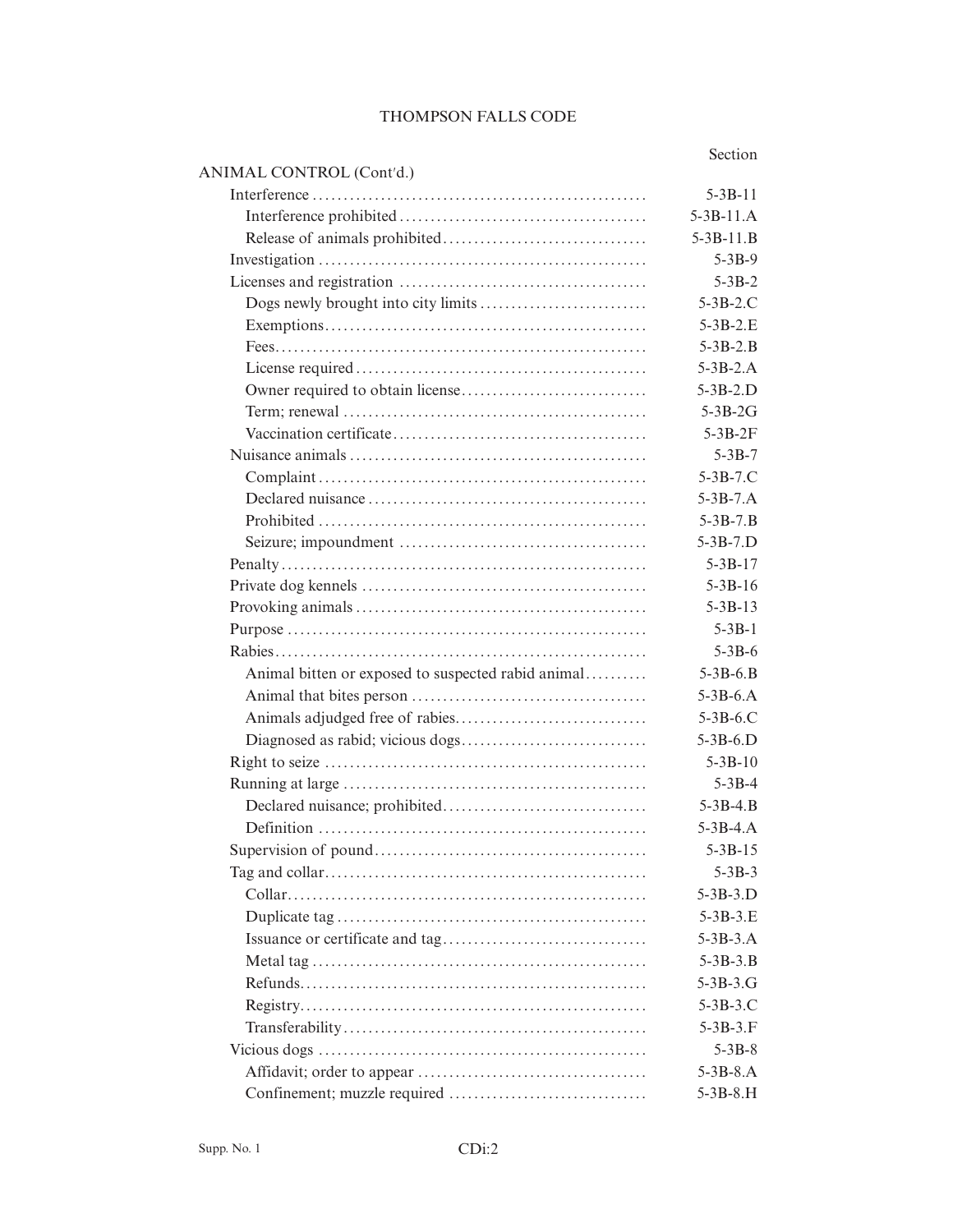## CODE INDEX

## Section

|                                                           | Secuon           |
|-----------------------------------------------------------|------------------|
| ANIMAL CONTROL (Cont'd.)                                  |                  |
|                                                           | $5 - 3B - 8.B$   |
|                                                           | $5-3B-8.D$       |
|                                                           | $5 - 3B - 8.G$   |
|                                                           | $5 - 3B - 8.E$   |
|                                                           | $5-3B-8.C$       |
|                                                           | $5 - 3B - 8. F$  |
| Noise and disturbances                                    |                  |
|                                                           | $4 - 6 - 4$      |
|                                                           | $4 - 6 - 4$ .E   |
| ANIMALS, GENERALLY                                        |                  |
|                                                           | $5-3B-1$ et seq. |
| See: ANIMAL CONTROL                                       |                  |
|                                                           | $5 - 3A - 3$     |
|                                                           | $5 - 3A - 2$     |
|                                                           | $5 - 3A - 2.A$   |
|                                                           | $5 - 3A - 2.B$   |
|                                                           | $5 - 3A - 1$     |
|                                                           | $5 - 3A - 6$     |
| Conditions of having chickens or ducks in the city limits | $5 - 3A - 6.B$   |
| Notice of violation and order to take corrective action   | $5-3A-6$ .C      |
|                                                           | $5-3A-6.D$       |
|                                                           | $5-3A-6.A$       |
| Noise and disturbances                                    |                  |
|                                                           | $4 - 6 - 4$      |
|                                                           | $4 - 6 - 4$ .E   |
|                                                           | $5 - 3A - 5$     |
|                                                           | $5 - 3A - 5.C$   |
|                                                           | $5 - 3A - 5.B$   |
|                                                           | $5 - 3A - 5.A$   |
|                                                           | $5 - 3A - 4$     |
|                                                           |                  |

## **B**

# BOARD OF ADJUSTMENT

| $2 - 1 - 6$     |
|-----------------|
| $2 - 1 - 8$     |
| $2 - 1 - 1$     |
| $2 - 1 - 5$     |
| $2 - 1 - 5$ .C  |
| $2 - 1 - 5$ . B |
| $2 - 1 - 5$ . A |
| $2 - 1 - 3$     |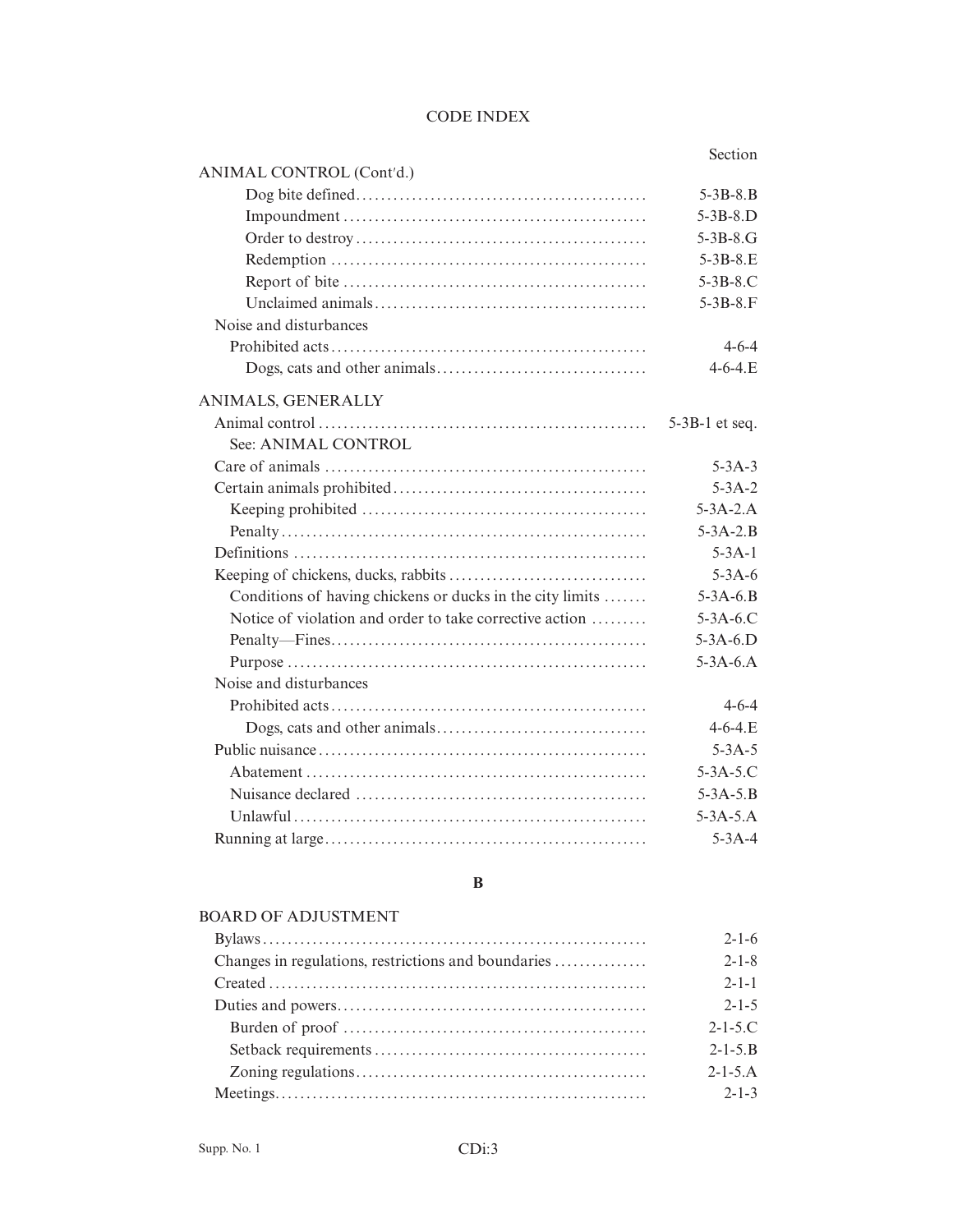|                                                                     | Section         |
|---------------------------------------------------------------------|-----------------|
| <b>BOARD OF ADJUSTMENT (Cont'd.)</b>                                |                 |
|                                                                     | $2 - 1 - 2$     |
|                                                                     | $2 - 1 - 2$ . A |
|                                                                     | $2 - 1 - 2$ . B |
|                                                                     | $2 - 1 - 4$     |
|                                                                     | $2 - 1 - 7$     |
| <b>BOARDS AND COMMISSIONS</b>                                       |                 |
| See: BOARD OF ADJUSTMENT                                            | $2-1-1$ et seq. |
| See: PLANNING BOARD                                                 | $2-2-1$ et seq. |
| BOWS AND ARROWS. See: AIR GUNS, FIREARMS, BOWS<br><b>AND ARROWS</b> |                 |
| <b>BUILDING REGULATIONS</b>                                         |                 |
|                                                                     | 8-4-1 et seq.   |
| See: FAIR HOUSING                                                   |                 |
|                                                                     | $8-1-1$ et seq. |
| See: FIRE DISTRICT                                                  |                 |
|                                                                     | $8-2-1$ et seq. |
| See: NUMBER, NUMBERING                                              |                 |
|                                                                     | $8-3-1$ et seq. |
| See: SIGNS                                                          |                 |
| <b>BUSINESS AND LICENSING REGULATIONS</b>                           |                 |
|                                                                     | $3-1-1$ et seq. |
| See: LIQUOR CONTROL                                                 |                 |
|                                                                     | $3-2-1$ et seq. |
| See: SOLICITORS                                                     |                 |
|                                                                     | $3-3-1$ et seq. |
| See: VIDEO DRAW POKER MACHINES                                      |                 |

## THOMPSON FALLS CODE

# **C**

| CHIEF OF POLICE      |              |
|----------------------|--------------|
|                      | $1 - 3 - 2$  |
| CITY CLERK-TREASURER |              |
|                      | $1 - 3 - 2$  |
|                      | $1 - 5A - 1$ |
| CITY OF TOWN         |              |
|                      |              |
|                      |              |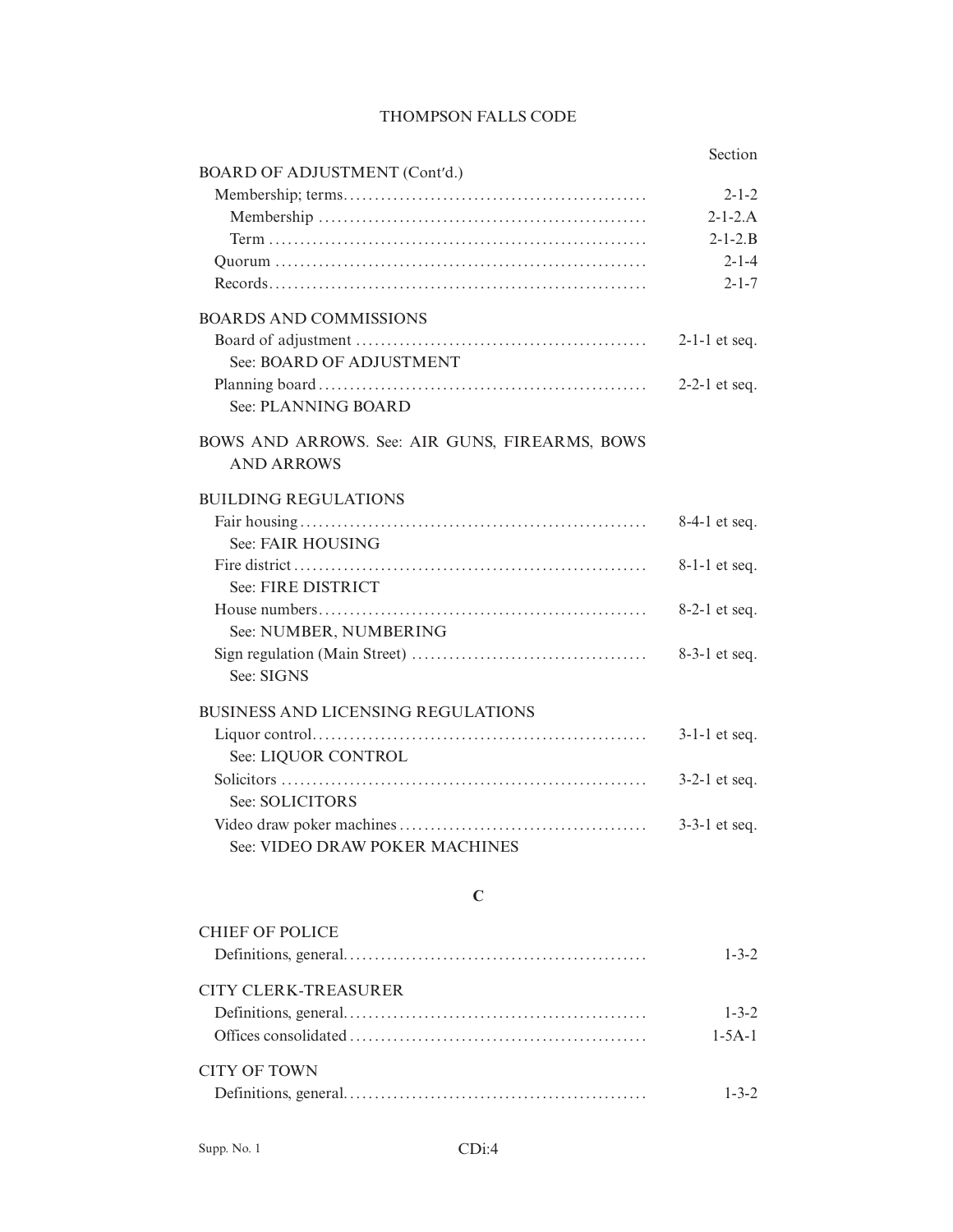## CODE INDEX

|                                    | Section         |
|------------------------------------|-----------------|
| <b>CITY OFFICERS AND EMPLOYEES</b> |                 |
| City clerk-treasurer               |                 |
|                                    | $1 - 5A - 1$    |
|                                    | $4 - 2 - 3$     |
|                                    | $1 - 3 - 2$     |
|                                    | $1 - 5 - 1$     |
|                                    | $1 - 5 - 1$ . B |
|                                    | $1 - 5 - 1.D$   |
|                                    | $1 - 5 - 1.A$   |
|                                    | $1 - 5 - 1$ .C  |
|                                    | $1 - 5 - 3$     |
| Planning board                     |                 |
|                                    | $2 - 2 - 5$     |
|                                    | $1 - 5 - 2$     |
|                                    | $1 - 5 - 2.B$   |
|                                    | $1 - 5 - 2.A$   |
| <b>CIVIL DEFENSE</b>               |                 |
|                                    | $4 - 2 - 3$     |
|                                    | $4 - 2 - 2$     |
|                                    | $4 - 2 - 1$     |
| <b>COUNCIL</b>                     |                 |
|                                    |                 |
|                                    | $1 - 3 - 2$     |
| <b>COUNTY COMMISSIONERS</b>        |                 |
| Civil defense                      |                 |
|                                    | $4 - 2 - 2$     |
| <b>CURFEW. See: MINORS</b>         |                 |
| D                                  |                 |
| <b>DAV</b>                         |                 |

| DAY                                                                                                                       | $1 - 3 - 2$ |
|---------------------------------------------------------------------------------------------------------------------------|-------------|
| <b>DEPOSE</b>                                                                                                             | $1 - 3 - 2$ |
| <b>DRUGS</b><br>Police regulations<br>General offenses<br>Public drinking, public display or exhibition of alcoholic bev- | $5 - 2 - 2$ |
| <b>DUMPING</b><br>Garbage and trash                                                                                       |             |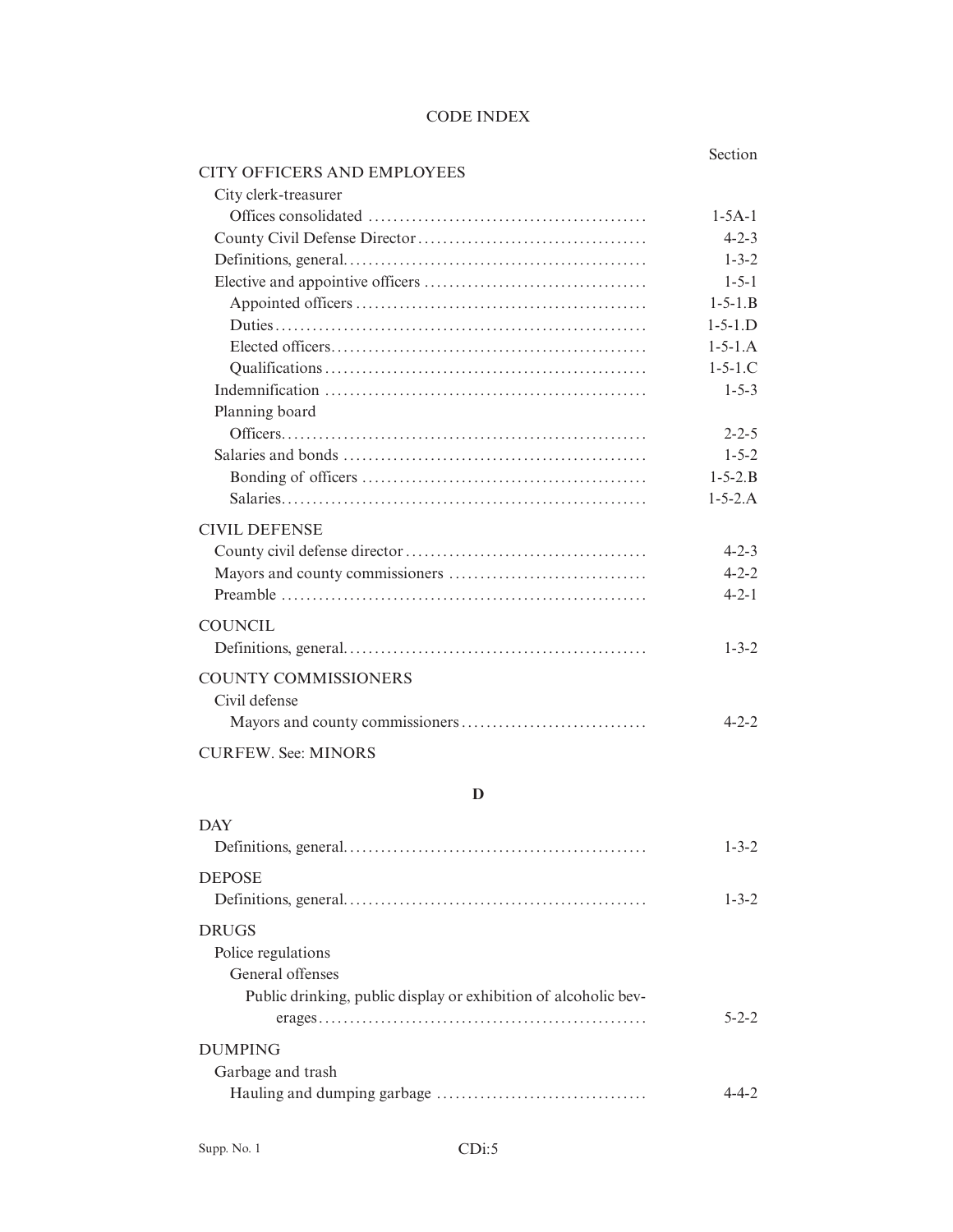#### THOMPSON FALLS CODE

**E**

### Section

# **ELECTIONS** General and corporate provisions Elections ......................................................... 1-6-3 Elections in accordance with state statues..................... 1-6-3.A Qualifications of electors...................................... 1-6-3.B Ordinances....................................................... 1-6-2 Passage ........................................................ 1-6-2.A Posting ........................................................ 1-6-2.B Wards ............................................................ 1-6-1 Ward One ..................................................... 1-6-1.A Ward Three.................................................... 1-6-1.C Ward Two ..................................................... 1-6-1.B

#### **F**

| <b>FAIR HOUSING</b>                                            |             |
|----------------------------------------------------------------|-------------|
|                                                                | $8-4-1$     |
| <b>FIRE DISTRICT</b>                                           |             |
|                                                                | $8 - 1 - 1$ |
| FIREARMS. See: AIR GUNS, FIREARMS, BOWS AND AR-<br><b>ROWS</b> |             |
| <b>FIREWORKS</b>                                               |             |
|                                                                | $5 - 6 - 1$ |
|                                                                | $5 - 6 - 2$ |

## **G**

# GARBAGE AND TRASH Hauling and dumping garbage Dumping......................................................... 4-4-2 Littering ......................................................... 4-4-1

## **K**

| . |             |
|---|-------------|
|   | $1 - 3 - 2$ |

## **L**

| LAND, REAL ESTATE |             |
|-------------------|-------------|
|                   | $1 - 3 - 2$ |

**KNOWINGLY**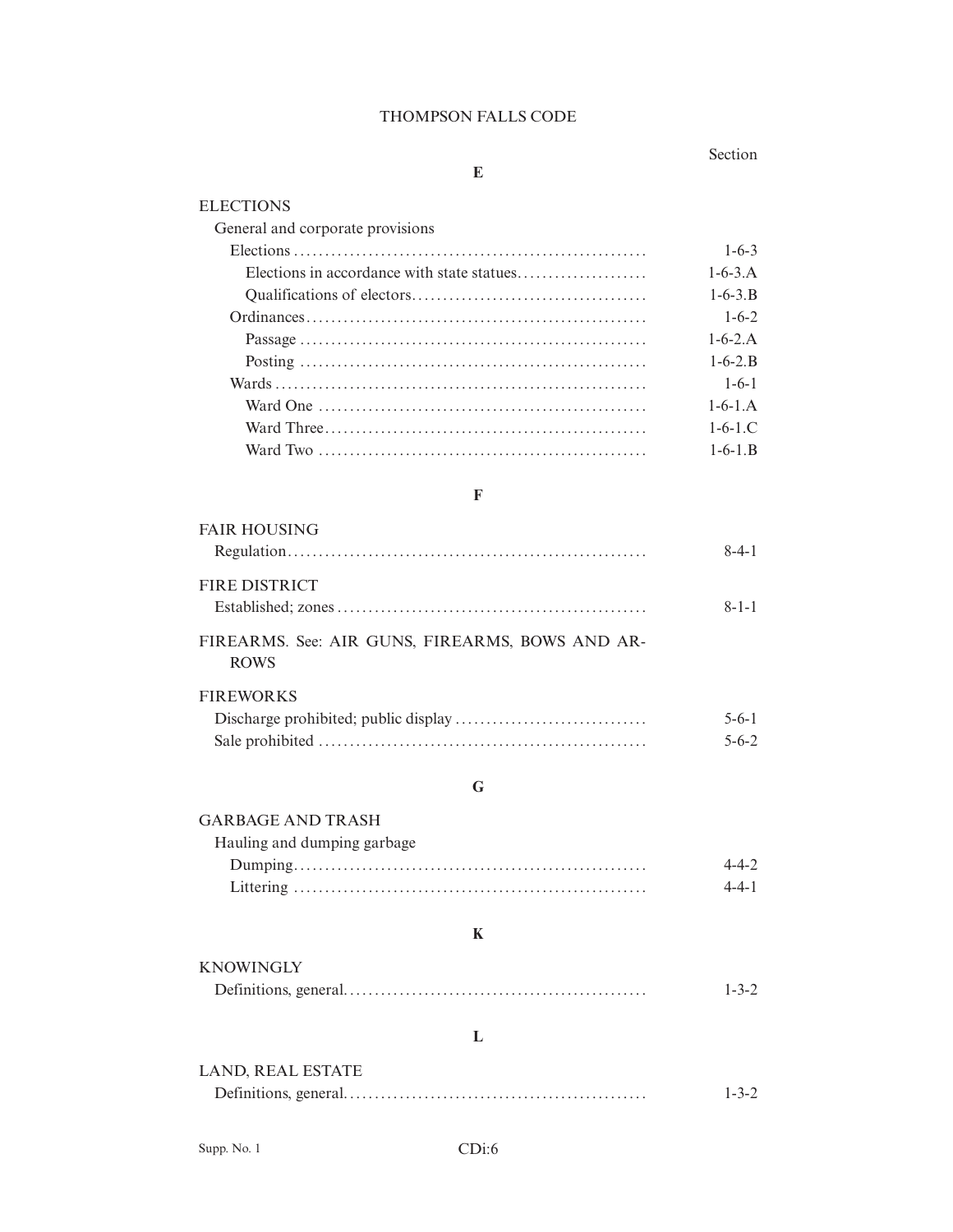## CODE INDEX

|                                                                 | Section       |
|-----------------------------------------------------------------|---------------|
| <b>LICENSES AND PERMITS</b>                                     |               |
| Air guns, firearms, bows and arrows                             |               |
|                                                                 | $5-5-3=Open$  |
|                                                                 | burning4-3-4  |
| Animal control                                                  |               |
| Dogs                                                            |               |
|                                                                 | $5 - 3B - 2$  |
| Liquor control                                                  |               |
|                                                                 | $3 - 1 - 12$  |
|                                                                 | $3 - 1 - 1$   |
|                                                                 | $3 - 1 - 9$   |
|                                                                 | $3 - 1 - 4$   |
|                                                                 | $3 - 1 - 13$  |
|                                                                 | $3 - 1 - 11$  |
| <b>Sidewalks</b>                                                |               |
| Construction of sidewalks                                       |               |
|                                                                 | $7 - 1 - 1$   |
| Solicitors                                                      |               |
|                                                                 | $3 - 2 - 2$   |
|                                                                 | $3 - 2 - 12$  |
| Video draw poker machines                                       |               |
|                                                                 | $3 - 3 - 1$   |
| LIQUOR CONTROL                                                  |               |
|                                                                 | $3 - 1 - 2$   |
|                                                                 | $3 - 1 - 2.B$ |
| Written application; appearance before council                  | $3-1-2.A$     |
|                                                                 | $3 - 1 - 3$   |
|                                                                 | $3 - 1 - 5$   |
|                                                                 | $3 - 1 - 8$   |
|                                                                 | $3 - 1 - 12$  |
|                                                                 | $3 - 1 - 1$   |
|                                                                 | $3 - 1 - 7$   |
|                                                                 | $3 - 1 - 9$   |
|                                                                 | $3 - 1 - 4$   |
|                                                                 | $3 - 1 - 14$  |
| Police regulations                                              |               |
| General offenses                                                |               |
| Public drinking, public display or exhibition of alcoholic bev- |               |
|                                                                 | $5 - 2 - 2$   |
|                                                                 | $3 - 1 - 13$  |
|                                                                 | $3 - 1 - 6$   |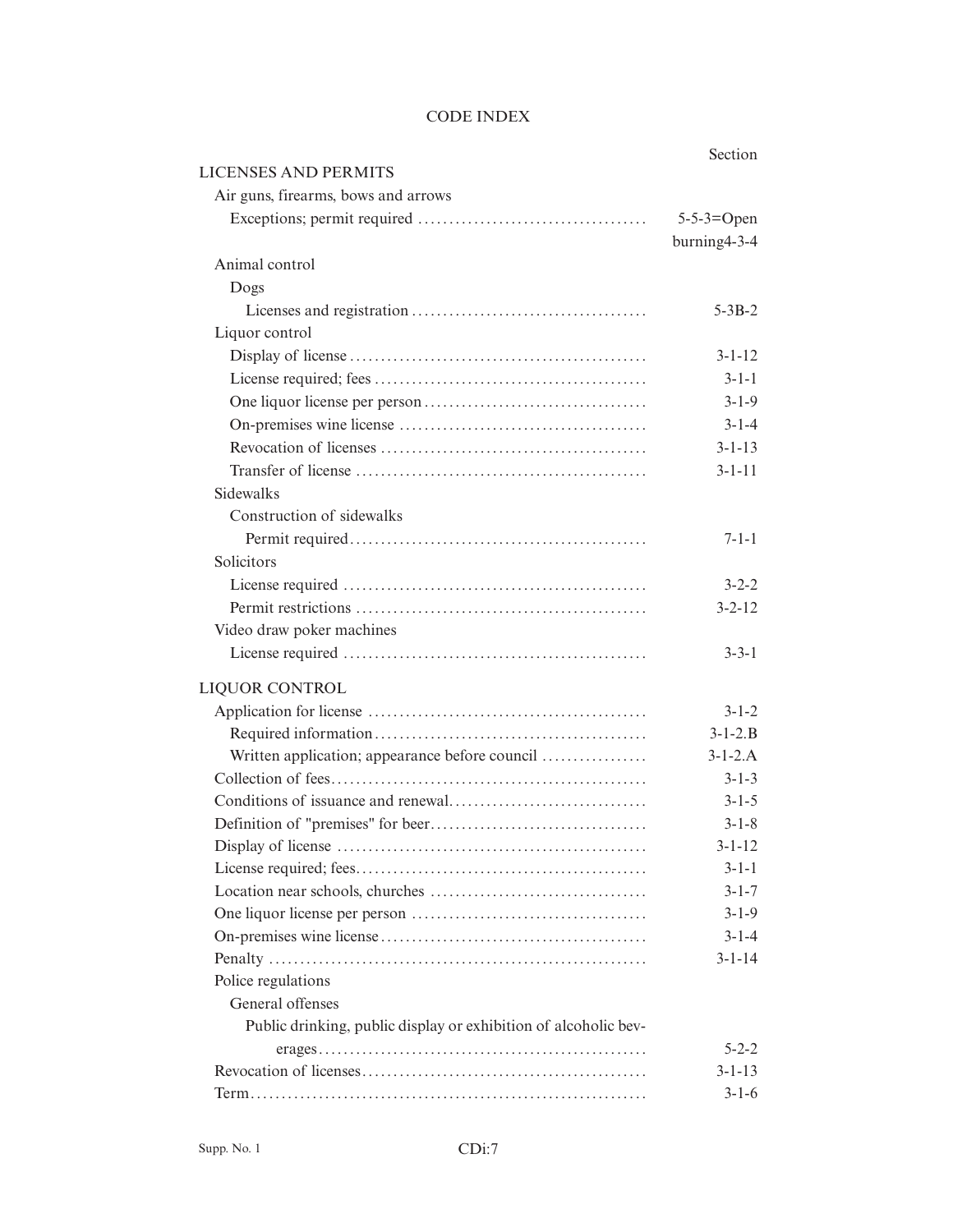| ection |
|--------|
|        |

| LIQUOR CONTROL (Cont'd.) |                  |
|--------------------------|------------------|
|                          | $3 - 1 - 11$     |
|                          | $3-1-11.A$       |
|                          | $3 - 1 - 11$ . B |
|                          | $3-1-11$ . D     |
|                          | $3-1-11.C$       |
|                          | $3 - 1 - 10$     |
| <b>LITTERING</b>         |                  |
| Garbage and trash        |                  |
|                          | $4 - 4 - 1$      |
| Generally                |                  |
|                          | $4 - 5 - 1$ . B  |
|                          | $4 - 5 - 1$ . A  |
|                          | $4 - 5 - 2$      |

## **M**

| $1 - 3 - 2$     |
|-----------------|
|                 |
|                 |
| $4 - 2 - 2$     |
|                 |
| $5 - 4 - 2$     |
| $5-4-2$ . A     |
| $5 - 4 - 2$ . B |
| $5 - 4 - 2$ .C  |
| $5-4-2$ . $D$   |
| $5 - 4 - 1$     |
|                 |
| 10-3-1 et seq.  |
|                 |
|                 |
|                 |
| $6 - 3 - 1$     |
|                 |
| $6-4-1$         |
|                 |
| $4-6-4$ et seq. |
|                 |
|                 |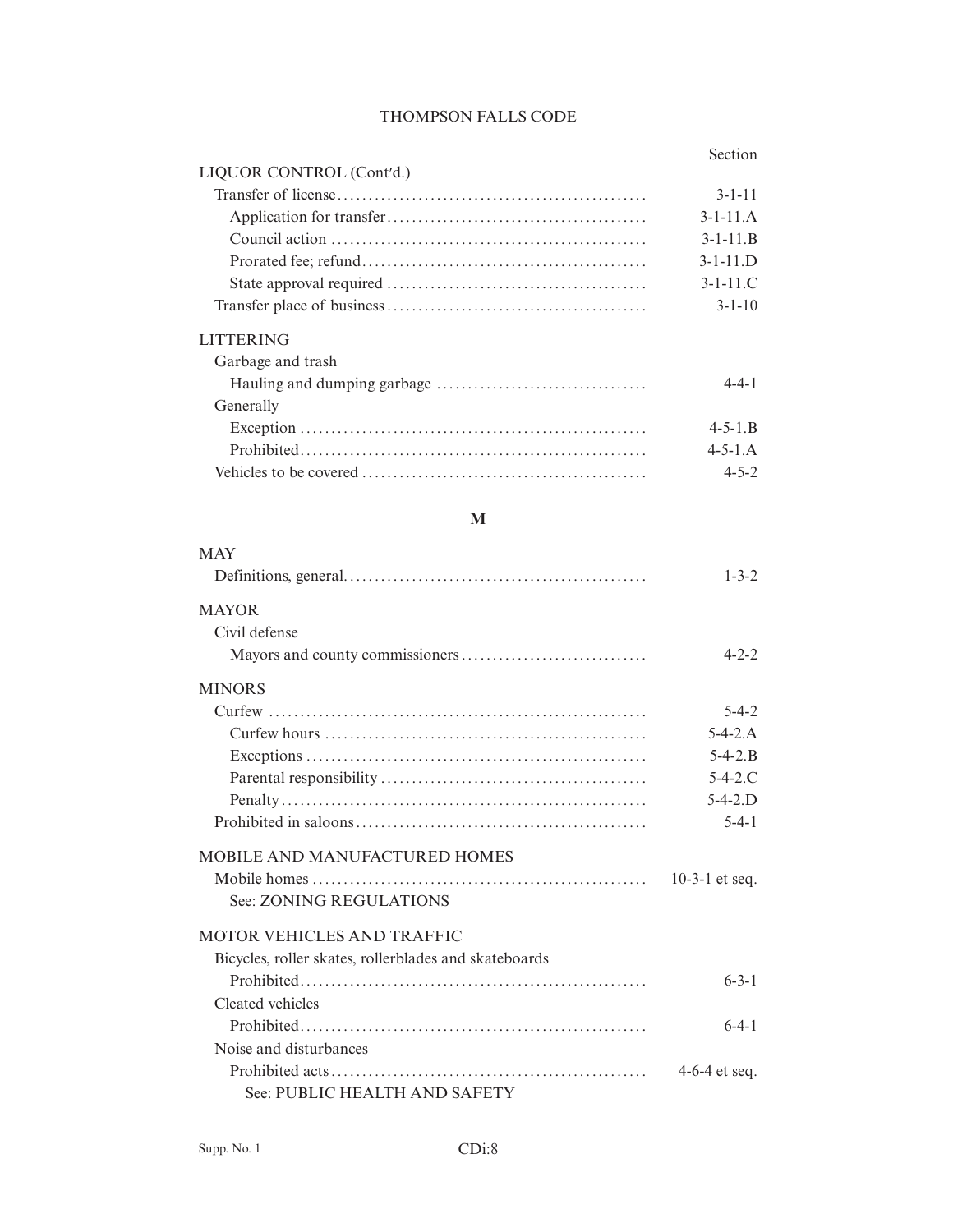|                                                                   | Section     |
|-------------------------------------------------------------------|-------------|
| MOTOR VEHICLES AND TRAFFIC (Cont'd.)                              |             |
| Parking                                                           |             |
|                                                                   | $6 - 1 - 1$ |
|                                                                   | $6-1-1.A$   |
|                                                                   | $6-1-1$ $R$ |
|                                                                   | $6 - 1 - 3$ |
|                                                                   | $6 - 1 - 2$ |
|                                                                   | $6-1-2.D$   |
|                                                                   | $6-1-2$ B   |
|                                                                   | $6-1-2.C$   |
|                                                                   | $6-1-2.A$   |
| Regulation of storage, maintenance and occupation of recreational |             |
| vehicles                                                          |             |
|                                                                   | $6 - 5 - 2$ |
|                                                                   | $6 - 5 - 5$ |
|                                                                   | $6 - 5 - 1$ |
|                                                                   | $6 - 5 - 6$ |
|                                                                   | $6 - 5 - 4$ |
|                                                                   | $6 - 5 - 3$ |
| U-Turns                                                           |             |
|                                                                   | $6 - 2 - 1$ |

# **N**

| NEGLECT, NEGLIGENCE, NEGLIGENTLY |             |
|----------------------------------|-------------|
|                                  | $1 - 3 - 2$ |
| NUMBER, NUMBERING                |             |
| House numbers                    |             |
|                                  | $8 - 2 - 3$ |
|                                  | $8 - 2 - 1$ |
|                                  | $8 - 2 - 4$ |
|                                  | $8 - 2 - 2$ |
|                                  |             |

## **O**

| <b>OATH</b>          | $1 - 3 - 2$ |
|----------------------|-------------|
| OCCUPANT OR TENANT   | $1 - 3 - 2$ |
| <b>OFFICIAL TIME</b> | $1 - 3 - 2$ |
| <b>OPEN BURNING</b>  |             |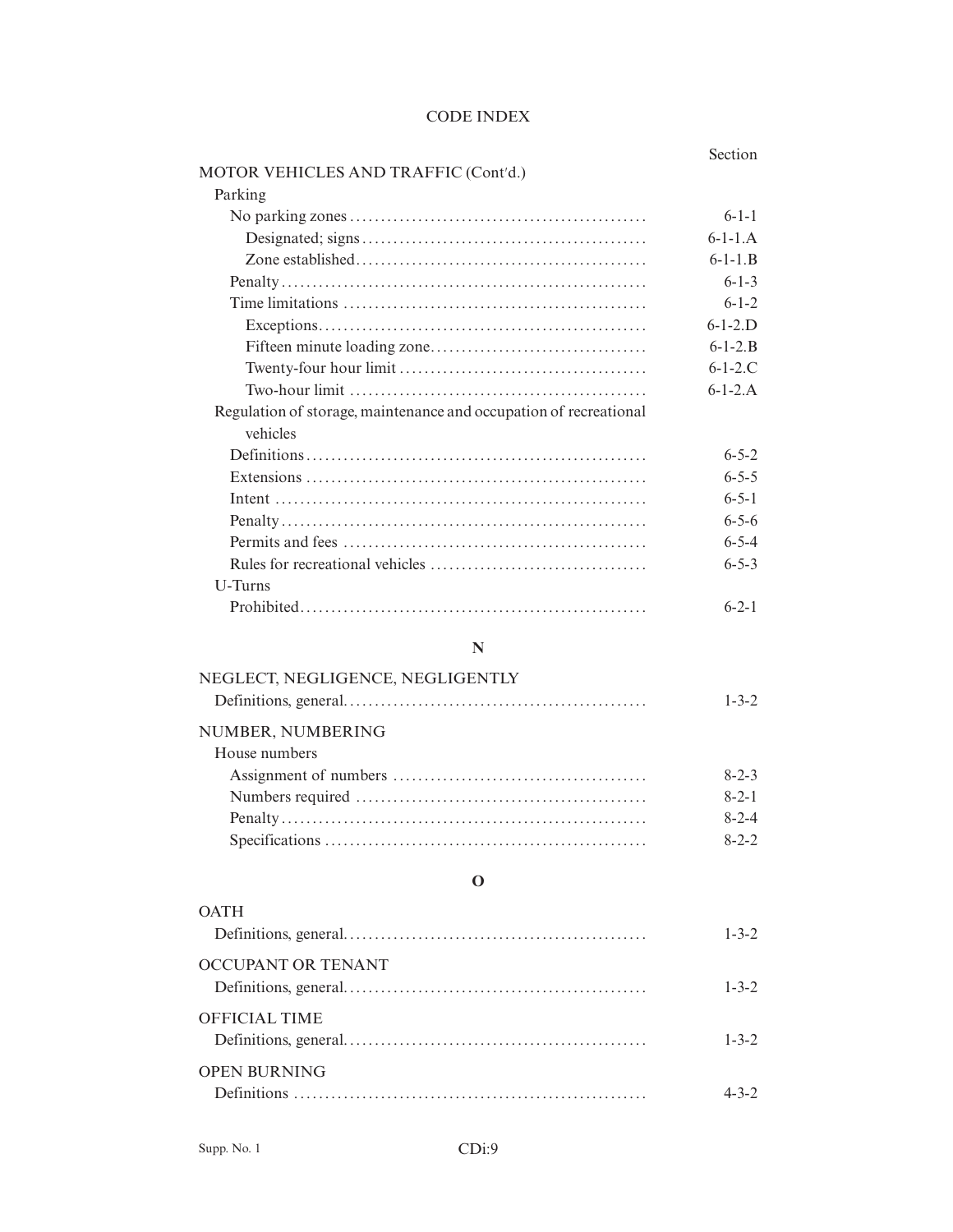### Section

| <b>OPEN BURNING (Cont'd.)</b> |             |
|-------------------------------|-------------|
|                               | $4 - 3 - 4$ |
|                               | $4 - 3 - 5$ |
|                               | $4 - 3 - 6$ |
|                               | $4 - 3 - 1$ |
|                               | $4 - 3 - 3$ |
|                               | $4 - 3 - 7$ |
| <b>OWNER</b>                  |             |
|                               | $1 - 3 - 2$ |

### $\mathbf{P}$

#### PARKING. See: MOTOR VEHICLES AND TRAFFIC **PERSON**  $1 - 3 - 2$ PERSONAL PROPERTY  $1 - 3 - 2$ **PLANNING BOARD**  $2 - 2 - 6$  $2 - 2 - 9$  $2 - 2 - 4$  $2 - 2 - 4$ .  $D$  $2 - 2 - 4.A$  $2 - 2 - 4$ . B  $2 - 2 - 4$ .C  $2 - 2 - 3$  $2 - 2 - 3.A$  $2 - 2 - 3$ . B  $2 - 2 - 3$ .C  $2 - 2 - 1$  $2 - 2 - 2$  $2 - 2 - 5$ Duties of  $2 - 2 - 5$ . E  $2 - 2 - 5$ .G  $2 - 2 - 5. F$  $2 - 2 - 5.A$  $2 - 2 - 5$ .  $D$  $2 - 2 - 5$ . B  $2 - 2 - 5$ .C  $2 - 2 - 7$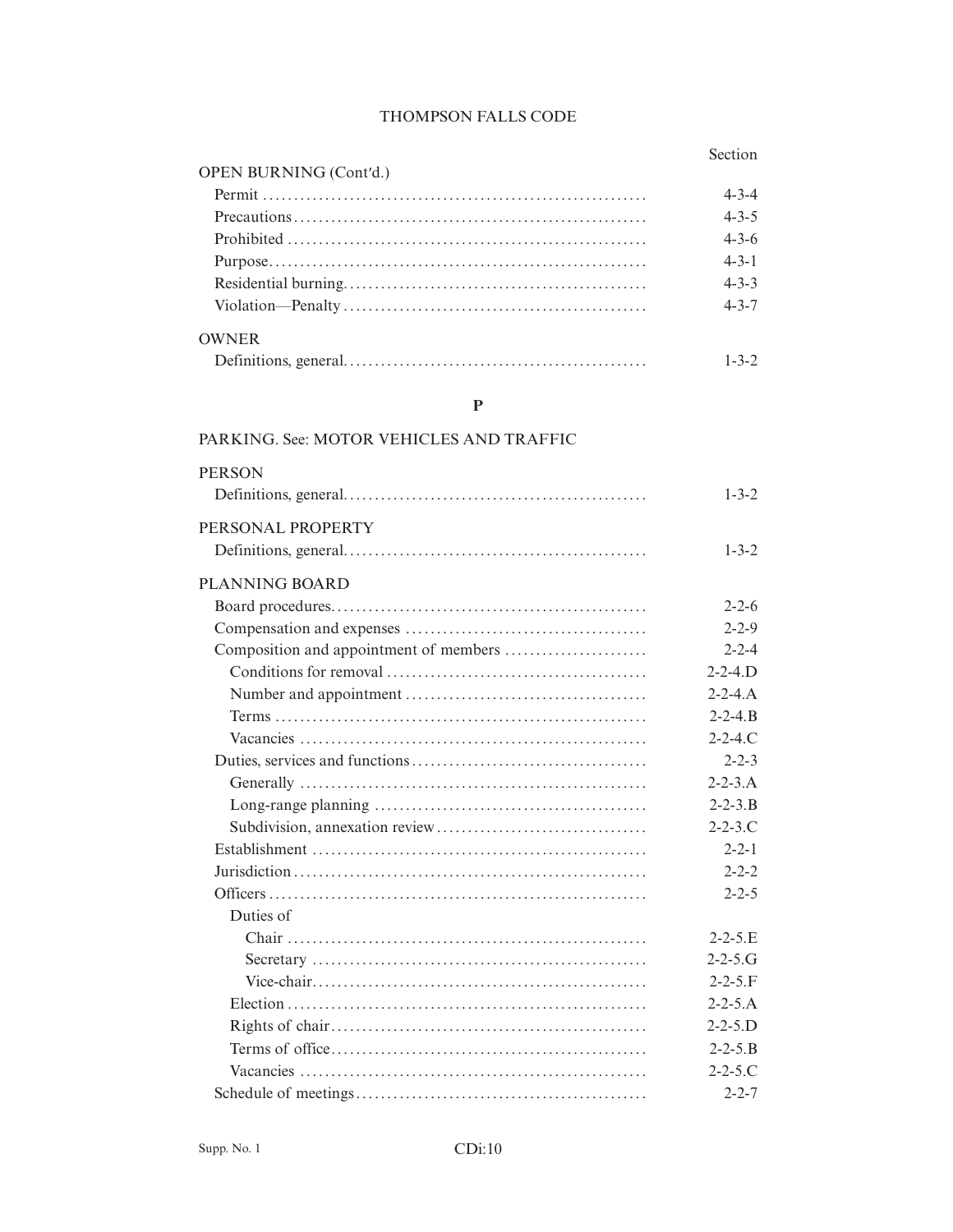|                                                                   | Section           |
|-------------------------------------------------------------------|-------------------|
| PLANNING BOARD (Cont'd.)                                          |                   |
|                                                                   | $2 - 2 - 8$       |
| Disqualification or voluntary abstention from voting              | $2 - 2 - 8$ .C    |
| Requirements for                                                  |                   |
|                                                                   | $2 - 2 - 8$ . B   |
|                                                                   | $2 - 2 - 8$ . A   |
| <b>POLICE REGULATIONS</b>                                         |                   |
|                                                                   | $5-5-1$ et seq.   |
| See: AIR GUNS, FIREARMS, BOWS AND ARROWS                          |                   |
|                                                                   | $5-3A-1$ et seq.  |
| See: ANIMALS, GENERALLY                                           |                   |
|                                                                   | $5-3B-1$ et seq.  |
| See: ANIMAL CONTROL                                               |                   |
|                                                                   | $5-6-1$ et seq.   |
| See: FIREWORKS                                                    |                   |
| General offenses                                                  |                   |
|                                                                   | $5 - 2 - 3$       |
|                                                                   | $5 - 2 - 4$       |
|                                                                   | $5 - 2 - 1$       |
|                                                                   | $5 - 2 - 1.B$     |
|                                                                   | $5-2-1.A$         |
| Public drinking, public display or exhibition of alcoholic bever- |                   |
|                                                                   | $5 - 2 - 2$       |
|                                                                   | $5 - 2 - 2$ . A   |
|                                                                   | $5 - 2 - 2$ .C    |
|                                                                   | $5 - 2 - 2$ . F   |
|                                                                   | $5 - 2 - 2$ . $D$ |
|                                                                   | $5 - 2 - 2.B$     |
|                                                                   | $5 - 2 - 2$ .E    |
|                                                                   | 5-4-1 et seq.     |
| See: MINORS                                                       |                   |
| Police policy, procedure and jurisdiction                         |                   |
|                                                                   | $5 - 1 - 2$       |
|                                                                   | $5 - 1 - 1$       |
| <b>PROPERTY</b>                                                   |                   |
|                                                                   | $1 - 3 - 2$       |
| PUBLIC HEALTH AND SAFETY                                          |                   |
|                                                                   | 4-2-1 et seq.     |
| See: CIVIL DEFENSE                                                |                   |
| Control and abatement of nuisances                                |                   |
|                                                                   | $4 - 1 - 9$       |
|                                                                   | $4 - 1 - 9$ . A   |
|                                                                   |                   |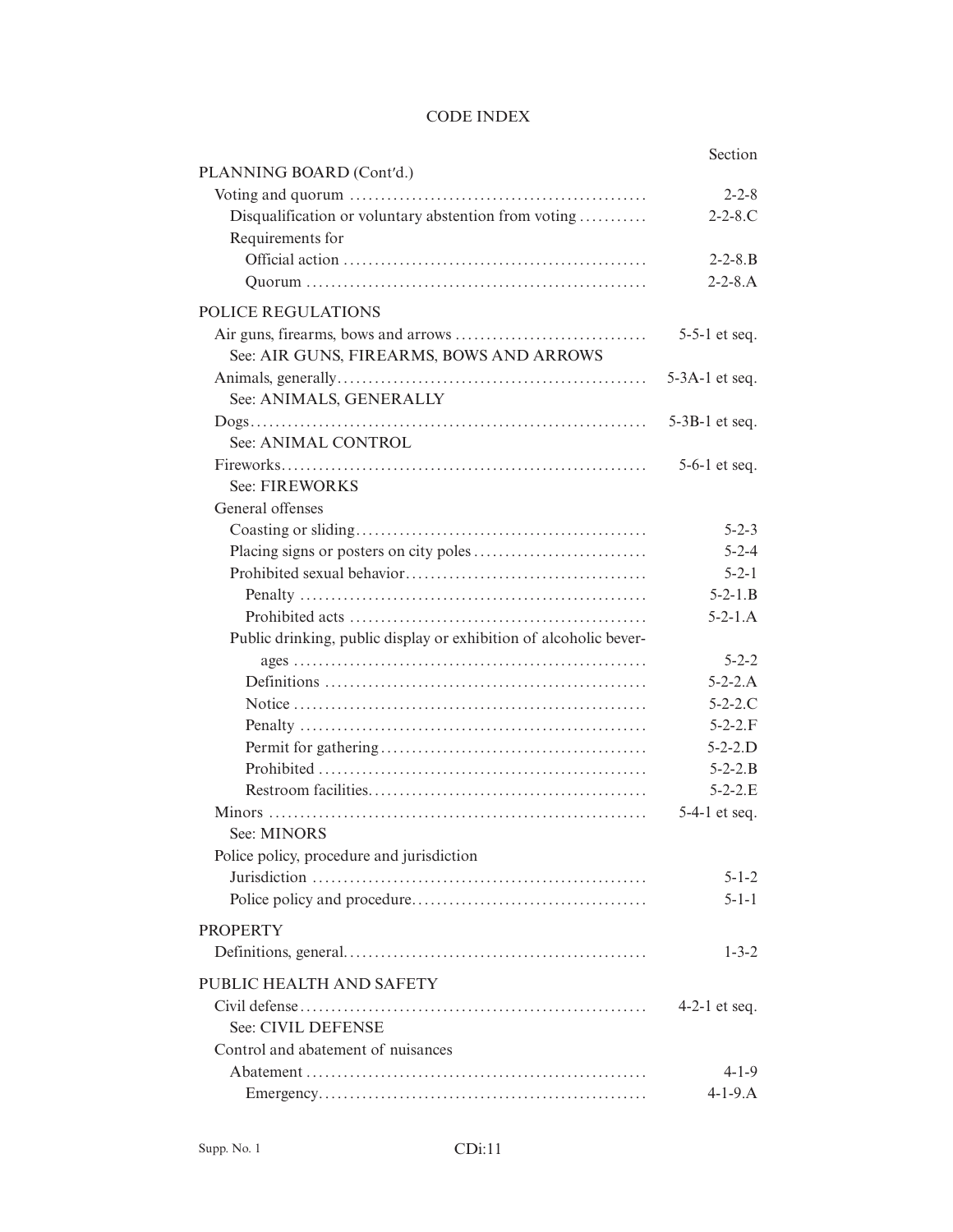|                                    | Section                        |
|------------------------------------|--------------------------------|
| PUBLIC HEALTH AND SAFETY (Cont'd.) |                                |
|                                    | $4 - 1 - 9$ . B<br>$4 - 1 - 3$ |
|                                    | $4 - 1 - 7$                    |
|                                    | $4 - 1 - 10$                   |
|                                    | $4 - 1 - 1$                    |
|                                    | $4 - 1 - 11$                   |
|                                    | $4 - 1 - 4$                    |
|                                    | $4 - 1 - 2$                    |
|                                    | $4 - 1 - 6$                    |
|                                    |                                |
|                                    | $4 - 1 - 8$                    |
|                                    | $4 - 1 - 5$                    |
|                                    | 4-4-1 et seq.                  |
| See: GARBAGE AND TRASH             |                                |
|                                    | $4-5-1$ et seq.                |
| See: LITTERING                     |                                |
| Noise and disturbances             |                                |
|                                    | $4 - 6 - 1$                    |
|                                    | $4 - 6 - 3$                    |
|                                    | $4 - 6 - 5$                    |
|                                    | $4 - 6 - 6$                    |
|                                    | $4 - 6 - 7$                    |
|                                    | $4 - 6 - 4$                    |
|                                    | $4 - 6 - 4$ . G                |
|                                    | $4 - 6 - 4$ . A                |
|                                    | $4 - 6 - 4$ .E                 |
|                                    | $4 - 6 - 4$ .C                 |
|                                    | $4 - 6 - 4.1$                  |
|                                    | $4 - 6 - 4$ . B                |
|                                    | $4 - 6 - 4$ . H                |
|                                    | $4 - 6 - 4$ . D                |
|                                    | $4 - 6 - 4. F$                 |
|                                    | $4 - 6 - 2$                    |
|                                    | 4-3-1 et seq.                  |
| See: OPEN BURNING                  |                                |
| PUBLIC THOROUGHFARE                |                                |
|                                    | $1 - 3 - 2$                    |
| PUBLIC WAYS AND PROPERTY           |                                |
|                                    | $7-1-1$ et seq.                |
| See: SIDEWALKS                     |                                |
|                                    | 7-2-1 et seq.                  |
| See: SIDEWALKS                     |                                |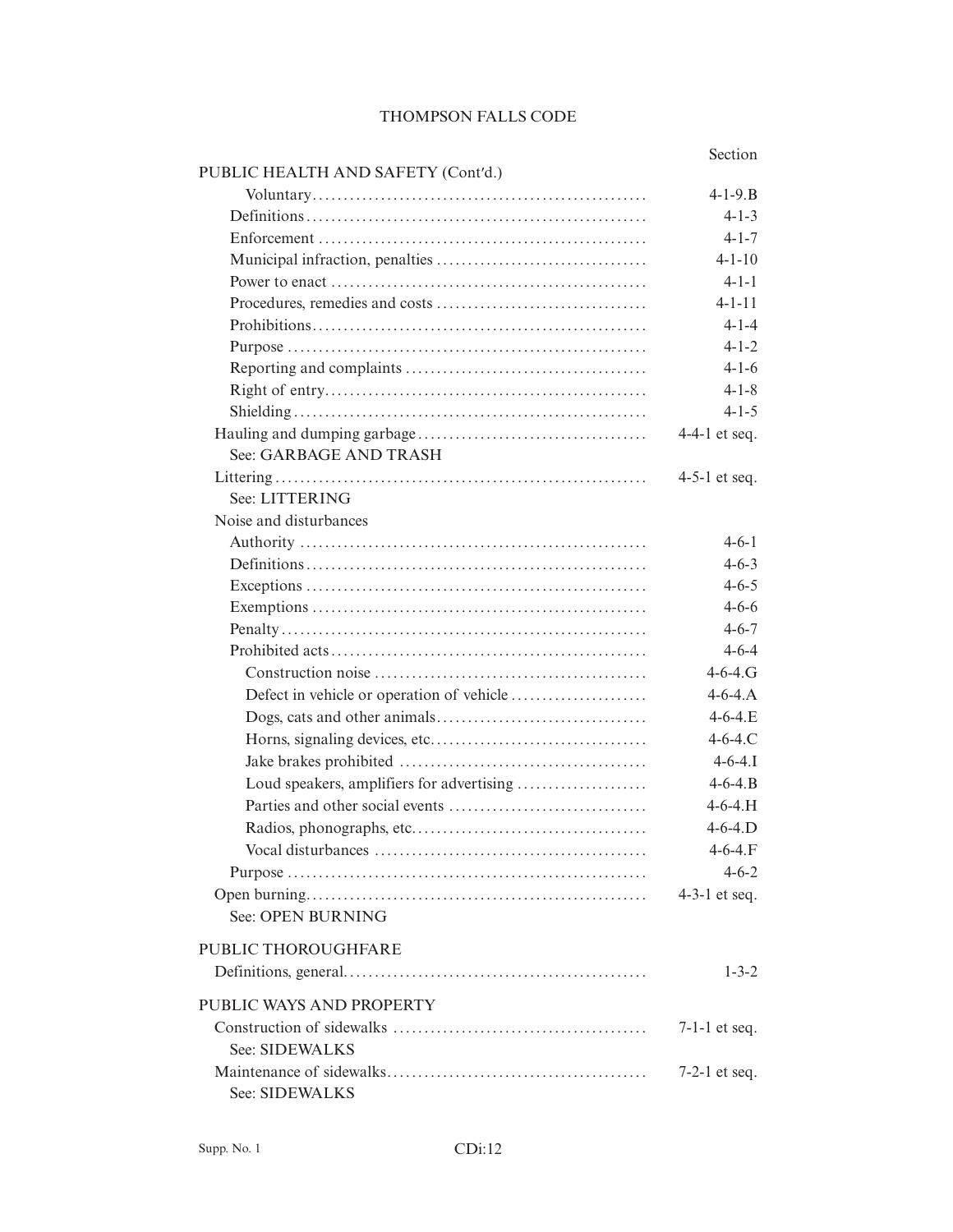|                                             | Section         |
|---------------------------------------------|-----------------|
| PUBLIC WAYS AND PROPERTY (Cont'd.)          |                 |
|                                             | $7-3-1$ et seq. |
| See: STREETS                                |                 |
|                                             | $7-4-1$ et seq. |
| See: STREETS                                |                 |
|                                             | $7-8-1$ et seq. |
| See: TREES, SHRUBS, PLANTS                  |                 |
|                                             | $7-5-1$ et seq. |
| See: UNIFORM RIGHT-OF-WAY ENCROACHMENT CODE |                 |

# **Q**

| <b>QUARTER</b> |             |
|----------------|-------------|
|                | $1 - 3 - 2$ |

# **S**

| <b>SHALL</b>              |                 |
|---------------------------|-----------------|
|                           | $1 - 3 - 2$     |
| <b>SIDEWALKS</b>          |                 |
| Construction of sidewalks |                 |
|                           | $7 - 1 - 7$     |
|                           | $7 - 1 - 2$     |
|                           | $7 - 1 - 6$     |
|                           | $7 - 1 - 3$     |
|                           | $7 - 1 - 3$ .C  |
|                           | $7 - 1 - 3$ . B |
|                           | $7 - 1 - 3$ . A |
|                           | $7 - 1 - 8$     |
|                           | $7 - 1 - 5$     |
|                           | $7 - 1 - 5$ . A |
|                           | $7 - 1 - 5$ . B |
|                           | $7 - 1 - 4$     |
|                           | $7 - 1 - 12$    |
|                           | $7 - 1 - 1$     |
|                           | $7 - 1 - 1$ . B |
|                           | $7-1-1.A$       |
|                           | $7 - 1 - 10$    |
|                           | $7 - 1 - 9$     |
|                           | $7 - 1 - 11$    |
| Maintenance of sidewalks  |                 |
|                           | $7 - 2 - 3$     |
|                           | $7 - 2 - 3$ .C  |
|                           | $7 - 2 - 3$ . A |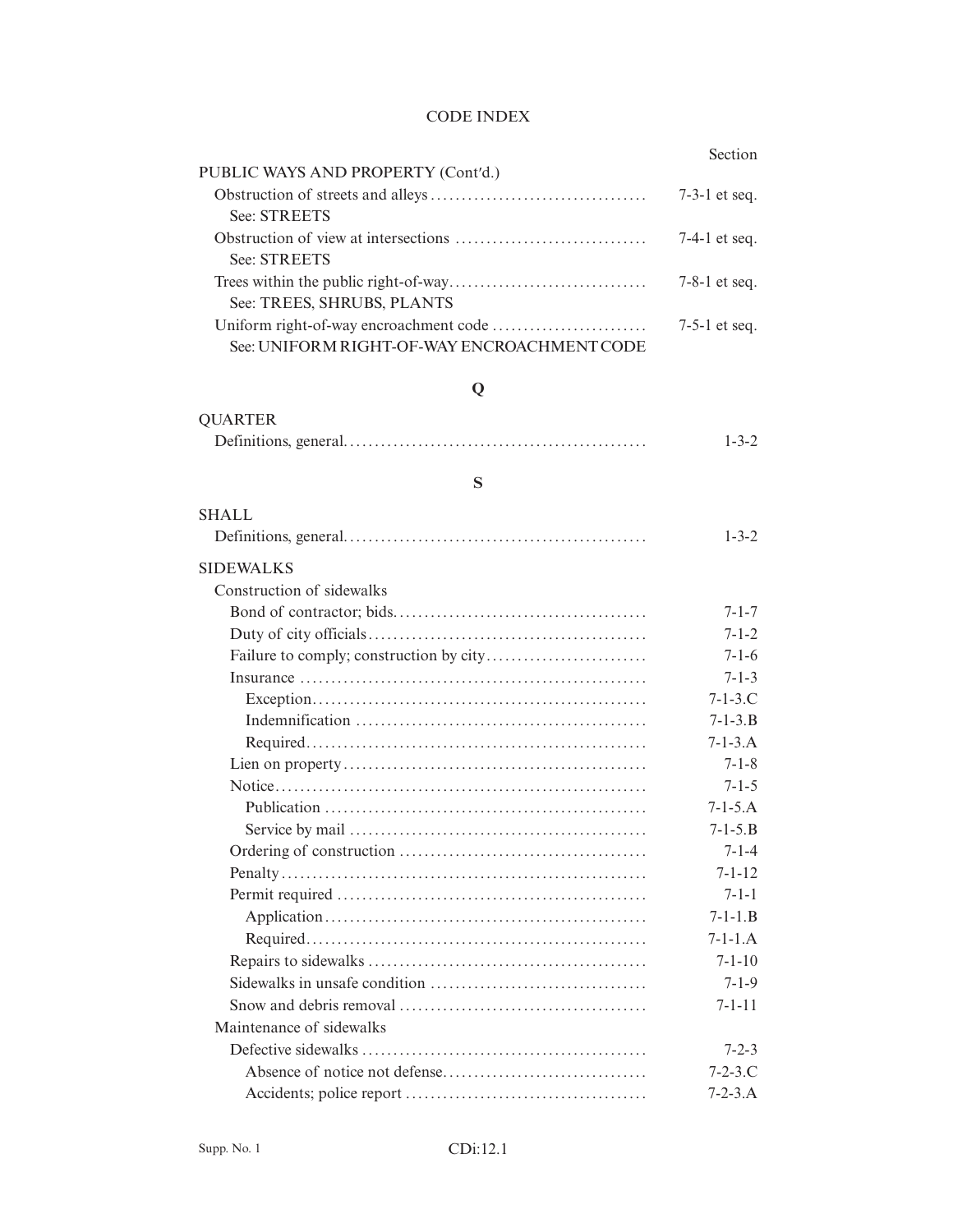### Section

| SIDEWALKS (Cont'd.)           |                   |
|-------------------------------|-------------------|
|                               | $7 - 2 - 3$ . B   |
|                               | $7 - 2 - 4$       |
|                               | $7 - 2 - 1$       |
|                               | $7 - 2 - 5$       |
|                               | $7 - 2 - 5$ . B   |
|                               | $7 - 2 - 5$ .C    |
|                               | $7 - 2 - 5$ . $D$ |
|                               | $7 - 2 - 5.A$     |
|                               | $7 - 2 - 2$       |
|                               | $7 - 2 - 2$ . B   |
|                               | $7 - 2 - 2.A$     |
|                               | $7 - 2 - 2$ .C    |
|                               | $7 - 2 - 2$ . $D$ |
| <b>SIGNATURE</b>              |                   |
|                               | $1 - 3 - 2$       |
| <b>SIGNS</b>                  |                   |
| Sign regulation (Main Street) |                   |
|                               | $8 - 3 - 1$       |
| <b>SOLICITORS</b>             |                   |
|                               | $3 - 2 - 4$       |
|                               | $3 - 2 - 8$       |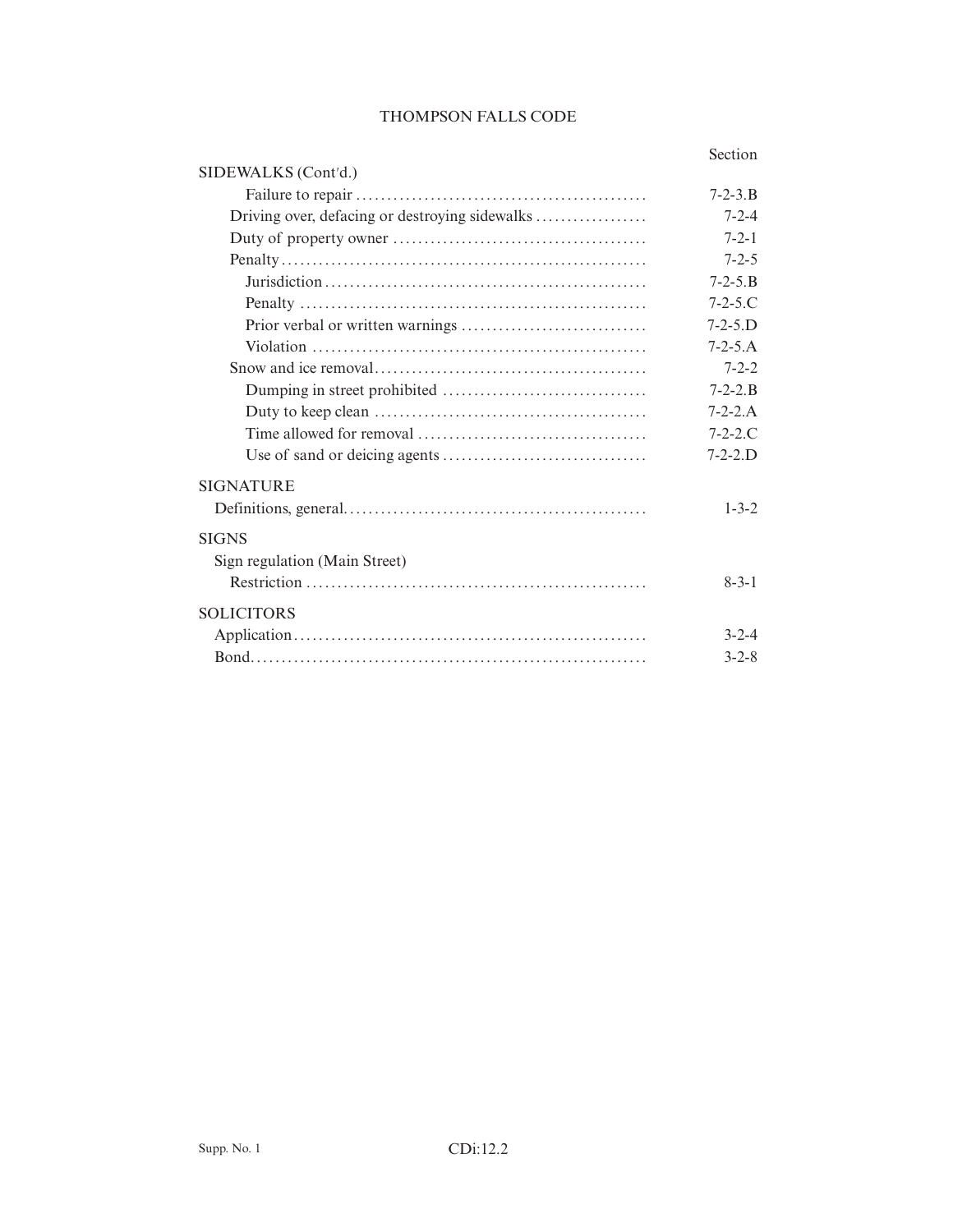#### Section SOLICITORS (Cont'd.)  $3 - 2 - 10$  $3 - 2 - 1$  $3 - 2 - 11$  $3 - 2 - 9$  $3 - 2 - 3$  $3 - 2 - 5$  $3 - 2 - 2$  $3 - 2 - 6$  $3 - 2 - 12$  $3 - 2 - 7$ **STREETS** Closing streets  $7 - 7 - 1$  $7 - 7 - 2$ Excavations  $7 - 6 - 1$  $7 - 6 - 2$ Obstruction of streets and alleys  $7 - 3 - 4$  $7 - 3 - 3$  $7 - 3 - 3$ . B  $7 - 3 - 3.A$  $7 - 3 - 1$  $7 - 3 - 2$ Obstruction of view at intersections  $7-4-1$  $7 - 4 - 3$ Foreclosure  $\ldots$   $\ldots$   $\ldots$   $\ldots$   $\ldots$   $\ldots$   $\ldots$   $\ldots$   $\ldots$   $\ldots$  $7 - 4 - 5$  $7 - 4 - 4$  $7-4-4.B$  $7-4-4.A$  $7 - 4 - 2$  $7-8-1$  et seq. See: TREES, SHRUBS, PLANTS **SWEAR**  $1 - 3 - 2$

### $\mathbf T$

#### THOMPSON FALLS CITY CODE  $1 - 1 - 2$  $1 - 1 - 3$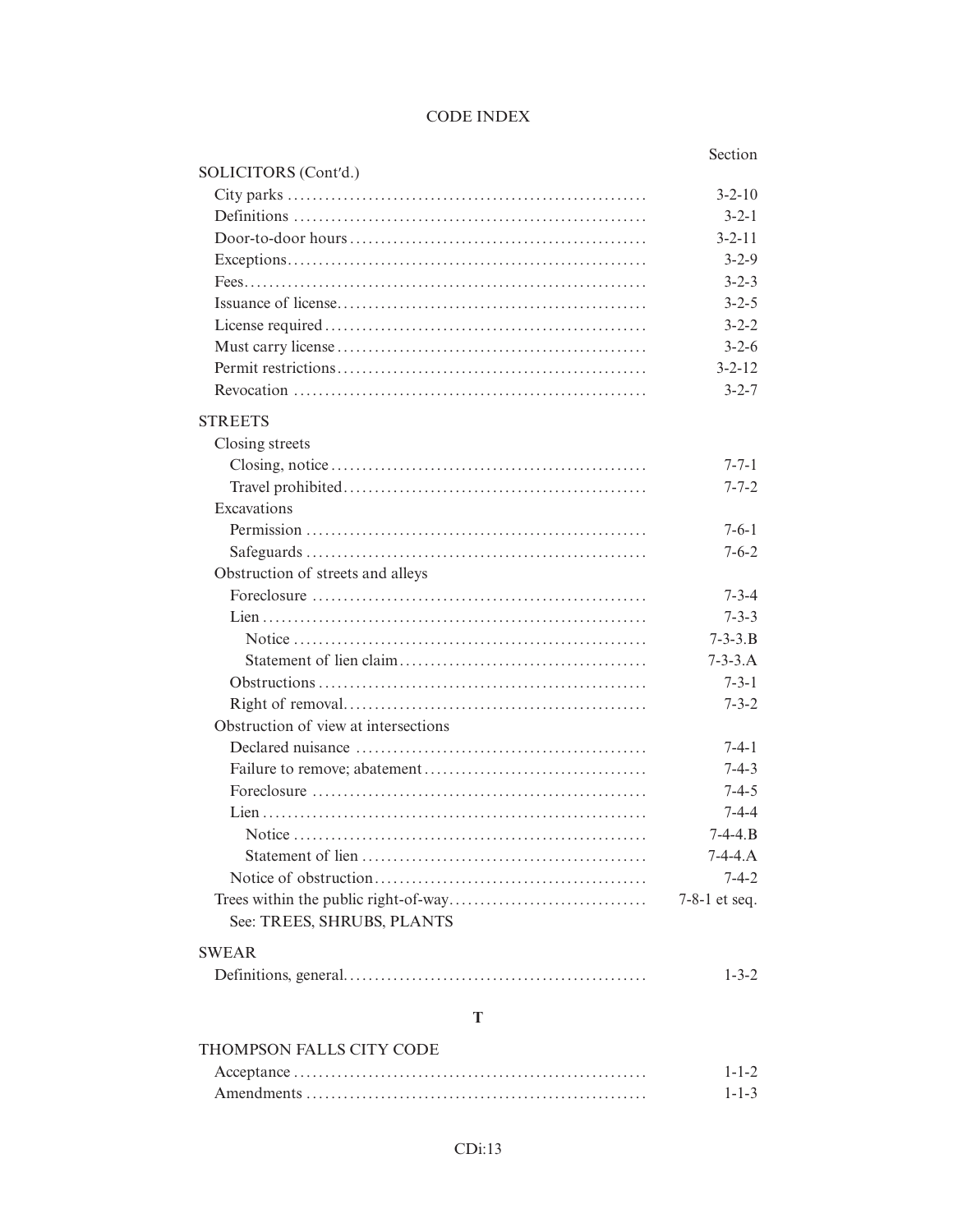| THOMPSON FALLS CITY CODE (Cont'd.)                             | Section      |
|----------------------------------------------------------------|--------------|
|                                                                | $1 - 1 - 1$  |
| TRAFFIC. See: MOTOR VEHICLES AND TRAFFIC                       |              |
| TREES, SHRUBS, PLANTS                                          |              |
| Trees within the public right-of-way                           |              |
| City tree board                                                |              |
|                                                                | $7 - 8 - 4$  |
|                                                                | $7 - 8 - 2$  |
|                                                                | $7 - 8 - 5$  |
|                                                                | $7 - 8 - 16$ |
|                                                                | $7 - 8 - 6$  |
|                                                                | $7 - 8 - 3$  |
|                                                                | $7 - 8 - 17$ |
|                                                                | $7 - 8 - 1$  |
| Distance from street corners, fireplugs and property lines     | $7 - 8 - 9$  |
| Newly planted trees on private property not in compliance with |              |
|                                                                | $7 - 8 - 14$ |
|                                                                | $7 - 8 - 20$ |
|                                                                | $7 - 8 - 13$ |
|                                                                | $7 - 8 - 11$ |
|                                                                | $7 - 8 - 15$ |
|                                                                | $7 - 8 - 19$ |
|                                                                | $7 - 8 - 18$ |
|                                                                | $7 - 8 - 8$  |
|                                                                | $7 - 8 - 7$  |
|                                                                | $7 - 8 - 12$ |
|                                                                | $7 - 8 - 10$ |
| U                                                              |              |

| UNIFORM RIGHT-OF-WAY ENCROACHMENT CODE |              |
|----------------------------------------|--------------|
|                                        | $7 - 5 - 3$  |
|                                        | $7 - 5 - 6$  |
|                                        | $7 - 5 - 5$  |
|                                        | $7 - 5 - 2$  |
|                                        | $7 - 5 - 4$  |
|                                        | $7 - 5 - 1$  |
| <b>UTILITIES</b>                       |              |
| Trees, shrubs, plants                  |              |
|                                        | $7 - 8 - 10$ |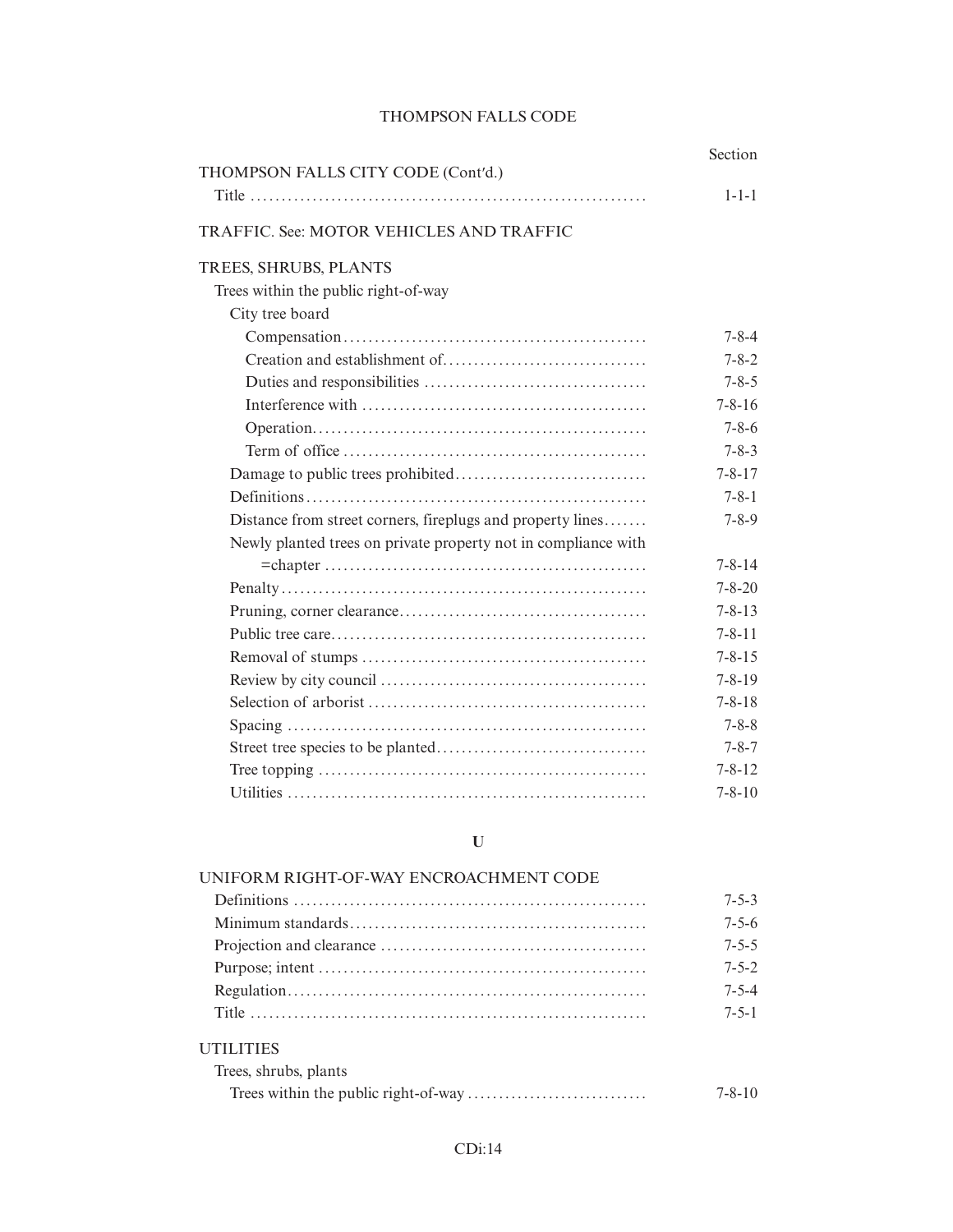### Section

## **V**

## VIDEO DRAW POKER MACHINES

| $3 - 3 - 2$ |
|-------------|
| $3 - 3 - 3$ |
| $3 - 3 - 1$ |
| $3 - 3 - 4$ |

### **W**

### WATER AND SEWER

| Sewer                                            |                   |
|--------------------------------------------------|-------------------|
|                                                  | $9 - 2 - 1$       |
| Sanitary sewers, building sewers and connections | $9 - 2 - 4$       |
|                                                  | $9 - 2 - 4$ .     |
|                                                  | $9 - 2 - 4.$ J    |
|                                                  | $9 - 2 - 4. G$    |
|                                                  | $9 - 2 - 4$ . $D$ |
|                                                  | $9 - 2 - 4$ .H    |
|                                                  | $9 - 2 - 4$ , L   |
|                                                  | $9 - 2 - 4. C$    |
|                                                  | $9 - 2 - 4. F$    |
|                                                  | $9 - 2 - 4. A$    |
|                                                  | $9 - 2 - 4$ .E    |
|                                                  | $9 - 2 - 4$ , K   |
|                                                  | $9 - 2 - 4.1$     |
|                                                  | $9 - 2 - 2$       |
|                                                  | $9 - 2 - 2$ . $D$ |
|                                                  | $9 - 2 - 2$ .C    |
|                                                  | $9 - 2 - 2$ . B   |
|                                                  | $9 - 2 - 2.A$     |
| Water                                            |                   |
|                                                  | $9 - 1 - 2$       |
|                                                  | $9 - 1 - 1$       |
| <b>WILFULLY</b>                                  |                   |
|                                                  | $1 - 3 - 2$       |
| <b>WORK MONTH</b>                                |                   |
|                                                  | $1 - 3 - 2$       |

# **Y**

| <b>YEAR</b> |             |
|-------------|-------------|
|             | $1 - 3 - 2$ |